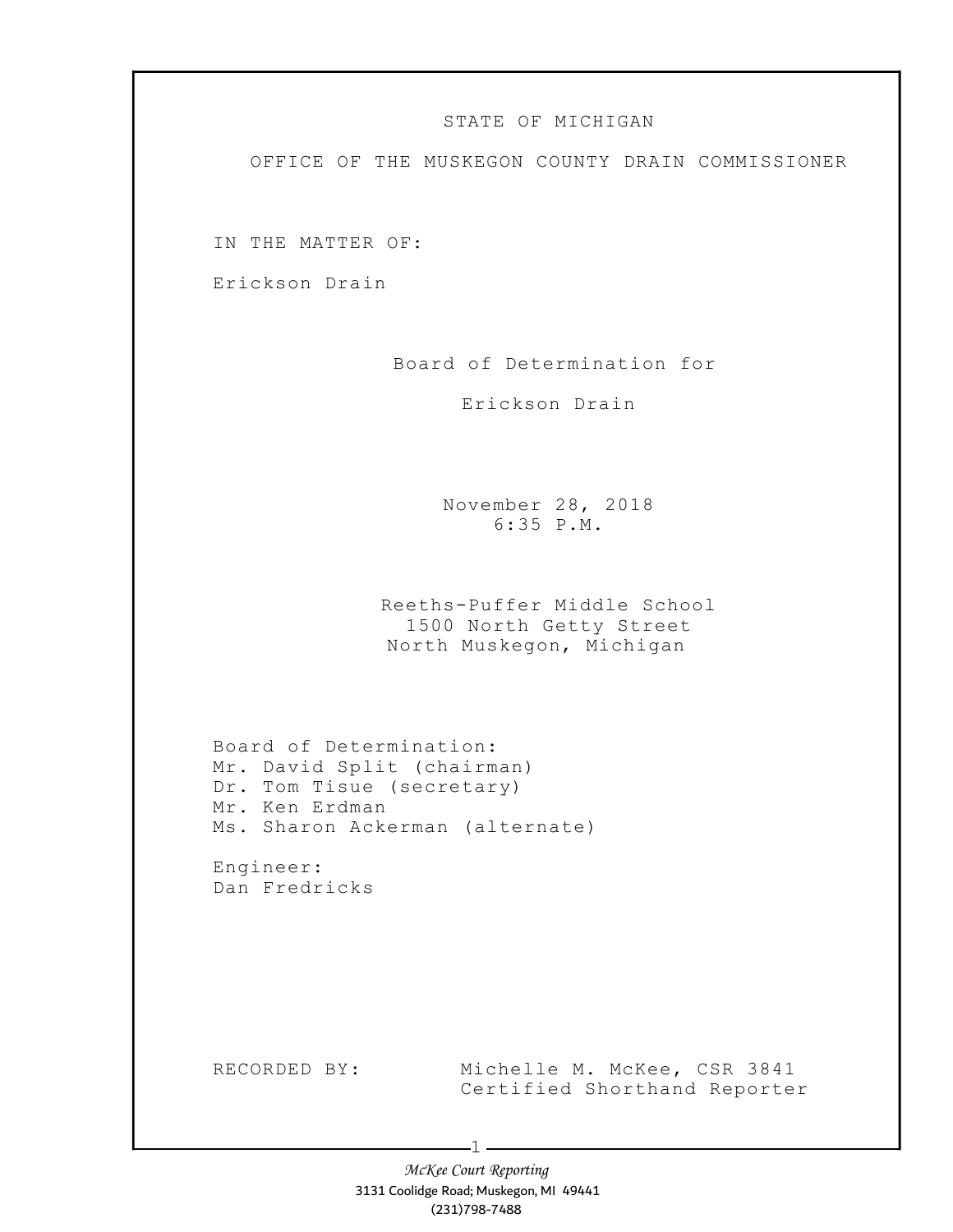1 2 3 4 5 6 7 8 9 10 11 12 13 14 15 16 17 18 19 20 21 22 23 24 25 MS. BRENDA MOORE: Good evening. We're going to call the meeting to order here -- hearing or whatever. I'm Brenda Moore. I'm the County Drain Commissioner. Where's Stephanie? MR. COLE HEDRICK: She ran out front to make sure that -- MS. BRENDA MOORE: Stephanie Barrett, when she comes in, she's got shoulder-length hair, she's our deputy -- deputy drain commissioner. Tonight, we're going to have a Board of Determination for the Erickson Drain. And I'm here and Stephanie is here to answer questions. Basically, the process is taken care of by our Board of Determination and these are citizens that I appoint that cannot live in the district and cannot live in the communities that the Erickson Drain is in. So we've also got Dan Fredricks is the project engineer, so he'll be giving a presentation after we hear from the public. Stacy Hissong is the attorney for the drain district. Cole Hedrick is back there. He works with Stacy. We've got our Board of Determination members: Ken Erdman, Dr. Tom Tisue-UNIDENTIFIED SPEAKER: Can't hear you.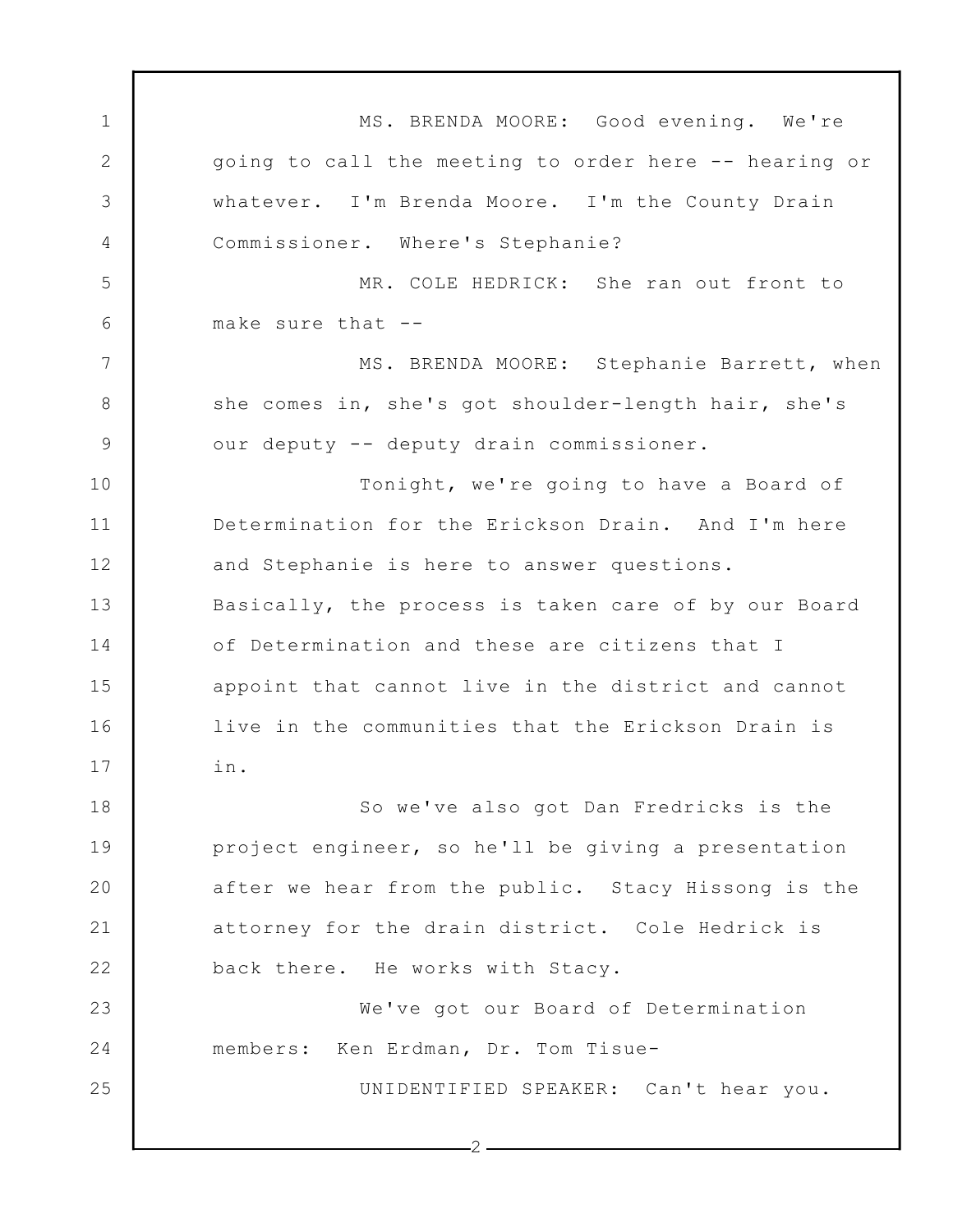1 2 3 4 5 6 7 8 9 10 11 12 13 14 15 16 17 18 19 20 21 22 23 24 25 MS. BRENDA MOORE: I'm sorry. (Whereupon, unintelligible conversation.) MS. BRENDA MOORE: Stephanie Barrett. So we've got Ken Erdman -- MS. STEPHANIE BARRETT: Microphone. MS. BRENDA MOORE: Thank you. Shall I start over? You know I'm Brenda Moore, Drain Commissioner. Stephanie Barrett, Deputy Drain Commissioner. I thought I had a good loud voice. Dan Fredricks, project engineer. Stacy Hissong, district attorney, with Cole Hedrick, who is helping her. They're from the same firm. We've got Ken Erdman, Dr. Tom Tisue, David Split, Sharon Ackerman is our alternate. Michelle McKee actually is a court reporter. She's taking everything down verbatim. We'll have the transcript available usually in about a week. And so what I'm going to do now is administer the oath for the Board of Determination and then I'll turn it over to Stacy Hissong and she'll talk about kind of the process. Okay? Would you all raise your right hand, please? You too, Ms. Ackerman. Thank you. Do you each solemnly swear that you will faithfully perform and discharge the duties imposed upon you as required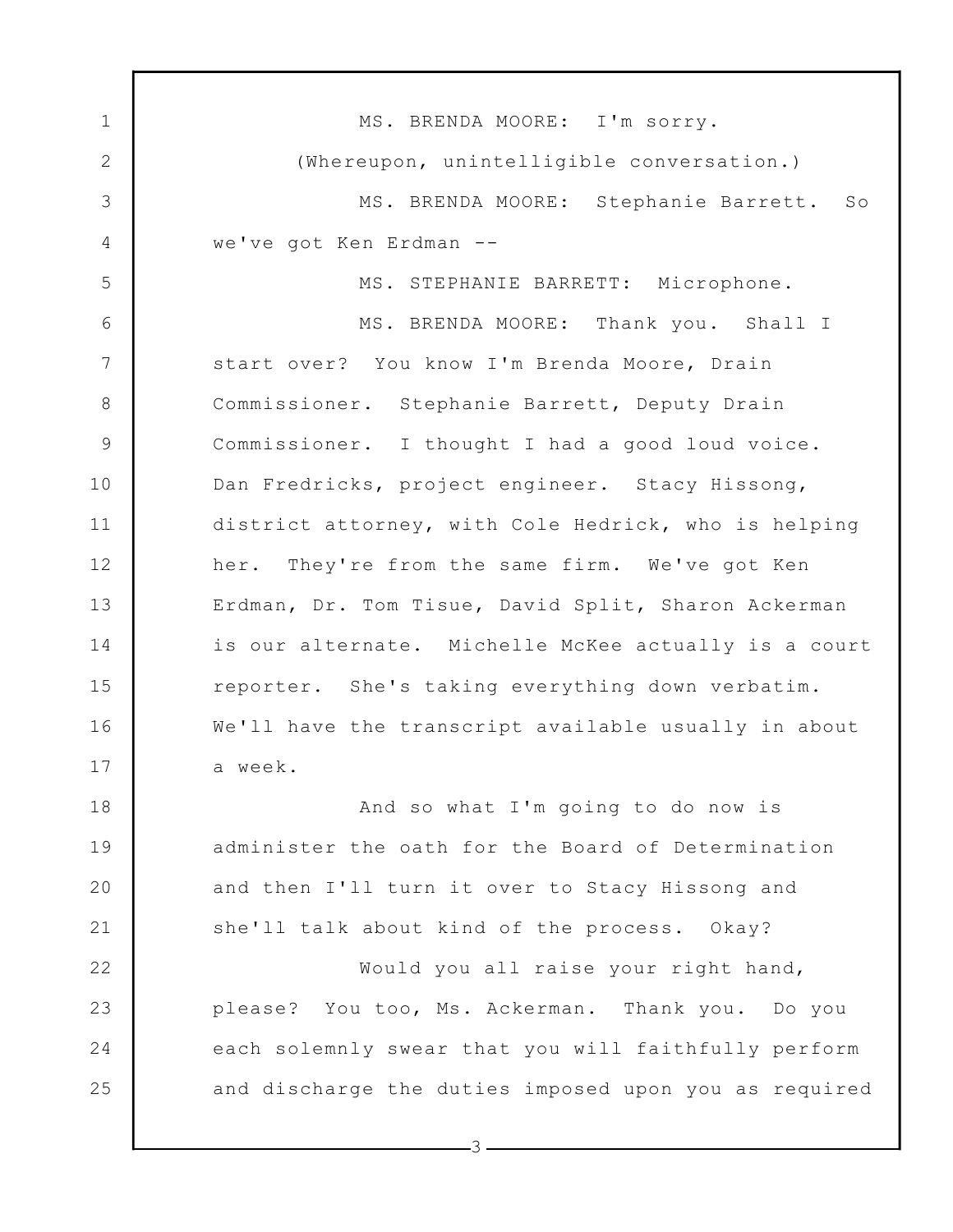1 2 3 4 5 6 7 8 9 10 11 12 13 14 15 16 17 18 19 20 21 22 23 24 25 by law as members of the Board of Determination appointed by the Muskegon County Drain Commissioner to determine the necessity for maintenance and improvement of the Erickson Drain located in Dalton Township in said county? Do each of you affirm that you are land owners and residents of Muskegon County but do not own lands or reside in Dalton Township? MR. KEN ERDMAN: I do. DR. TOM TISUE: I do. MR. DAVID SPLIT: I do. MS. SHARON ACKERMAN: I do. MS. BRENDA MOORE: Thank you. If I could have you just pass this down and sign the statement, that would be great. And then we can have Stacy take over. MS. STACY HISSONG: I think the next item before going through the role and function of the Board is actually the election of a secretary and a chairperson. So my experience has been someone needs to make a motion for someone being chairperson. DR. TOM TISUE: Nominate Mr. Split. MR. KEN ERDMAN: I support. MR. DAVID SPLIT: I accept. MS. STACY HISSONG: Then there would be a nomination for secretary.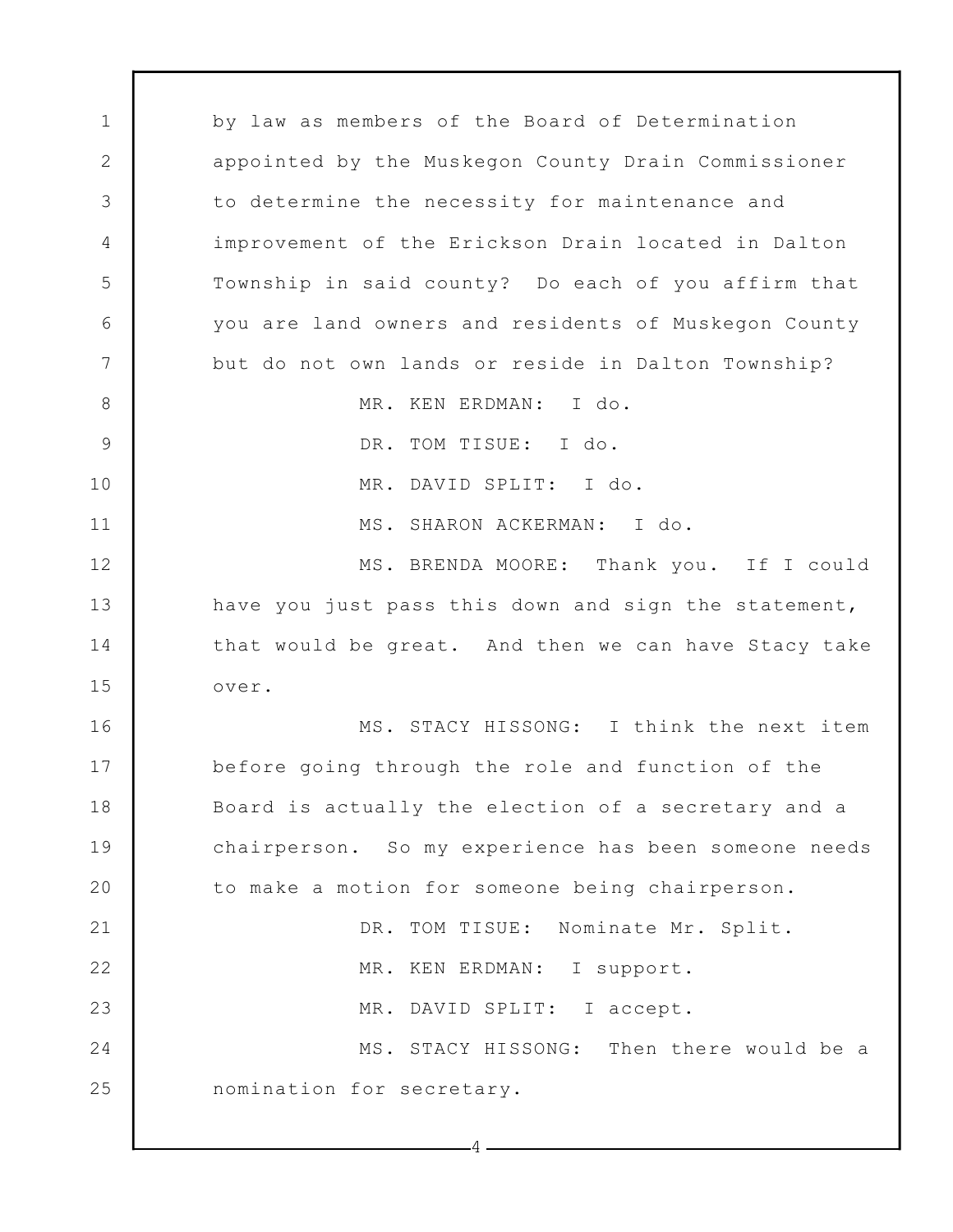1 2 3 4 5 6 7 8 9 10 11 12 13 14 15 16 17 18 19 20 21 22 23 24 25 MR. KEN ERDMAN: I'll nominate Tom. MR. DAVID SPLIT: Second that. MS. STACY HISSONG: See how that works? The first person to make the motions doesn't have to  $do$  --MR. COLE HEDRICK: Stacy, is it okay for the alternate to make the motion? MS. STACY HISSONG: So actually, it is -- Ms. Ackerman is the alternate. MR. COLE HEDRICK: Okay. MS. STACY HISSONG: Yep. MR. KEN ERDMAN: Typo. MS. STACY HISSONG: So the next item, Mr. Chair, if it's okay, is to go through the role and function of the Board. MR. DAVID SPLIT: Yes. MR. TONY BARNES: Would it not be to do roll call on those last two motions? MS. STACY HISSONG: So a roll call vote isn't required for everything. MR. TONY BARNES: Vote on the motion? MS. STACY HISSONG: I think it was accepted. So, Mr. Chair, there's been a question about actual formal voting on the chair and secretary. You can make that decision whether you

 $-5-$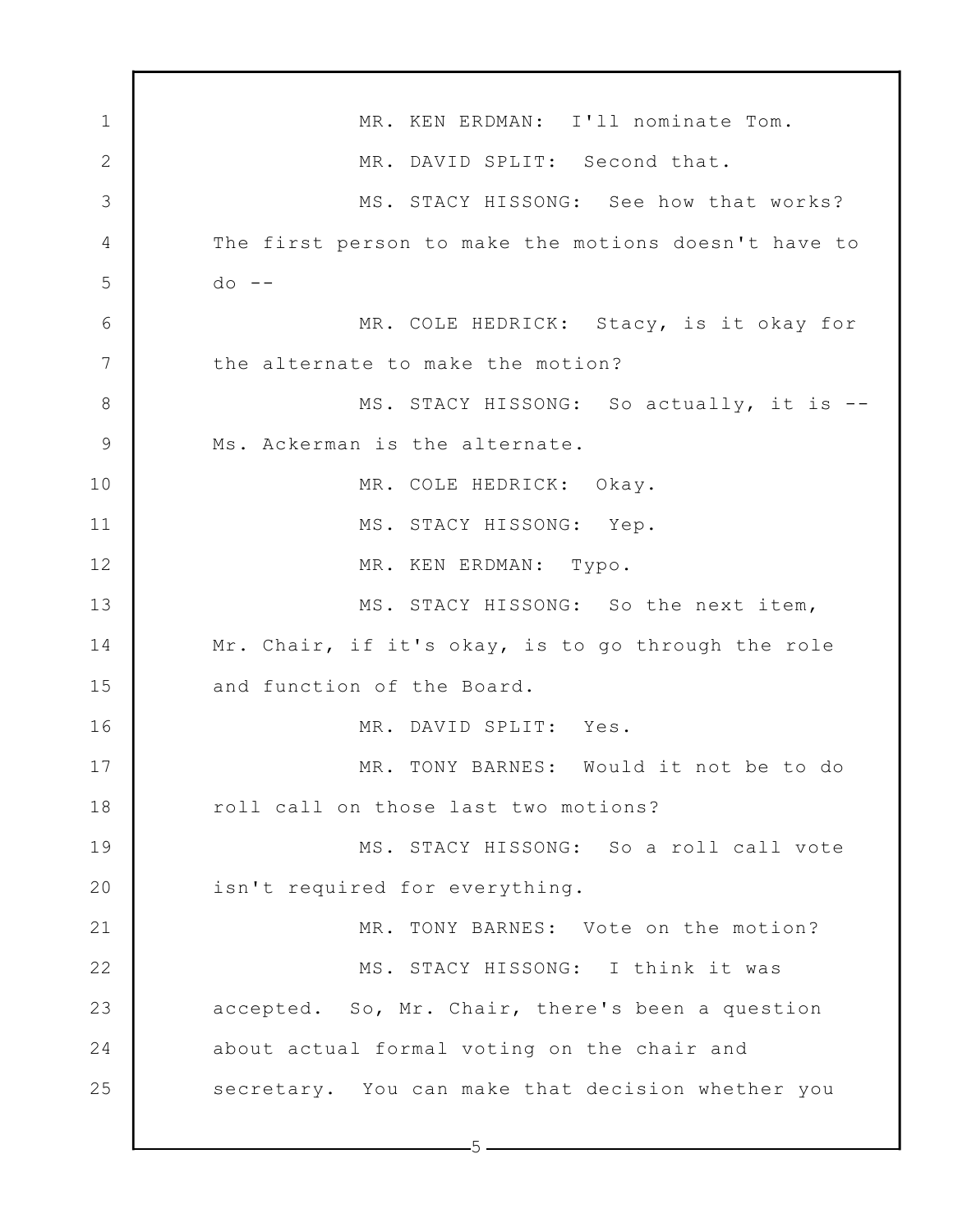1 2 3 4 5 6 7 8 9 10 11 12 13 14 15 16 17 18 19 20 21 22 23 24 25 should move forward to do that. I would recommend that you do. MR. DAVID SPLIT: Sure. Yes. MS. STACY HISSONG: So you want to call each question separately. MR. DAVID SPLIT: Okay. We'd like to vote on the chairperson. David Split has been nominated. MR. KEN ERDMAN: All in favor. MR. DAVID SPLIT: All in favor? MR. KEN ERDMAN: Aye. DR. TOM TISUE: Aye. MR. DAVID SPLIT: It's agreed upon. MS. STACY HISSONG: And the secretary, as well. MR. DAVID SPLIT: And the secretary to be voted on, Tom Tisue? MR. KEN ERDMAN: Aye. DR. TOM TISUE: Aye. MR. DAVID SPLIT: Aye. Secretary is confirmed, it's Tom Tisue. MS. STACY HISSONG: The next item on the agenda is rules of -- MS. BRENDA MOORE: Question, please? I'm sorry. I just want Dr. Tisue to know he doesn't have to take notes. Stephanie is taking minutes. She'll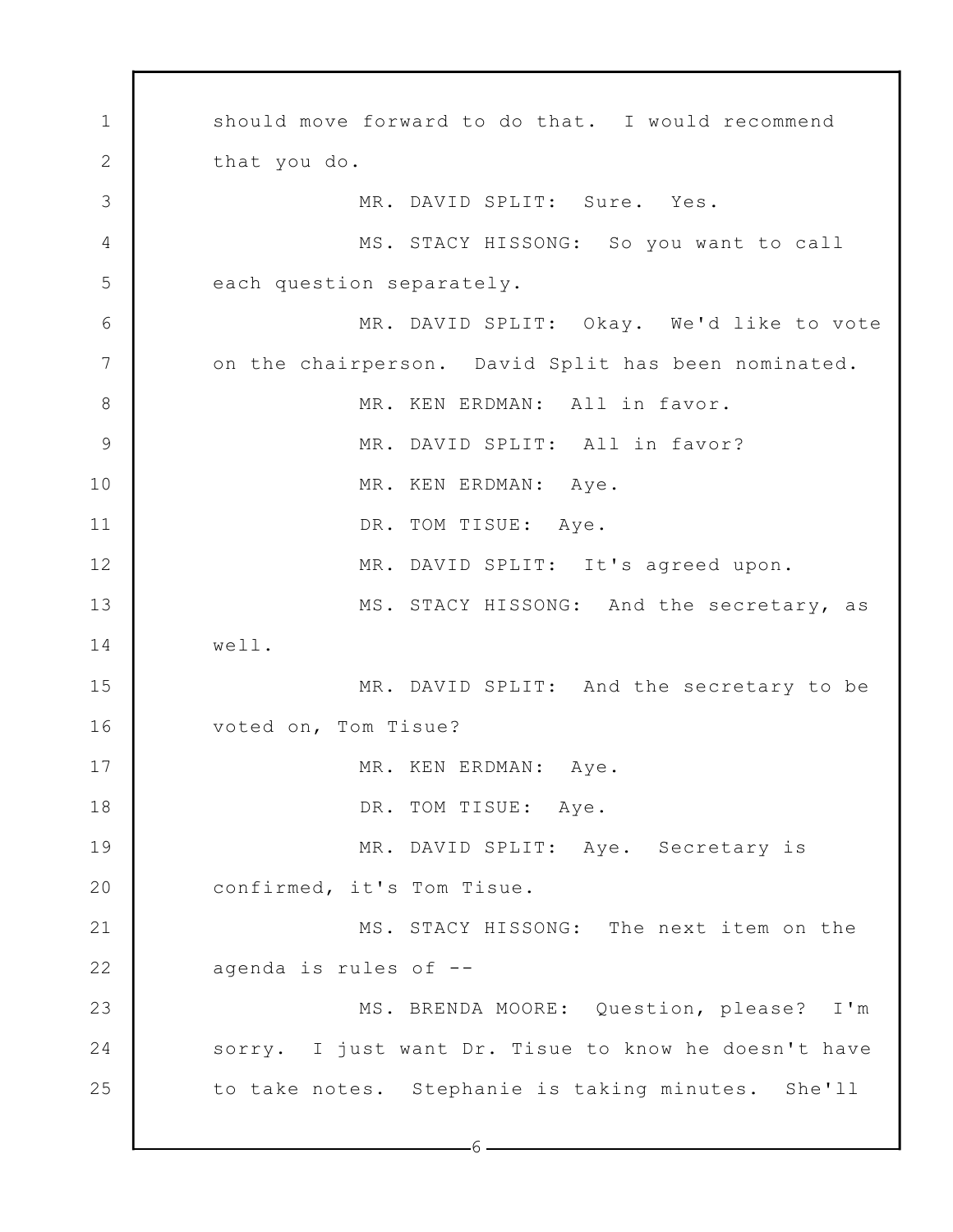1 2 3 4 5 6 7 8 9 10 11 12 13 14 15 16 17 18 19 20 21 22 23 24 25 7 review them. I saw him reaching for stuff and Ms. McKee is our transcriptionist, so you need to just review and sign. DR. TOM TISUE: I understand perfectly well, but I'm -- MS. BRENDA MOORE: Okay. All right. DR. TOM TISUE: -- take a few anyway for my own purpose in the hopes of staying -- MS. BRENDA MOORE: Yes, sir. Yes, sir. MS. STACY HISSONG: Mr. Chair, the next item on the agenda is the rules of public comment. If anyone wishes to make motions with regard to that, you may. You're not required to. MR. DAVID SPLIT: We would like to accept a three-minute ruling on the time limit for people to speak and make comment. MS. STACY HISSONG: Is that a motion? MS. TAMMY BARNARD: We request five minutes. MS. STACY HISSONG: So that's a motion, Mr. Chair, that you're making or you're asking for a motion? MR. DAVID SPLIT: We can make that a motion. DR. TOM TISUE: I certainly second.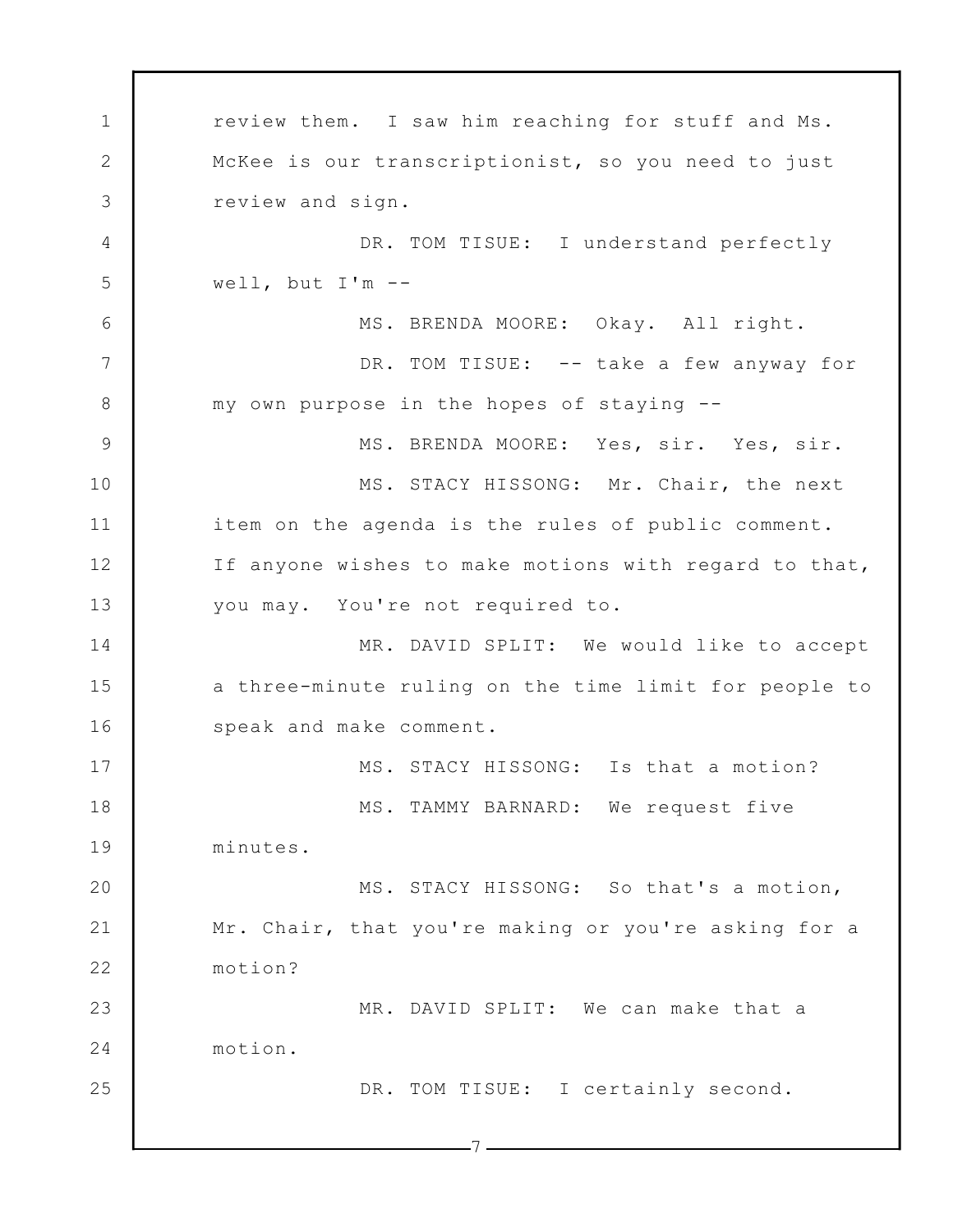1 2 3 4 5 6 7 8 9 10 11 12 13 14 15 16 17 18 19 20 21 22 23 24 25 8 MS. STACY HISSONG: And then a vote on that. MR. DAVID SPLIT: Vote on the three-minute public comment? MR. KEN ERDMAN: Aye. DR. TOM TISUE: Aye. MR. DAVID SPLIT: Aye. MS. STACY HISSONG: So if you'd like, I can move to the role and function of the Board of Determination. MR. DAVID SPLIT: Yes. MS. STACY HISSONG: Thank you. My name is Stacy Hissong. I'm an attorney for the drainage district and I'm going to talk a little bit about what tonight's Board of Determination is about. A petition was filed a little over a year ago with the Muskegon County Drain Commissioner for the maintenance and improvement of the Erickson Drain. So the Erickson Drain is already an established county drain. It has been for decades and decades and there's already a drainage district or a special assessment district that is set up for the Erickson Drain. So a drainage district is the same as a special assessment district and it's basically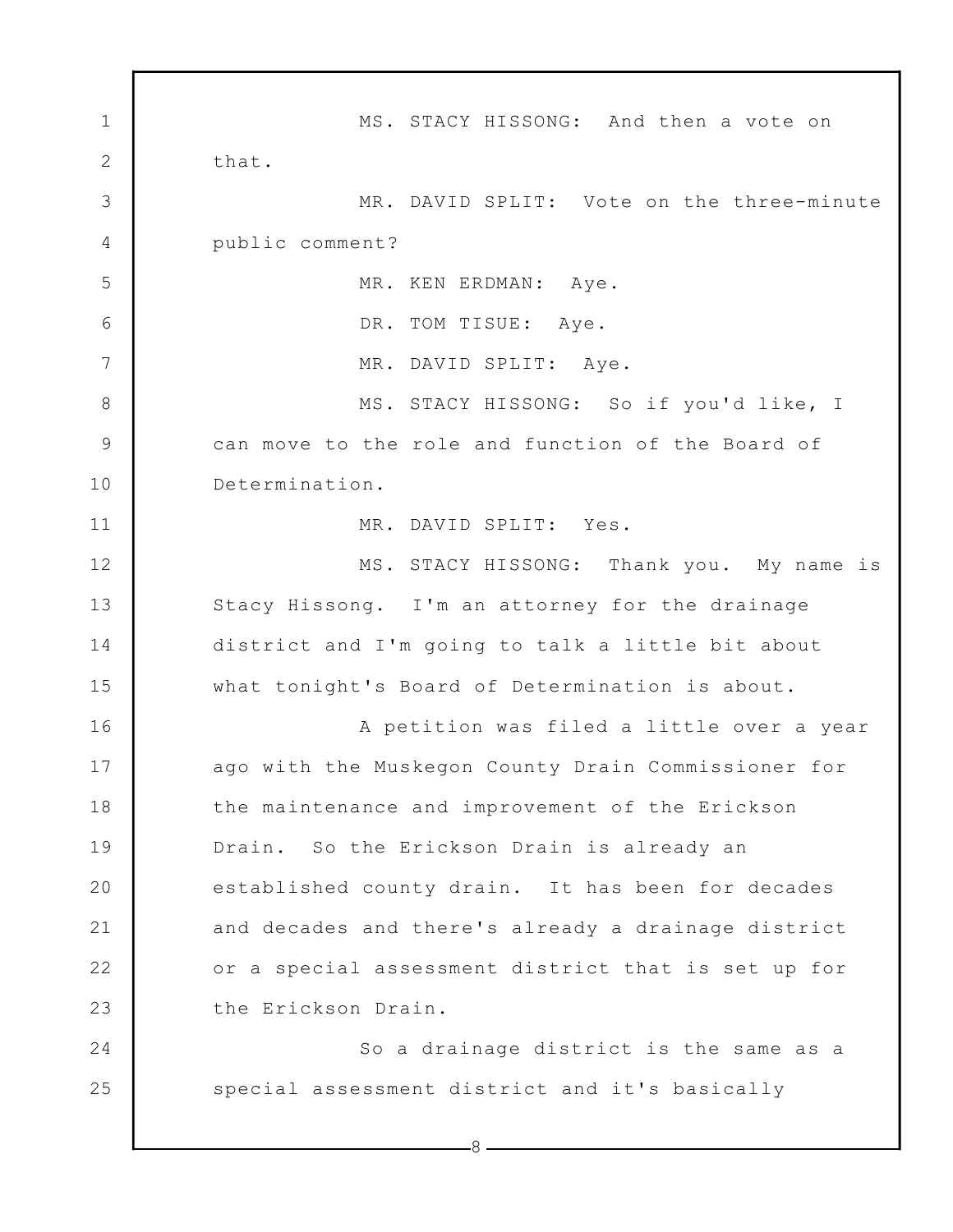synonymous with a watershed. So if your water -- If your property contributes water to the Erickson Drain, then you're part of the watershed, you're part of the drainage district, you're part of the special assessment district. So if your property was found to be part of this special assessment district, you should have received a notice in the mail for today's hearing.

1

2

3

4

5

6

7

8

9

10

11

12

13

14

23

24

25

So after a petition is received, the drain code requires that the drain commissioner hold a Board of Determination, basically appoint board of determination members to hear whether the petition is necessary or not. So that's the purpose of today's hearing.

15 16 17 18 19 20 21 22 The Board of Determination will hear testimony from anyone who wants to present testimony as to whether maintenance and improvement of the drain should take place or not. After that testimony, the engineer will provide a short Power Point presentation on the condition of the drain - not necessarily what a project would be, but what the drain looks like today or, you know, currently.

And then the Board of Determination will make a decision whether a petition is necessary or conducive to the public health, convenience or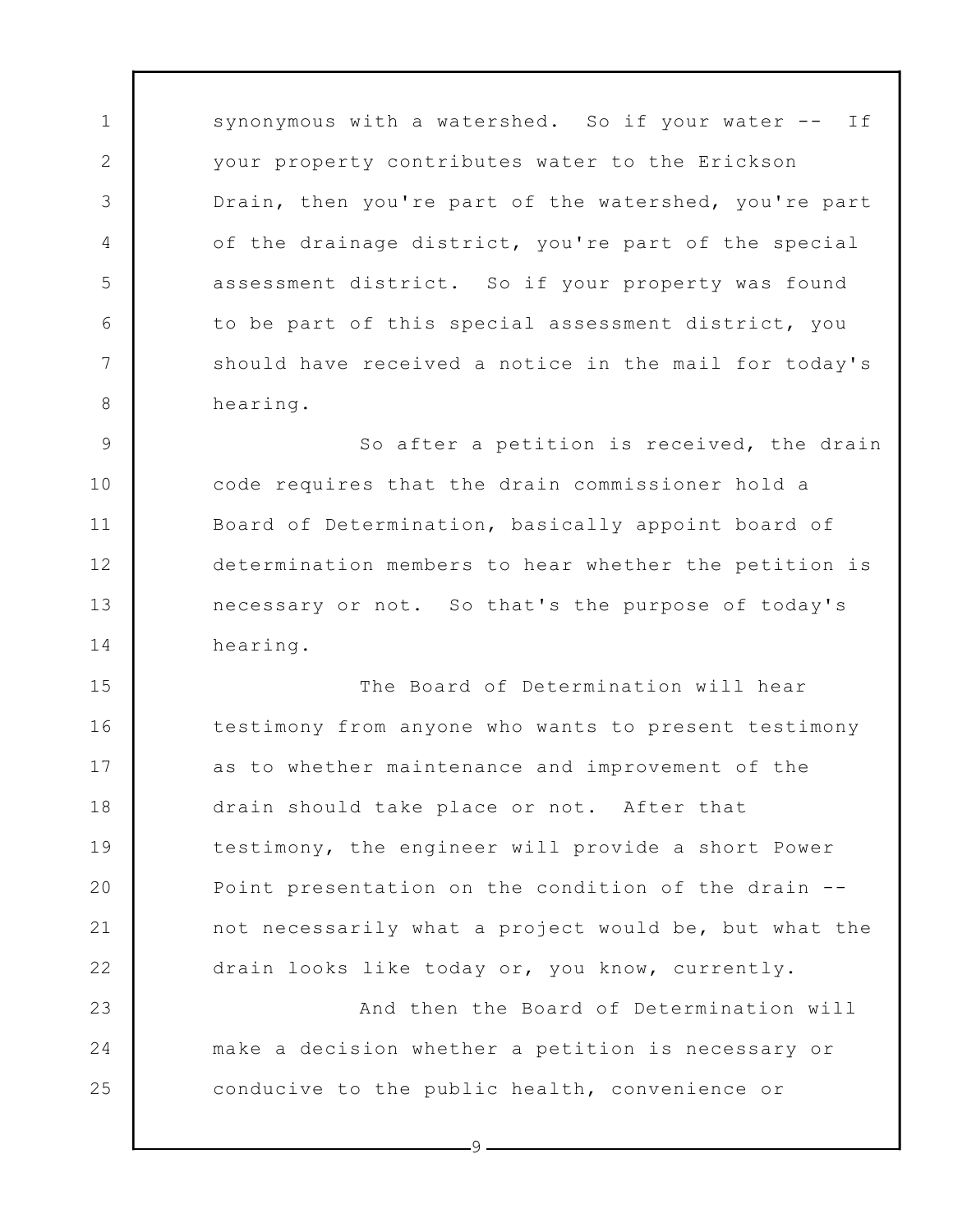welfare. So those are the words that they're going to hear in the motion, whether it's necessary or not necessary, because those are the words that are used in the drain code. So is the petition or is maintenance and improvement of the drain necessary or not necessary for the public health, convenience or welfare.

1

2

3

4

5

6

7

8

9

10

11

12

13

14

So, they make that decision. And if they decide it is necessary, then they move to a second question, and that is whether the municipalities within the drainage district receive a benefit to public health in general such that they should - that municipality should receive an at-large assessment as part of the drain assessments.

15 16 17 18 19 20 21 22 23 24 25 So I think it's important to understand that's what the meeting is about, but also is equally important to understand what we are not deciding today. So the Board's sole decision is should something happen, should work take place, based on the petition or not. The Board of Determination does not decide the scope of that project. They don't decide we should only do work on Mr. Jones' property but not on Mr. Smith's, we should only replace this culvert and not that culvert. They don't make any of those decisions. They decide, yes, something needs

 $-10-$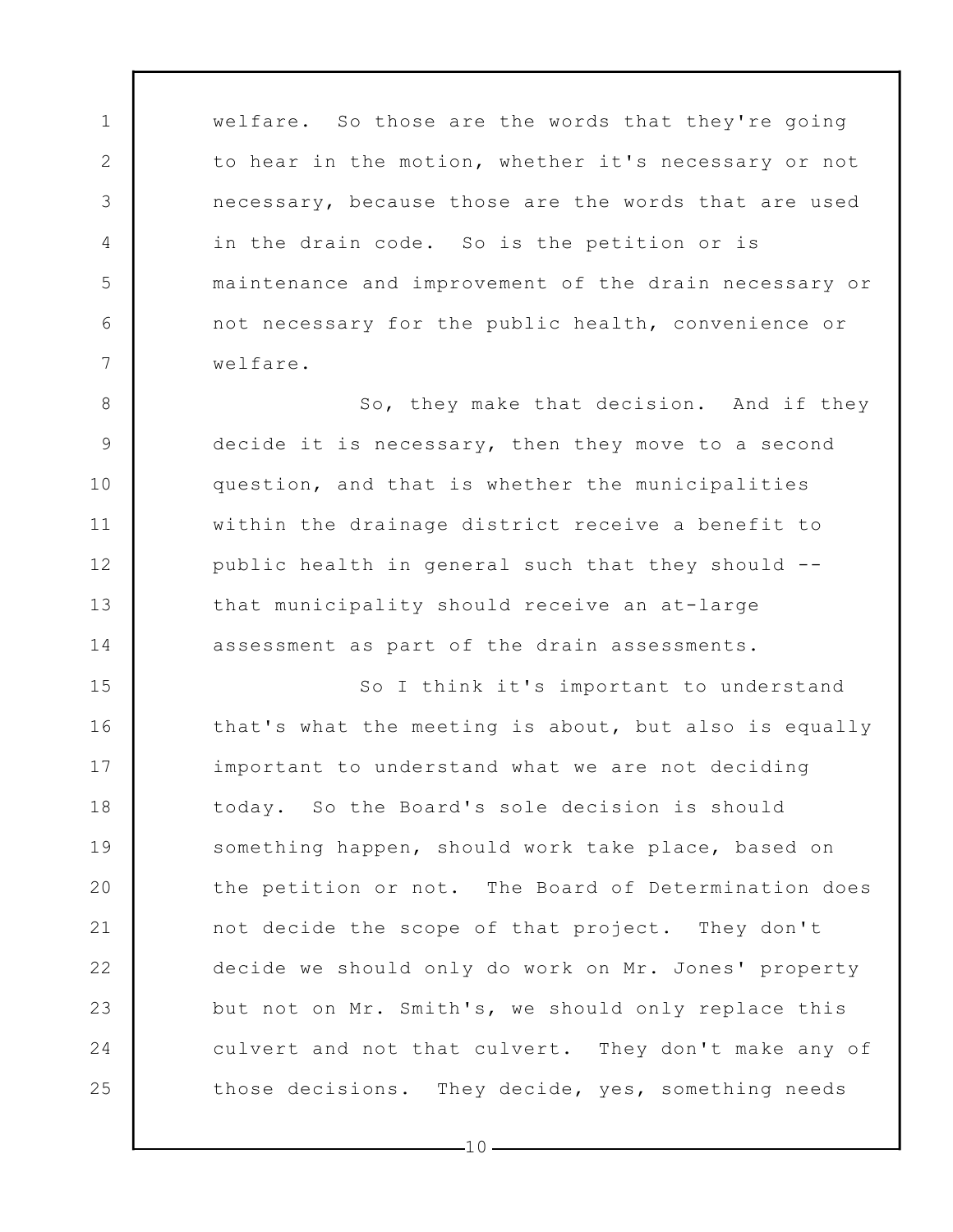1 2 3 4 5 6 7 8 9 10 11 12 13 14 15 16 17 18 19 20 21 22 23 24 25 to be done or, no, something does not need to be done. They don't decide what the something is. If it's found necessary, then the drain commissioner will work with an engineer to come up with a scope of a project and that's how the scope of the project is determined. It is not determined by the Board of Determination. The Board also doesn't decide how much the project will be or who is going to pay for it. Once again, the Board only decides, yes, it's necessary; and if it's necessary, should the municipalities or the township, as an example, participate in helping pay for that because of a benefit to public health or not. The decisions as to what the scope of the project is, the total cost of the project and then what the special assessment rule would look like, which property owners are paying what, are later decided by the drain commissioner. And there will be a separate day where the apportionment of benefits or that special assessment rule is looked at if there is, indeed, a project. If it is voted by this Board -- and it does not have to be unanimous, it can be by majority vote -- that it is not necessary, then this process ends here and no petition can be filed again for at

 $-11$  -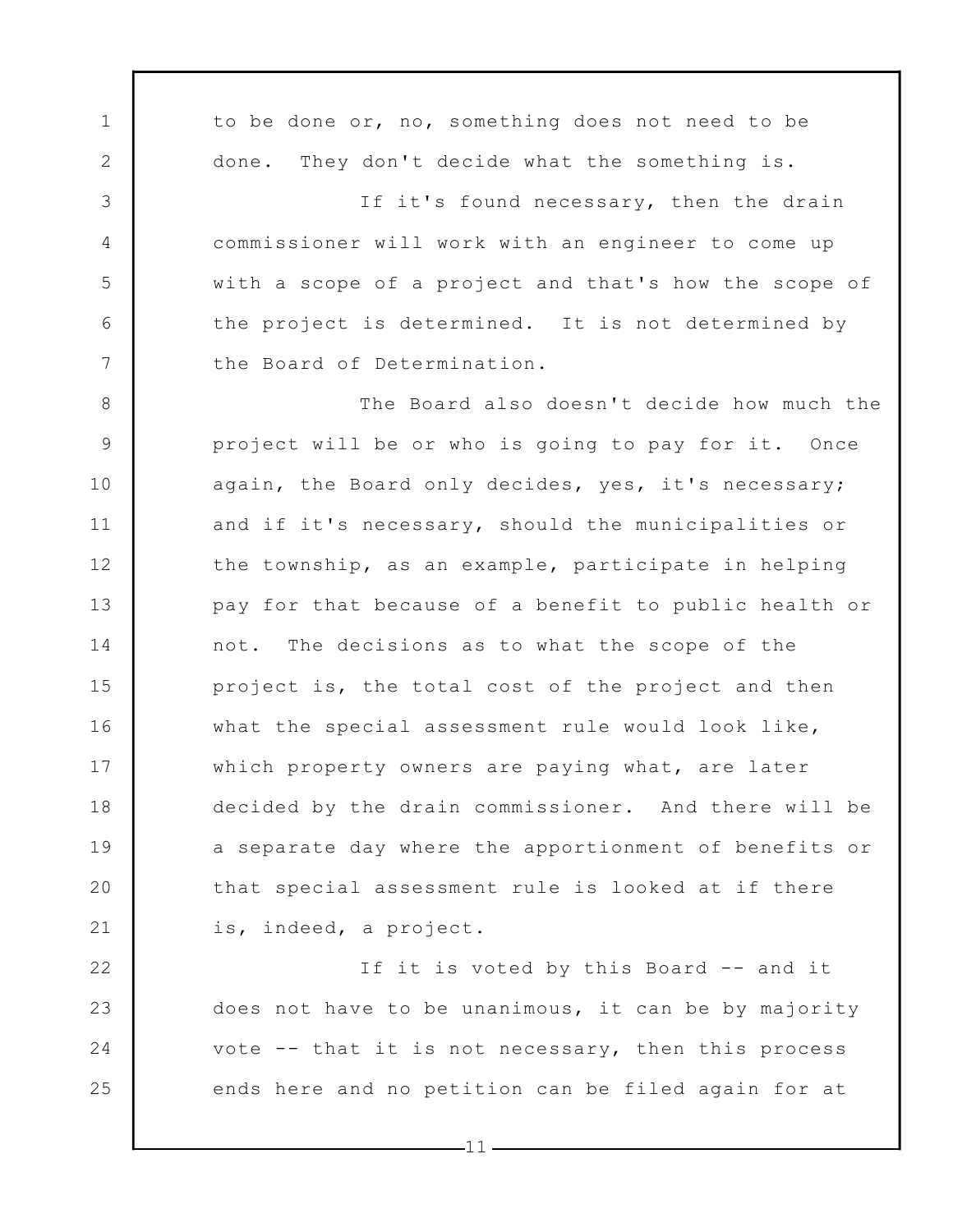1 2 3 4 5 6 7 8 9 10 11 12 13 14 15 16 17 18 19 20 21 22 23 24 25 least one year. So that is what the testimony should basically be about is assisting the Board of Determination in making a decision should something be done on the Erickson Drain or not. And so in terms of the next step, it would be on the agenda, public testimony. So comment cards have been given out. And I'm not sure if they have been collected, but we can do this by two ways, Board, is either by comment cards that were submitted or by the raising of the hand, whatever you deem appropriate. We did ask people if they wished to speak to fill out a comment card and here are the comment cards available to you (indicating). MR. COLE HEDRICK: If anybody else wants to hand one in, just raise your hand and I'll get one to you. MR. DAVID SPLIT: Has everyone had a chance to put in a comment card? MS. STEPHANIE BARRETT: Yeah, but -- MS. TAMMY BARNHARD: Can we not see the presentation first in order that we can ask educated questions? UNIDENTIFIED SPEAKER: (Unintelligible) what the presentation is. MS. STACY HISSONG: So hold on a second.

 $-12-$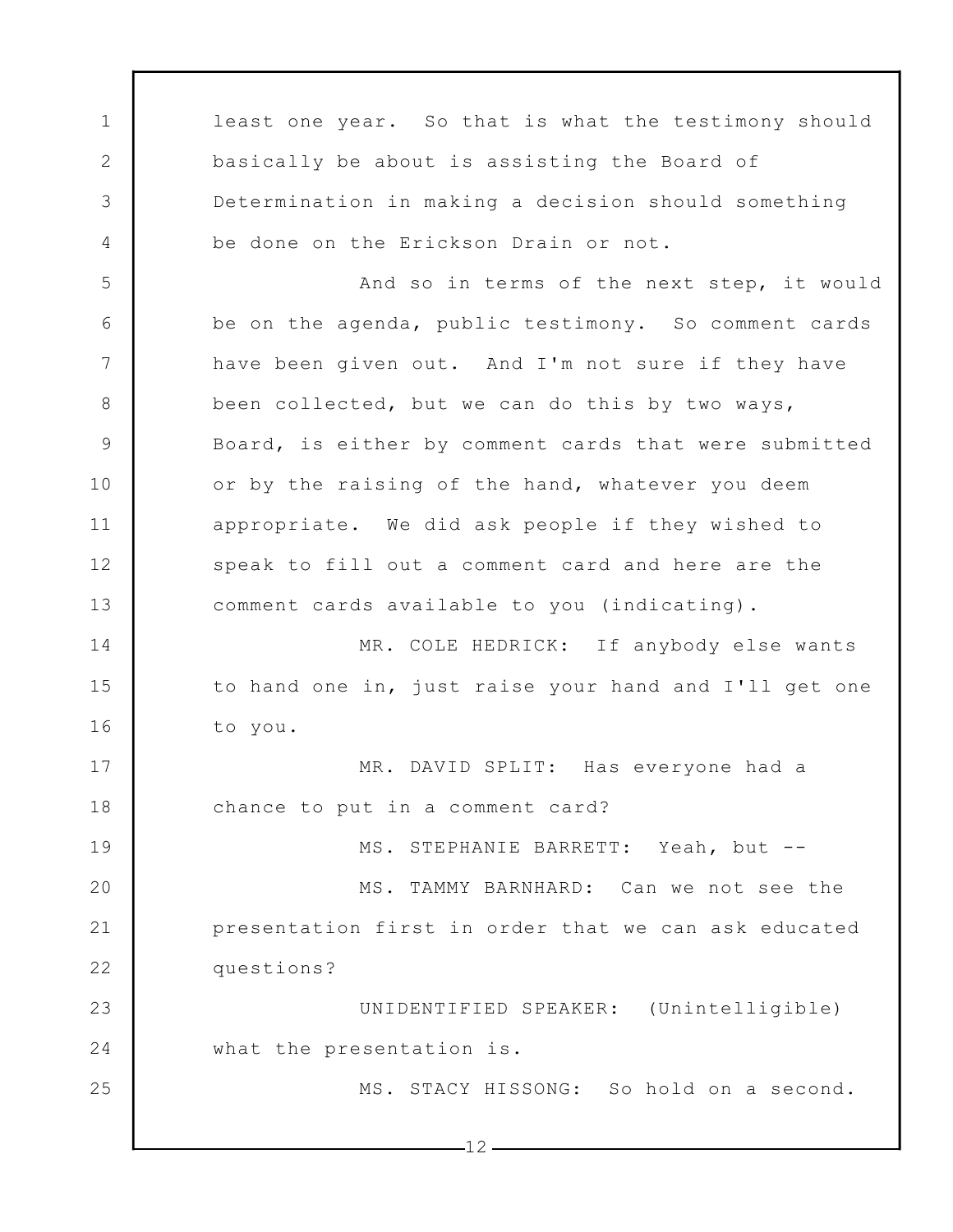1 2 3 4 5 6 7 8 9 10 11 12 13 14 15 16 17 18 19 20 21 22 23 24 25 There's a court reporter here. And I appreciate that everyone is going to get an opportunity to speak according to the agenda, but we do have a court reporter here taking a transcript of everything that is said and it's very difficult for her to do that and list who is speaking if more than one person is speaking at the same time and that person isn't recognized by this Board to speak. So we ask that you refrain from making comments so that the court reporter can very accurately take a transcript of what's being said. Okay. Board? UNIDENTIFIED SPEAKER: I'd like to make a question. I'd like to make a comment. MS. STACY HISSONG: Hold on a second. The Board hasn't moved forward yet. So Board, we have two microphones, because I think you're going to want to have a microphone for the property owners to speak to and we have a lapel one, so you might want to use the lapel microphone -- MR. DAVID SPLIT: Sure. MS. STACY HISSONG: So that people can also hear you. Hello, hello. There you go. MR. DAVID SPLIT: We'd like to start off possibly show of hands of people that live in the

 $-13-$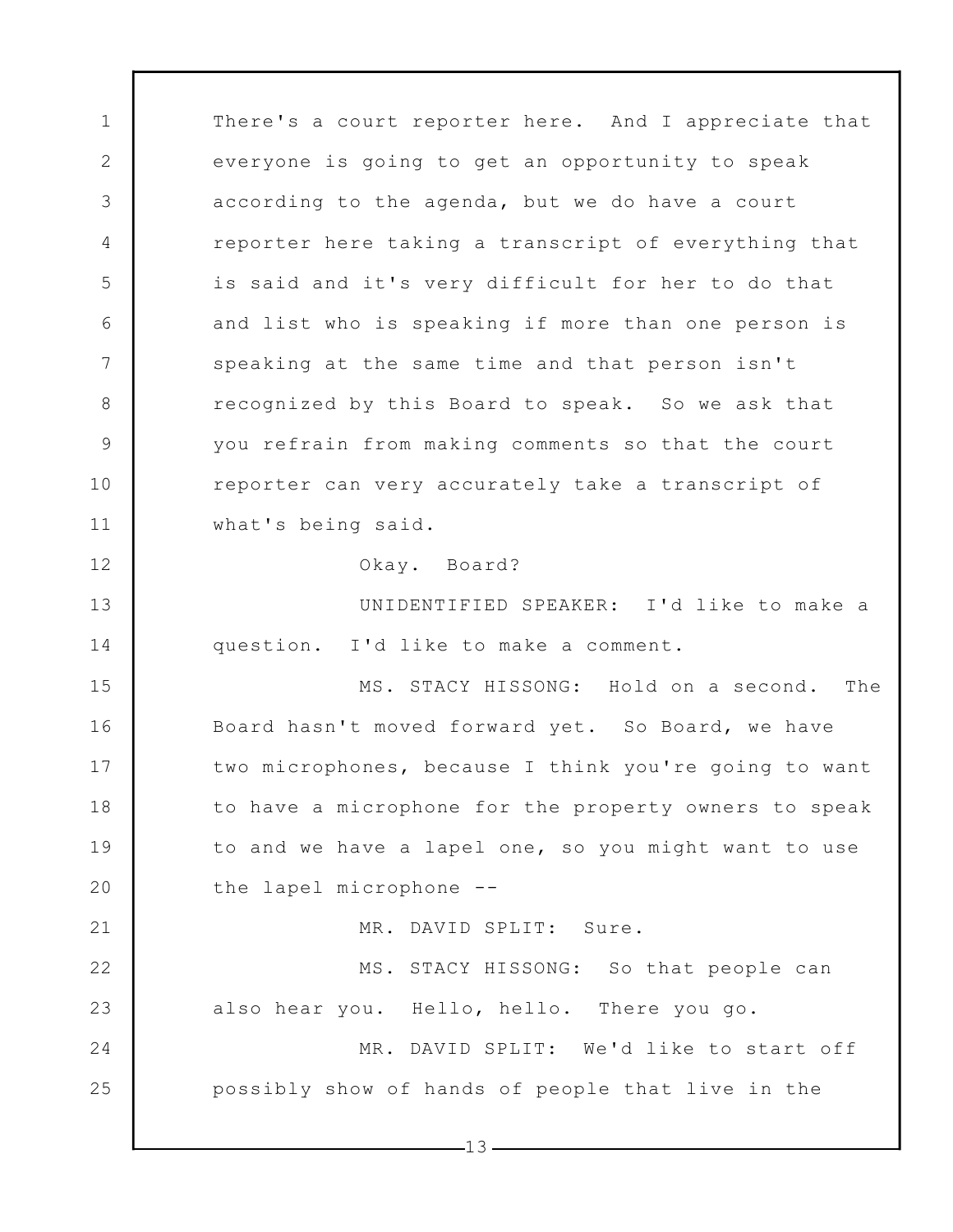1 2 3 4 5 6 7 8 9 10 11 12 13 14 15 16 17 18 19 20 21 22 23 24 25 district here. (Whereupon, hands raised.) MR. DAVID SPLIT: Thank you. We'd like to open up the meeting with some public comment. MS. STACY HISSONG: You have the cards right here. MR. DAVID SPLIT: Yeah. Let's go by the cards we have here. Please stand, give us your name and address, starting with Mark Mann. MR. MARK MANN: Hi. My name is Mark Mann. I live at 1240 East Riley-Thompson. And before I make any comments, I'd like to know what the petition is. I'd like to know why it was put in. We can't make any educated comments without knowing what the petition is. So this is just -- You know, if you're going to open it up for a bitch session without knowing what the petition is, it's just, you know, a can of worms that's going to be a mess. MS. STACY HISSONG: So Board, you have a copy of the petition. If the Board wishes to read it to the audience, you may do so. Also, the Board may choose to hear from the petitioners first to answer some of those questions, if you'd like. DR. TOM TISUE: You want me to read it? Copy of the petition that I have reads: To the

 $-14-$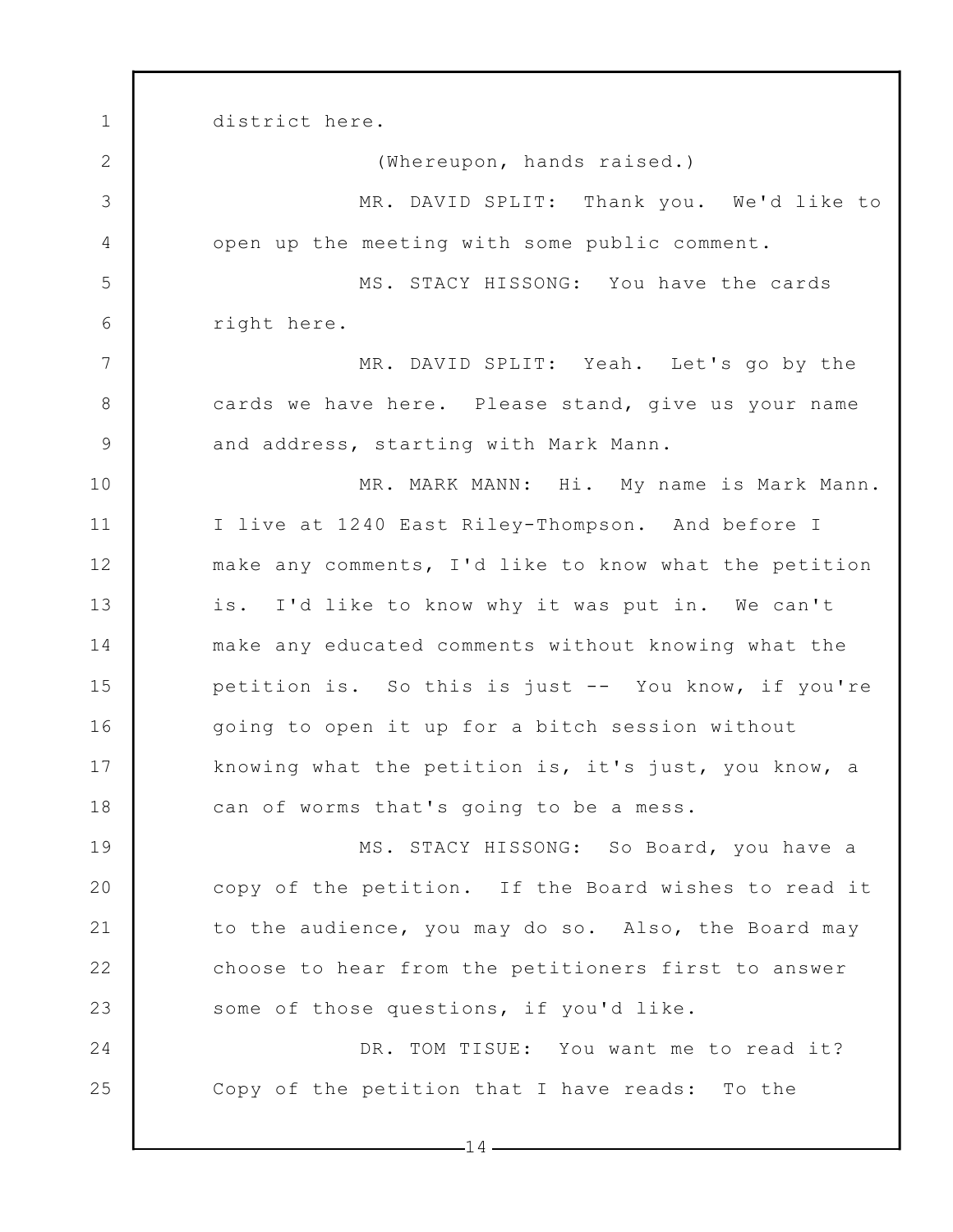1 2 3 4 5 6 7 8 9 10 11 12 13 14 15 16 17 18 19 20 21 22 23 24 25 Muskegon County Drain Commissioner. The signers of this petition request the maintenance and improvement of the Erickson Drain as provided in Chapter 8 of Public Act 40 of 1956 as amended to alleviate drainage issues in the drainage district. Paragraph two, the Erickson Drain is located in Dalton Township, Muskegon County, Michigan. Paragraph three, this petition is signed by at least five freeholders with lands liable for assessment in the Erickson Drain Drainage District. The signers acknowledge and understand that this petition may be circulated and signed in counterparts, and that all such counterparts together constitute a single petition. UNIDENTIFIED SPEAKER: Does that answer your question? UNIDENTIFIED SPEAKER: So they're just asking for improvements? MR. DAVID SPLIT: I believe it would be favorable to see a drawing on this drain. Can we have engineering present a -- MR. DAN FREDRICKS: You want the drainage district? I can put up -- MR. DAVID SPLIT: Yeah. If you could

 $-15-$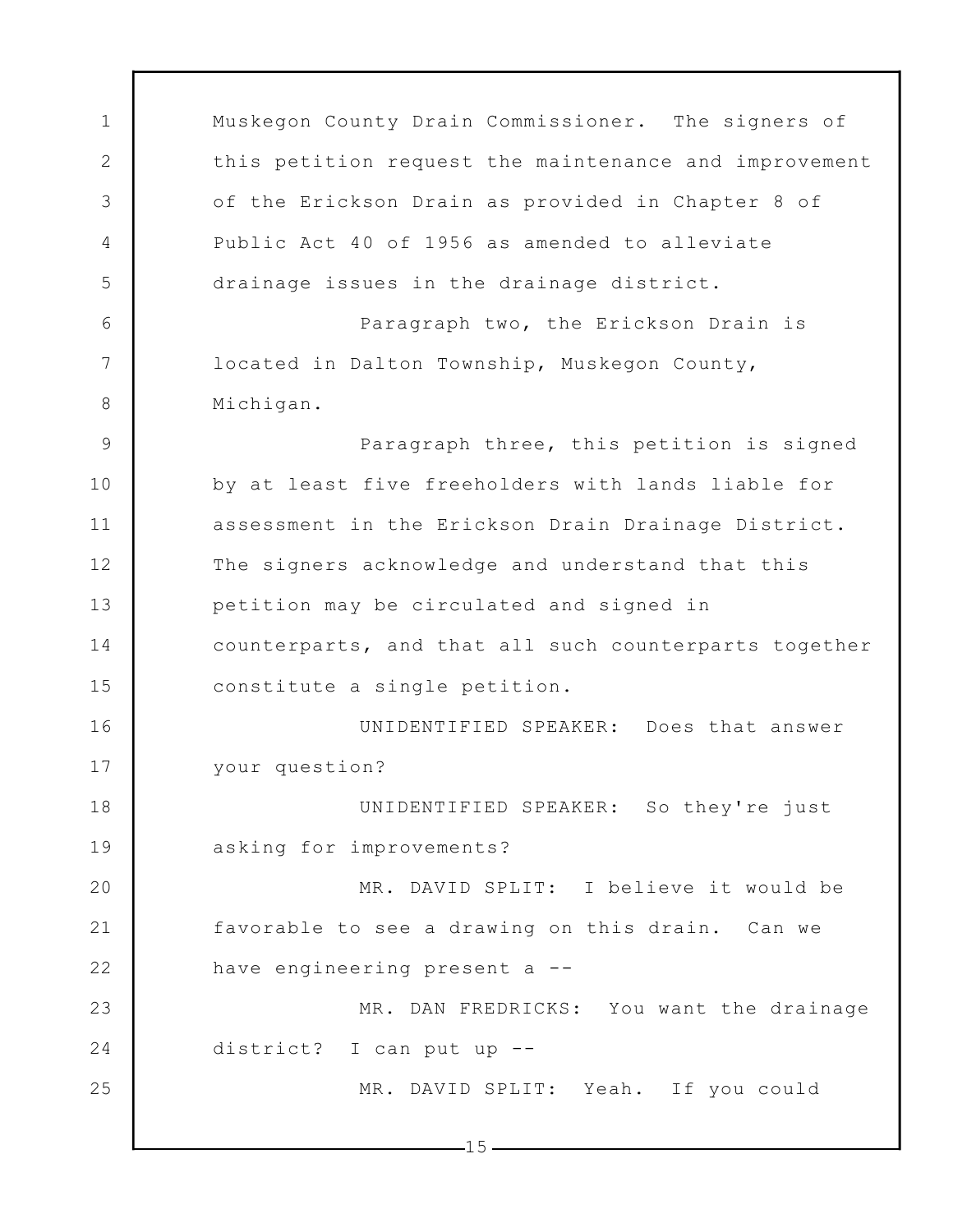1 2 3 4 5 6 7 8 9 10 11 12 13 14 15 16 17 18 19 20 21 22 23 24 25 please -- MR. DAN FREDRICKS: -- a slide where the drainage district, showing -- MR. DAVID SPLINT: Yeah, that would be good. A lot of us are wondering what this all composes. MS. STEPHANIE BARRETT: There's a map on the back. MR. DAN FREDRICKS: There is a map on everybody's -- the back of it, too. MS. STEPHANIE BARRETT: On the back. MS. BRENDA MOORE: Mr. Chair? MR. DAVID SPLIT: Yes? MS. BRENDA MOORE: Since I had some conversation with the petitioners, would you like me to speak to that? MR. DAVID SPLIT: Yeah. That would be very helpful. Brenda Moore, Muskegon County Drain Commissioner will speak here. MS. BRENDA MOORE: Basically, we heard from a couple blueberry farmers. And this is real generic, because I can't speak for the other signers. But kind of what started this is there's -- and I think it's True Blue had problems in their blueberry field and they asked about extending the drain to

 $-16-$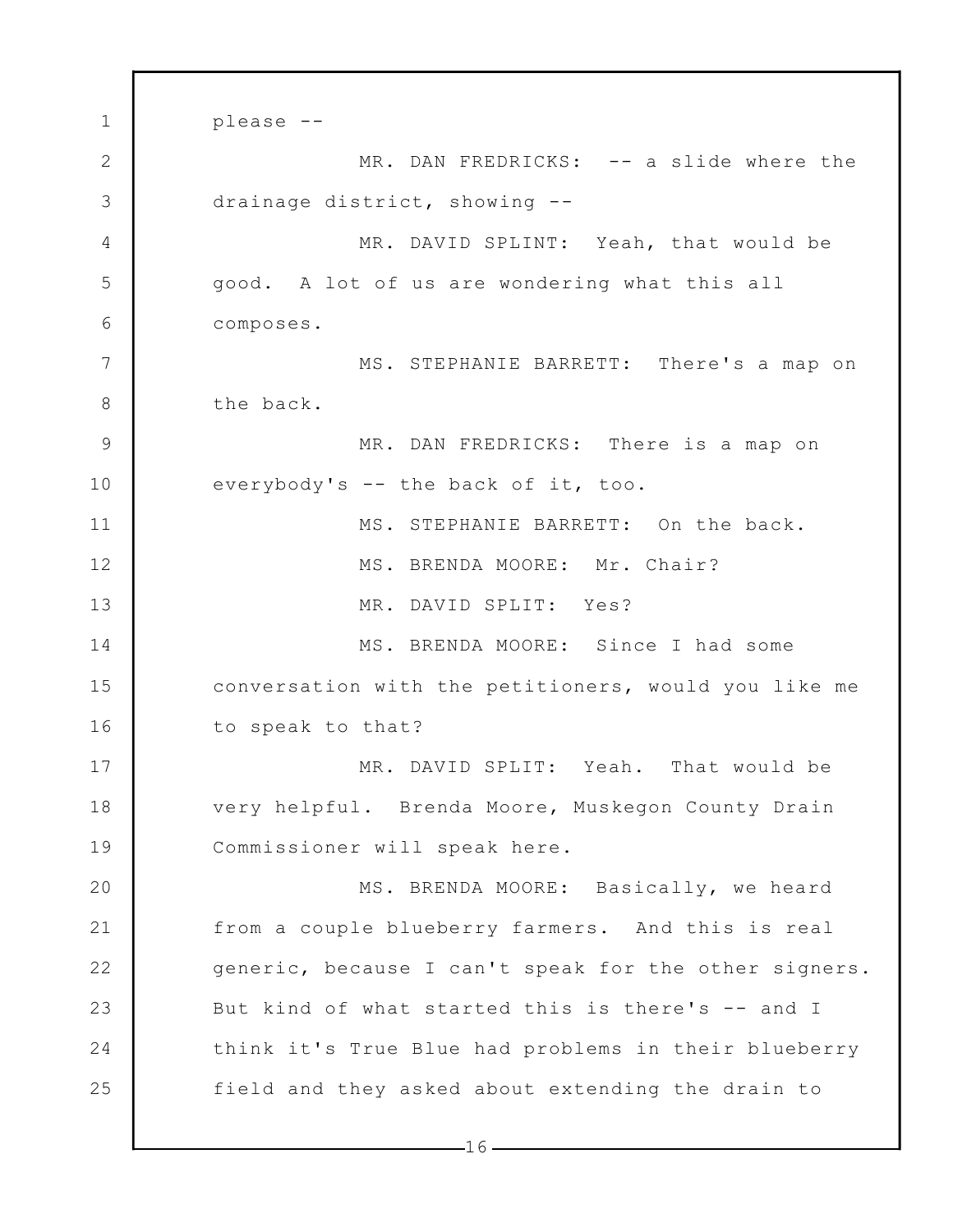1 2 3 4 5 6 7 8 9 10 11 12 13 14 15 16 17 18 19 20 21 22 23 24 25 help them. There's another farmer -- blueberry farmer that's had flooding problems. So as I understand it, and if they're here they can expound upon it, but it started primarily with a couple blueberry farmers saying we're getting flooded, we're going to lose our crop, we may need some help. And so especially when extending the drain, like putting another branch on to help a property owner can't be done without a petition, so that's where the process usually starts. MR. MARK MANN: So are these new blueberry fields or are they existing blueberry fields or did someone put in a blueberry field in an area that's prone to flooding? MS. BRENDA MOORE: Existing. MS. STEPHANIE BARRETT: The question was are these new blueberry fields and the Drain Commissioner said they were existing. MR. TONY BARNES: Point of order, still. MR. DAVID SPLIT: Well, let's continue with the public questioning. Dawn Krager, speak, please. MS. DAWN KRAGER: Yes. I think we've paid for this the last two years and we haven't seen anything. They were supposed to come out and explain

 $-17-$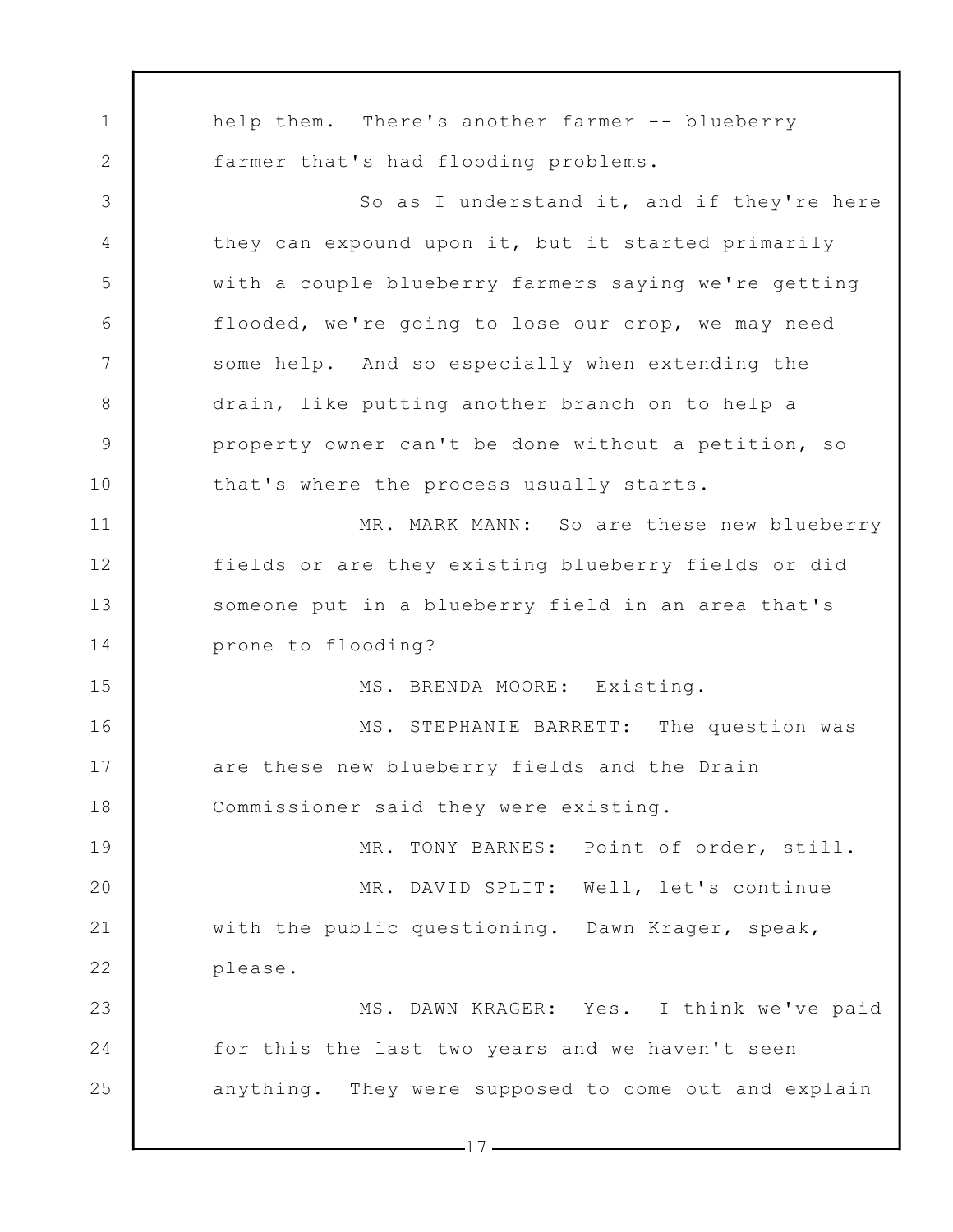1 2 3 4 5 6 7 8 9 10 11 12 13 14 15 16 17 18 19 20 21 22 23 24 25 to me how water can flow uphill. To me, it can't be done. And our drain is broke. The road commission has come out and filled our road because of a big hole and even that only levels it out between one side of the road and the other. We have a flooded field. We have a flooded basement and nothing they said can be done. We just have to pay because we're on the corner. MS. STEPHANIE BARRETT: What's your address? MS. DAWN KRAGER: 1844 Michillinda. MS. STEPHANIE BARRETT: 1844 Michillinda. They're taking notes for that, too, the engineer is, and then we will for our own -- MR. TONY BARNES: A point of order. How can we have public comment? We don't see the presentation. That's been asked several times. We'd like to see the presentation so we can accurately see, discuss this. You didn't approve the agenda. Why would there be public comment before engineering -- or not have public comment after the engineering presentation? MR. DAVID SPLIT: We can do that. Fair question. Could we have engineering explain this

 $-18-$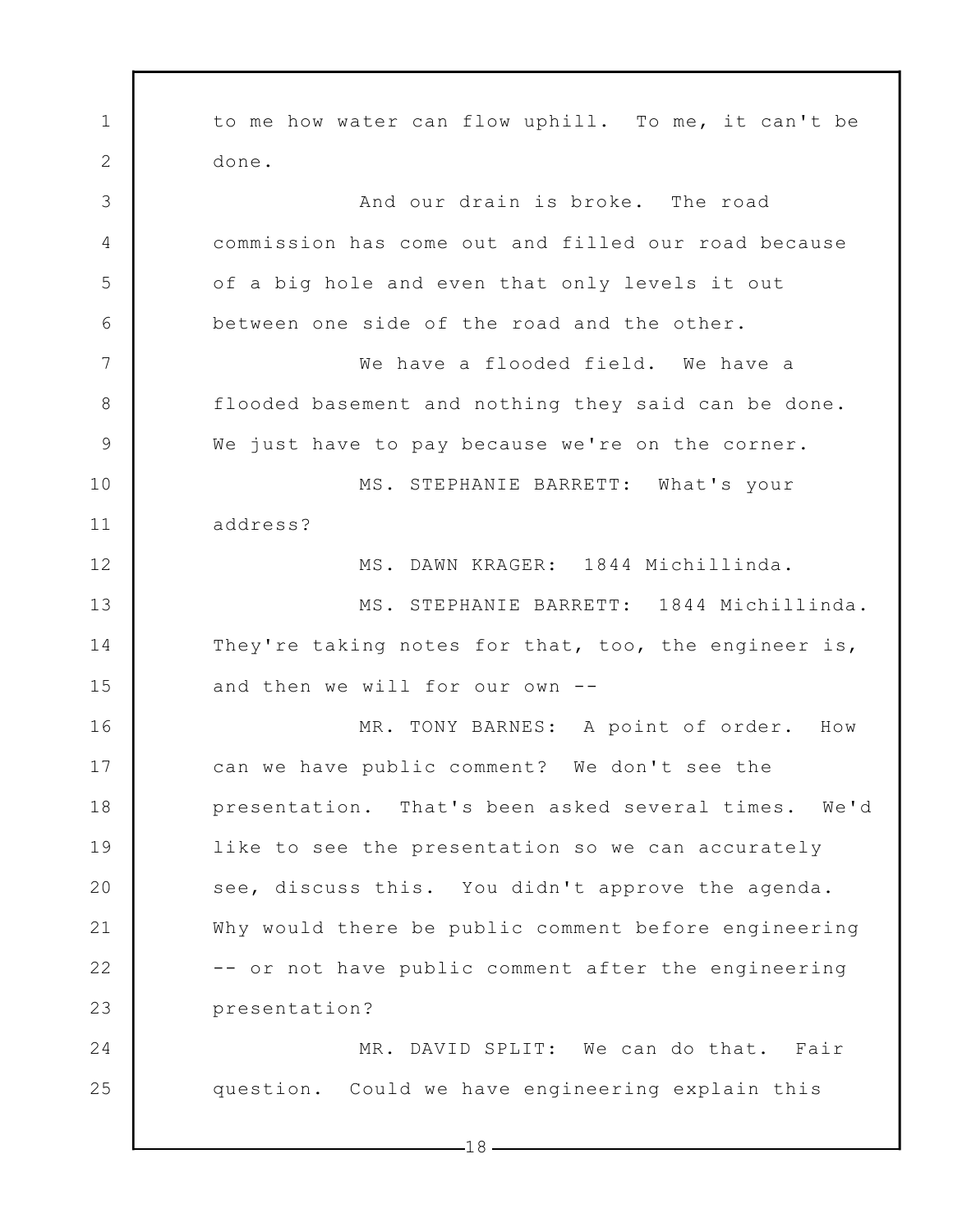1 2 3 4 5 6 7 8 9 10 11 12 13 14 15 16 17 18 19 20 21 22 23 24 25 easement? MS. STEPHANIE BARRETT: Do you want just the easement or do you want their actual presentation? MR. TONY BARNES: See the presentation. MR. DAVID SPLIT: Yeah. Let's see the actual presentation. MS. STACY HISSONG: So the Board can -- The agenda is the Board's to decide, and so you can do that. The presentation is to assist you in making decisions, so you can hear that -- have that at the end or at the beginning. It does not matter. So --MS. TAMMY BARNARD: Matters to us to ask logical questions. MS. STACY HISSONG: So public comment is for the purpose of providing testimony and public comment can take place anytime in a meeting and this Board's time to decide how they want to hold the meeting, so feel free to do so. MS. BRENDA MOORE: Ms. Hissong? Ms. Hissong? DR. TOM TISUE: Presentation now. MR. DAVID SPLIT: Let's all vote on the presentation at the beginning of the meeting here. All in favor?

 $-19-$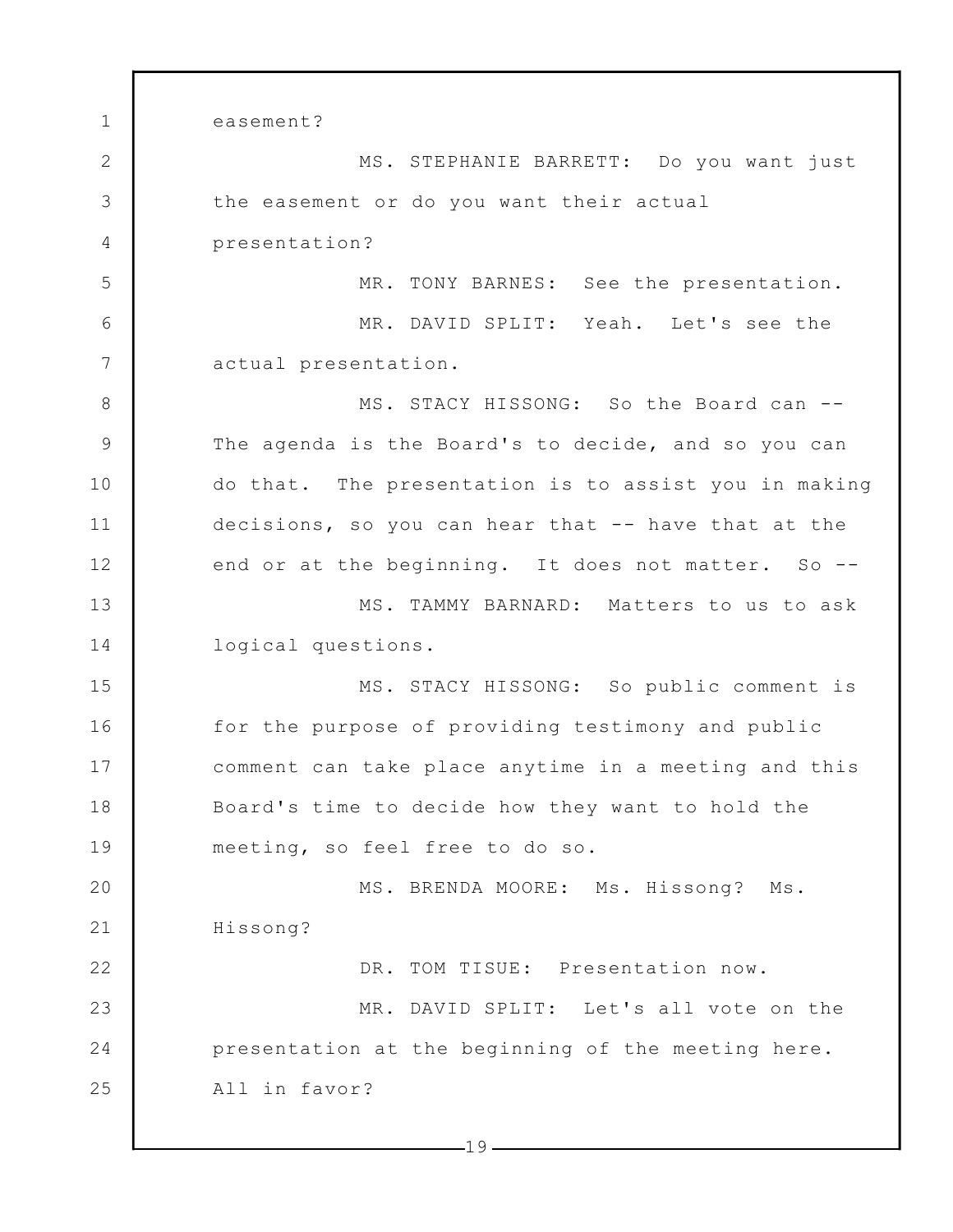1 2 3 4 5 6 7 8 9 10 11 12 13 14 15 16 17 18 19 20 21 22 23 24 25 MR. KEN ERDMAN: Aye. DR. TOM TISUE: Aye. MR. DAVID SPLIT: Aye. MS. TAMMY BARNHARD: Thank you. MS. BRENDA MOORE: For the audience, while he's getting ready, this will be posted in our website probably next week. MR. DAN FREDRICKS: All right. I apologize for the technical difficulties. My name is Dan Fredricks and I'm with Land & Resource Engineering. And what I'm going to give you today is basically just some of our observations that we seen along the drain and some of the complaints that have been received from the Drain Commissioner and some historical survey work that was done within the last five years or so. I'm not out here to pitch a project or to say what's going -- what's going to be done out here. All I'm doing is just giving testimony to what we've seen out in the field and the questions that have been brought and the concerns that have been brought before the Drain Commissioner. Excuse me. So overview of the presentation, I'm going to give you a brief overview of the drain itself, a little bit of the history, some of the drainage issues that have been reported

 $-20-$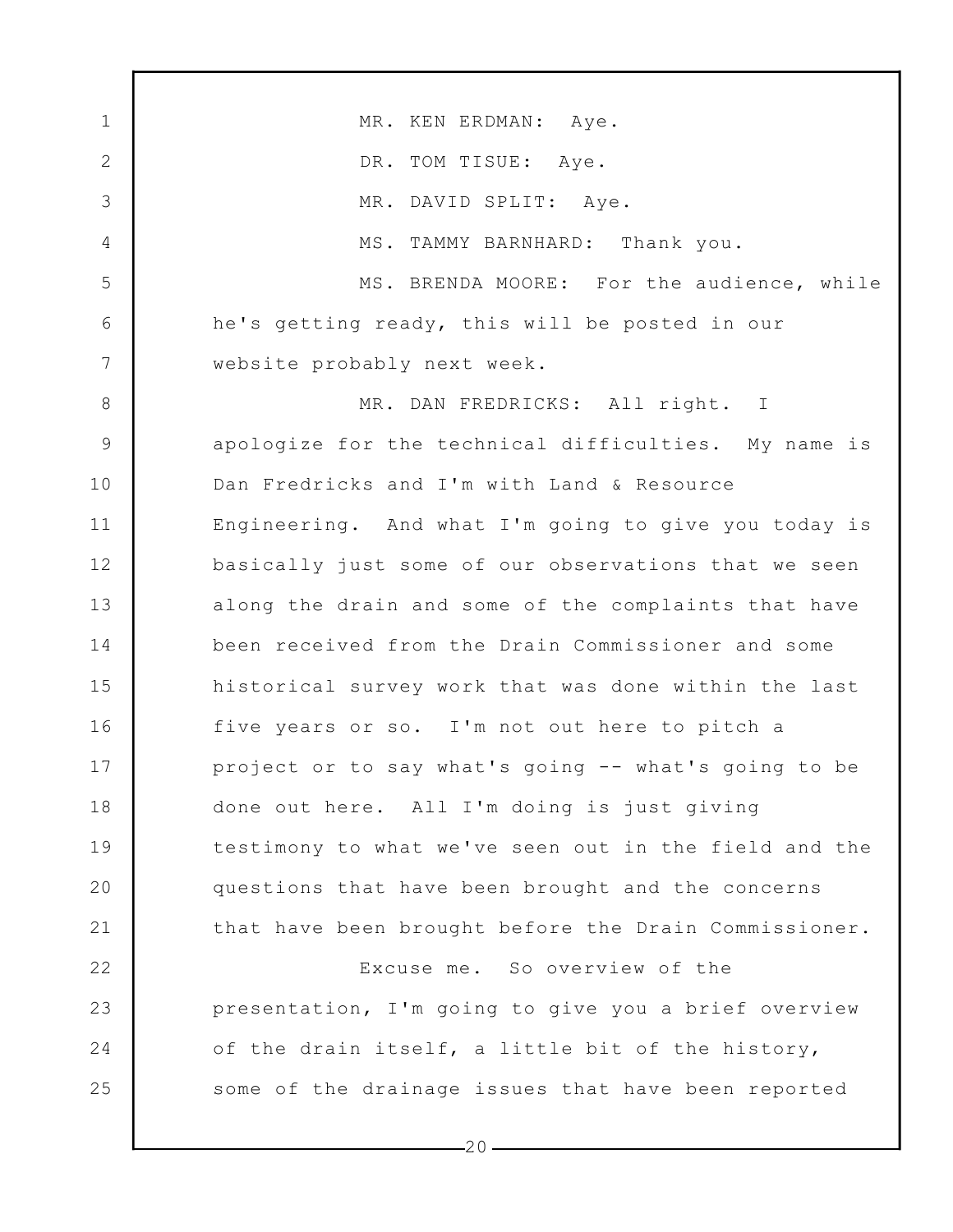to Brenda, including what spurred on this current petition, and then we'll talk about the next steps in a little more detail.

1

2

3

4

5

6

7

8

9

25

So on the back of your agendas that you have here, you have a map of the drainage district. The drainage district, as Stacy described, is basically the watershed, so any drop of water that falls within this black dotted line ultimately is going to get to the Erickson Drain.

10 11 12 13 14 15 16 17 18 19 20 There's about 1200 acres within the Erickson Drain Drainage District. The drain itself is about 2.4 miles long. It starts along Putnam Road. This would be the upstream headwaters, flows south on Putnam to the north side of Riley-Thompson Road where it heads east towards the Pere Marquette Railroad, goes northeast and then under the Pere Marquette Railroad and then flows back south to where it crosses Riley-Thompson Road. There's also a branch that's just north of the confluence there with the Pere Marquette Railroad.

21 22 23 24 The drain itself is a tributary to Bear Creek and Bear Lake. And there is an existing 50-foot easement along the drain, 25 feet either side of the centerline. So those are a little bit of the facts.

 $-21$  –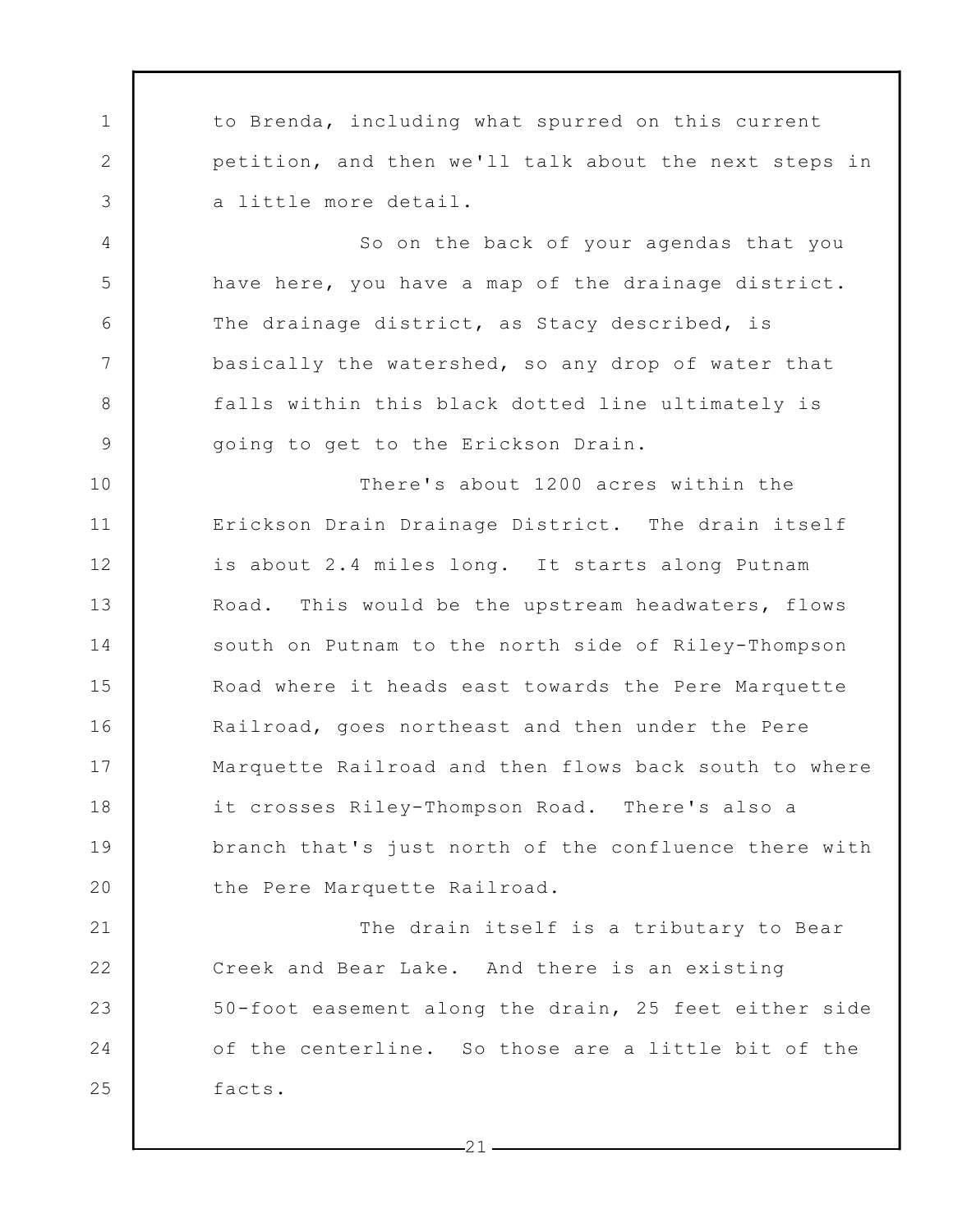From a history standpoint, the drain was established over a hundred years ago. The branch up here (indicating) was added in 1944. The previous drain commissioner did some preliminary study work, including a topographic survey, of the drain back in 2012 and '13. And then in 2015, this drainage district, the watershed, that line was updated. There was a day of review held at the Drain Commissioner's office. And then in 2017, there was some maintenance emergency repair work done along Putnam Road just north of Riley-Thompson Road to replace a failed driveway culvert that was backing up water and causing flooding on Mr. Strait's property in the west side of the drainage district. Some of the drainage issues that we've

1

2

3

4

5

6

7

8

9

10

11

12

13

14

15 16 17 18 19 20 21 22 23 24 25 seen, and I'll kind of go over here. Impaired culverts, I'll go into that in a little more detail. Sediment deposition within the drain, flooding in different areas of the district and then, again, a lack of a drainage outlet. So the request of the petitioner is actually just south of Riley-Thompson Road here (indicating) near Putnam Road. It's the Grow Blue, LLC, blueberry farm, and I'll hit that in a little more detail here at the end of the presentation.

 $-22-$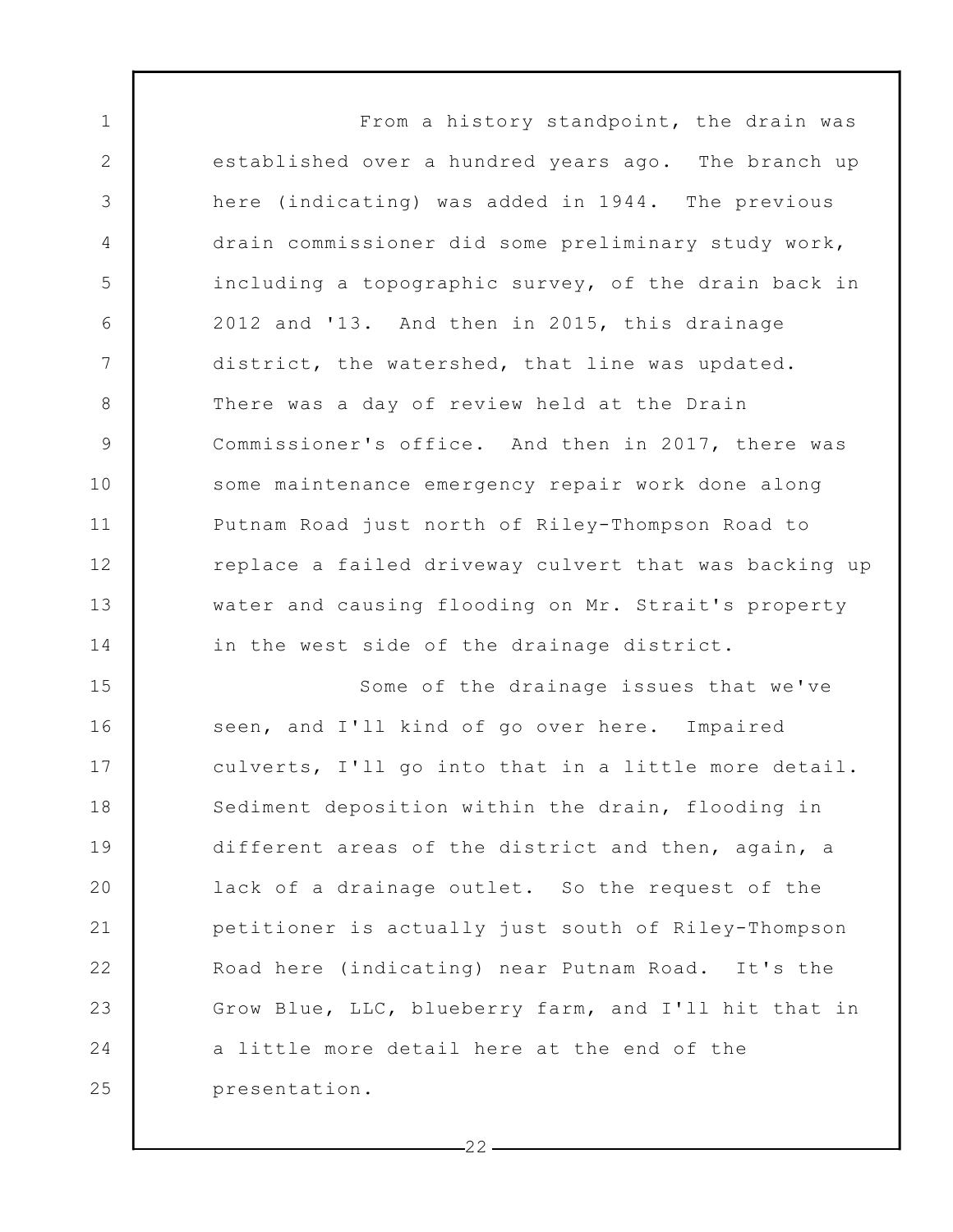Some of issues that we're looking at as far as public health, convenience or welfare is flooding. Flooding is due to hydraulic restrictions, whether that's sediment crushed culverts, improperly set culverts. When we talk about crushed culverts and damming up the water, we get talk about flooding over driveways, which can make emergency access difficult. Poor drainage, obviously, is going to elevate groundwater levels. Poor drainage within a roadbed is going to create -- could potentially damage the road during freeze-thaw cycles. And then stagnant water does become a breeding ground, potentially for mosquitoes. And another issue out here is crop damage.

1

2

3

4

5

6

7

8

9

10

11

12

13

14

15 16 17 18 19 20 21 22 23 24 25 Impaired culverts is the first thing I'm going to go over a little bit on here. Apologize. It's a little blurry here, but this is Putnam Road (indicating). This is kind of more a little bit on the northern end of where the drain is. So the water would be flowing from right to left is where the drain should go. This little dashed line here that I'm kind of going over, that's the profile. That's the grade of the drain as it is right now. As you can see, it's basically the bottom there, because of the sediment, is going up and down.

 $-23-$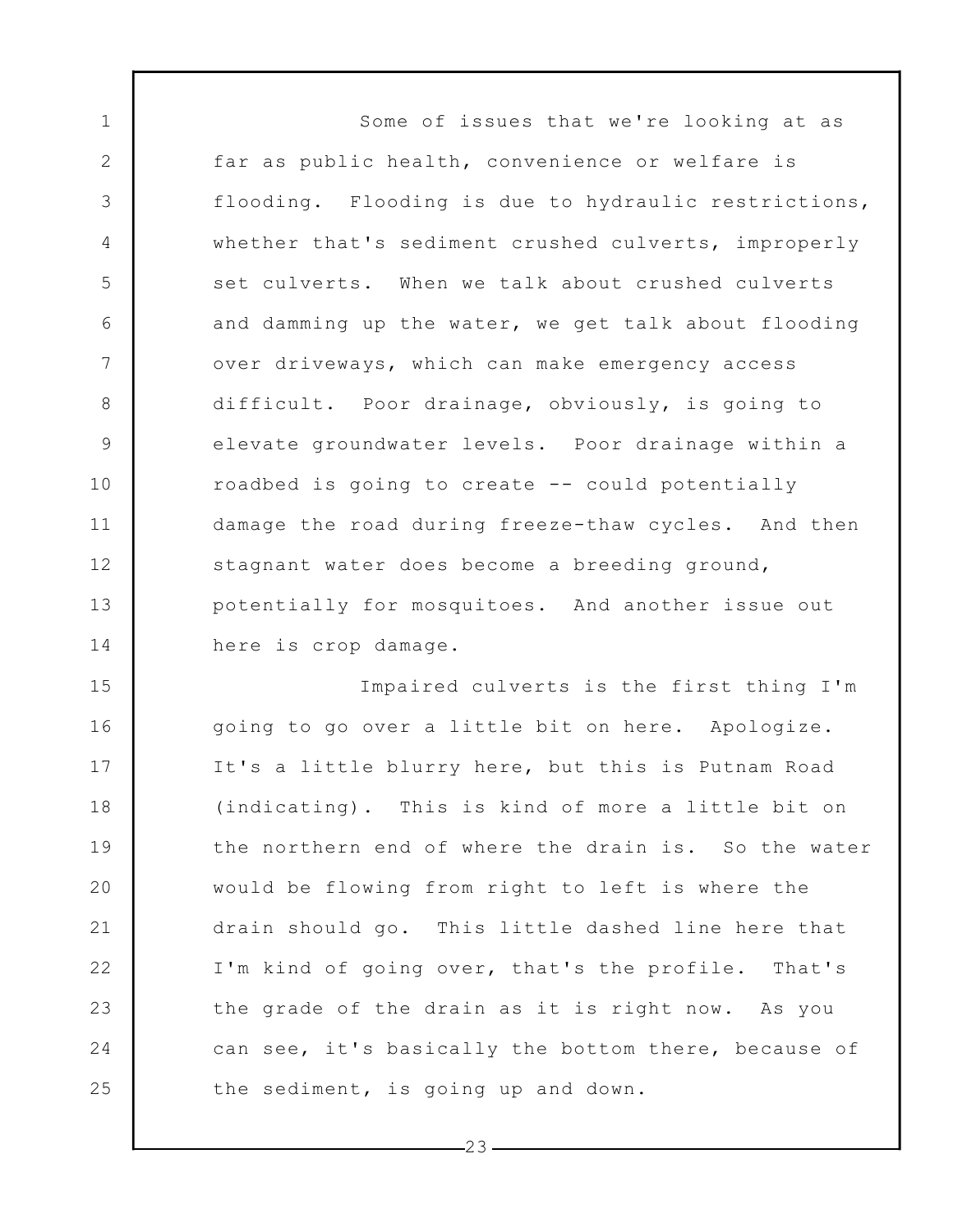In addition, a lot of these culverts, like this one (indicating), that gray shaded, within that culvert that's sediment that's built up in that culvert. So these culverts, some set low, some are set higher, some are filled with sediment, some of them have crushed end sections which further reduces the hydraulic capacity. And but all of these can create flooding issues and just stagnant water that you see out there a lot.

1

2

3

4

5

6

7

8

9

10 11 12 13 14 15 16 17 18 19 These are just some examples. This is, again, along Putnam Road. You see the stagnant water. If you can barely see right there is the top of the culvert. Again, and I have a profile of the drain that I'll show you in a little bit better detail, but basically it's not flowing in the direction it should be going. The bottom is going up and down. The culverts are set at all different elevations and it creates this inefficient flow that we see out there and the ponding.

20 21 22 23 24 25 Sediment deposition, we kind of alluded to that already. Basically all along the drain, there's sediment buildup. There isn't a consistent gradient for flow. Again, when sediment builds up in the drain, that reduces the capacity of the drain. That's going to cause potential flooding.

 $-24-$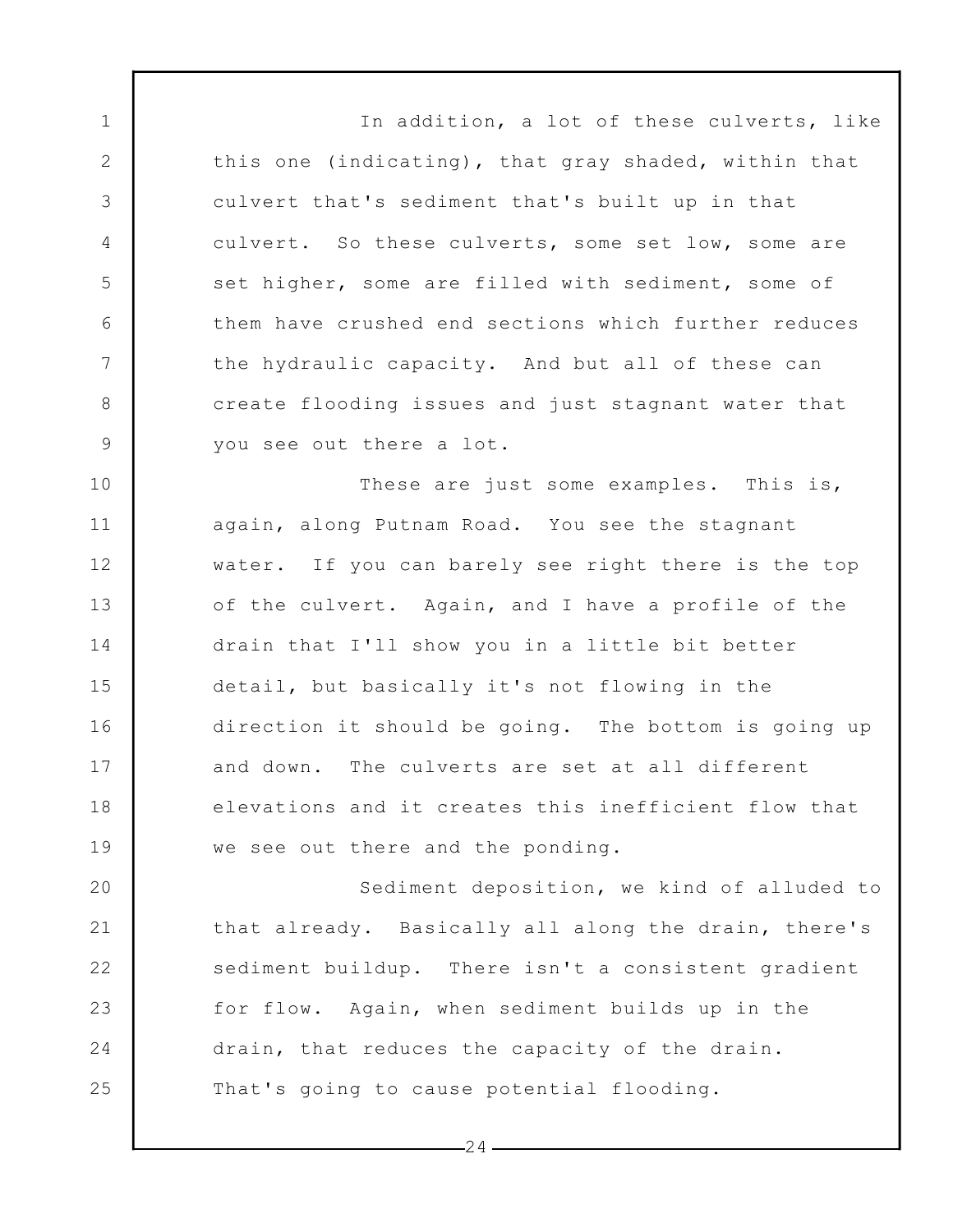This is along -- This is a part of the survey along Riley-Thompson Road just west of Anderson Road. You can see here that the - sometimes, again, the flow should be going from right to left. You've got culverts that are lowered by six inches to a foot on their upstream end, and then their downstream end, so they're pitched the wrong way. They're set at different elevations, some high, some low.

1

2

3

4

5

6

7

8

9

10 11 12 13 14 15 16 17 18 19 20 21 And then these are some views looking down Riley-Thompson Road. This would be looking east near Putnam Road (indicating). This is looking near Anderson Road and Riley-Thompson Road. You'll see that when you start getting sediment in the drain and inefficient flow, you get a lot of vegetation that's going to grow up on it. It looks more like a pond, really, than an actual efficient drainage way with water just sitting there. When you get that sediment in there, too, and that aquatic vegetation, that vegetation chokes and slows down the flow, as well, which can create additional flooding issues.

22 23 24 25 This is looking up Putnam Road (indicating). This is a little bit closer to Riley-Thompson Road and this is a little bit further upstream. Again, you see the same thing, a lot of

 $-25-$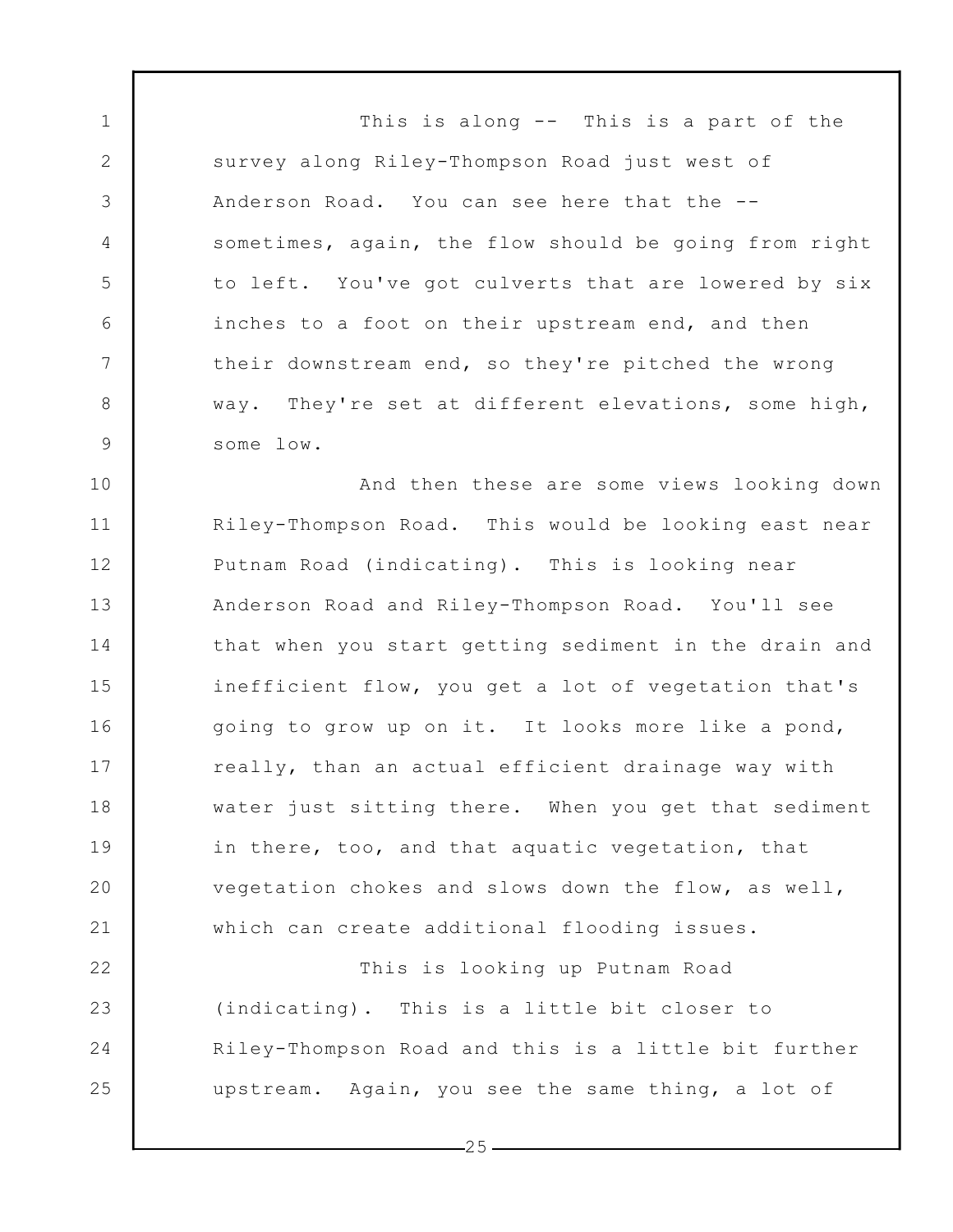aquatic vegetation, just stagnant water, again indicative of improperly set culverts and poor gradient throughout the system.

1

2

3

4

5

6

7

8

9

10

11

12

Flooding within the district, these are some photographs that Ben Mitchell sent over to us. This is, I think, Grow Blue property. See, they're seeking an establishment of a branch, which can only be done as part of a petition. Basically, from our understanding, they're losing a lot of their crop every year because there is no way for them to outlet any of the water that's flowing on from their -- or on their property.

13 14 15 16 17 18 19 20 Another issue we had, this was Mr. Strait's property (indicating), another blueberry farmer. He's north of Riley-Thompson off of Putnam Road. This was back in 2017. This is where the drain is right here, but it's so filled with sediment and it was -- there's some failed culverts further downstream here that it was basically backing up water into fields.

21 22 23 24 25 And in this case here, it was at 4763, that culvert was crushed. That culvert was replaced. You can actually see the water was going up to the gentleman's -- the driveway area through here and backing water up. That was replaced as part of a

 $-26-$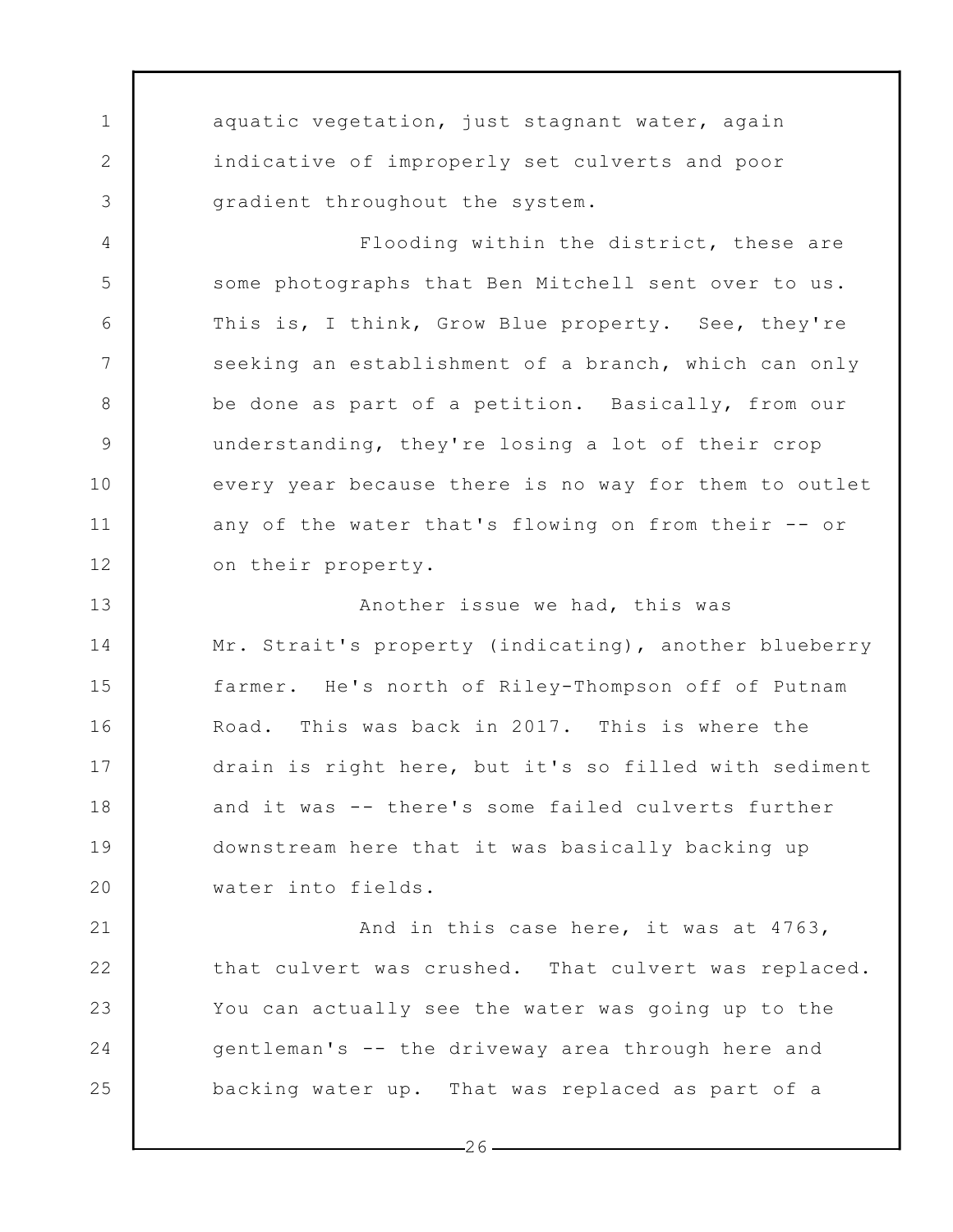maintenance emergency to help to reduce some of that flooding on Mr. Strait's property.

1

2

3

4

5

6

7

8

So this is kind of a schematic profile of the drain (indicating). So if you were looking down that centerline of the drain, this is down at the downstream end at Riley-Thompson Road. Here is where it crosses the Marquette Railroad grade. Here is Staple Road, Anderson Road, Putnam Road.

9 10 11 12 13 14 15 16 17 18 19 And what you'll kind of -- What you can kind of notice here, especially as you go more towards these circled areas as you move further upstream along Riley-Thompson Road and then along Putnam Road, is that all these I guess rectangles, for lack of a better word, those are different culverts, whether they're private driveway culverts or public road culverts. And you'll see the bottoms of these are set basically at all sorts of different grades. It looks like an EKG or something like that versus what should be a nice smooth line going down.

20 21 22 23 24 25 So just to put things in perspective here, if you looked at this red line (indicating) and say, okay, here would be your optimum gradient for this to go down here, in some of these areas you've got 2-1/2 feet or more of basically sediment or lack of potential drainage you're getting. And when you get

 $-27-$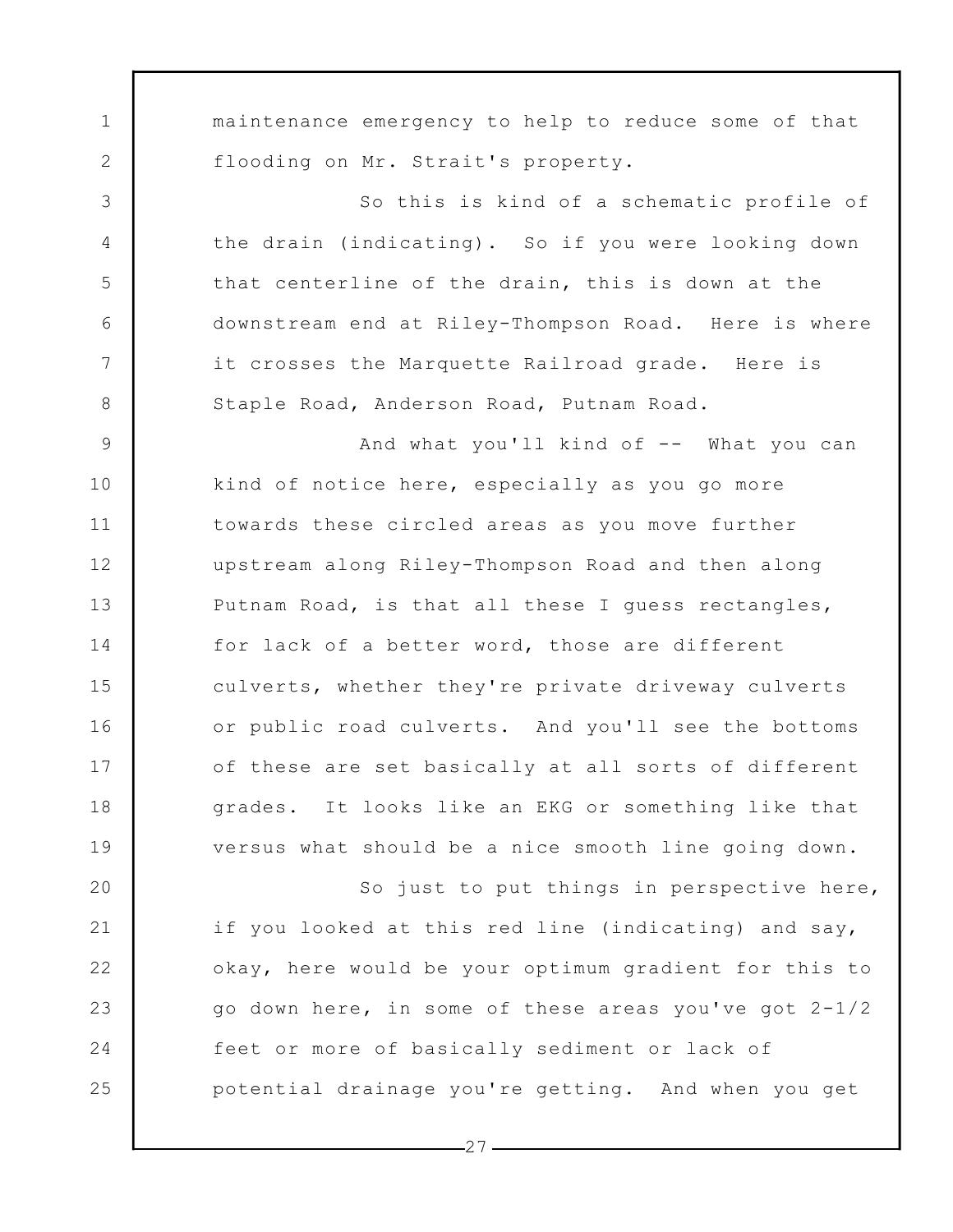into these Putnam Road areas, you can see that the gradient is -- really looks like that I guess EKG, for lack of a better term, where some culverts are set too high and actually damming up water onto upstream properties creating inefficient flow.

1

2

3

4

5

6

7

8

9

10

11

12

13

14

15

16

17

So then again going back to the request of the Mitchells and the Grow Blue, LLC, of creating a branch for their property, this is another photograph that they sent us of the stagnant water just staying on their field with no outlet, nowhere to go (indicating). So this is a little bit -- This is a blowup, kind of, of the property. So here is Putnam Road and Riley-Thompson Road, so just south of that. And if we were to create a branch to bring them into the drain, it could go along Putnum Road or it could potentially go through some private easements in this area.

18 19 20 21 22 23 24 25 But looking at the elevation of the property, it's right around 674 feet, plus or minus, and the outlets to the drain if we went up based on the elevation that the drain is at right now, which could actually be lowered, is around 671 feet at Riley-Thompson Road and Putnam Road. And then a little bit further downstream, it's at 670, so there's probably at least 3 or 4 feet of potential

 $-28-$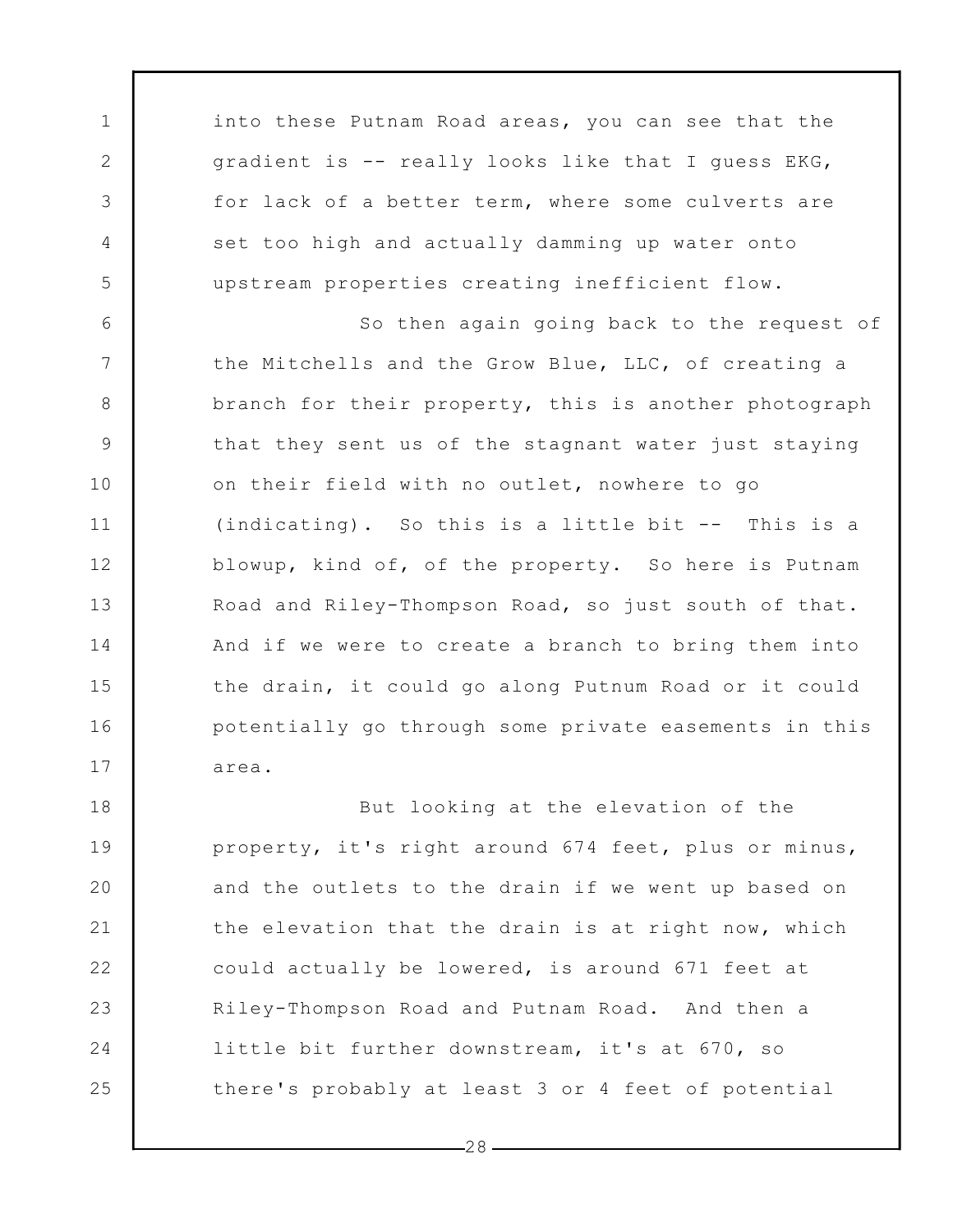1 2 3 4 5 6 7 8 9 10 11 12 13 14 15 16 17 18 19 20 21 22 23 24 25 grade to actually provided a drainage outlet, a branch for this particular location. With that, that's basically the extent of what we have here to present. As Stacy kind of alluded to earlier, there's two options here that the Board, if they determine that the petition is necessary, then we'd move forward with a project to determine the scope at that point. If it's not determined necessary then no work can be done, no action, no new petition can be received until another year from now. Thank you. MR. DAVID SPLIT: Thanks, Dan. Like to open up the public testimony again with some of these cards. Please stand and give your address. Jeff Peterman, please. MR. JEFF PETERMAN: 5101 Putnam. I'm at 5101 Putnam. Born and raised in Dalton Township and paid taxes there my whole entire life. I bought my property in 19 -- in 1997. There was no blueberries, there was no nothing there. These people got this property at a cheap price when it went for sale because it was flooded at that time and nobody wanted it. Sat for sale forever. I really have a hard time with this. Now it's our problem because they put their blueberries in there and everything and now

 $-29-$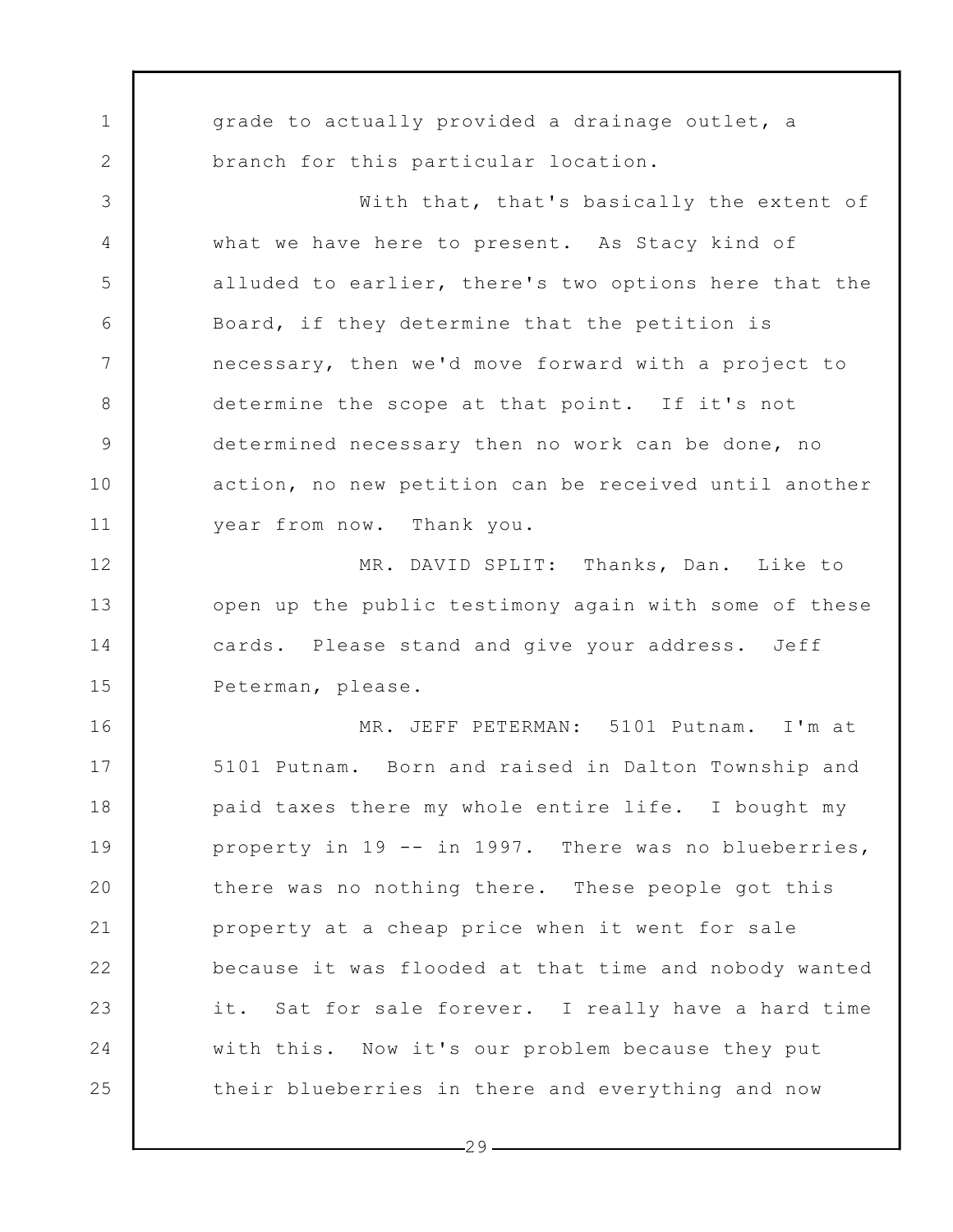it's an issue.

1

2 3 4 5 6 7 8 9 10 11 12 13 14 15 16 17 18 19 20 21 22 23 24 25 Also, this groundwater and everything they're showing you, right behind all this we have a 264-acre lake going in there right now. Groundwater is going to be changing with the size of this lake and the flow of it and everything else. So I just -- It's really irritating to see people come in our district, buy the stuff dirt cheap and want everything fixed. These blueberries have not been in there over five years or whatever it's been. It's just it's really discouraging. Pay taxes. I own a quarter-mile road frontage on there. I don't have a problem with it. I know the way the property was when I bought it, just like everyone else in the area. This is nothing new. MR. DAVID SPLIT: Thank you. Also have a card from Jeremy Hooker. MR. JEREMY HOOKER: Yes. I'm from Fruitport. My address is 3110 Pinewood Lane. My name is Jeremy Hooker. I just wanted you guys to understand, the property owners -- I'm not sure, sir, how long you've lived in your house and how long you've had flooding in your basement, but this meeting here, you're giving the Drain Commissioner a

 $-30-$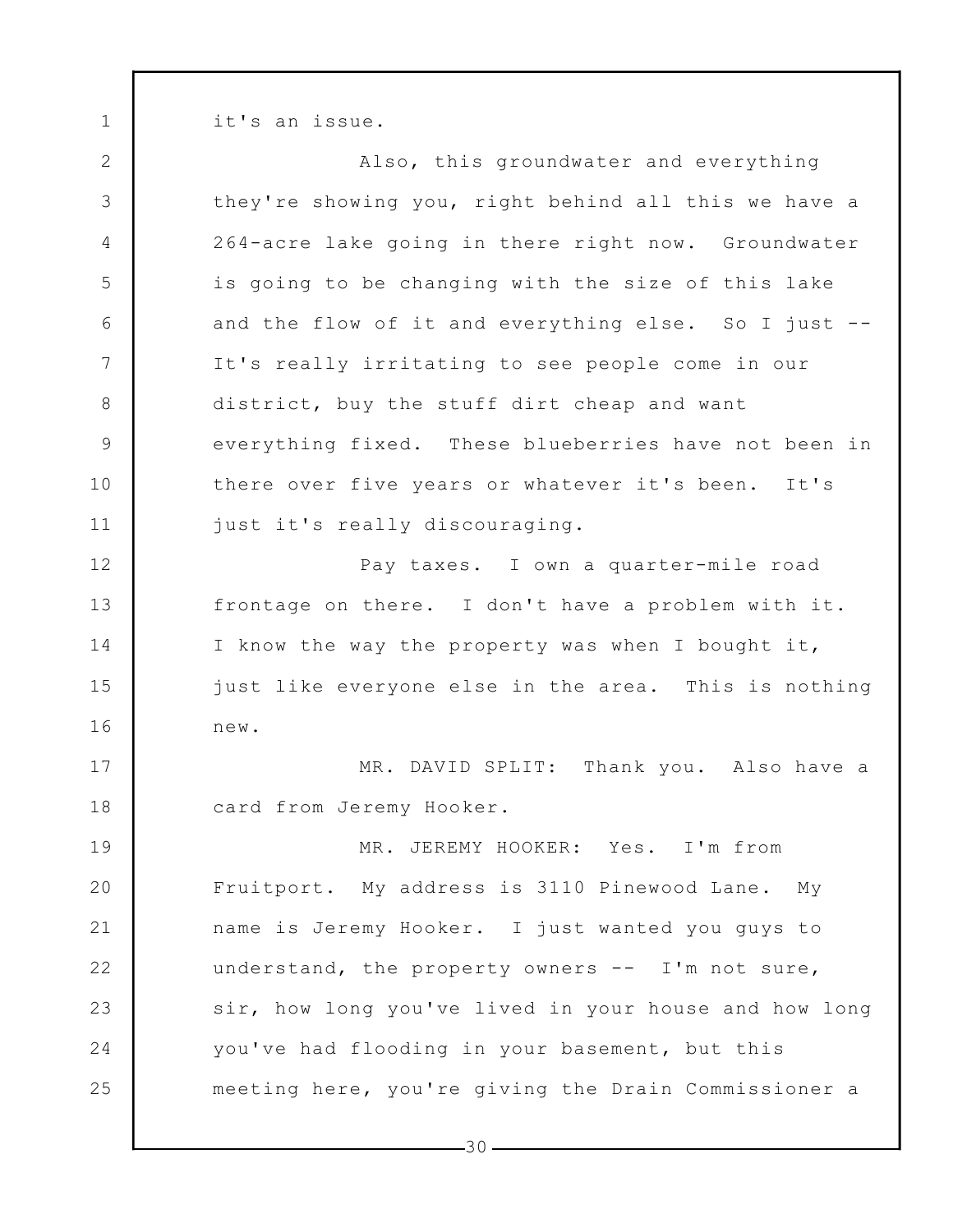1 2 blank check. And I just want you guys to realize the weight of that.

3

4

5

6

7

8

9

10

11

12

This blueberry field doesn't really matter. Your assessment will be given from the Drain Commissioner. And I don't think our project was done fairly. We had a really massive project in Fruitport. She said to us personally: If you don't have a problem, you won't pay. That wasn't true at all. I had surveys done. I'm high enough. I'm high enough. I'm higher than the master deed and I still am paying \$12,000 for a plastic pipe that runs in front of my house.

13 14 15 16 17 18 Anyways, I just want you guys to understand if you don't get up and tell this Board if you have problems or not -- You know, I feel for the guys that do. If you have a problem, get up and say you have a problem, but just understand the weight of this meeting. Thank you.

19 20 21 22 23 24 25 MR. DAVID SPLIT: Thank you. Dale Russ. MR. DALE RUSS: I just happen to live next to the Kragers, but I bought my property in '83. I put in a doublewide in '90, 1990. At that time, I was made to put my drain field above the -- you know, the ground level as it existed because of the potential of high water. That was a concern right

 $-31$  -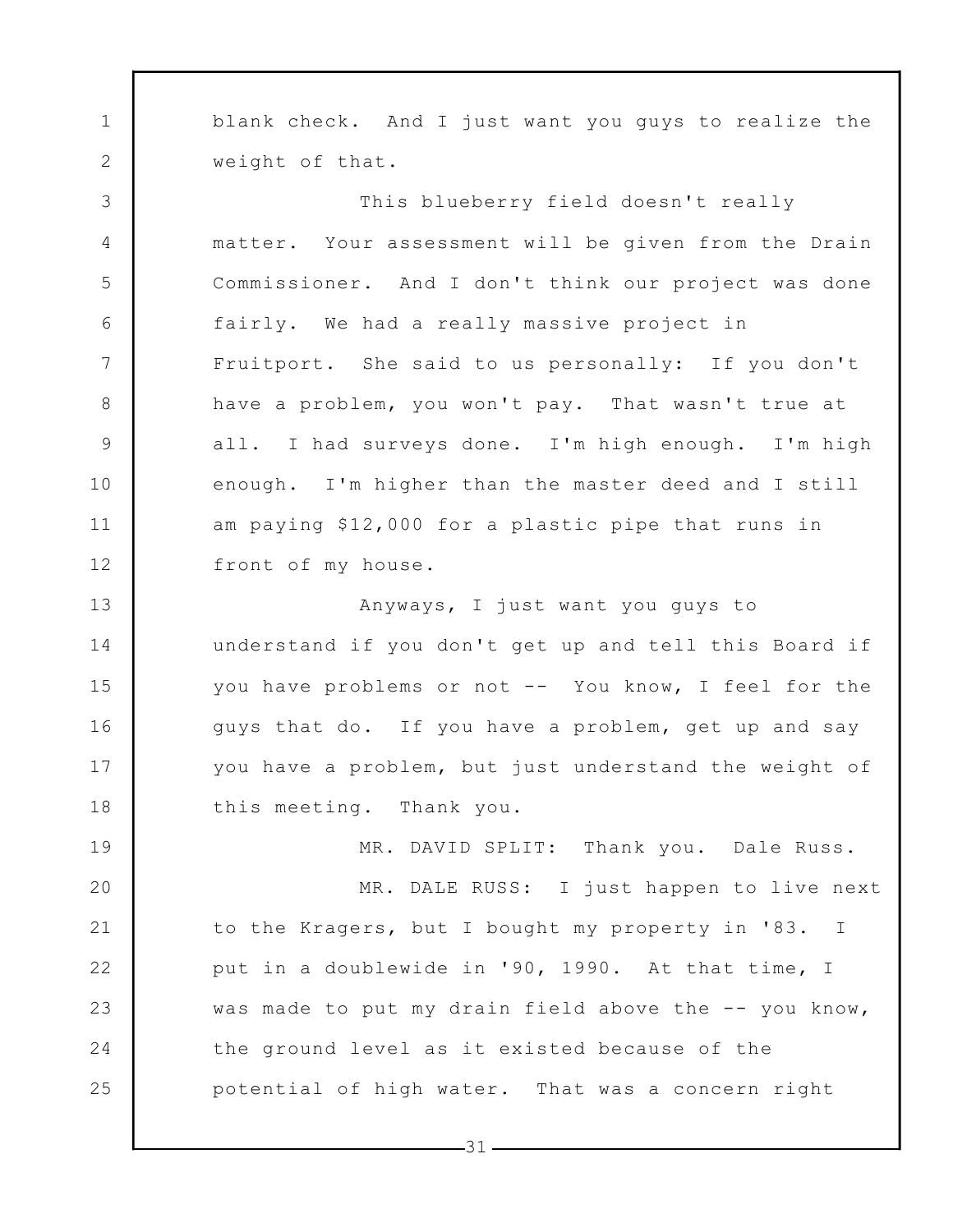there that even, at that time, I told them that - and it didn't work out that way, but if I was to build a home, I would probably not likely to be able to put in a basement. It would have to go above - you know, if you wanted a basement-type feature, you would have to -- the floor of your basement would have to be at least ground level or a little bit above.

1

2

3

4

5

6

7

8

9

10

11

12

13

14

15

16

Right in the front of me on the east side of the road, a family, I don't know, about 10 years ago did do that and it looks -- it looks very high. What I'm saying is is the basement level is above the ground, then the floor level and then they have a - you know, another upstairs rooms after that. So it looks quite high, but that was what the rules were at the time that I put in my doublewide in 1990.

17 18 19 20 21 22 23 24 25 When I first moved there, yes, there was a high water table. Now, after a period of time, we went from a high water table to a low water table, which lasted about 20 years, maybe, and there was a cycle. And I knew it was a cycle. Now the high water right now is back somewhat. So we went through a high water, kind of a draught -- I don't know if that's the right way to explain it.  $-$ - and then a high water again.

 $-32-$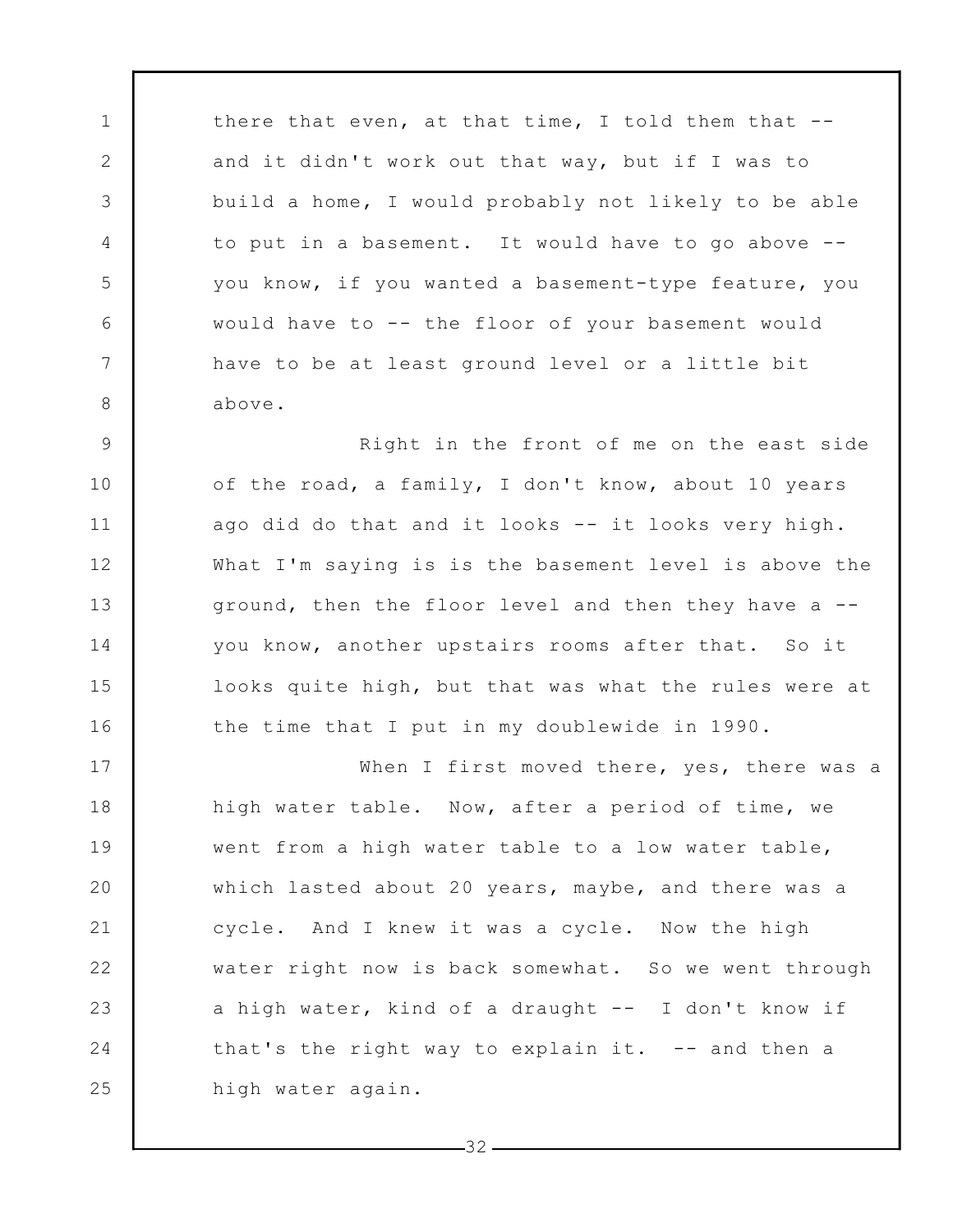1 2 3 4 5 6 7 8 9 10 11 12 13 14 15 16 17 18 19 20 21 22 23 24 25  $-33-$ So I'm agreeing with this gentleman here, if it's -- Muskegon County at that time, the -- I forget the fellow's name. But like I said, he came out and made sure that my drain field was above the ground. MS. BRENDA MOORE: Can we get his address? MR. DAVID SPLIT: Let's check here. Dale, is your address 2114 East Michillinda Road? MR. DALE RUSS: Yes. MR. DAVID SPLIT: Yes. MR. DALE RUSS: I'm also in both districts, this Ribe project and also this project now, so I'm affected both ways from whatever - whatever takes place. MR. DALE SPLIT: Thank you, Dan. MS. STEPHANIE BARRETT: Are there any other cards out here that I can bring up real quick? Just want to make sure. UNIDENTIFIED SPEAKER: I may have a card. MS. STEPHANIE BARRETT: You don't need a question, just your name. I just don't want them to get through all the cards and close the session without everyone having an opportunity to say. MR. DAVID SPLIT: Okay. We'd like to hear from Charles Buzzell.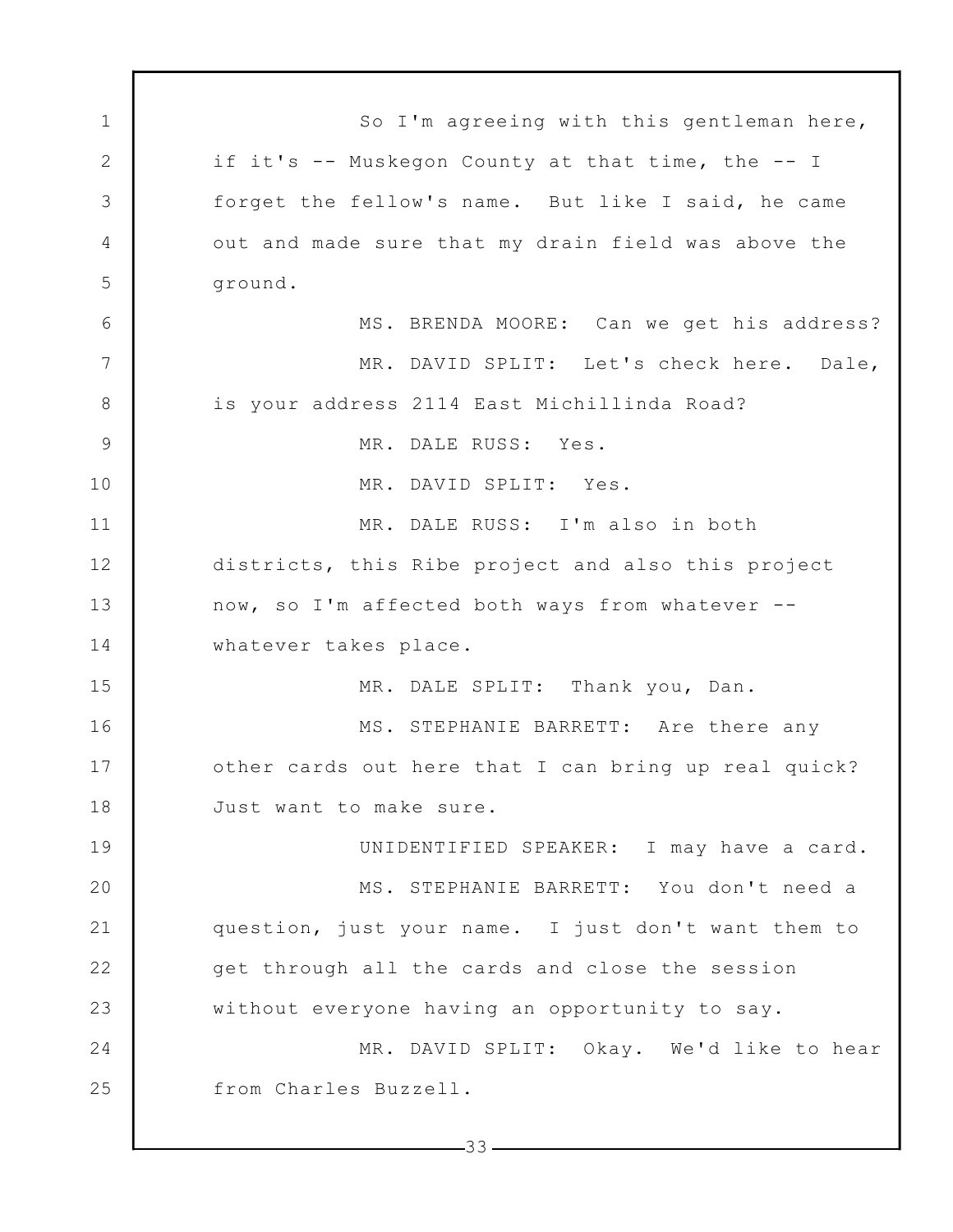1 2 3 4 5 6 7 8 9 10 11 12 13 14 15 16 17 18 19 20 21 22 23 24 25 MR. CHARLES BUZZELL: Hi. Chuck Buzzell, 29 -- Chuck Buzzell, 2985 Fifth Street. I do not live in this drain district, but I would ask that any notices that go out -- This notice come out of the White Lake Beacon. There was no identification of what drain was going to be discussed today and it was completely blank. I'm in the Ribe Drain District, so I was concerned so I'm here. MR. TONY BARNES: That's the post he's talking about (indicating). MR. CHARLES BUZZELL: But specific name of the drain on the notice, I'm sure a lot of people were confused. Thank you. MR. DAVID SPLIT: Thank you. Yeah. We have a copy of the notice here. We'll pass it down to Board members here (indicating). Next we have Terry Strait. MR. TERRY STRAIT: Good evening. To some of my neighbors, I lived there for 17 years. I did buy the property cheap. This all started two or three years ago now where my neighbor's culvert collapsed and I was simply trying to get the ditch cleaned out. So I'm not trying to cause any hardship here, I just I know there's water that's going to sit but it should have -- if there's a ditch there, the

 $-34-$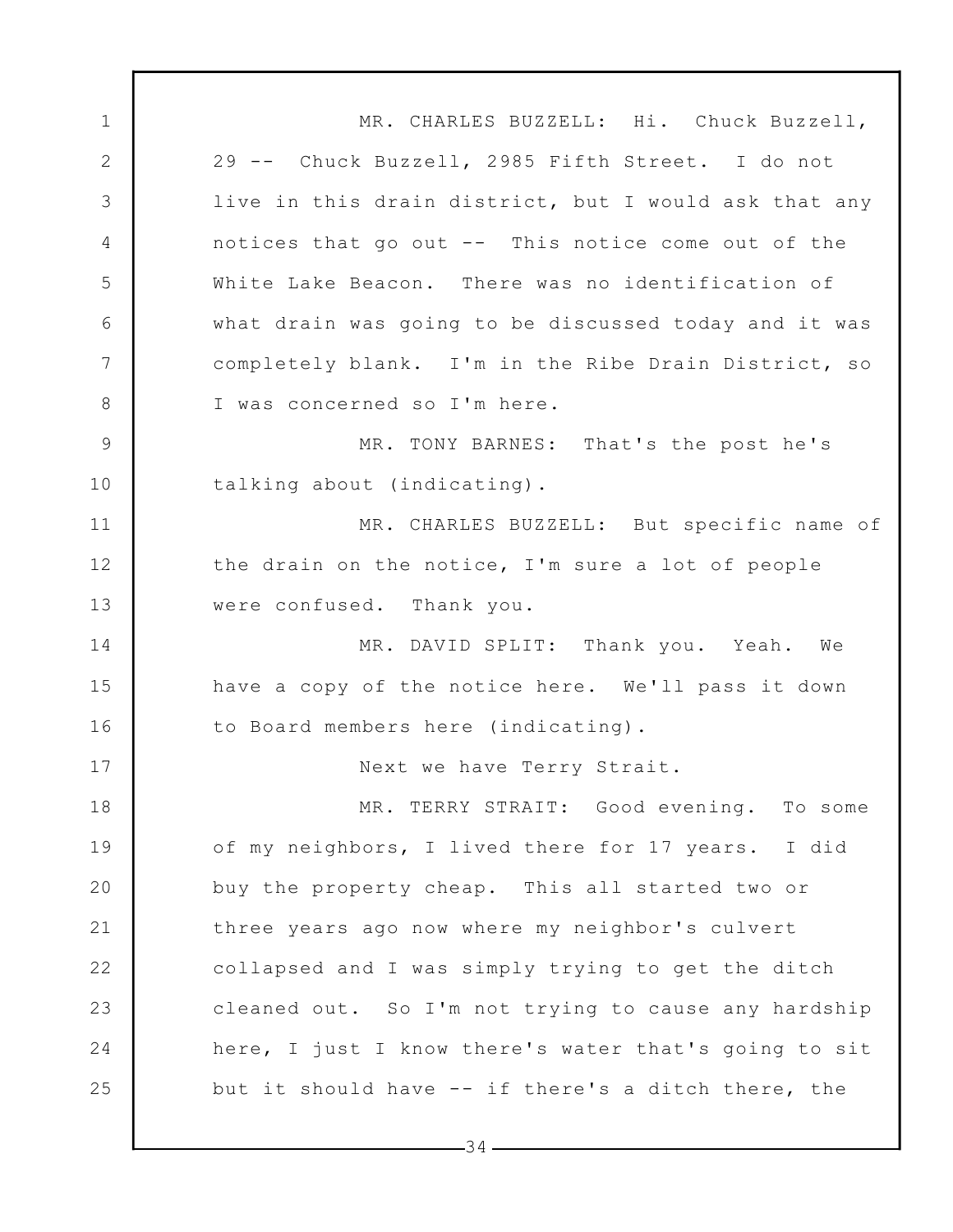1 2 3 4 5 6 7 8 9 10 11 12 13 14 15 16 17 18 19 20 21 ditch should let the water move out. I also have -- My property also is in the middle of the other August-Anderson Drain where there's 20-inch trees growing out of it. So I'm right in the middle of these two drains and the water is just sitting there. Now, there was emergency action done, the culvert that was collapsed before me, and we get two or three inches of rain and everything is cleaned out, it moves. The blueberries doesn't suffer when the water moves. If it's there for a day or so, it's no big deal. If it's there for a month, the blueberries are going to die, and that's my biggest concern. It's not that -- I know it's low. Blueberries like wet rain -- or, you know, some water. They can't survive 8 or 10 inches because the water doesn't move. All is I'm asking for is the sediment to be removed. Now, last year, the road commission did the east side of the road, dug the ditches out. My buddy came over, we put a stake in. The water level

on the other side of the ditch is nine inches lower than my side of the ditch. The water is moving freely. Not on my side. All is I'm asking for is that the ditch get cleaned out.

22

23

24

25

 $-35-$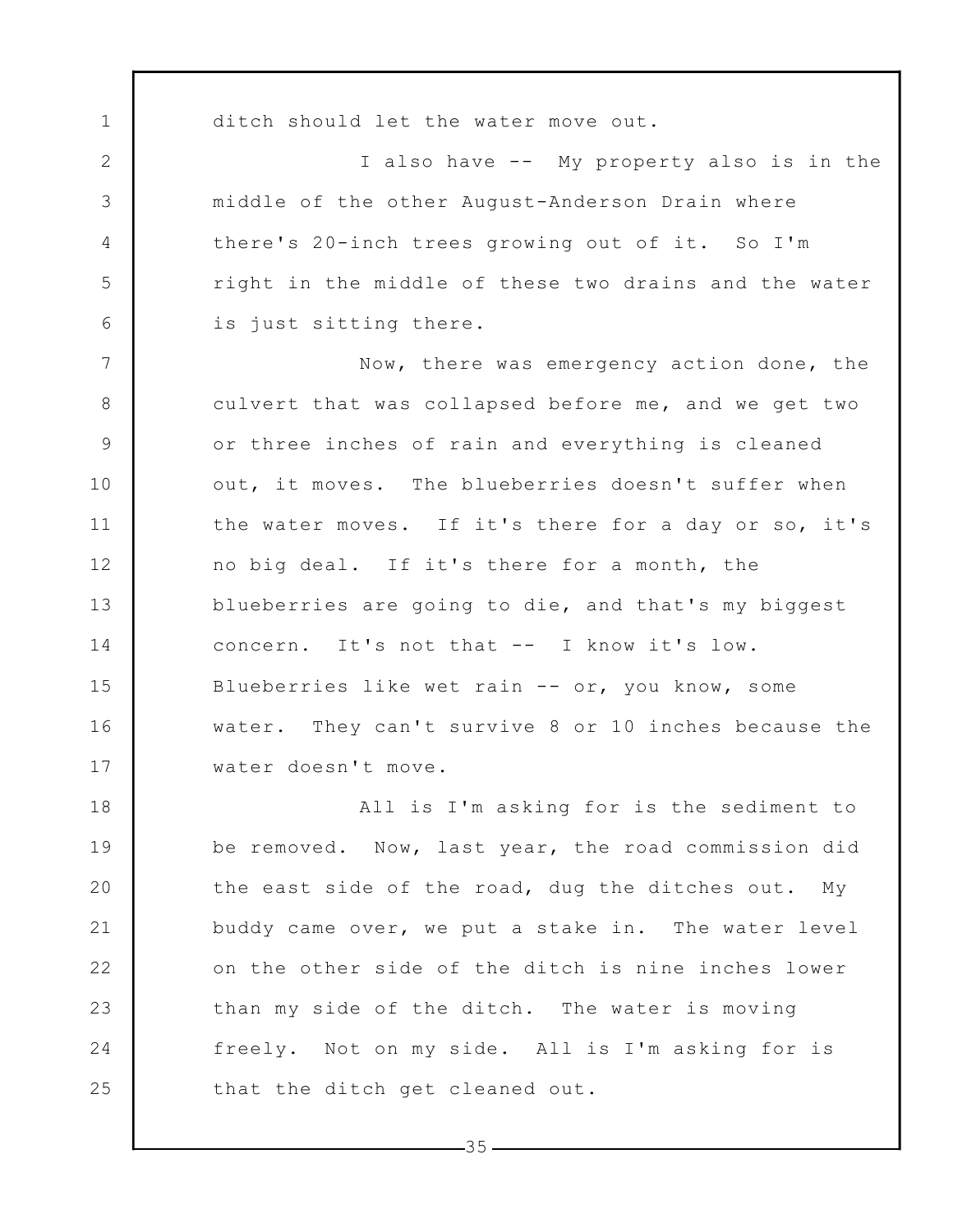1 2 3 4 5 6 7 8 9 10 11 12 13 14 The road commission, I asked -- I went to them, asked if they would clean out our side. They said they would give Brenda a price. And when I had talked to Brenda two or three years ago, she said she's allotted so much money to clean out the ditches and that she was going to do a two-year thing where if she waited until September, the ditch could get cleaned out and she would take care of it. That never happened. So my name is on the petition because Ben and Tom wanted to -- they got the same kind of issue, they just simply wanted to attach their land to the ditch -- to the -- to the drain. We're not looking for a multi-million dollar project. You know, we're

looking for something simple to get the water moving. That's all.

15

16

17

18

19

MR. DAVID SPLIT: Thank you, Terry. Your address is 4763 Putnam?

MR. TERRY STRAIT: Yes.

20 21 22 MR. DAVID SPLIT: Is that correct? Thank you. Linda Barnhard, would you please stand and give your address for us.

23 24 25 MS. LINDA BARNHARD: I live at 3561 Kersting Drive in Fruitport. And we went through this same doggone thing with Brenda Moore. She told

 $-36-$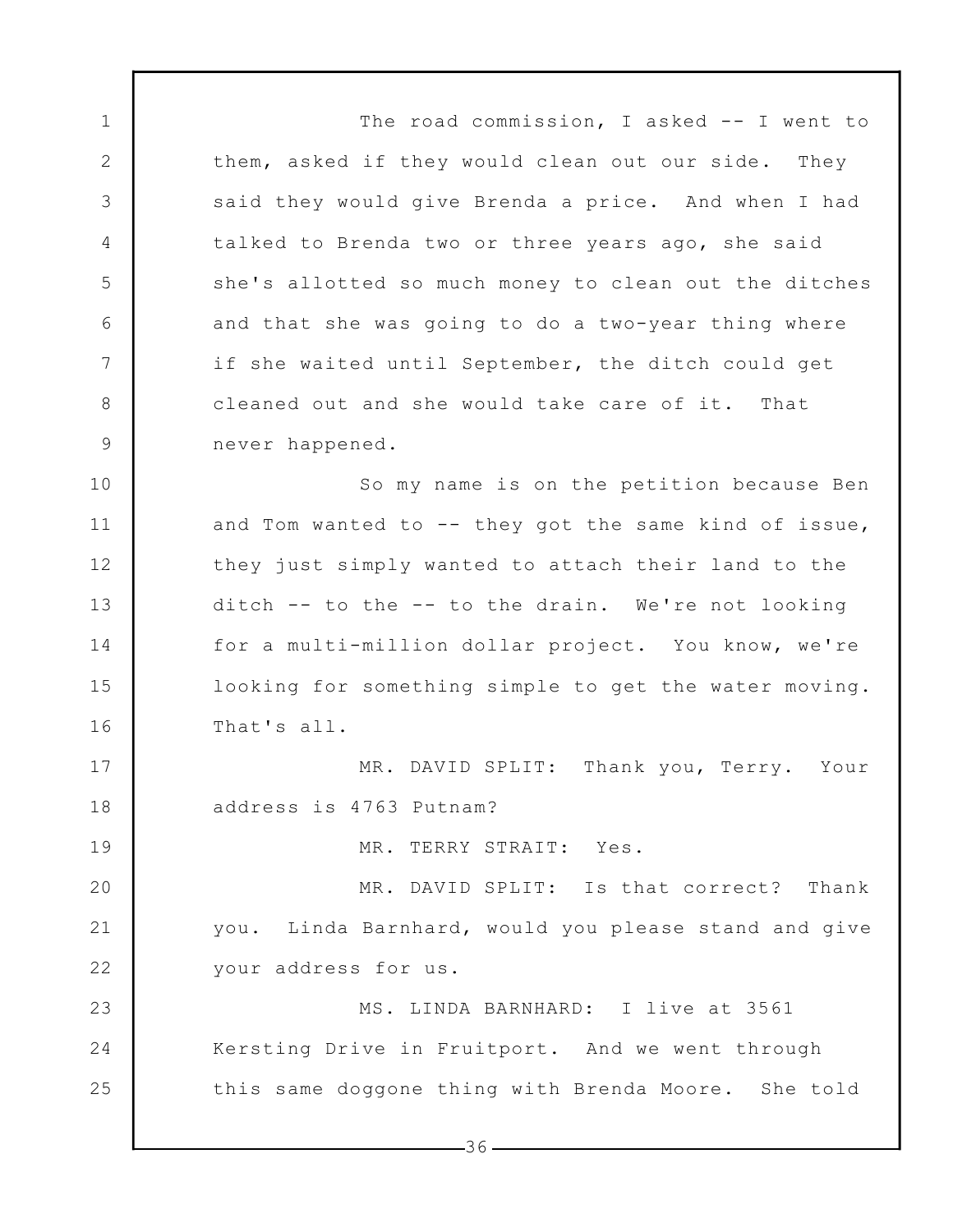1 2 3 4 5 6 7 8 9 10 11 12 13 14 15 16 17 18 19 20 21 22 23 24 25 -- told us what she wanted to tell us, which was not the truth. It ended up costing people a lot of money. All they wanted was maintenance done. They didn't want all these two million dollar projects, but that's what she ran it into. So all I can say is you people watch out what you sign for petitions, because you're going to get what you don't want. And I pray for every darn one of ya's. MR. DAVID SPLIT: Thank you. We have a card Tammy B. Would you please stand and give your address for us. MS. TAMMY BARNHARD: Yes. 3561 Kersting Drive in Muskegon. And first I'd like to thank you for the Board members for allowing the individuals to see the presentation first. Without seeing the presentation, I don't think we could come up with what's really going on. And I'd really like to ask you, based on the presentation, do you at this time see anything that would indicate a public health, welfare or convenience problem based on the presentation so far? MR. DAVID SPLIT: We'll be answering that question at the end of the meeting. MS. TAMMY BARNHARD: So you won't answer

 $-37-$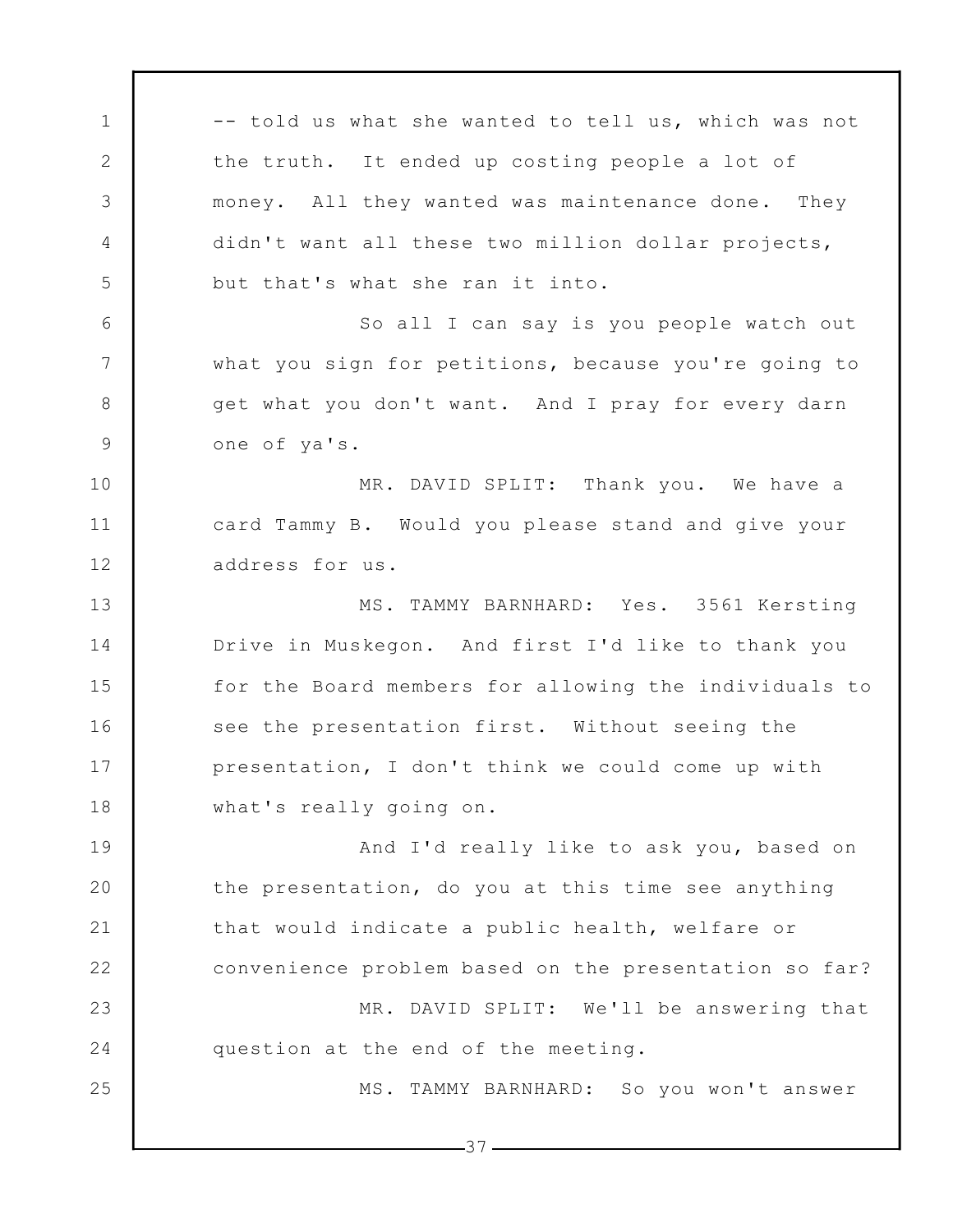1 2 3 4 5 6 7 8 9 10 11 12 13 14 15 16 17 18 19 20 21 22 23 24 25 that now based on what you've seen so far? DR. TOM TISUE: We haven't heard all the evidence. MS. TAMMY BARNHARD: I'm just -- Just so far I just want to know. So far based on the presentation and what you've heard so far, have you heard anything that would indicate there's a public health problem? MR. KEN ERDMAN: I'll answer that. MR. DAVID SPLIT: We're -- MR. KEN ERDMAN: I'll answer that. MR. DAVID SPLIT: Okay. We have someone to address it. MR. KEN ERDMAN: Now, I understand --MS. STACY HISSONG: You should get the microphone. MR. KEN ERDMAN: I can talk loud. I understand everybody's concern here. MR. TONY BARNES: Can't hear you. MR. KEN ERDMAN: Oh, come on. There's a thing out there called the Zika virus. Now, they're keeping it quiet, but it's out there, so standing water is a bad thing and it's going to hit us hard. Now, so the public health issue might be just standing water. I mean, that's what I observed.

 $-38-$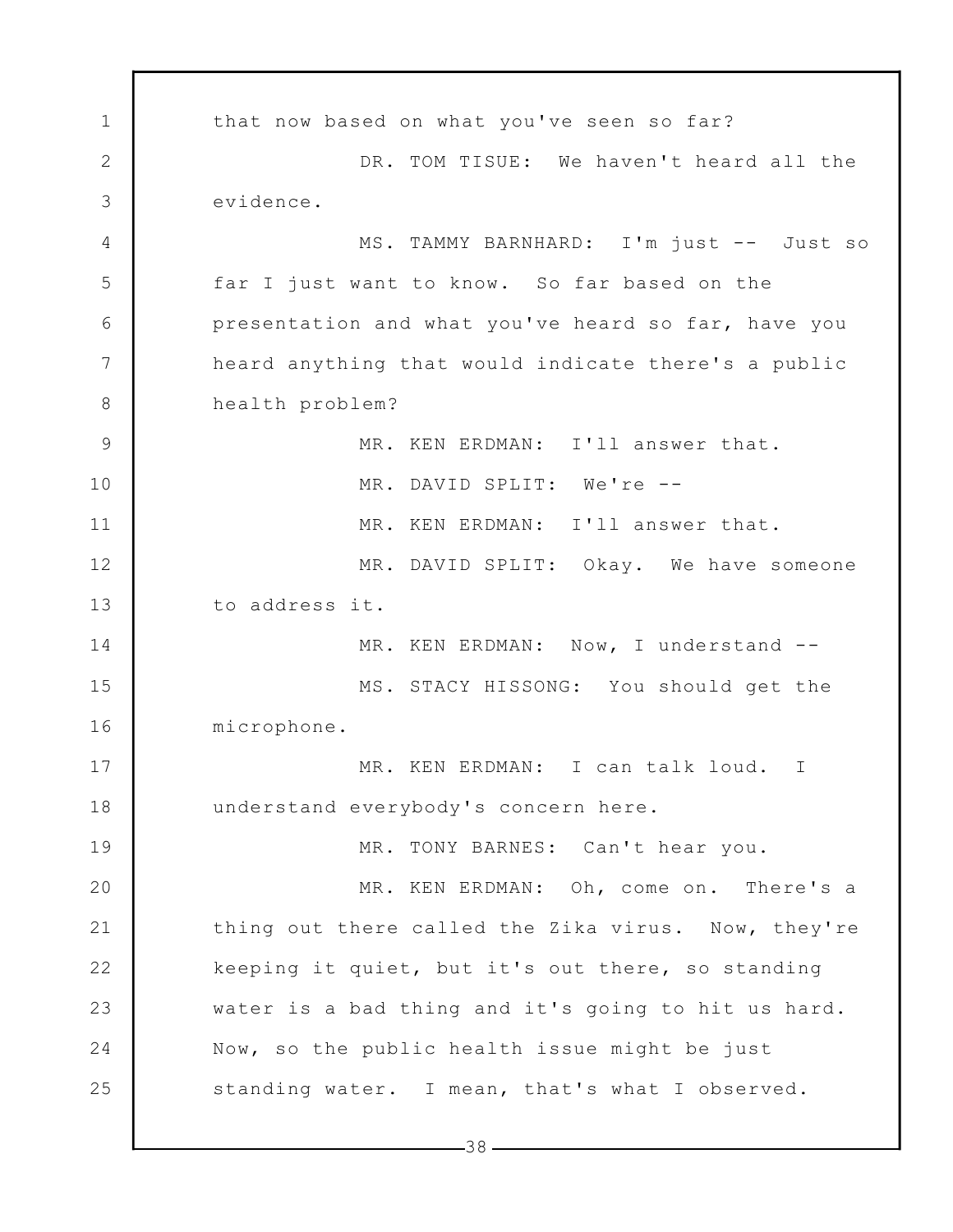1 2 3 4 5 6 7 8 9 10 11 12 13 14 15 16 17 18 19 20 21 22 23 24 25 That was your question, so I observed that, standing water. MS. TAMMY BARNHARD: Thank you for answering my question. MR. KEN ERDMAN: You're welcome. MS. TAMMY BARNHARD: Next gentleman, please? DR. TOM TISUE: I don't have an opinion on it at this point. MS. TAMMY BARNHARD: Thank you. MR. DAVID SPLIT: I'll save my opinion for final vote here. MS. TAMMY BARNHARD: Okay. Thank you. I have a question for Brenda Moore, please. In the report there, they indicated that there was a preliminary study done in 2012-2013. What did that say and where can we review that, please? MS. BRENDA MOORE: Would you like me to answer that? MR. DAVID SPLIT: If you'd like to answer. MS. TAMMY BARNHARD: Anybody? MS. BRENDA MOORE: It was done in Mr. Fisher's tenure because he recognized -- I believe. He's gone, so I can't ask him. He recognized that there was a problem. And what drain

 $-39-$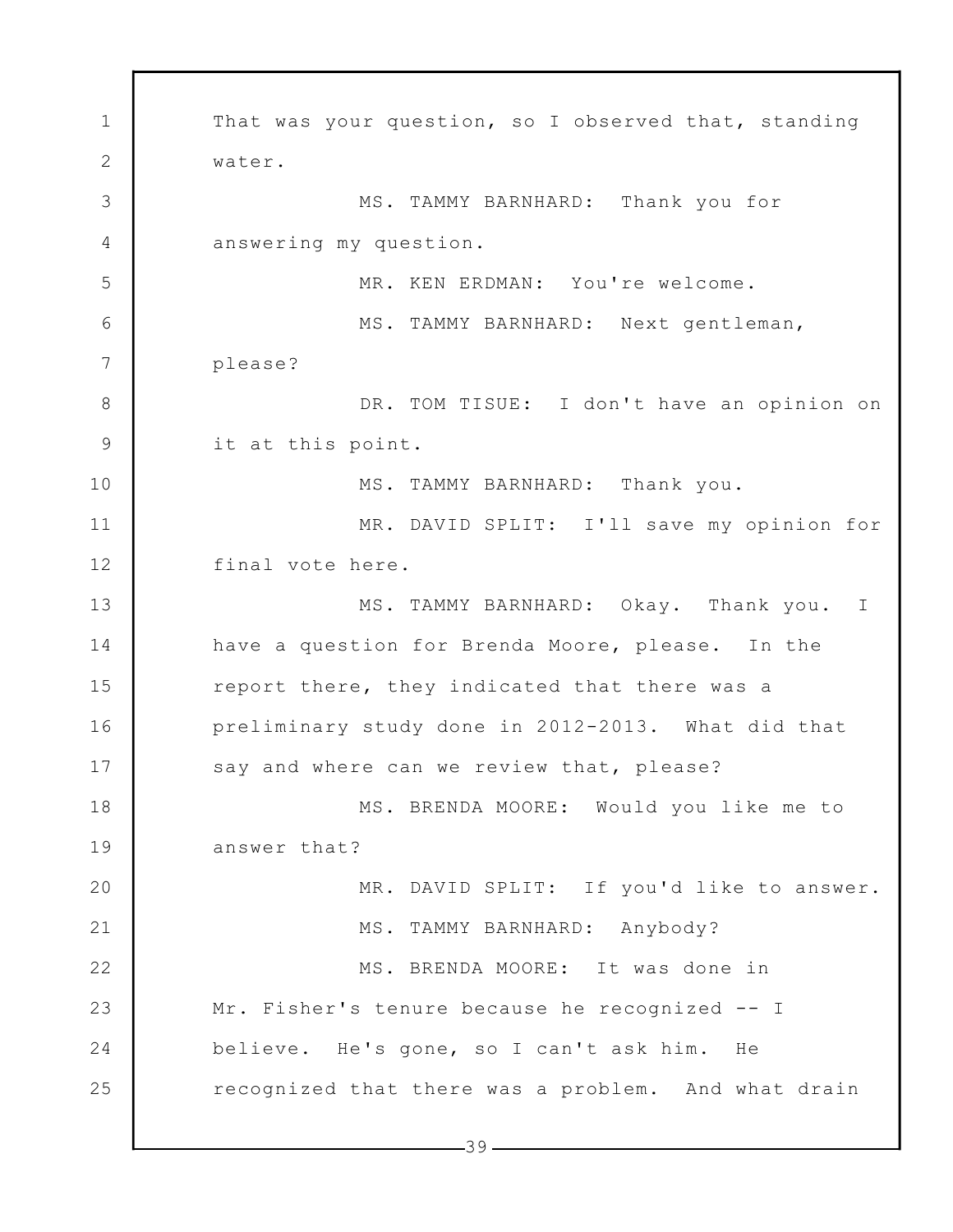1 2 3 4 5 6 7 8 9 10 11 12 13 14 15 16 17 18 19 20 21 22 23 24 25 commissioners can do is an engineering study without any particular permission, and that's kind of what he started. And unfortunately, you pay for that and there hasn't been a lot of action. But I think that the gist of that study, and it wasn't Land & Resources that did it -- Do you remember who did it? MR. DAN FREDRICKS: No. Actually, it was. MS. BRENDA MOORE: It was you guys? MR. DAN FREDRICKS: It was before my time. MS. BRENDA MOORE: Okay. It was before your time. I mean, it parallels what we heard tonight in terms of where culverts are set, that there's sediment. Kind of the game changer was the petition to ask for a branch, and that's why the maintenance was stopped because if we get to go through with the branch, we do the whole thing together because there's an economy of scale of doing the whole thing, it's more cost effective. Am I answering your question? MS. TAMMY BARNHARD: You did. Thank you. I have another question for you, please. If somebody -- MS. BRENDA MOORE: Through the Chair. MS. TAMMY BARNHARD: -- just wanted maintenance --

 $-40-$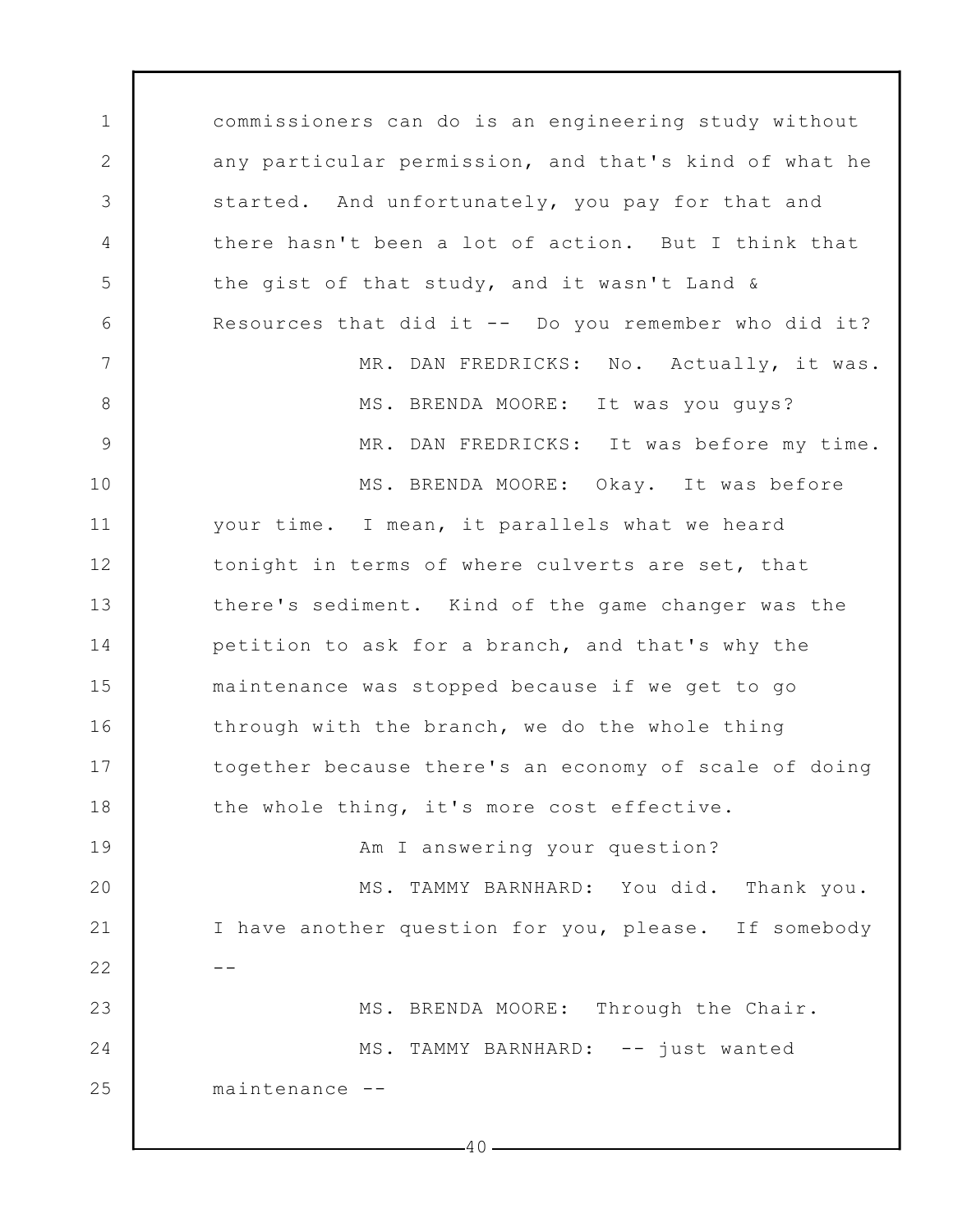1 2 3 4 5 6 7 8 9 10 11 12 13 14 15 16 17 18 19 20 21 22 23 24 25 MS. BRENDA MOORE: Through the Chair. MS. TAMMY BARNHARD: I'm sorry. I have a question for the Drain Commissioner, please. My question is, if the people just wanted maintenance done, would they sign the same petition that you have offered them that indicates all these other things that they don't want, is that a standard thing? Can they -- Do you have a petition for just maintenance? MS. BRENDA MOORE: Would you like me to answer that? MR. DAVID SPLIT: Yeah, Brenda, please. MS. BRENDA MOORE: Good questions. Our petition language is from -- DR. TOM TISUE: Brenda, I'm sorry. Could you use the mic? MR. TONY BARNES: Use the microphone. MS. STEPHANIE BARRETT: I'll bring it over. Thank you. MS. BRENDA MOORE: We need to get more microphones. I apologize. I'll ask Ms. Hissong to verify. My understanding is the language for the petition comes right out of the drain code and it's generic in that it says deepen, widen, add a branch. It's purposefully broad so when we're in the district and

 $-41-$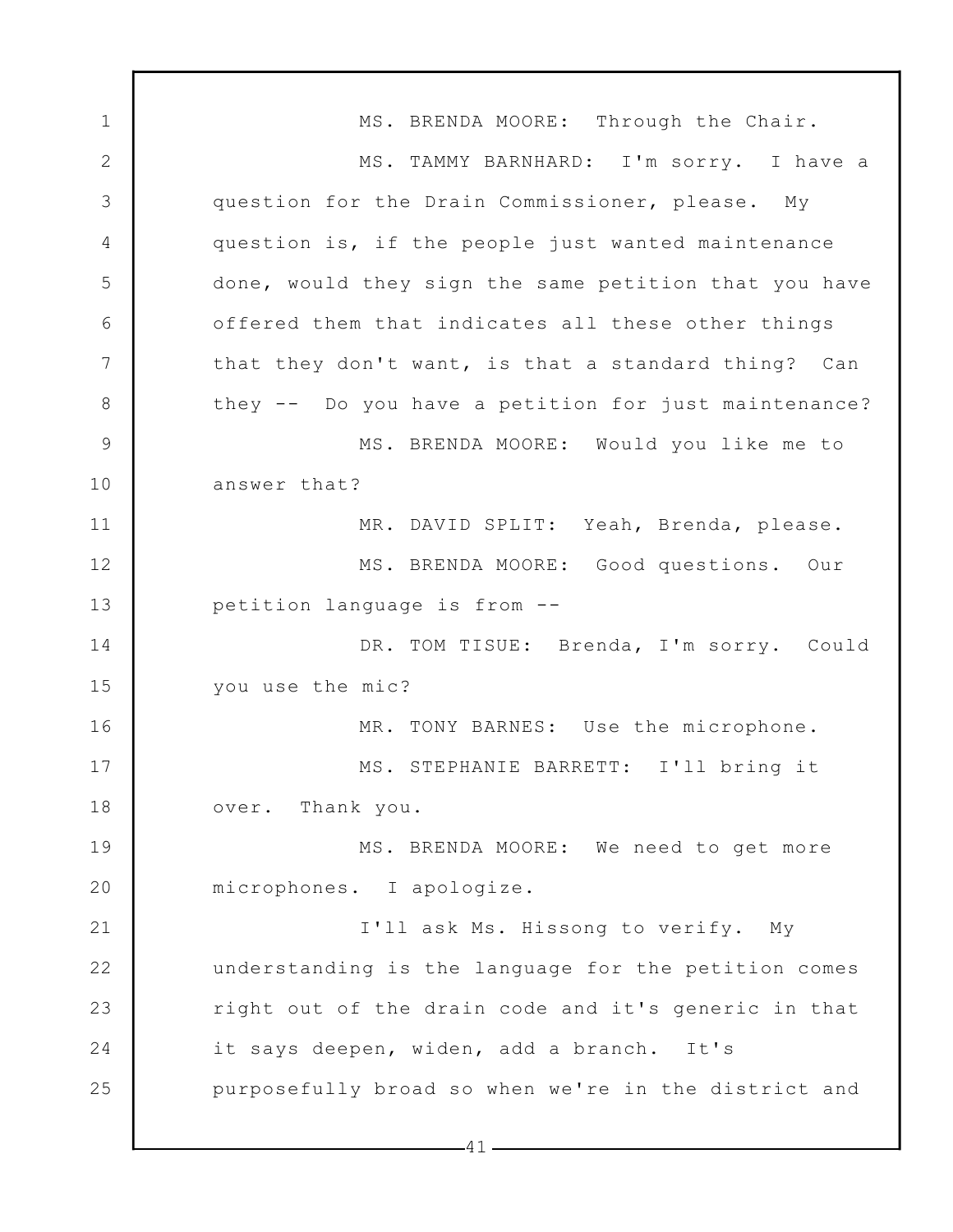1 2 3 4 5 6 7 8 9 10 11 12 13 14 15 16 17 18 19 20 21 22 23 24 25  $-42$ looking at issues, it doesn't tie our hands. And granted, it makes some people nervous, but I think it's pretty standard there in terms of the language in a petition. Can't toss. MR. DAVID SPLIT: Drop the mic. MS. STACY HISSONG: So does the Board want to hear more about this or move forward, whatever -- I'd be pleased to speak with anybody about questions about petitions later or we can do this right now, whatever the Board chooses. MS. TAMMY BARNHARD: My question is if the public just wants -- wants maintenance done, can they request that a formal way or do they have to like petition, which opens it up for everything, or can they do it some other official way just to have maintenance done? MR. DAVID SPLIT: Would you please speak to that regard? MS. STACY HISSONG: Sure. So regular maintenance up to \$5,000 a mile per year does not require a petition. MS. TAMMY BARNHARD: Thank you. Can I have my other questions now, please? MR. DAVID SPLIT: Go ahead.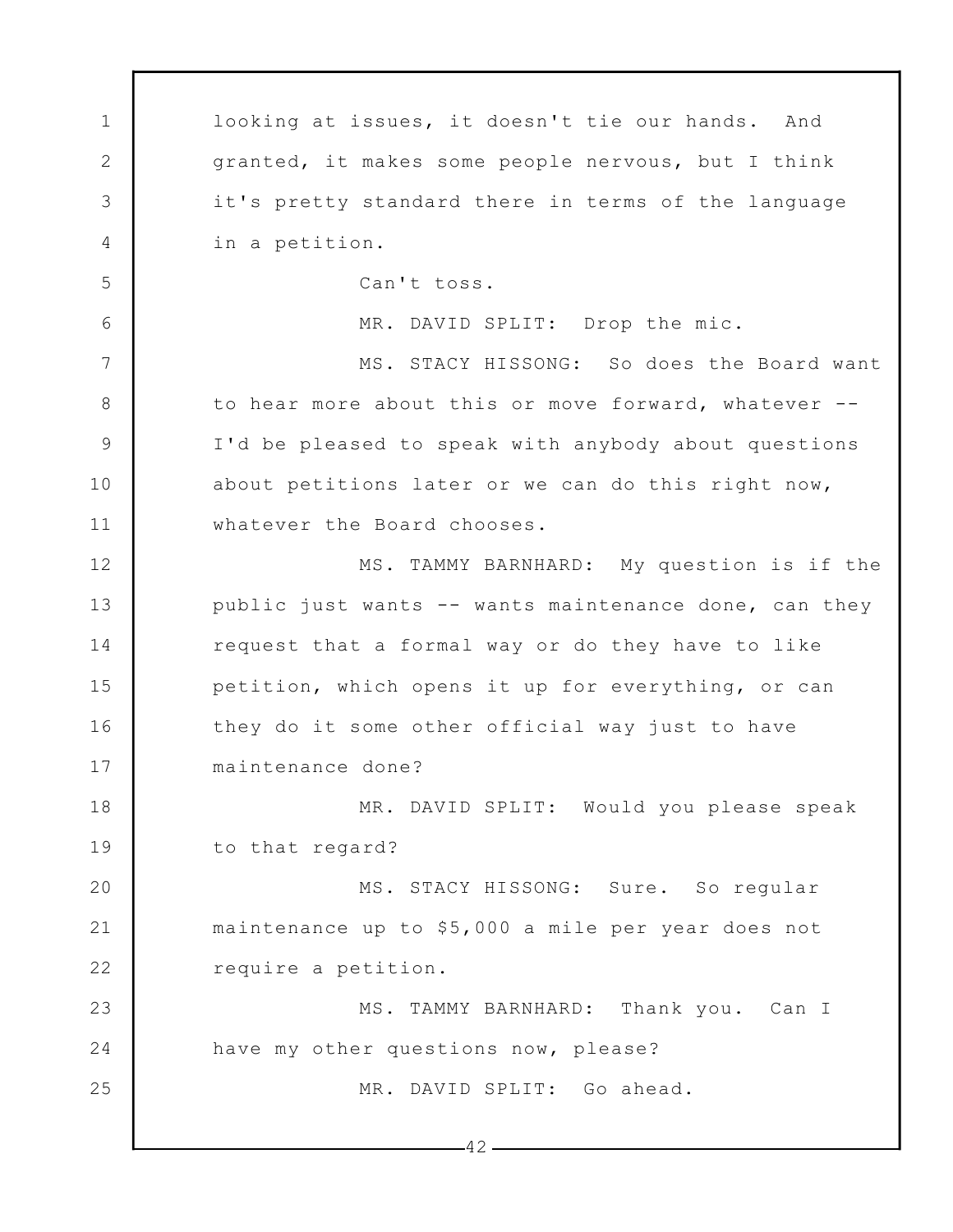1 2 3 4 5 6 7 8 9 10 11 12 13 14 15 16 17 18 19 20 21 22 23 24 25 MS. TAMMY BARNHARD: I think I can be loud enough for now. My other question would be directed to Brenda Moore. DR. TOM TISUE: She's gone way more than three minutes. MS. TAMMY BARNHARD: Since the drain commissioner office was aware of there was a problem based on that study in 2013, I believe that's about the time that you took office there, what maintenance have you done to that in the past five years and - if any? Have you done any to that drain? MR. DAVID SPLIT: Brenda, would you like to answer that question? MS. BRENDA MOORE: Would you like me to answer that question? MR. DAVID SPLIT: Yes, Brenda. MS. BRENDA MOORE: I took office in 2014. The maintenance --MS. STEPHANIE BARRETT: They can't hear back there. MS. BRENDA MOORE: Really? MS. STEPHANIE BARRETT: No. MS. BRENDA MOORE: Okay. I'm sorry. I took office in 2014 after the study. Maintenance, we didn't pick up. Frankly, I had a lot of other fires

 $-43-$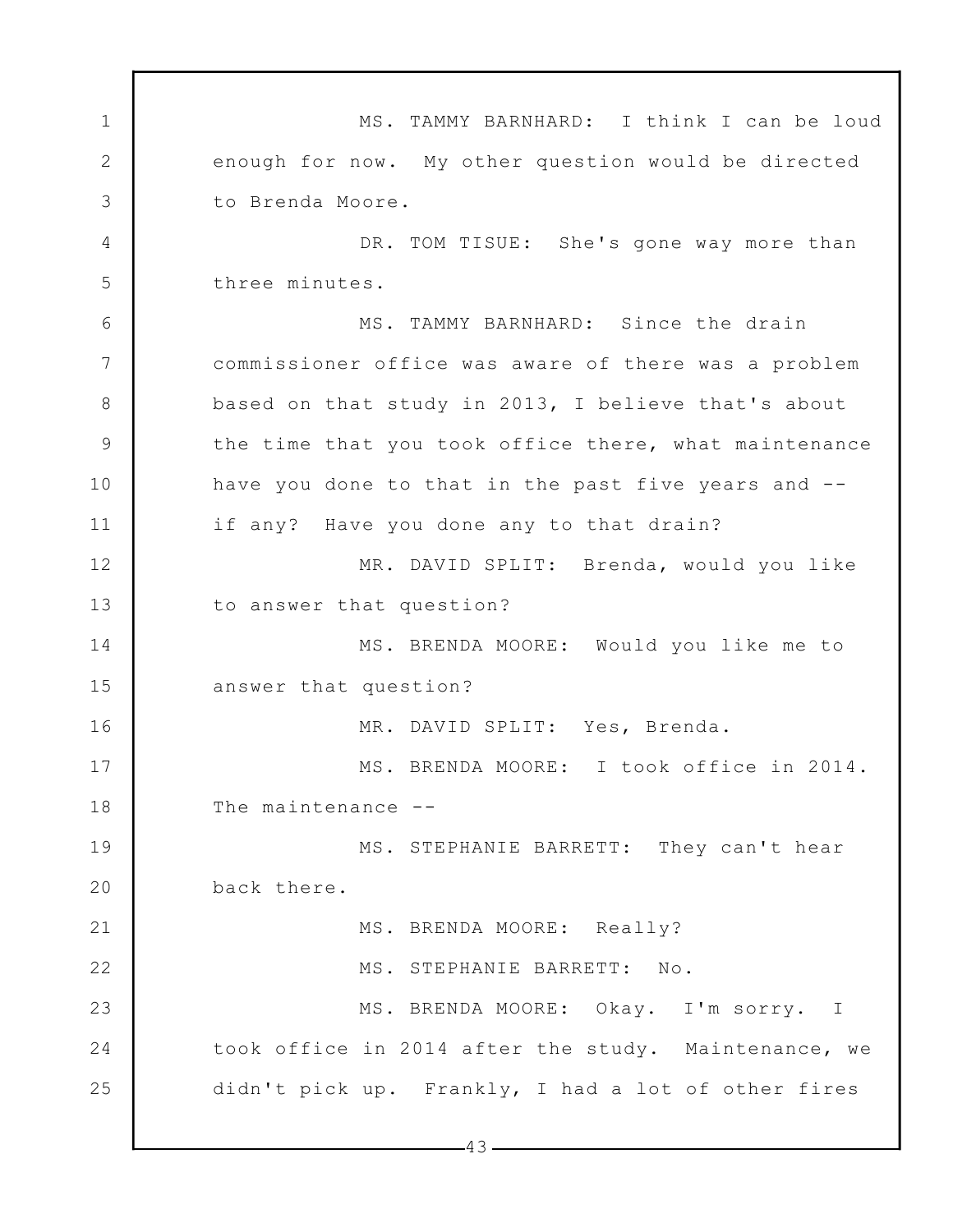1 2 3 4 5 6 7 8 9 10 11 12 13 14 15 16 17 18 19 20 21 22 23 24 25 burning and the maintenance was emergency maintenance. And like I said, in the meantime, we got the petition which kind of would take you in a whole different direction, so it was basically an emergency culvert and the engineering. MR. DAVID SPLIT: Tammy, thank you for your questions. MS. TAMMY BARNHARD: I have some more questions, please. MR. DAVID SPLIT: Your time limit is up. MS. TAMMY BARNHARD: My questions didn't take three minutes, it was all the other people answering that took the three minutes. You would agree with that. Correct? MR. DAVID SPLIT: Well, I believe your time has expired. MS. TAMMY BARNHARD: Because the person I asked the question to took up all my three minutes? That doesn't seem fair, sir. I just want my time to ask a question. And if somebody answering it takes 20 minutes, then my one -- I only had one question, that doesn't seem fair. MR. DAVID SPLIT: Let's go through the rest of the cards. If there's time left, we'll let you speak again. Thank you.

 $-44-$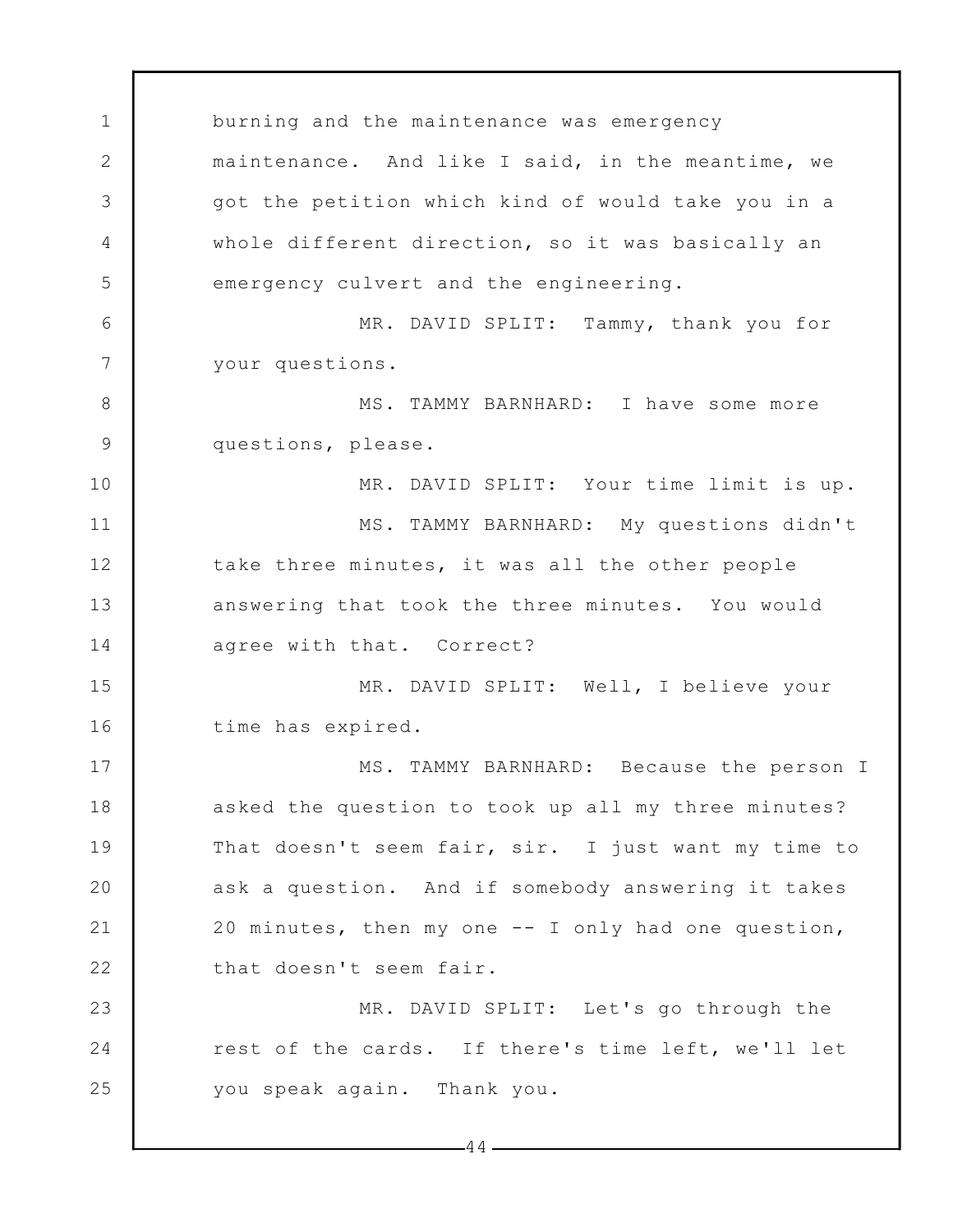1 2 3 4 5 6 7 8 9 10 11 12 13 14 15 16 17 18 19 20 21 22 23 24 25 Mr. Tim Krager, 1844 Michillinda Road. MR. TIM KRAGER: Hi. My name is Tim Krager. I live at 1844 East Michillinda. And to begin with, I'm aware of where this blueberry field is. And the gentleman said that the August-Anderson Drain has got trees growing out of it. Well, that runs pretty much the full length of his property on the back side. Well, it just stands to reason to me that if they would clean those trees out of there on the August-Anderson Drain that that might be a little bit better solution to his drainage problem than crossing Riley-Thompson and dumping his water into the Erickson Drain. UNIDENTIFIED SPEAKER: Two different farmers, sir. MR. TIM KRAGER: And another, where I live, as far as having water in the ditches that don't move, we've had that problem for over 40 years. We have mosquitoes so terrible in the summertime, when it gets wet, water stands in the ditches, it don't move. It just sets there. We can't even go outside to do anything. And the problem is we are at a low point. Water runs from Mich -- from East Michillinda down towards us, the corner of Michillinda and Staple, and

 $-45-$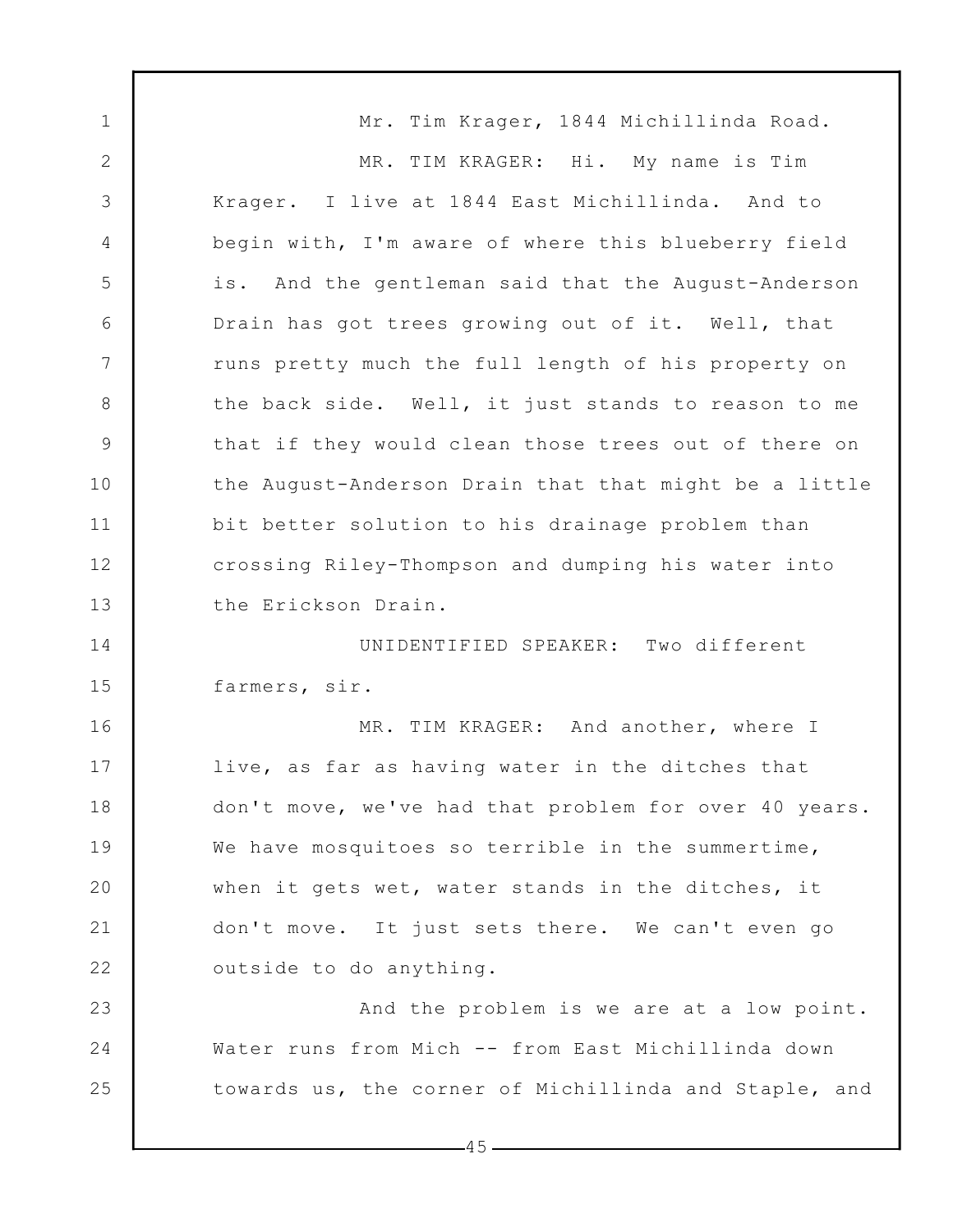it can't go any other place. It comes down -- Water cannot go down Staple because that goes uphill. Same way with down Michillinda towards the east, that gradually works uphill. So we got deep ditches by our place. The father east you go, the shallower the ditches to almost nothing when you get down to Cady.

1

2

3

4

5

6

7

8

9

10

11

12

13

14

15

16

17

18

So I don't see the Erickson Drain hasn't done anything for us for over 40 years and I don't see where cleaning out the Erickson Drain along Putnam Road and Riley-Thompson Road -- Granted, that is low area. I do see that they have a problem, but is that going to help us? No. The only thing that would help us is for somebody to put a sump pump down on our corner, pump the water out. As far as any drainage, it's not going to help. Thank you.

MR. DAVID SPLIT: Thank you, Mr. Krager. We have a card from Ben Mitchell. Please give your address for us, Ben.

19 20 21 22 23 24 25 MR. BEN MITCHELL: Yes. Ben Mitchell. I'm the farmer at Grow Blue Farms, the farm which you saw in the presentation. We're requesting the addition of the branch onto the Erickson Drain, as well as maintenance done to the Erickson Drain. As you can clearly see in the pictures, there's standing water. We planted what's called a raised bed so the

 $-46-$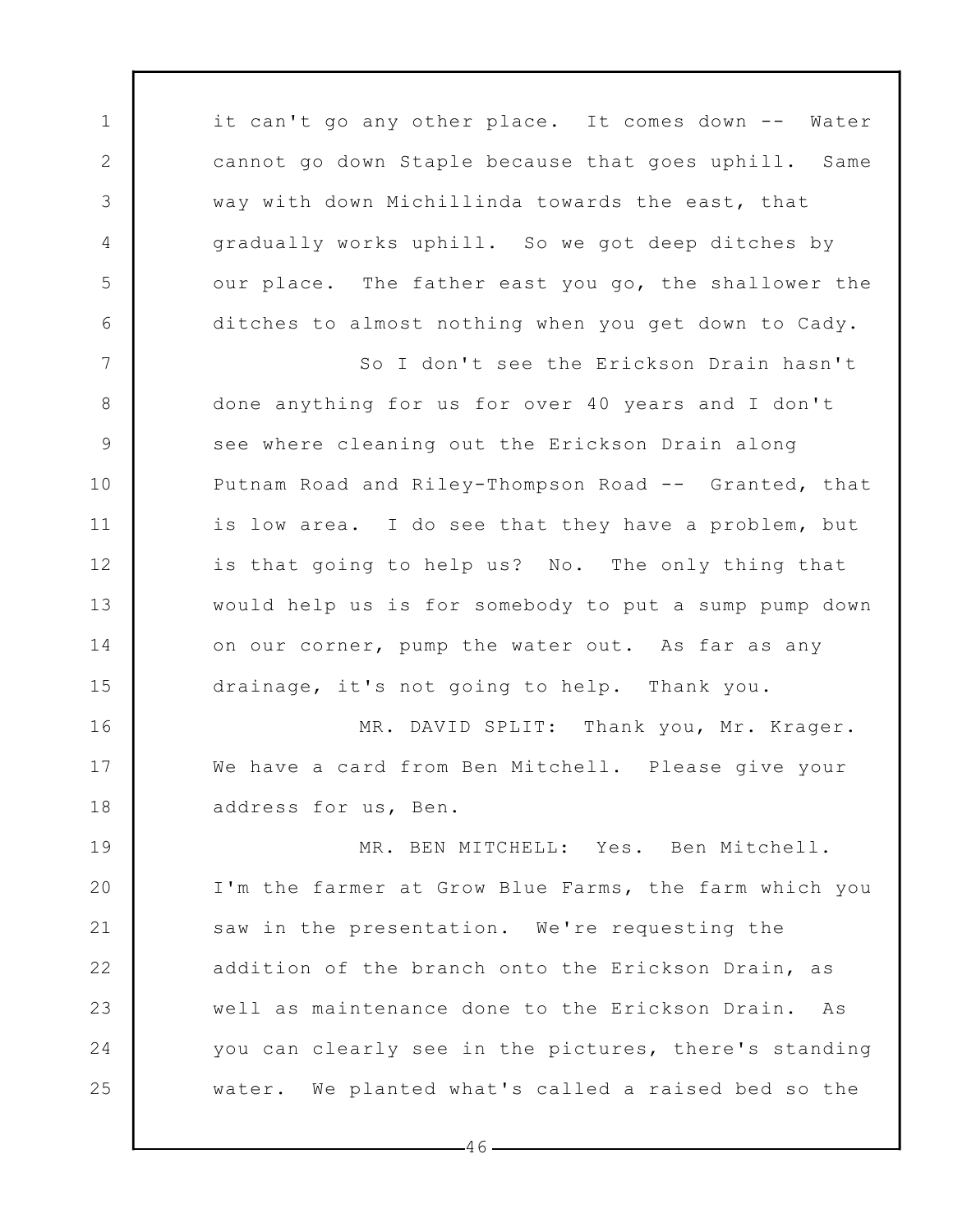1 2 3 4 5 6 7 8 9 10 11 12 13 14 15 16 17 18 19 20 21 22 23 ground is actually mounded 12 inches above in planting beds to eliminate this kind of issue. Yes, blueberries do like to grow in a moister, wetter soil, but they can not grow where it is flooded. This area is 400 some feet above sea level. There's no reason for it to be flooded, other than lack of drainage and lack of movement for the water to go. During collecting the signatures for this petition, I went to various members along the drain and requested signatures. One of the gentleman said no, he would not sign. I asked: Do you mind me asking why? He said: Sure. I like my privacy. So this drain has gone without maintenance for so long that it now serves as a privacy fence for people along the drain. There's saplings and trees growing to serve as a wind row and a privacy fence for them, not what the drain was intended to do. Also, piggy backing on the public health issue, with floods like this, we are unable to keep up on a proper spray rotation, which compromises the fruit quality and our field becomes a host for squadrons of fruit flies, which then can

cross-contaminate other growers and, frankly, other people who have fruit trees in their yards just

 $-47-$ 

24

25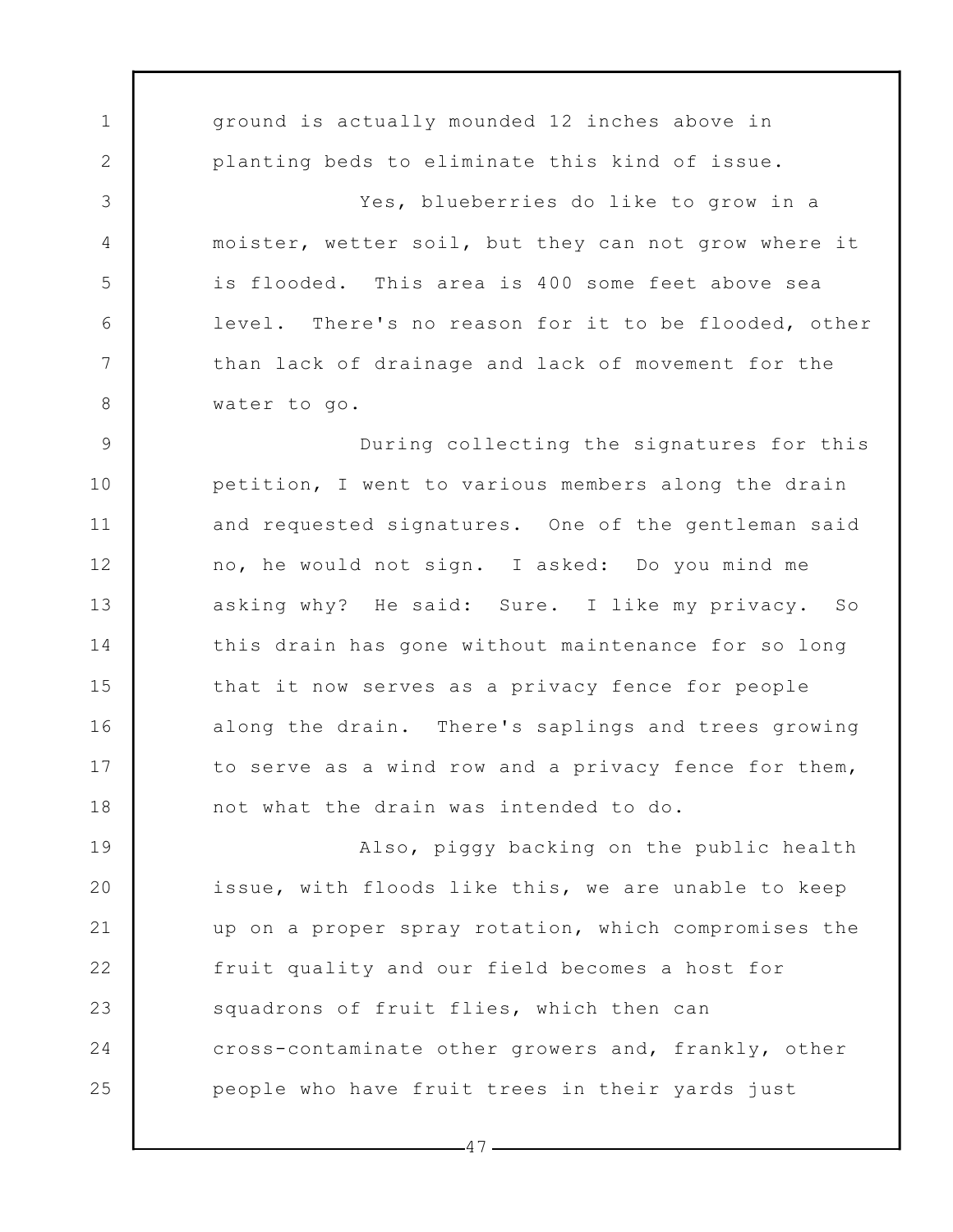1 2 3 4 5 6 7 8 9 10 11 12 13 14 15 16 17 18 19 20 21 22 23 24 25  $-48$ because we're not able to keep up with a proper spray regiment due to the flooding of the field. The question here today is not whether people want to have the drain cleaned out, it's that this issue needs to be taken care of. And the engineering has proven that there is a significant issue that needs to be addressed. Thank you. MR. DAVID SPLIT: Thank you. Tony Barnes,  $5920 - -$ MS. STEPHANIE BARRETT: Barnes. MR. TONY BARNES: I'd like to go last, if I could. MR. DAVID SPLIT: Barnes? MS. STEPHANIE BARRETT: Is that the last card? MR. DAVID SPLIT: Yes. MS. TAMMY BARNHARD: Do I have time to speak again, please, with my other questions? MS. STEPHANIE BARRETT: No. He -- They said they'd go through to the cards first, Tammy. Just let him speak and then -- (Whereupon, unintelligible comment.) MS. STEPHANIE BARRETT: But for the cards, he's last, so -- MR. MARK MANN: And I also would like to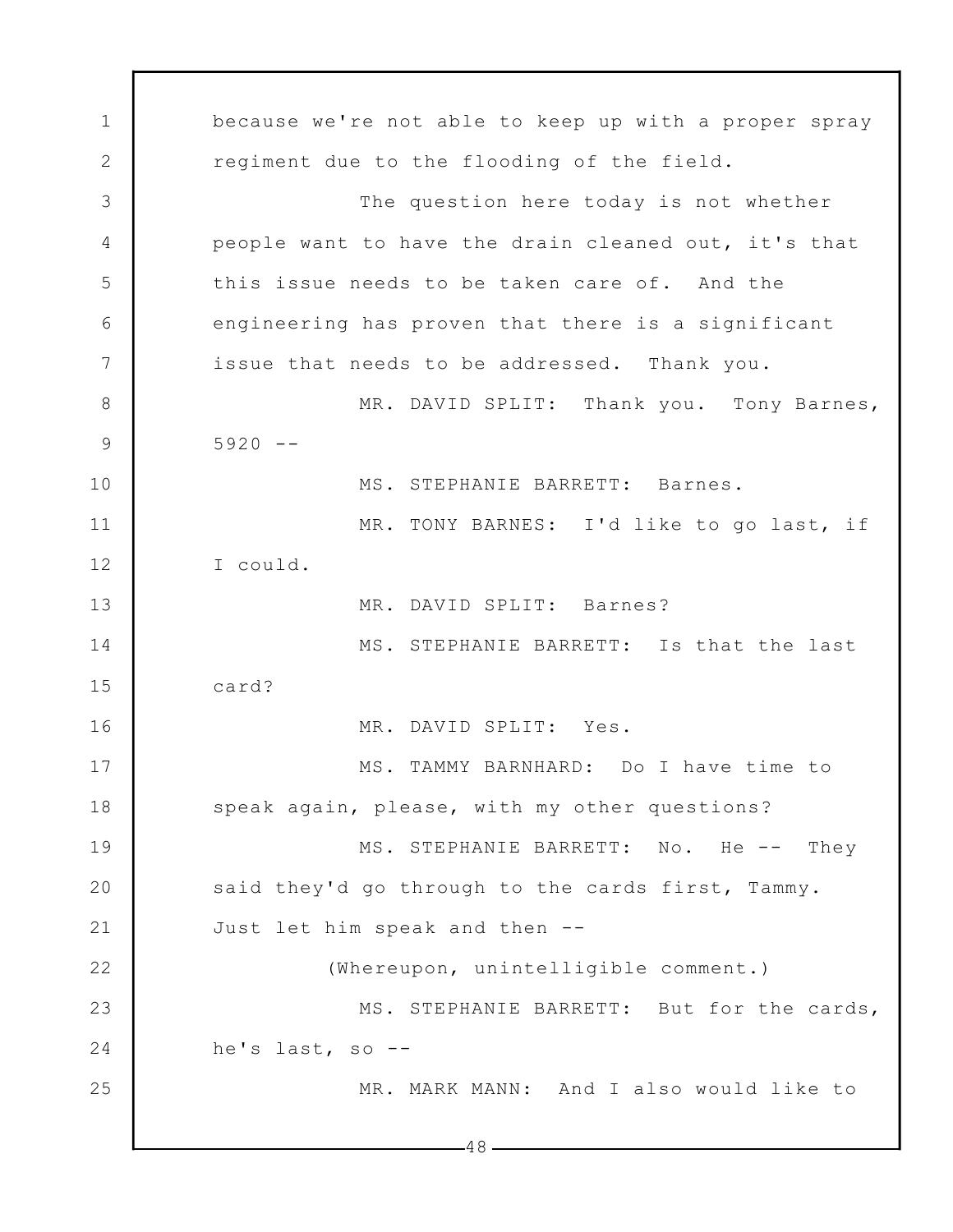1 2 3 4 5 6 7 8 9 10 11 12 13 14 15 16 17 18 19 20 21 22 23 24 25 have another question. I was cut off with the presentation. MR. DAVID SPLIT: Okay. I believe there will be time for additional comment. Tony, please? MR. TONY BARNES: If that's the case, then I would like to yield and -- I'm the Dalton Township supervisor. I'd like to hear what our residents say before I comment, please. MR. DAVID SPLIT: Okay. Tammy, would you speak again, please? MS. TAMMY BARNHARD: Yes. Thank you. MR. DAVID SPLIT: Give your address, please. MS. TAMMY BARNHARD: Yes. Thank you. Have -- have -- What qualifications do the Board members have to determine whether it's a public health, welfare, convenience? What would be your qualifications to make that any benefit of mine? MR. KEN ERDMAN: Well, I can see that the standing water is -- MS. STEPHANIE BARRETT: You need the mic. MR. KEN ERDMAN: I can see that the standing water is going to contribute to mosquito infestation and it's really going to be a big problem. People like to stick their head in the sand

 $-49-$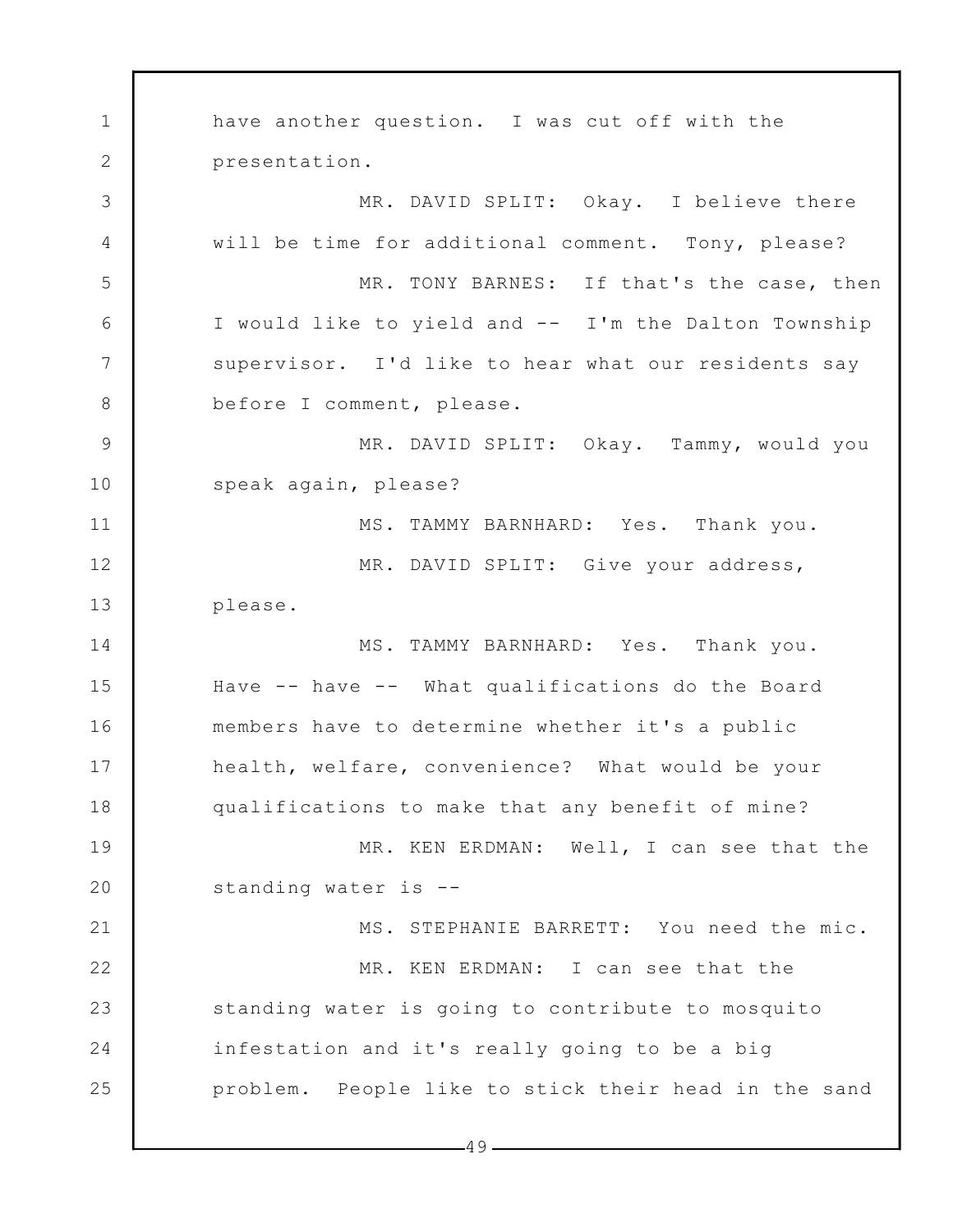1 2 3 4 5 6 7 8 9 10 11 12 13 14 15 16 17 18 19 20 21 and say it's going to go away, but it's not. The Zika virus is coming. And I understand everybody's -- everybody's concerned about this whole project, but there are issues that need to be dealt with. MS. TAMMY BARNHARD: And how many properties does this involve? And would the drain actually have standing water in it, too? And then my other question would be if these people wanted maintenance only, I would ask that you would please deny this Board of Determination and then the people can have the drain cleaned by maintenance only. The Drain Commissioner can do 5 -- can assess \$5,000 per mile per -- per year and she can use all that money to do the maintenance on that and that way this won't open it up for a can of worms, is what everybody else is worried about. I mean, our project -- our drain was 3.3 miles and people just wanted it cleaned and it turned into a 2-1/2 million dollar project. For my tax assessment where I have property that's less than an

acre where my house is I pay 12-plus thousand dollars for my tax assessment on something I didn't want, don't need, never had -- never, ever had a problem with because it just got expanded and all the people

 $-50-$ 

22

23

24

25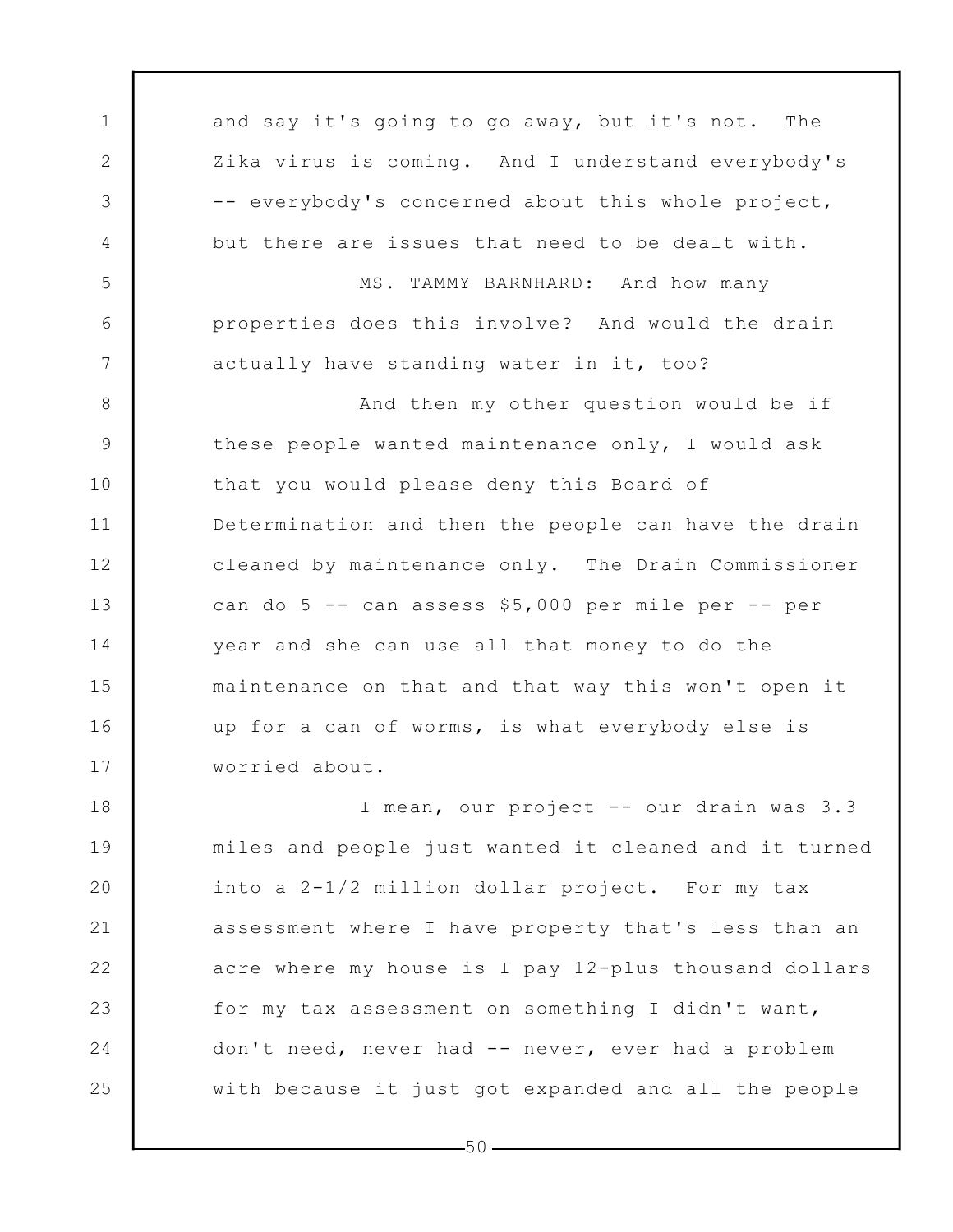wanted was maintenance.

1

2 3 4 5 6 7 8 9 10 11 12 13 14 15 16 17 18 19 20 21 22 23 24 25 So I would ask that you please deny this and have the Drain Commissioner do the work by the \$5,000 assessment she doesn't need to do anything for, she just needs to do the work, and just do the maintenance and get it done. Thank you very much on whatever you decide. Thank you. MR. DAVID SPLIT: Thank you. The other gentleman, front row? MR. MARK MANN: Yeah. Hi. Mark Mann again, 1240 East Riley-Thompson. The gentleman with the blueberry field off Putnam, he isn't even in the Erickson Drain. He initiated this petition. He wants to join our drain and have us pay for it. MS. TAMMY BARNHARD: Is that true? MR. MARK MANN: Isn't that true? We'd be assessed for his extension joining our drain. MS. TAMMY BARNHARD: Oh, my goodness. MR. MARK MANN: This is -- this is not right. If he needs a drain fixed, he is currently in the August-Anderson Drain. Have them fix the August-Anderson Drain, not join ours. (Whereupon, applause.) MS. STEPHANIE BARRETT: He's not in the

 $-51-$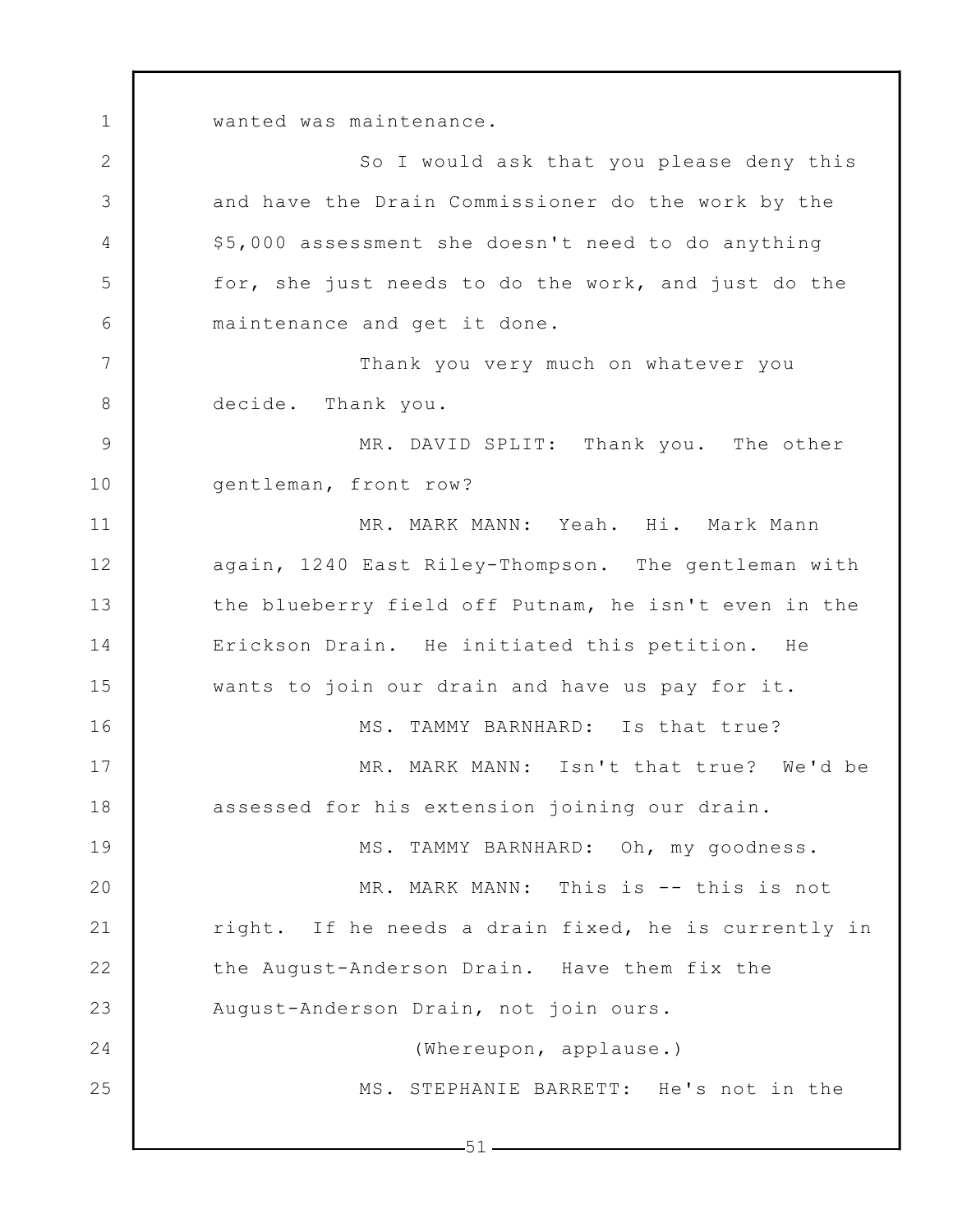1 2 3 4 5 6 7 8 9 10 11 12 13 14 15 16 17 18 19 20 21 22 23 24 25  $-52-$ August-Anderson Drainage District. He's not in a drainage district. UNIDENTIFIED SPEAKER: Correct. MR. MARK MANN: What does the map show? August-Anderson Drain. MS. STEPHANIE BARRETT: That's the physical drain line there, but his property is not in the district right now. We checked. MR. MARK MANN: He's not in a drain district? MR. TONY BARNES: Who's answering the question, the Board or the Deputy Drain Commissioner? MS. STEPHANIE BARRETT: I answered that one because I knew the answer. MR. TONY BARNES: So we're not going by the agenda anymore? MR. DAVID SPLIT: Well, we can have a clarification. Dan, would you mind addressing that question about the drainage district? MS. STEPHANIE BARRETT: I got it. MS. STACY HISSONG: Before Dan does that, if I can explain the signature question, because it looks like some people have some questions about that. So Ben Mitchell did not sign the petition.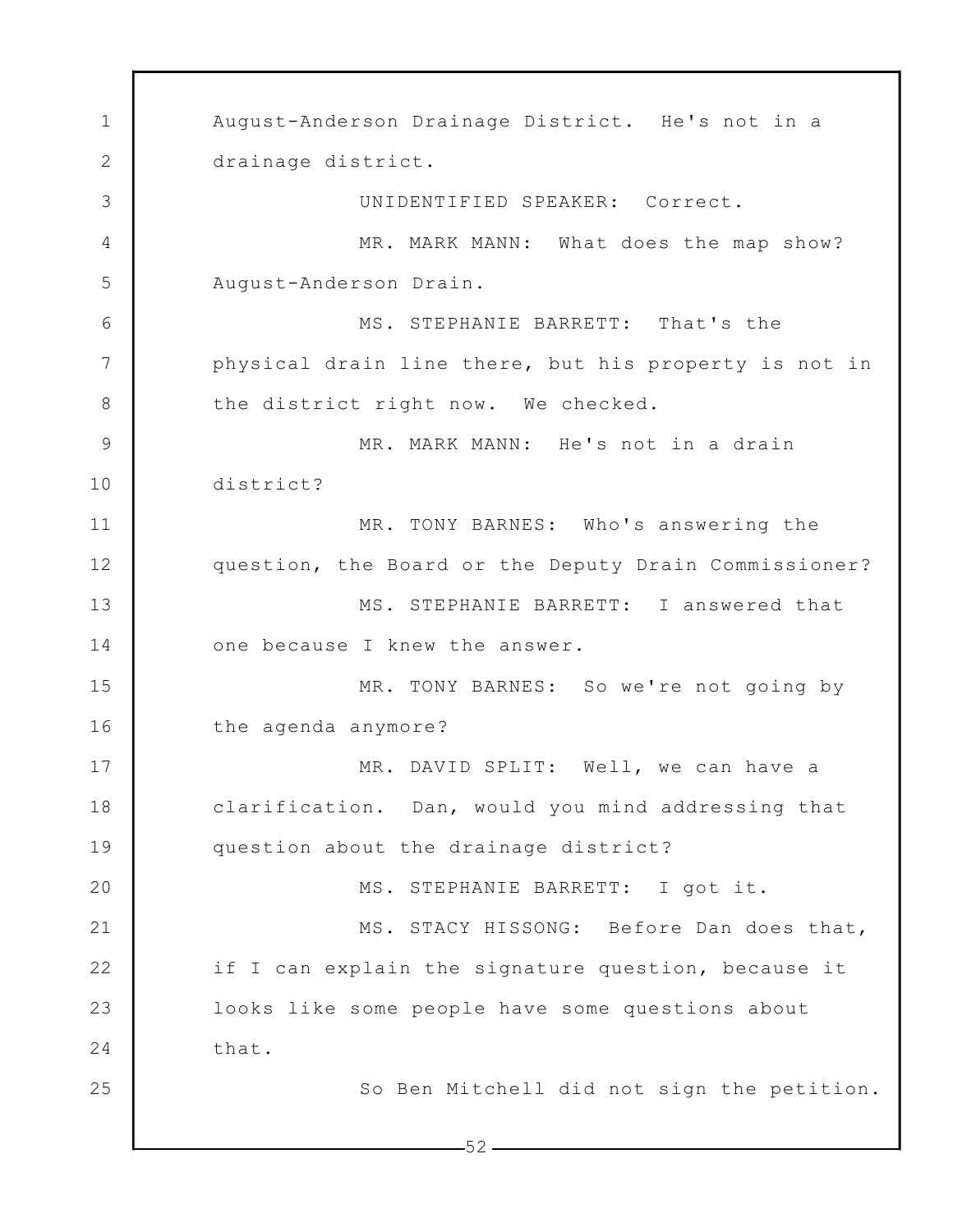1 2 3 4 5 6 7 8 9 10 11 12 13 14 15 16 17 18 19 20 21 22 23 24 25 He circulated the petition. Any person over the age of 18 years of age can circulate a petition within the State of Michigan. If he's not a property owner within the drainage district, he can not sign it. He did not sign it. He circulated it. So that, I think, clears up that issue and for the Board. Do you have any other questions about - or any questions about that and then I'll hand it to Dan as to the drainage district boundaries. MR. DAVID SPLIT: Yeah, that answers the question there. Maybe Dan can explain the boundaries for us. MR. DAN FREDRICKS: Yeah. So Ben's property is in neither district. It's not in the Erickson, it's not in the August-Anderson. When this issue came up, one thing we looked at is where would the water naturally flow to or which has the best outlet for it, and it was the Erickson Drain. The August-Anderson Drain was like a foot or two higher and more difficult to get to, so the natural flow drainage would be to the Erickson Drain. MR. DAVID SPLIT: Thank you. MS. TAMMY BARNHARD: I'm confused. I have another question. Would that be allowed, based on the new information?

 $-53-$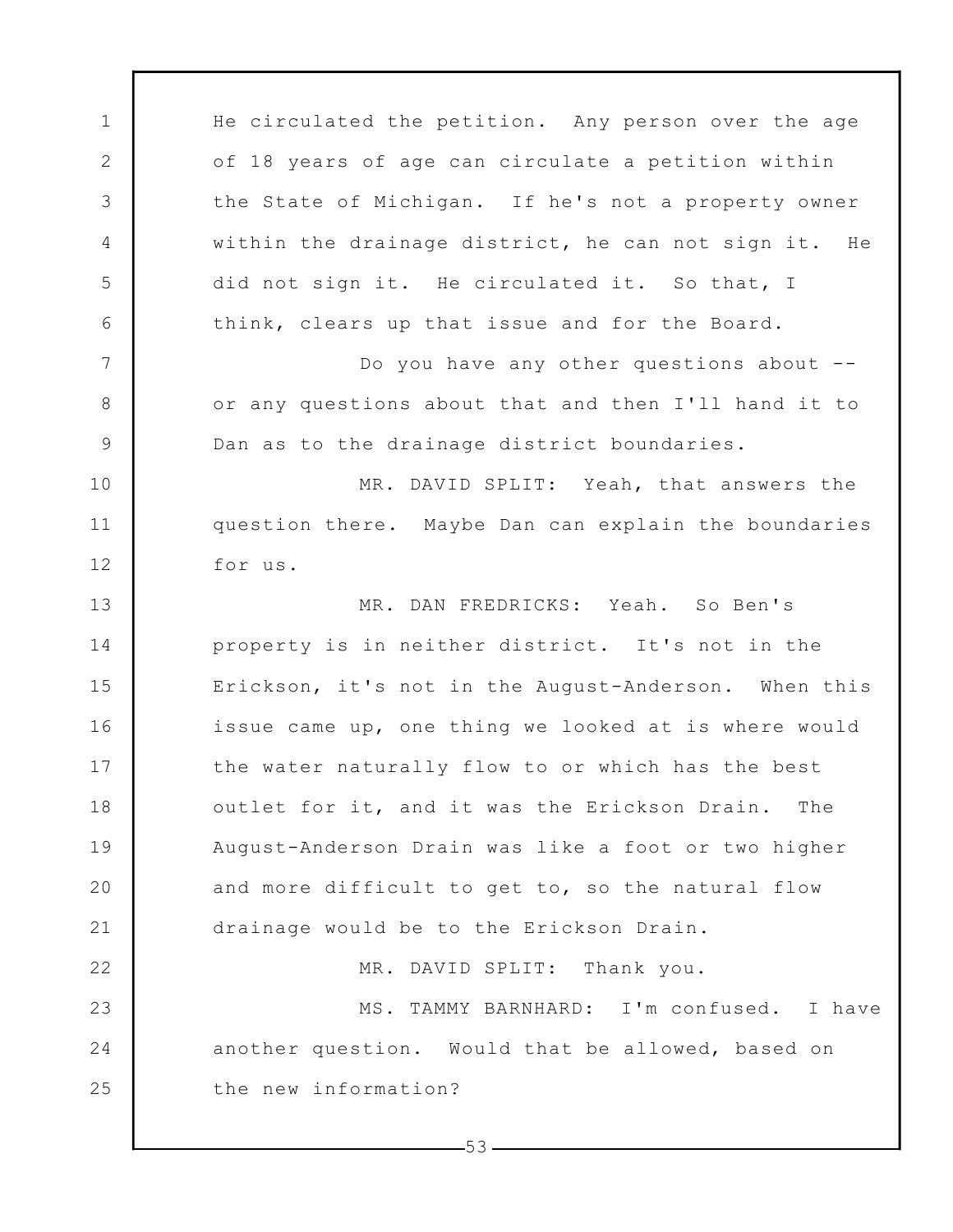1 2 3 4 5 6 7 8 9 10 11 12 13 14 15 16 17 18 19 20 21 22 23 24 25 MR. DAVID SPLIT: No. Time limit has expired. We have one more card from Anton, 4912 Russell Road. MR. ANTON COLON: Evening. I have a couple of questions. So for the engineer, is the three or four feet enough capacity to drain an elevation that you had shown in your presentation, do you know? MR. DAVID SPLIT: Sure, we can have Dan answer that question. MR. DAN FREDRICKS: Again, we haven't done any actual design particulars on this case, but in general I would say yes, there's enough gradient there. MR. ANTON COLON: Okay. And then excuse my ignorance here, but I guess I don't understand the funding of the drain district and the maintenance. So there's not a maintenance funding portion for the drainage district or is there? I mean, is that part of a special assessment? MS. STACY HISSONG: So every dollar spent on behalf of the drainage district, whether it's maintenance or petition or here tonight, is paid for by the special assessment district. Whether improvements or expenditures for maintenance above

 $-54-$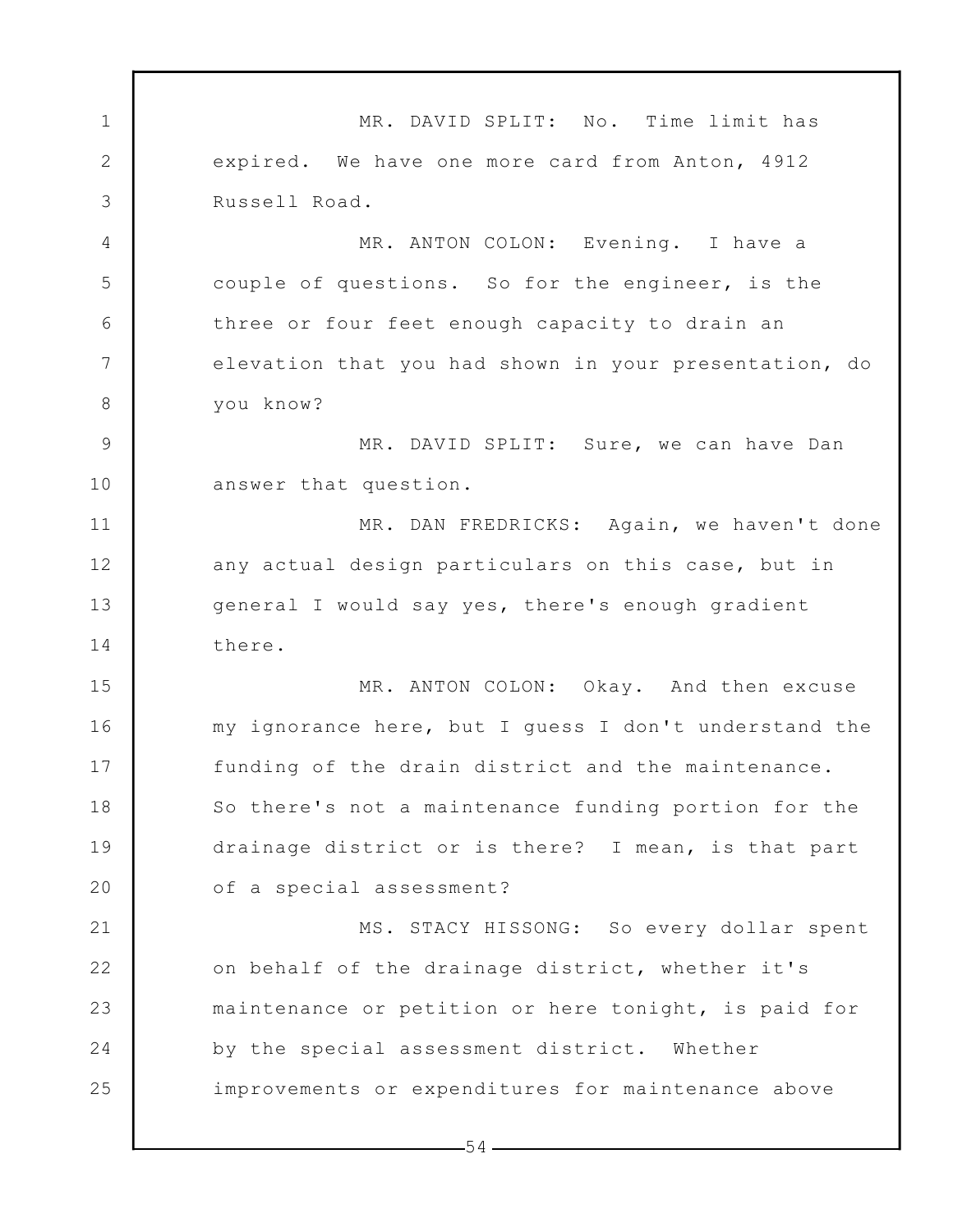1 2 3 4 5 6 7 8 9 10 11 12 13 14 15 16 17 18 19 20 21 22 23 24 25 and beyond \$5,000 to take place requires a petition. So if maintenance was performed every year for however many years for the things that are maintenance and not improvements, it would still require the levying of a special assessment. MR. ANTON COLON: So is there a long-term strategic plan or a long-term plan on maintenance? Because it didn't sound like there was not much of a plan because of this petition came up. MS. BRENDA MOORE: May I speak to that, please? MS. STACY HISSONG: You want Dan to start? MS. BRENDA MOORE: Well, if there's engineering stuff, yeah, if the Board wants. Are you okay with -- MR. DAVID SPLIT: Yeah. MS. BRENDA MOORE: -- kind of the generic? Okay. So under maintenance, I can assess up to 5,000 per year per mile. That doesn't get you much. And in fact, when the road commission gave me a quote to work along Putnam, it would have been three years' worth of assessments, so I would have had to -- And this gets goofy and Stephanie might have to help me here or Stacy, but I can't -- I can only assess that much per year. So when you're trying to pay a

 $-55-$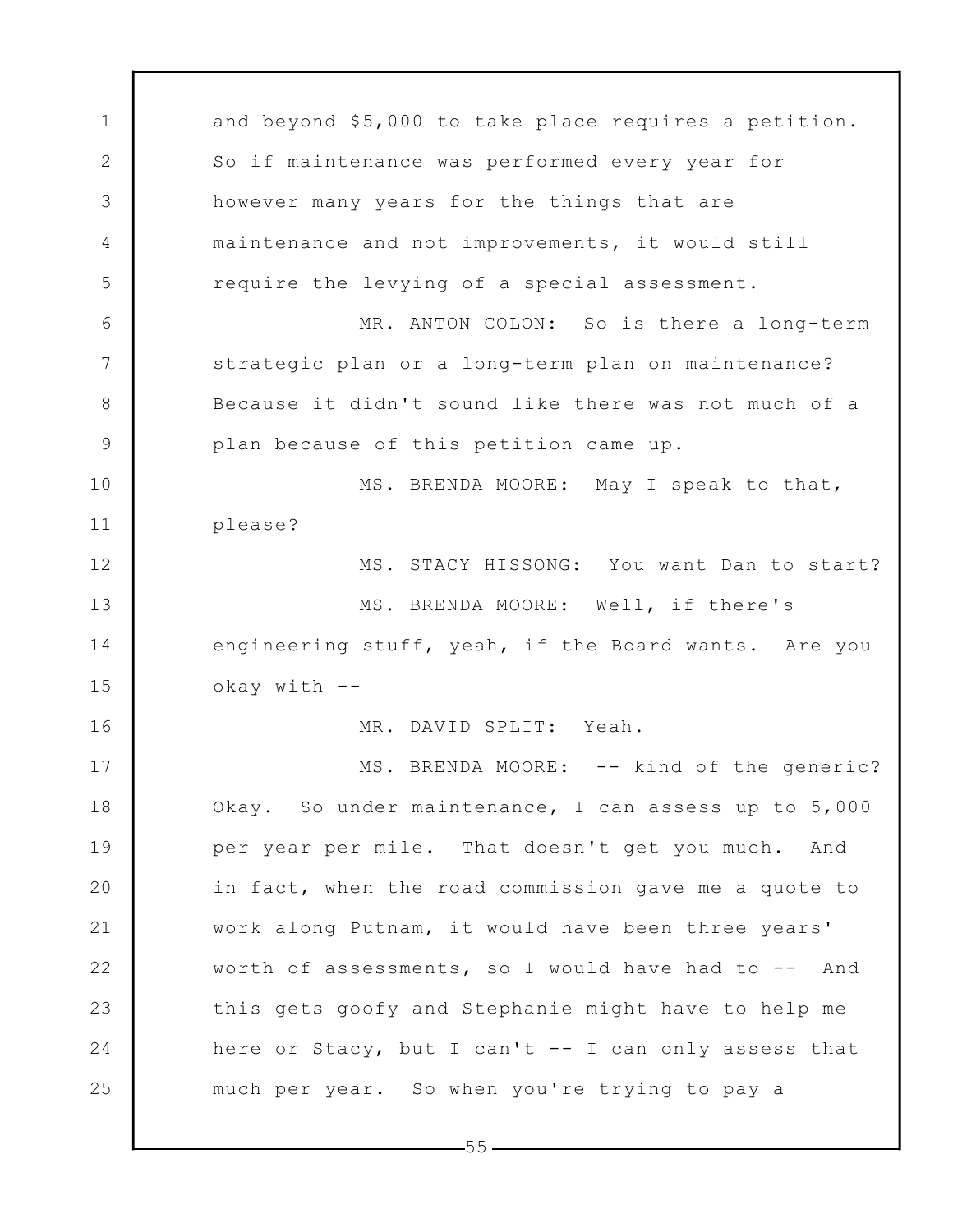1 2 3 4 5 6 7 8 9 10 11 12 13 14 15 16 17 18 19 20 21 22 23 24 25 contractor or the road commission or whomever to do  $it$   $--$ UNIDENTIFIED SPEAKER: What was that dollar amount? MS. BRENDA MOORE: You have to -- I don't -- I don't remember. I can figure it out. But my point is is that money has to be assessed. The district -- Most of the districts when I took office were at zero or negative. And I think the impression is there's a pot of money and why don't you just use it, but that's not the case. I'm not sure -- I'm anticipating, you know, why didn't you do something. So when you get a quote for a small portion of the drain and you've got three-year's worth of money, there's a limited amount you can do. And again, I knew that the petition might be brewing, so I thought, well, if that comes, that changes things, then it uncaps and I can do extensions, which I can't do under maintenance. So the whole point of this petition is for an extension, has to be a petition. Am I answering your question, sir? MR. ANTON COLON: Appreciate it. The last question is if this is approved, does the public tonight, if the Board approves this tonight, do we

 $-56-$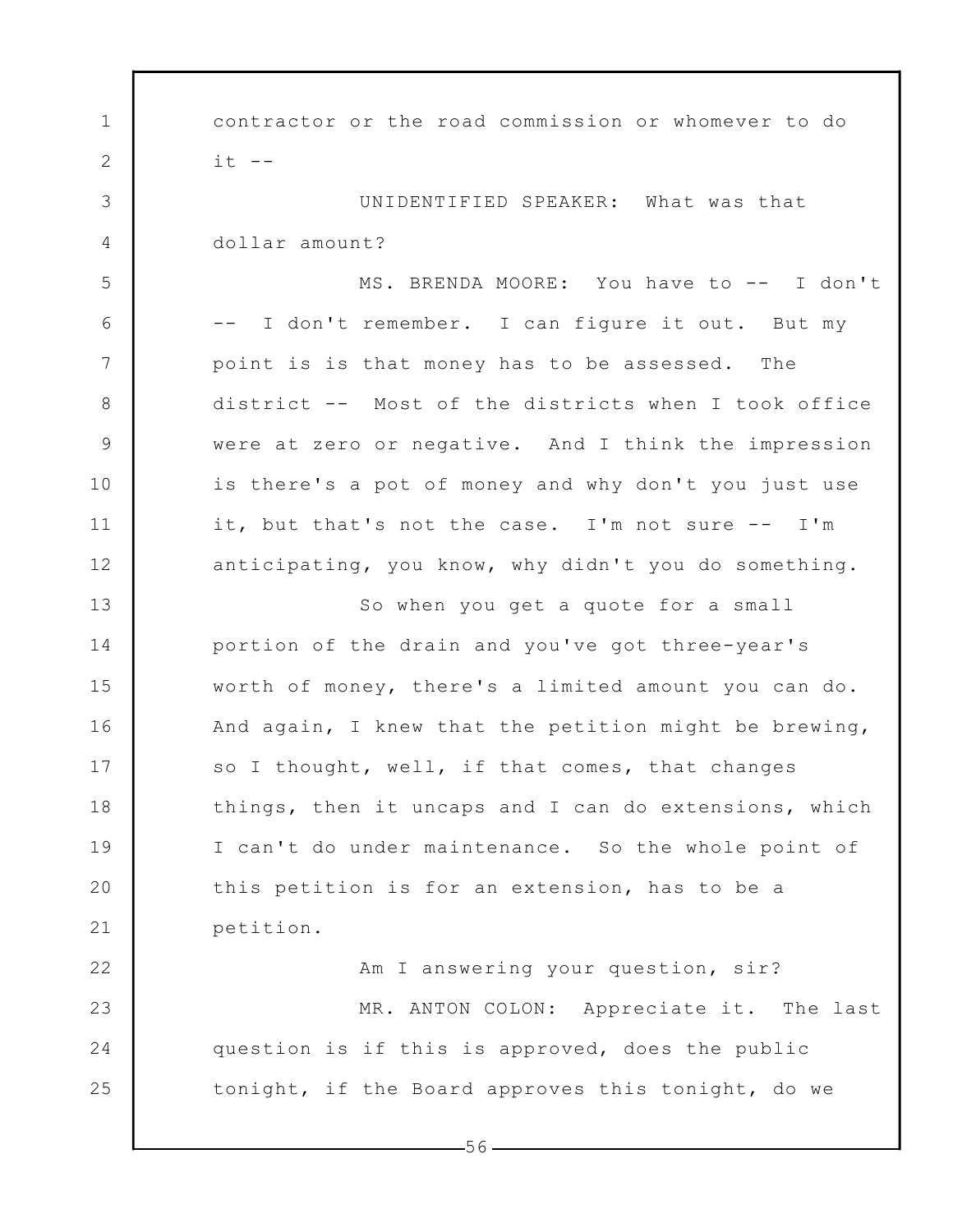1 2 3 4 5 6 7 8 9 10 11 12 13 14 15 16 17 18 19 20 21 22 23 24 25 have the ability to decline this assessment again? MS. TAMMY BARNHARD: It's going to cost you 10 grand. MS. STACY HISSONG: So there's -- that's a great question. So there's an opportunity to appeal the decision one way or the other tonight in terms of necessity or no necessity. And then if it is determined necessary and there's a project that's performed, you're going to get a notice of a day of review of apportionments where you can protest the apportionment and there is an opportunity for an appeal to that apportionment, as well. MR. ANTON COLON: So there's no additional public hearing after this? After the engineering firm does an official report, recommendation, there's no -- not another public hearing? MS. STACY HISSONG: There's no statutory requirement for a public hearing about the scope of the project. I don't know if the public hearing will be held with regard to that. There will be a public hearing, an all-day day of review of apportionments specifically with regard to the apportionment -- the assessment, the assessments for the project, and that will be later after bids are taken. MR. ANTON COLON: So the day of review, we

 $-57-$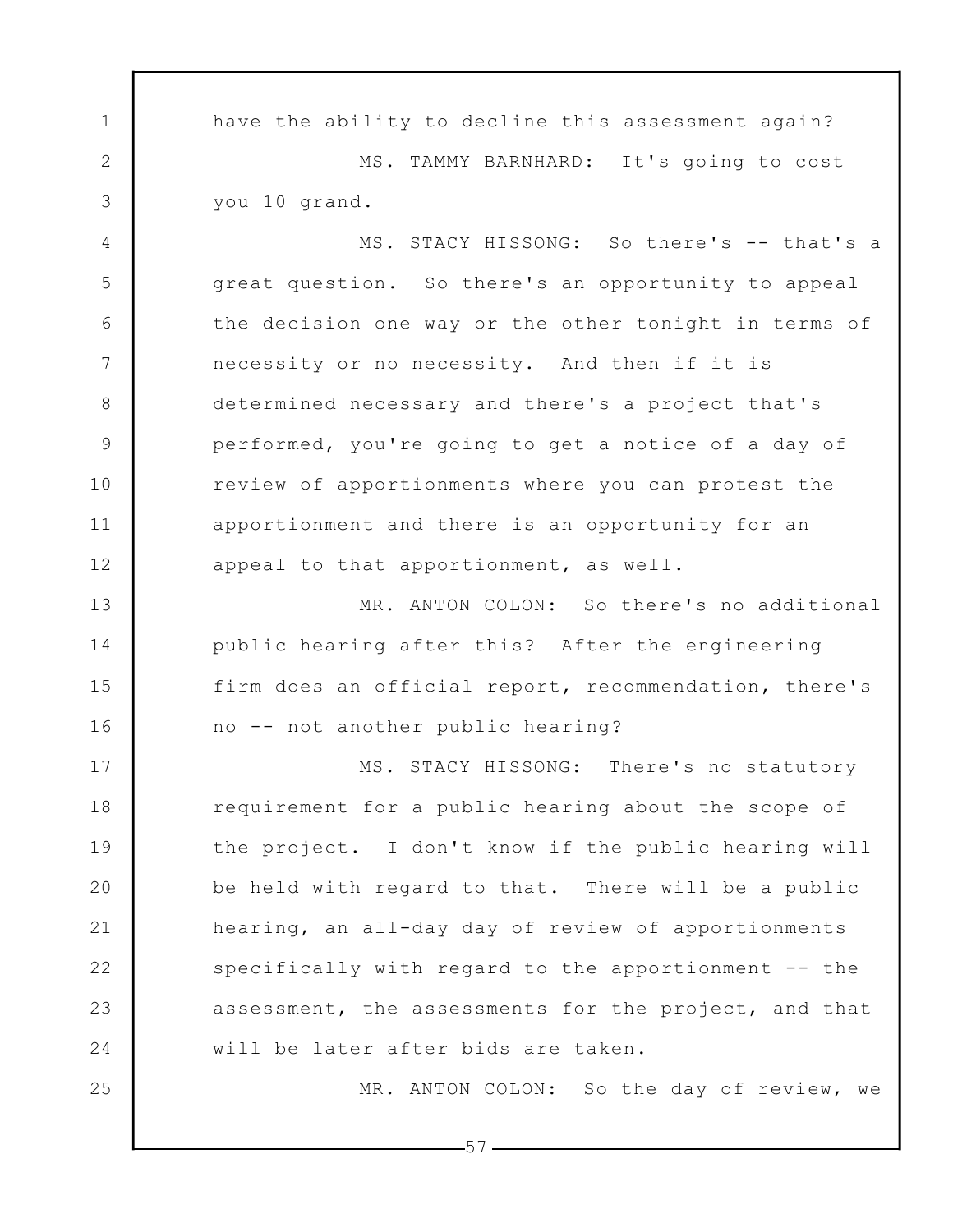1 2 3 4 5 6 7 8 9 10 11 12 13 14 15 16 17 18 19 20 21 22 23 24 25  $-58$ have the ability to go in and -- individually go and then is that a majority? MS. STACY HISSONG: No. So that doesn't -- So great questions again, because I want to make sure you understand it. So after today, there is no opportunity to dispute the project -- if there's not an appeal, there's not a formal method to dispute the project in general, say this is not necessary. The day of review is not a majority. It's you individually saying that your property doesn't benefit or does benefit to the percentage that's been allocated to you for purposes of paying for the project. MR. ANTON COLON: Right. So I go in, I don't -- say I disapprove, five other people disapprove, a majority of the home owners disapprove, it doesn't matter? There's no -- MS. STACY HISSONG: The drain code -- MR. ANTON COLON: -- ability to --MS. STACY HISSONG: There's no statutory -- MR. ANTON COLON: -- stop the project? MS. STACY HISSONG: -- ability to do that. That is correct. MR. ANTON COLON: So this is the time to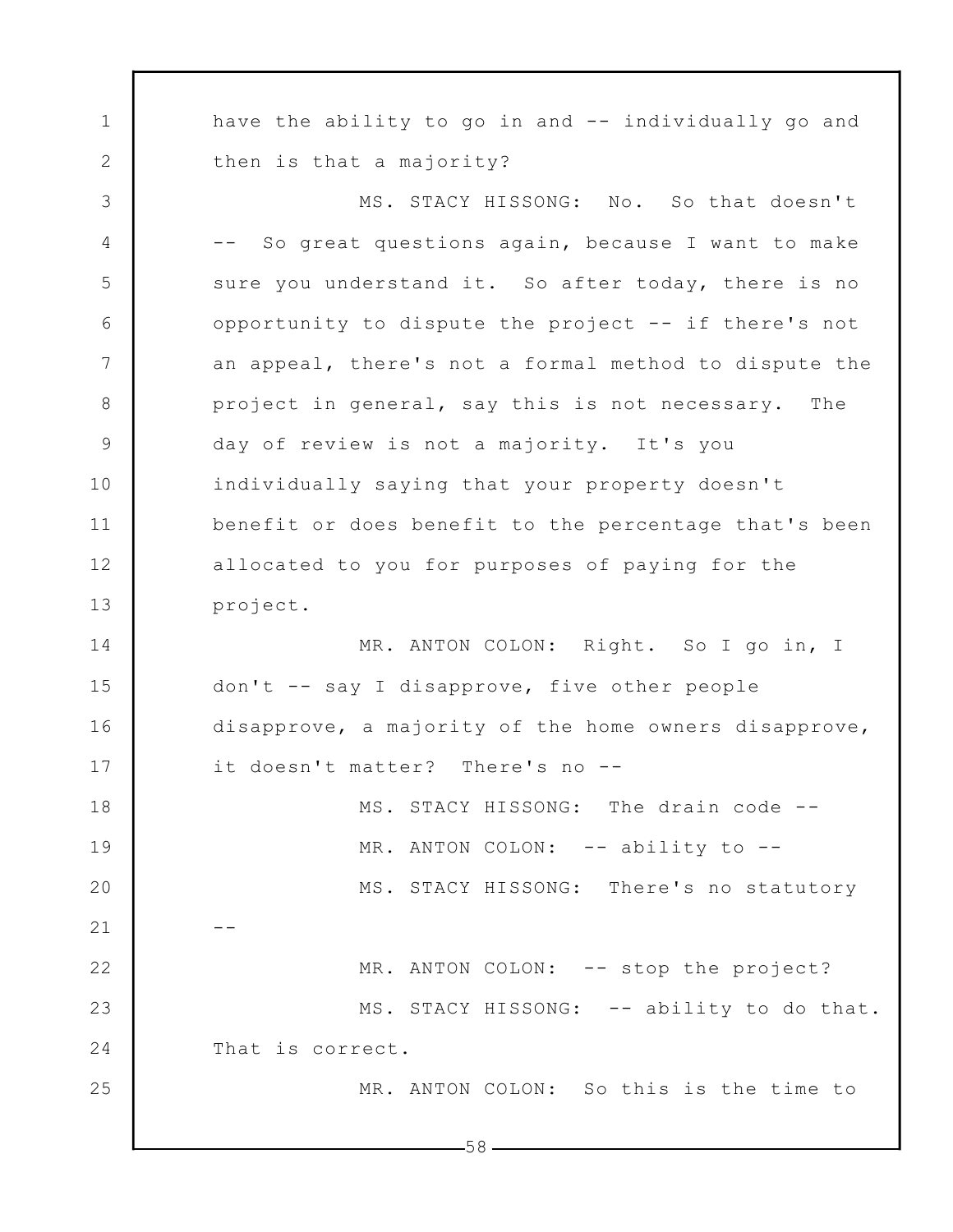1 2 3 4 5 6 7 8 9 10 11 12 13 14 15 16 17 18 19 20 21 22 23 24 25 stop the project -- MS. STACY HISSONG: Yes. I mean, there - you could -- There's -- MR. ANTON COLON: -- legally? MS. STACY HISSONG: You could go see an attorney to ask them questions about that. For purposes of today's hearing -- MR. ANTON COLON: Right. MS. STACY HISSONG: -- this is the time when that decision is made. MR. ANTON COLON: Thank you. MR. DAVID SPLIT: We have one more card. Kathy Zahl, 2155 Michillinda Road. Would you like to speak? MS. KATHY ZAHL: We're the ones that built the house above ground. We're neighbors. And we put our basement above ground and backfilled it and we have not had a problem with our water. But if the drain commission and the county road commission has maintenance set up that they're supposed to be maintaining these ditches, we've lived there 24 years. 1 year did they come out and dig the ditches in 24 years, so there's not been a lot of maintenance on this drainage system all along and maybe that's really what it needs.

 $-59$  —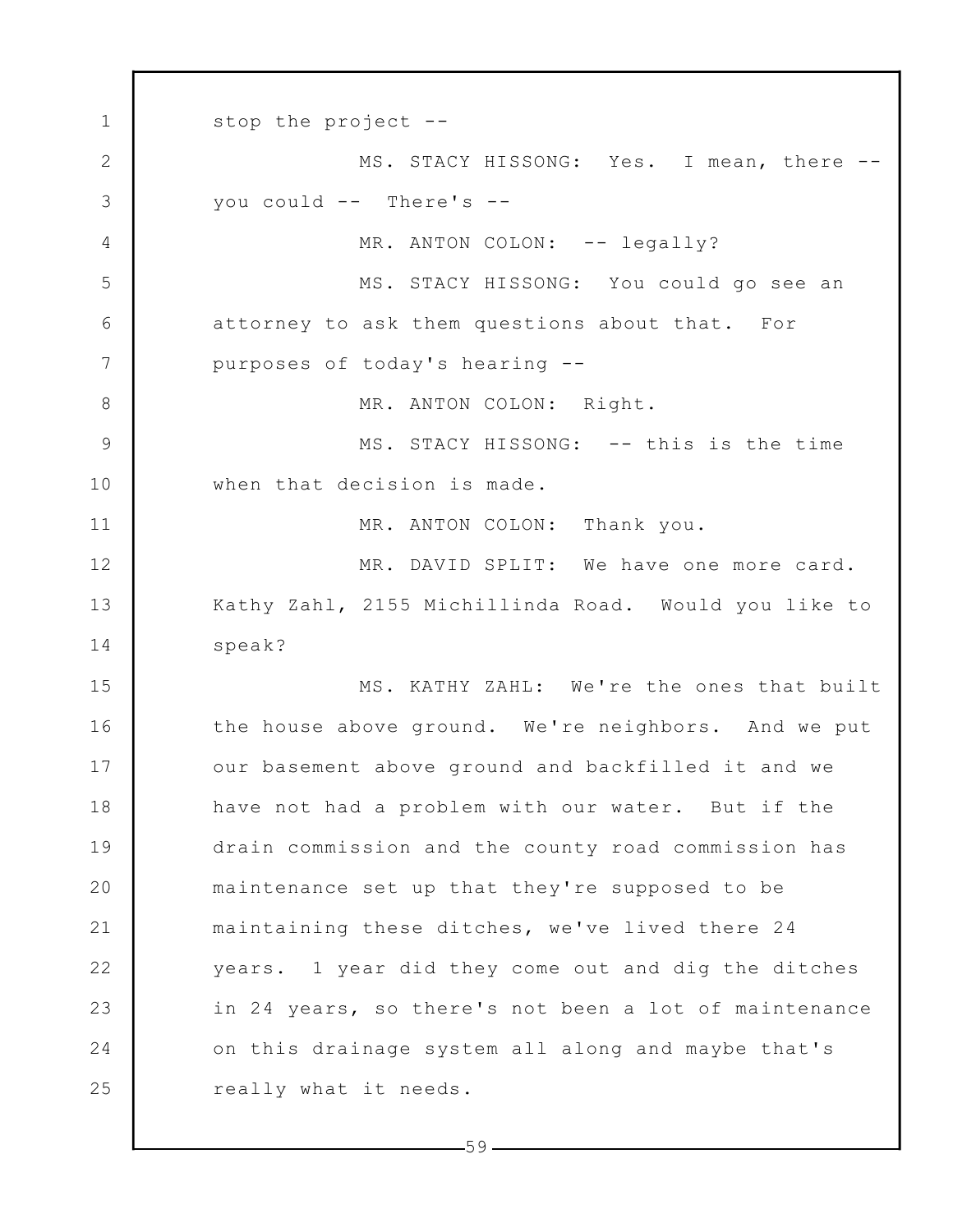1 2 3 4 5 6 7 8 9 10 11 12 13 14 15 16 17 18 19 20 21 22 23 24 25 MR. DAVID SPLIT: Thank you. The township supervisor would like to speak. MR. TONY BARNES: As soon as all the residents' questions are done, I would like to then. MR. DAVID SPLIT: Go ahead. MR. TIM KRAGER: I'm Tim Krager. I live on the corner of Michillinda and Staple. And according to what your engineer said that he said that pretty much every drop of water that landed in this drain district would eventually make its way down to the Erickson Drain. Is that true? MR. DAN FREDRICKS: That would be correct. MR. TIM KRAGER: Okay. Then I've got a lot of drops of water that's been setting in our ditches for -- well, since the first part of August, since we've started getting the heavy rains. It doesn't go anyplace. It just sits there. And it does this every year, we get a lot of wet weather, it don't drain anyplace, so perhaps maybe you could tell me why? If we're hooked up to the Erickson Drain, why isn't it draining into the drain? MR. DAN FREDRICKS: So you're hooked up to a county road ditch that would go into the Erickson Drain and we -- I don't -- personally haven't surveyed any of that ditch to see where potential

 $-60-$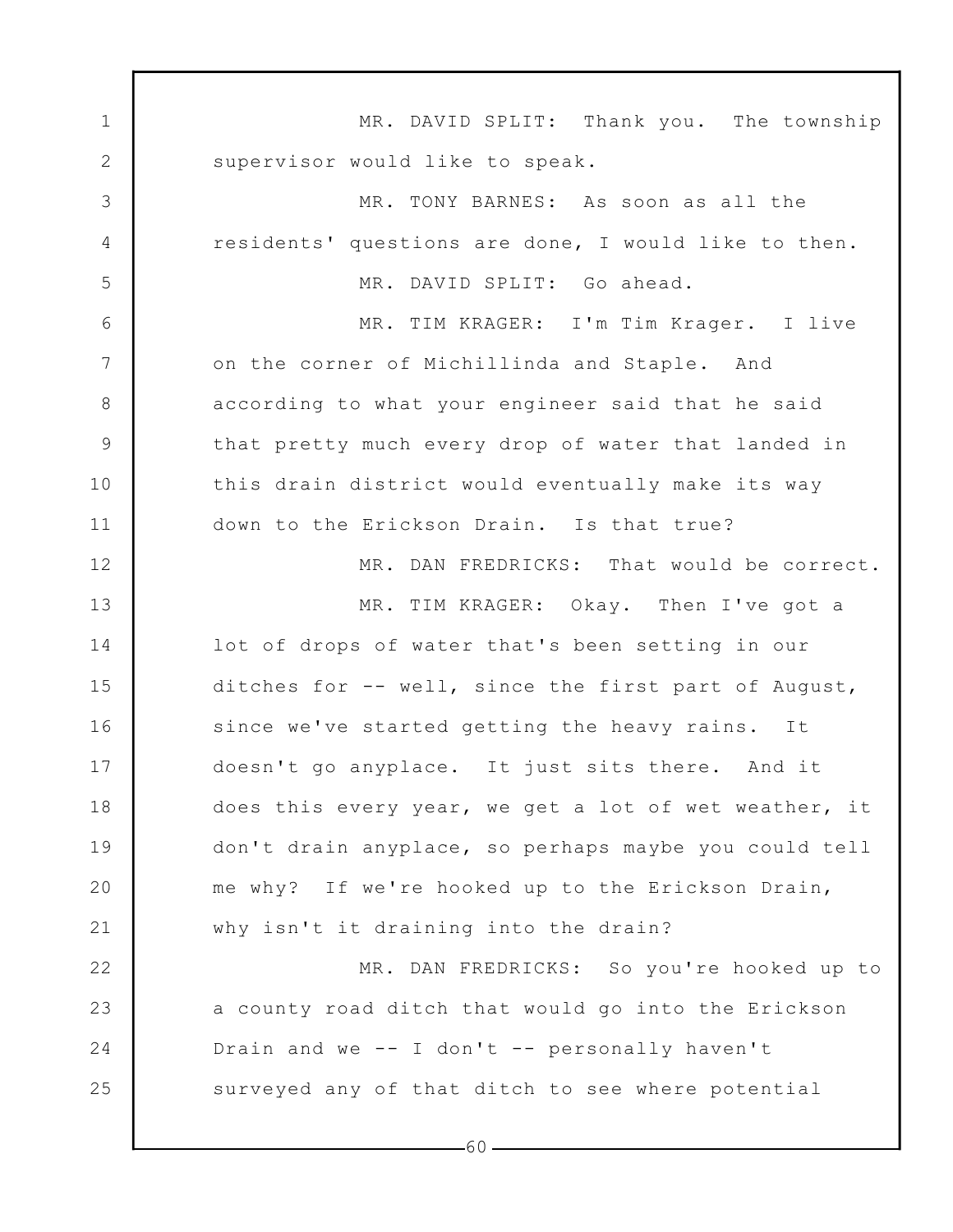1 2 3 4 5 6 7 8 9 10 11 12 13 14 15 16 17 18 19 20 21 22 23 24 25  $-61$ obstructions could be but, I mean -- MR. TIM KRAGER: How could we -- How could we be in the drainage district, then, if you haven't surveyed any of that area to know the lay of the land? MR. DAN FREDRICKS: We've looked at it from a broad perspective of the -- based on the topography on -- MR. TIM KRAGER: Aerial view? MR. DAN FREDRICKS: It would be -- I mean, it's one foot -- one-foot contours that we're looking at, so it's pretty, pretty precise and I don't have -- I know you're right at the boundary of the drainage district and it looks to me from the map that not all of your property actually is in the drainage district. MR. TIM KRAGER: No, it is. We're on the northeast corner of Michillinda and Staple. I own that big square. MR. DAN FREDRICKS: It looks like, yeah, most of your property, I guess, is in the district, but  $--$ MR. TIM KRAGER: All it gets taxed. MR. DAN FREDRICKS: Yeah. As far as your specific drainage problem, we'd have to go out there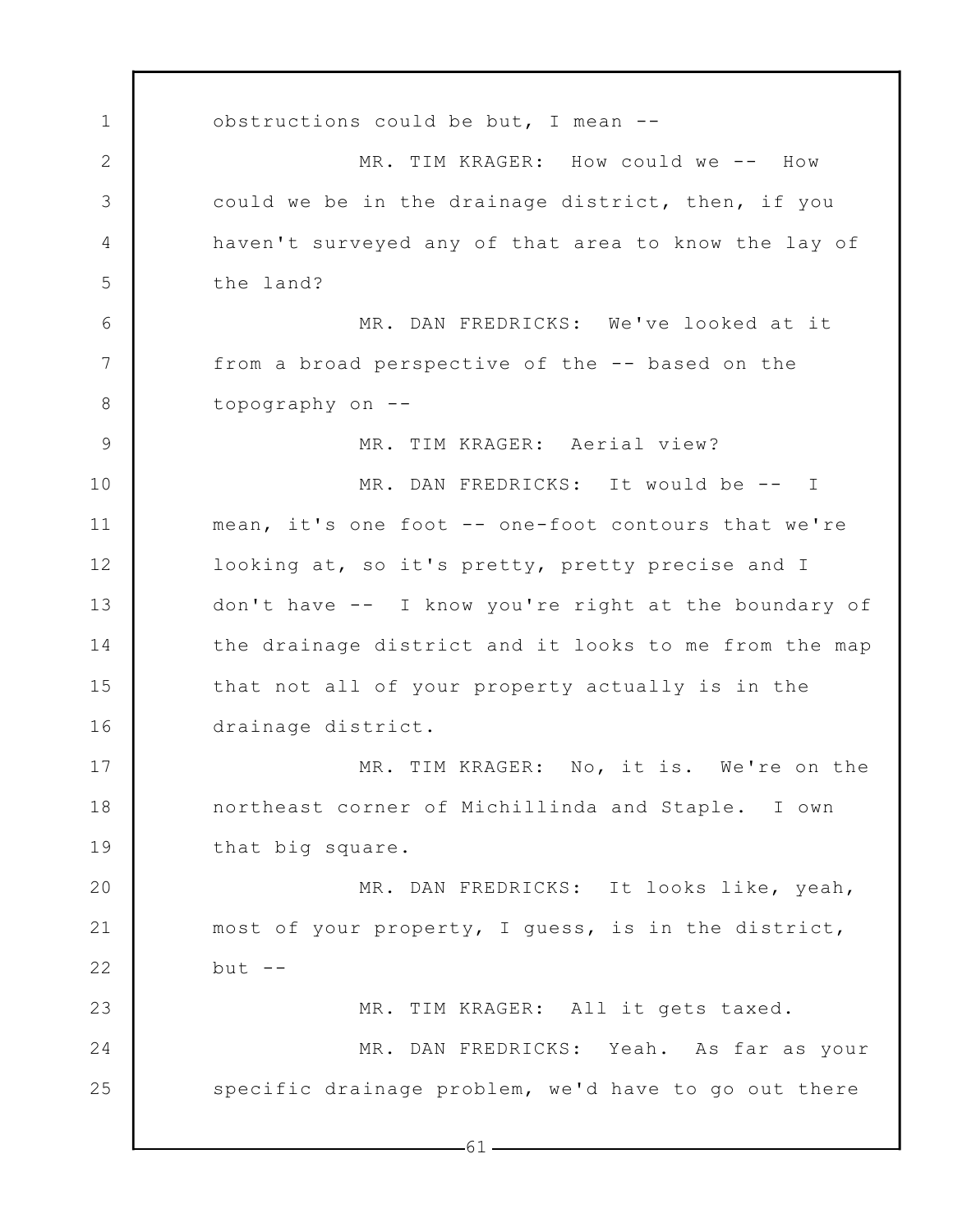1 2 3 4 5 6 7 8 9 10 11 12 13 14 15 16 17 18 19 20 21 22 23 24 25  $-62$ and do some additional survey to see what could be done. MR. TIM KRAGER: The Drain Commissioner was supposed to come out there three years ago and they never showed up. MR. DAN FREDRICKS: The road commission? MR. TIM KRAGER: The drain commission, because I gave them my phone number. I told them to call me before you come out and they never did. MR. DAN FREDRICKS: It's definitely something that we'll follow up on. MR. TIM KRAGER: Do you want my phone number so I can be there? MR. DAN FREDRICKS: Yeah. You can even give it to me now or after the meeting. MR. TIM KRAGER: I'll give it to you right now, if you want. MR. DAN FREDRICKS: Okay. MR. TIM KRAGER: 231-828-4103. MR. DAN FREDRICKS: Say that last part again. MR. TIM KRAGER: 4103. MR. DAN FREDRICKS: 4103. Okay. Thank you. MR. TIM KRAGER: Thank you.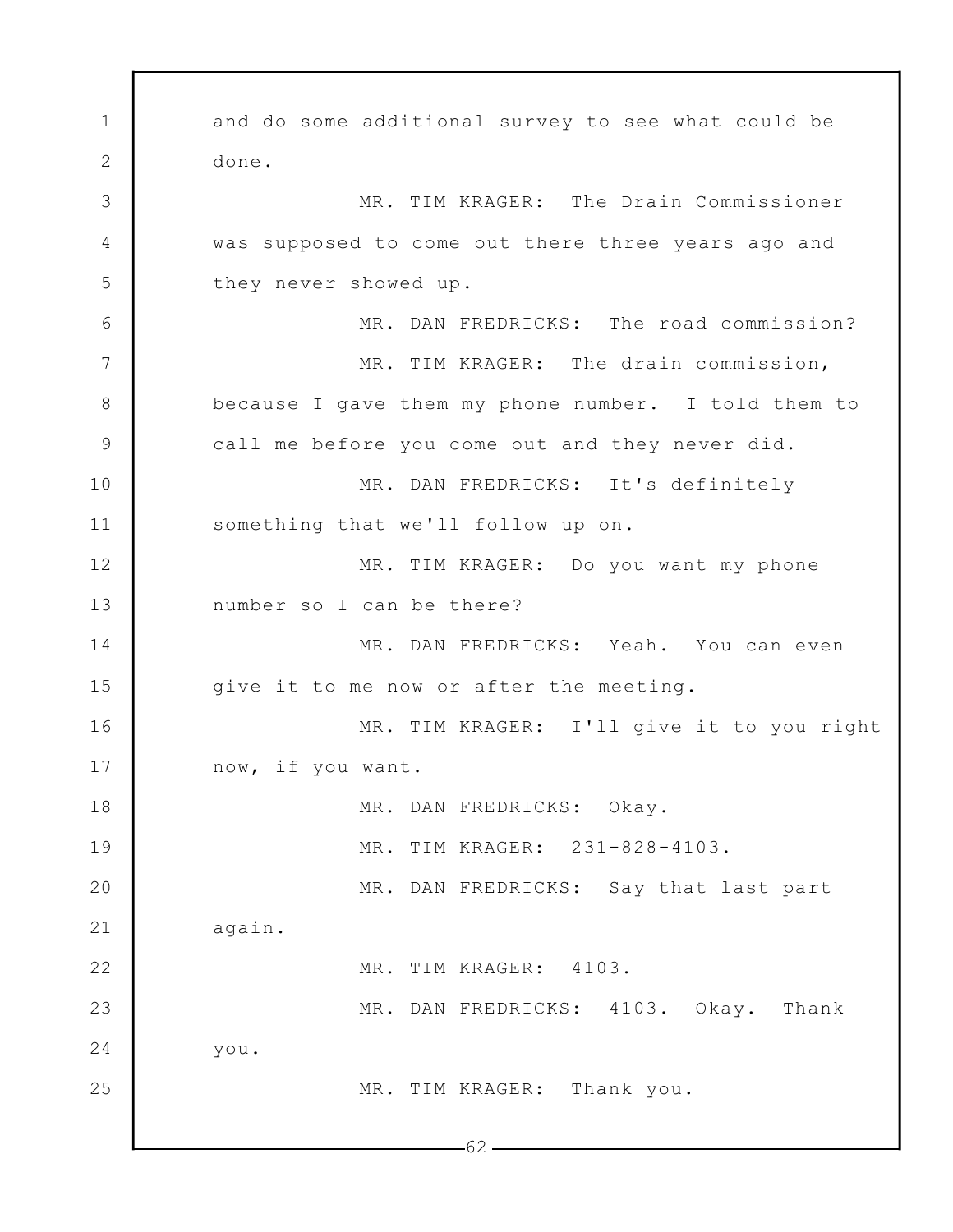1 2 3 4 5 6 7 8 9 10 11 12 13 14 15 16 17 18 19 20 21 22 23 24 25 MR. DAVID SPLIT: Okay. Was there an additional comment? Gentleman in front here. MR. MARK MANN: Yes. I'm at 1240 East Riley-Thompson again. I don't know if you guys know this area. Do you personally know this area we're talking about? MR. DAVID SPLIT: I travel Riley-Thompson several times a month. MR. MARK MANN: So you know how low it is. It's low ground. Behind my house, there's six miles, which is basically swamp. I've got a 2-1/2 acre groundwater pond. There's ponds all around the area. They're all groundwater ponds. It rise and lowers with the water table. The issue isn't the drain. The drain might be a little issue, but it's the topography. There's not enough drop for the water to go anywhere. There's too much water and basic maintenance on the culverts is not going to do it. We're in a swamp. That's why nobody has basements. That's why everybody has ponds so they can dig out and raise up their drain fields. So I  $-$ - I don't see how  $-$ - especially adding another addition onto our drain and charging us for it is going to work.

 $-63-$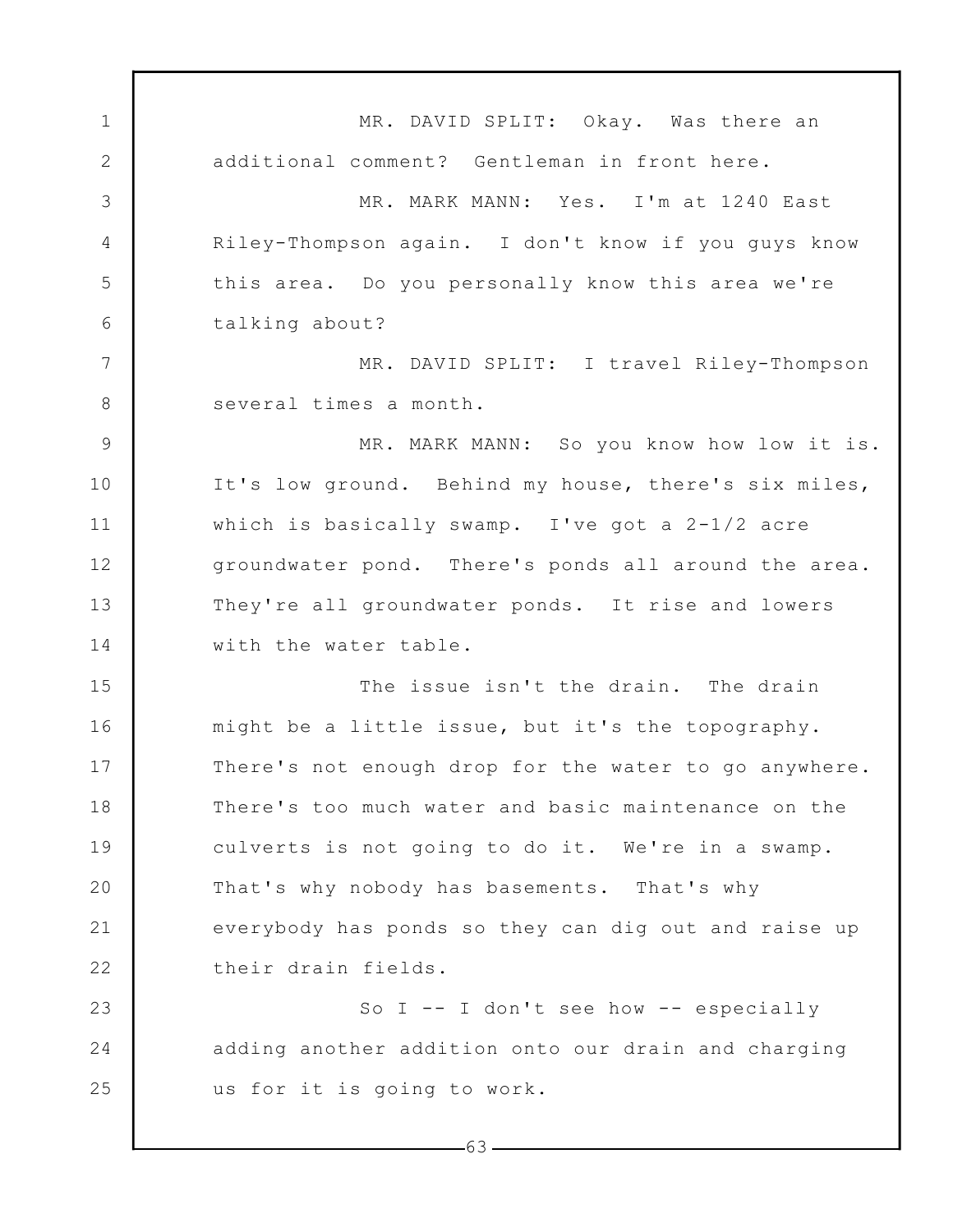1 2 3 4 5 6 7 8 9 10 11 12 13 14 15 16 17 18 19 20 21 22 23 24 25 MR. DAVID SPLIT: Thank you. Any other additional comments? (Whereupon, no response.) MR. DAVID SPLIT: Okay. MR. TONY BARNES: Mr. Chairman, before I get started, I have a couple of I guess I could call them evidence for you to take a look at, if I can present them to you. I'm not going to be able to state my case in three minutes. I would request a little bit more time, if I may, due to the facts that I have in front of me. MR. DAVID SPLIT: Okay. We'd like to see your evidence. MR. TONY BARNES: Okay. Thank you. The first one I'm giving you is the map to the Ribe Drain. And if you -- I know they're not to scale, but if you could please take the map of this Erickson Drain and see to it that it does, in fact, overlap the Ribe Drain, so we have residents that are going to be paying two assessments. We don't know how much the Ribe Drain is going to cost just yet. We have no idea. We've been given seven different prices from the engineers and the attorneys and the Drain Commissioner. We don't know what that number is going to be so I can't discuss those numbers, but

 $-64-$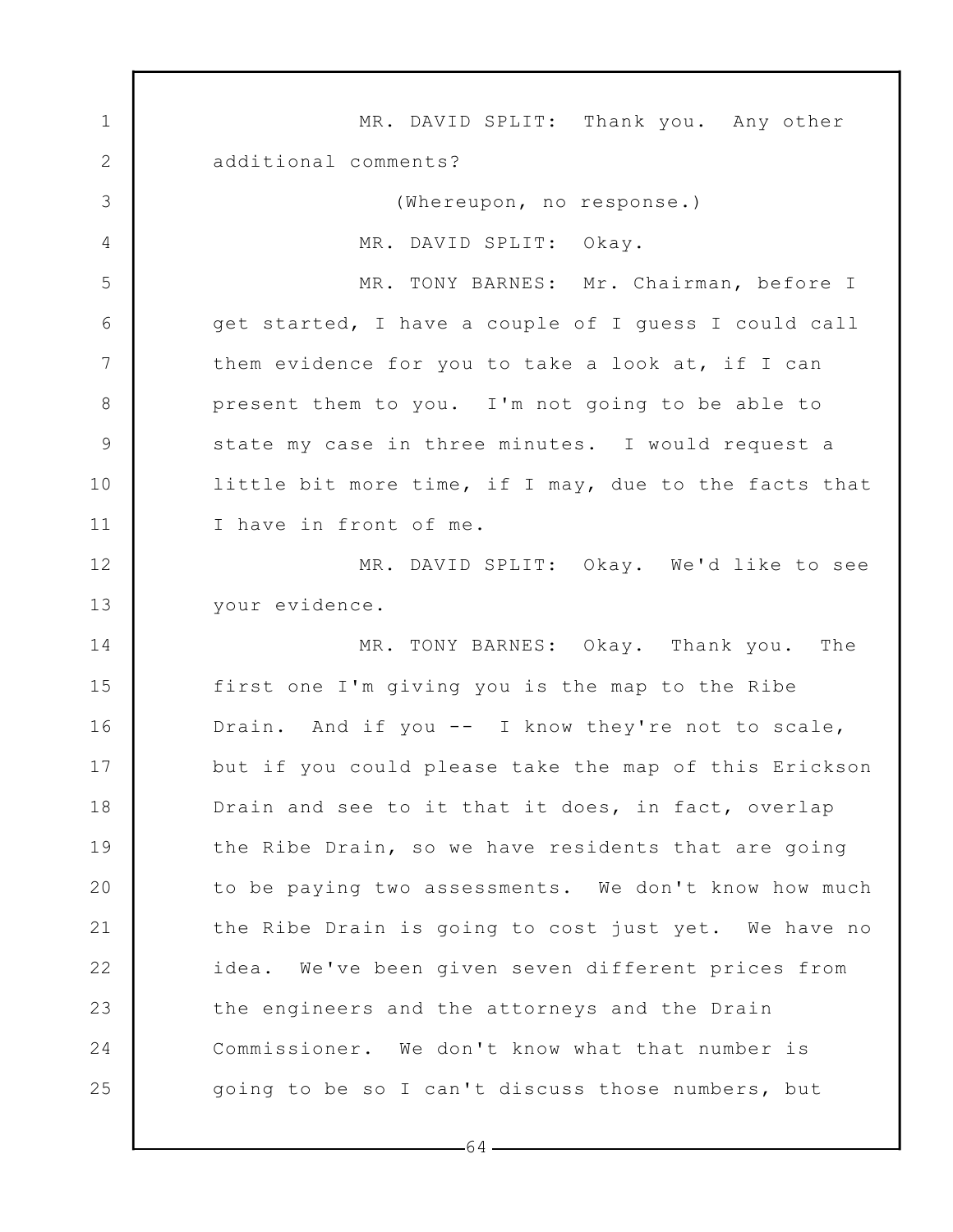they can be very costly.

1

2 3 4 5 6 7 8 9 10 11 12 13 14 15 16 17 18 19 20 21 22 23 24 25 So if we have an overlapping area, we have -- We have literally 11 drains in Dalton Township. This can keep happening over and over and over. We already have a huge one that's 5.19 miles long, which is the Ribe Drain. You have it in front of you right now. Like I said, it's not -- not to scale, but look at your map and see that it does overlap. MR. DAVID SPLIT: We're having a hard time finding where this overlaps. I see Riley-Thompson, but I don't see the railroad grade on this. Give us any reference. MR. TONY BARNES: Yes. So you have your map. Right? MR. DAVID SPLIT: Yep. MR. TONY BARNES: This is the railroad (indicating). The township hall, you can see it right here, Riley-Thompson. MR. DAVID SPLIT: Riley-Thompson here. MR. TONY BARNES: Staple right there (indicating). That's our fire department and our township. This is -- So it's overlaying all the way down Cady Road. Where is Cady on this one? It goes up Cady and stops just before. So this diagonal -- MS. STACY HISSONG: Can you use the

 $-65-$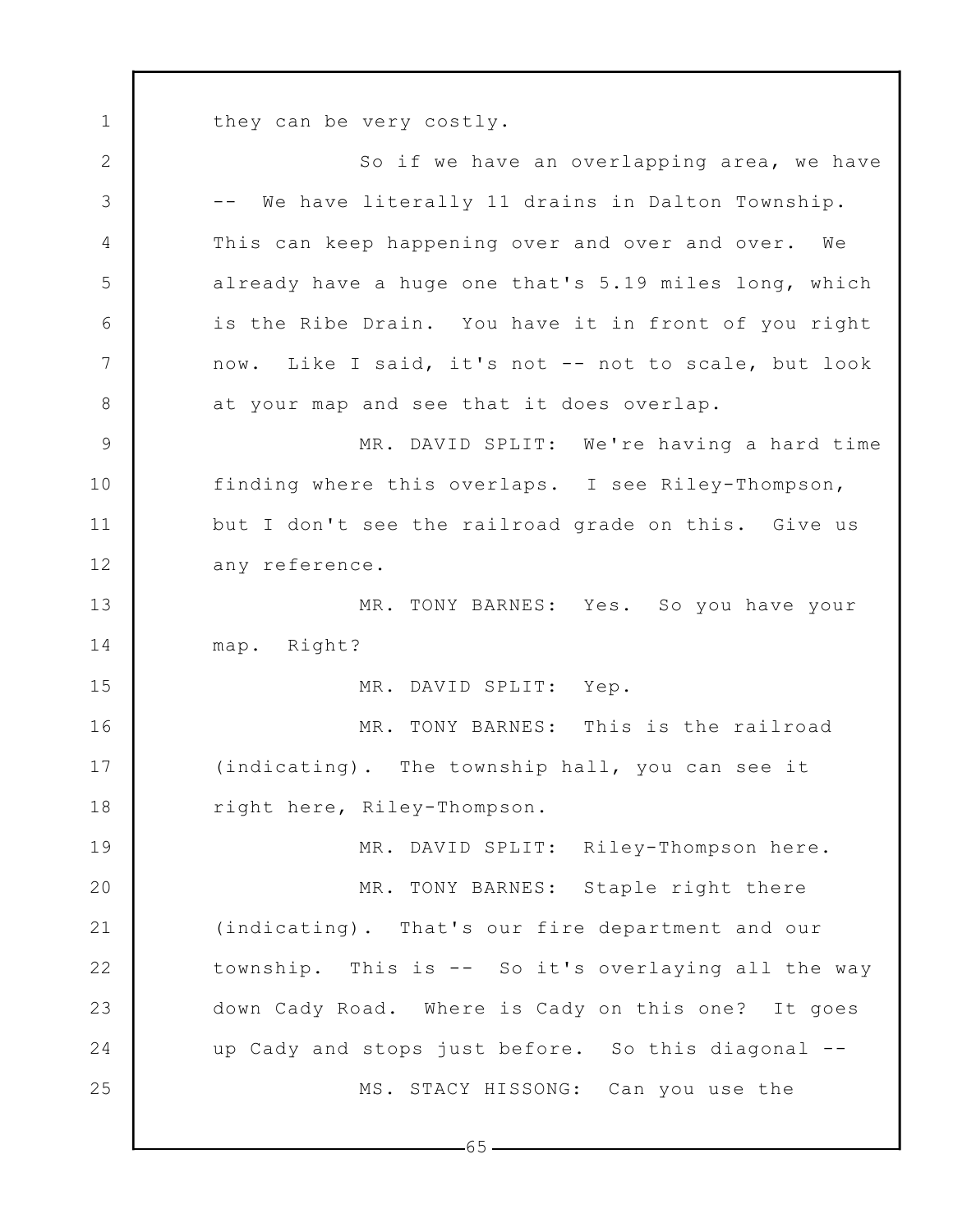microphone so everyone can hear?

1

23

24

25

2 3 4 5 6 7 8 9 10 11 12 13 14 MR. TONY BARNES: Yes. I had my hands full, so thank you for that. So the question is is -- They're asking where this overlaps at, because it's not to scale. It is a little bit difficult to see. I'm pointing out right where your fingers are is this line right here (indicating), so that's where it comes down, goes to the same properties again, cuts over right by the railroad tracks here, goes under Cady and we've got some residents that are going to be paying on this side and this side in both different districts, so that does happen. It's not uncommon. All right. It's not uncommon for that to happen.

15 16 17 18 19 20 21 22 We have people that live in three different drainage districts and that's not uncommon, either. And I think the Drain Commissioner will tell you that. I know I've attended classes by the attorney, Stacy Hissong, and she said the same thing. Some people live in 10 different districts on the other side of the state. So we're only talking about two, but they're really high dollar.

The other thing I wanted to point out to you is that, you know, we talked about the Putnam Road project where the culvert had failed and

 $-66-$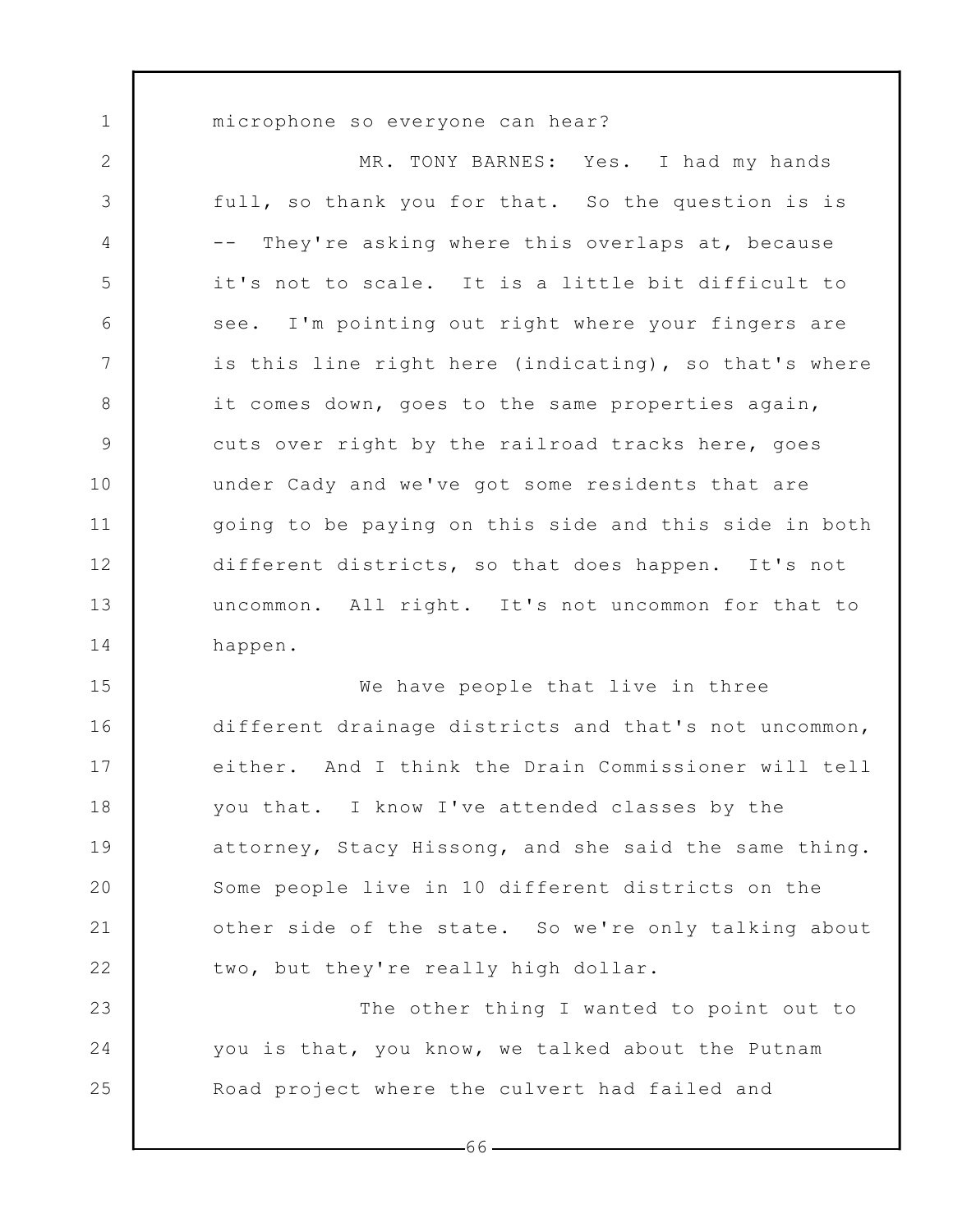Mr. Strait was under water and we ended up talking with the Drain Commissioner. Obviously, that was the first place to call because a culvert had collapsed. She actually met us out there. The homeowner, and we have pictures of this, it caved in. They filled it in with gravel and put an orange cone there so their friends wouldn't break a tire driving in. So obviously it was dammed up and it was flooding Mr. Strait's property. The homeowner put a four-inch conduit in there to relieve the pressure a little bit and it did -- it did drain Mr. Strait's property a little.

1

2

3

4

5

6

7

8

9

10

11

12

25

13 14 15 16 17 18 19 20 The Drain Commissioner then gave this -- It was interesting when we knocked on his door, I will say that, but we were -- gave him a culvert and put the culvert in I believe is what happened, maybe a 12 inch, 16. I'm not sure. I didn't get a chance to measure it. But I was down that road every single day and it drained within three days and it was high and dry down there.

21 22 23 24 Currently, that culvert, I don't know if it's at the correct elevation. It was a Band-Aid fix. It's not the right size. We all know that. But that's what really needs to happen here. So on that road with Putnam, what we're

-67 -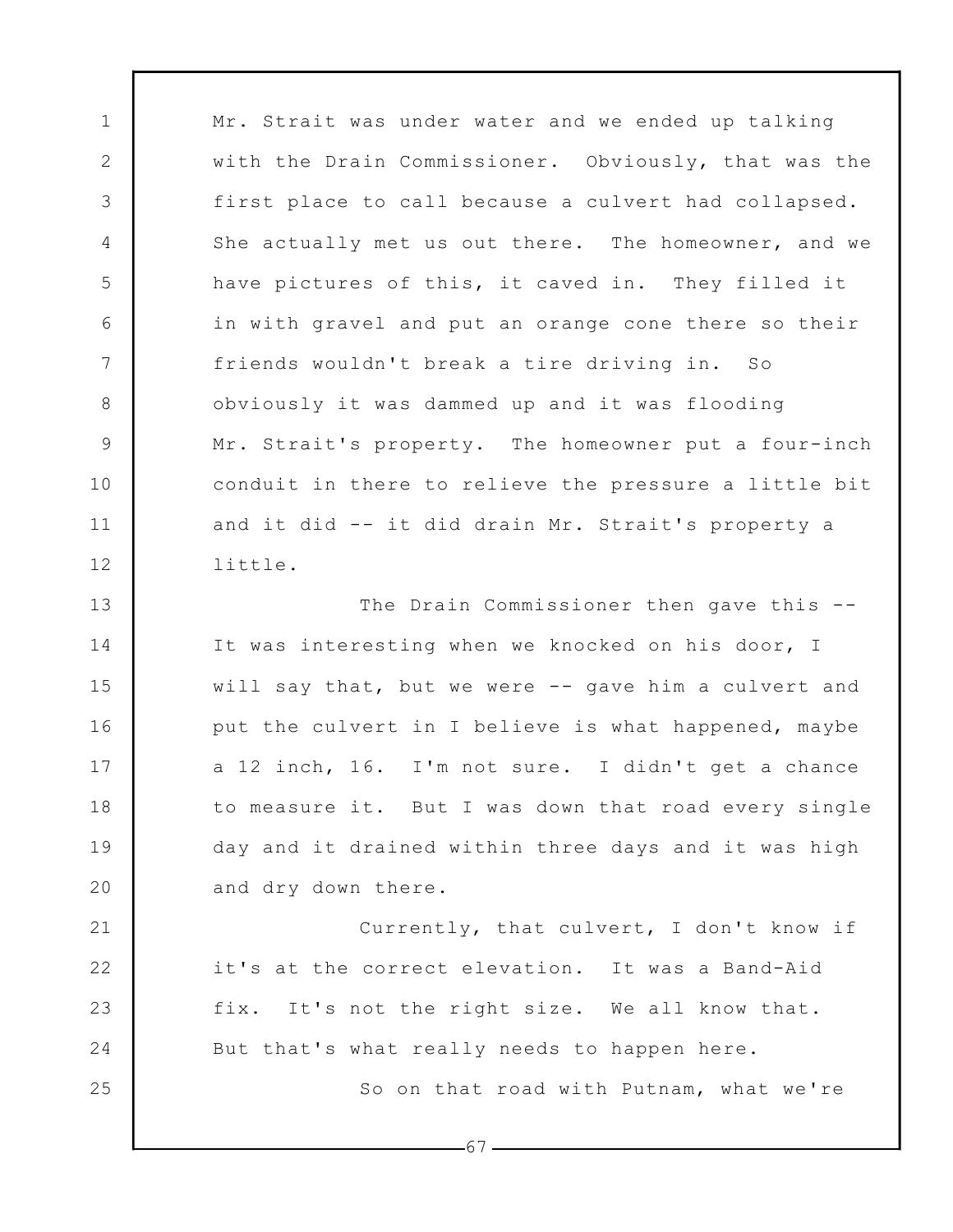told by the Drain Commissioner, and I'm not going to speak for Mr. Strait, but he was standing there with me, what ended up happening -- I apologize. I have a cold. I'm really sick, so I apologize. Bear with me, please.

1

2

3

4

5

25

6 7 8 9 10 11 12 13 14 15 16 17 18 19 20 21 22 23 24 The Drain Commissioner did, in fact, tell us that the maintenance crew, which is White Lake Excavating, was going to do half the job at the fall of 2017 and then do the other \$5,000 worth in the Spring of 2018. That didn't happen. And when the road commission came out there and they did the east side of the road, the full length of the Putnam Road, it cost \$5,047. Here it is right from the road commission. It literally cost 5,047 bucks. DR. TOM TISUE: Sir -- sir --MR. TONY BARNES: Yes. DR. TOM TISUE: -- your clock must be running a lot slower than mine. We had agreed to a three-minute limit. MR. TONY BARNES: I asked for more time and it was granted. DR. TOM TISUE: I'm not saying you don't have stuff to say, but we did agree on a three-minute rule.

MR. DAVID SPLIT: Okay. We understand

68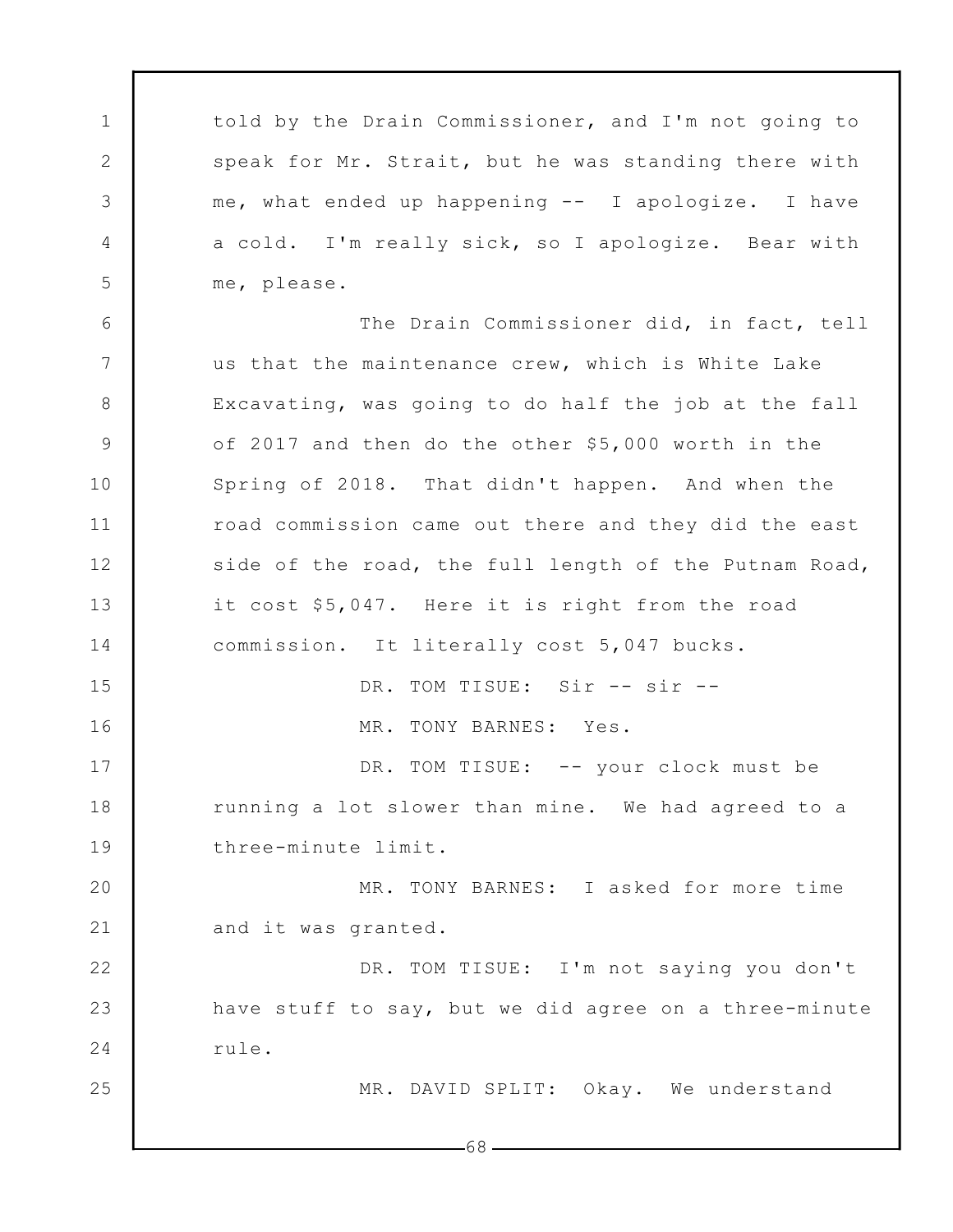1 2 3 4 5 6 7 8 9 10 11 12 13 14 15 16 17 18 19 20 21 22 23 24 25 your evidence here and sum up your comments for us. MR. TONY BARNES: Yes, I will. Thank you for allowing me to at least have the opportunity to sum up my evidence, I guess. So what didn't happen is the maintenance, even though we were told it was going to happen. They said that -- She had actually told us that they were going to do it in one year because it was \$11,000 estimate and they were going to eat \$1,000 because it would cost them that much to remobilize, so they were going to do the whole Putnam Road in one year and bill over two fiscal years. Well, this drain is 2.41 miles long, so she can spend over \$11,000 to get that Putnam Road fixed. This extension for the other blueberry field, that doesn't -- that needs to go to the county road commission because you're going -- there's a ditch right there. Not the drain, there's a ditch, so that can be done by the road commission a whole lot cheaper than what this engineer right here can develop for us, because there's going to be ripple zones, there's going to be all kinds of stuff that we're not going to -- we don't need so these can have dry berry fields. We just need to get the ditch cleaned out and the road commission, as you can see,

-69 -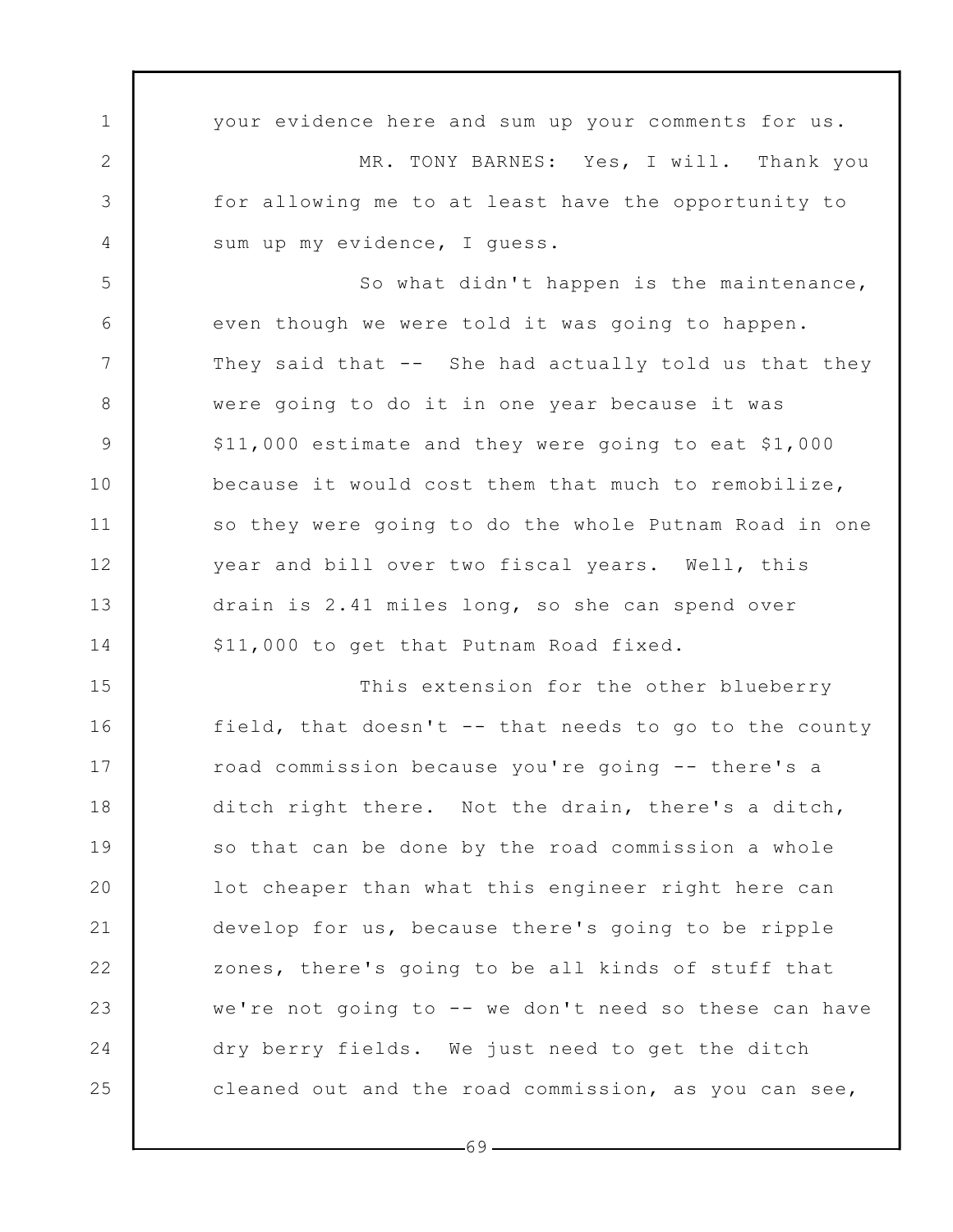1 2 3 4 5 6 7 8 9 10 11 12 13 14 15 16 17 18 19 20 21 22 23 24 25 is a whole lot cheaper in the particular area. Now, what I'm hearing is that you guys' minds were made up before you already got here and I'm hoping, because you haven't heard any testimony -- Nobody is getting sick from West Nile. Not saying we couldn't, but nobody is getting sick from it, nobody's -- nobody's yard's flooding, backing up and causing anybody to get any illness here tonight. So I am imploring you to vote no on this so that we can have the proper agency do this, which is, in fact, the road commission, because they need an extension to the ditch, not the drain. Thank you. (Whereupon, applause.) MR. DAVID SPLIT: Thank you. We'd like to close the public comment period here. The Board members would like to ask questions ourselves here. DR. TOM TISUE: Yeah. I have a couple. I was also going to ask about the relative roles and responsibilities of the road commission and the Drain Commissioner. Is there any brief way you can sort that out for me? MS. STACY HISSONG: Sure. So the question was about the different roles and responsibilities of the road commission and the drain office. So the drainage -- The drain commissioner can only perform

 $-70-$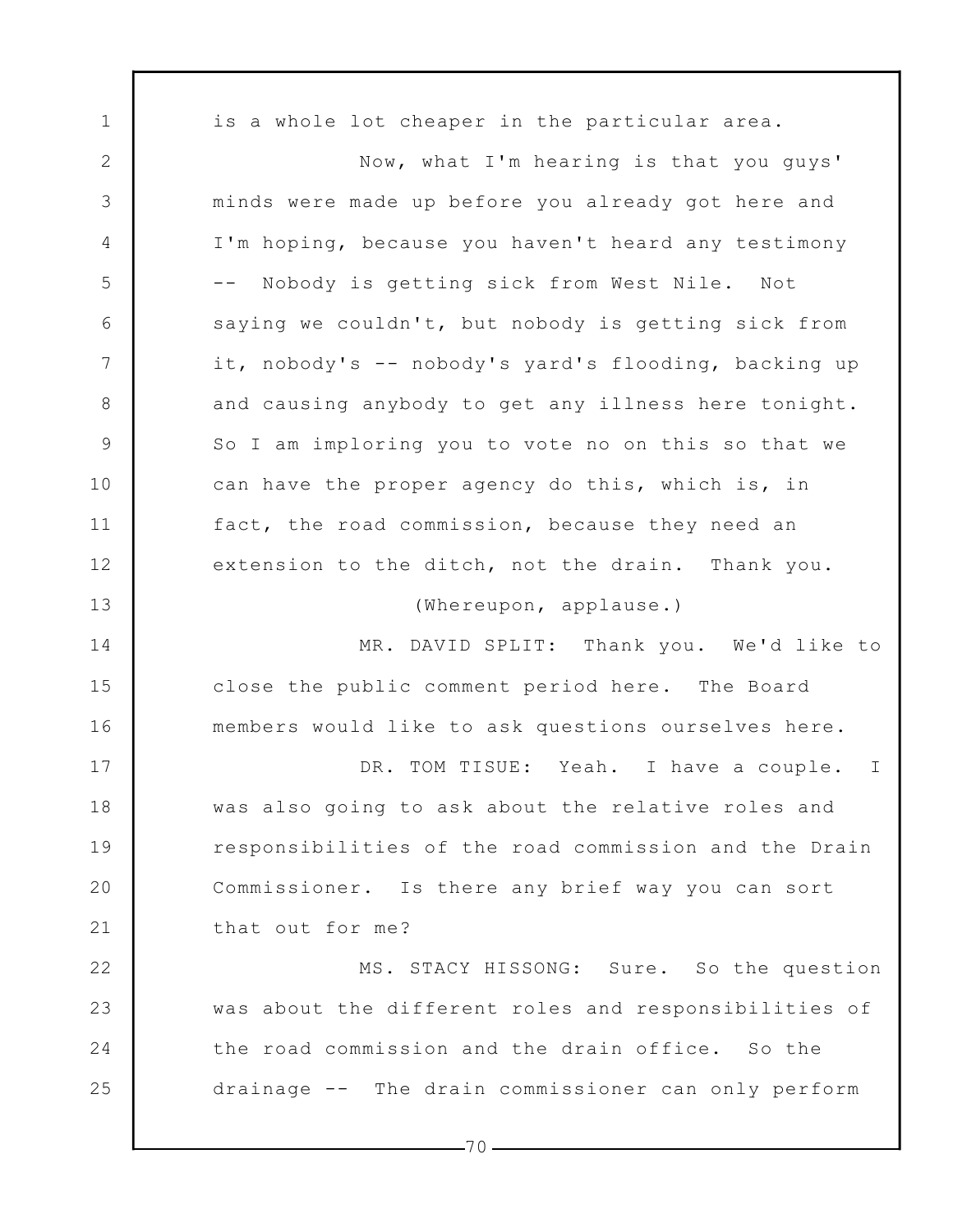1 2 3 4 5 6 7 8 9 10 11 12 13 14 15 16 17 18 19 20 21 22 23 24 25 work on what's established as a county drain. And so if there's a roadside -- some roadside ditches along county roads are established as county drains and some of them are not. And so unless and until they're established as county drains, those are under the road commission's jurisdiction and not under the drain commission's jurisdiction. If there is a roadside ditch that is established as a county drain then it is the drain commissioner's jurisdiction, not the road commission's jurisdiction, to perform work on that - on that drainage ditch. DR. TOM TISUE: Well, I guess --MS. STACY HISSONG: Does that answer your question? DR. TOM TISUE: -- my follow-up question would be since a good bit of this drain does follow along what looks like a road ditch along Erickson, Riley-Thompson Road, is that portion so designated at this point? MS. STACY HISSONG: I don't -- MR. DAN FREDRICKS: The portion of the water course along Riley-Thompson Road is an established county drain. And on the west side of Putnam Road, it's an established county drain. The

 $-71-$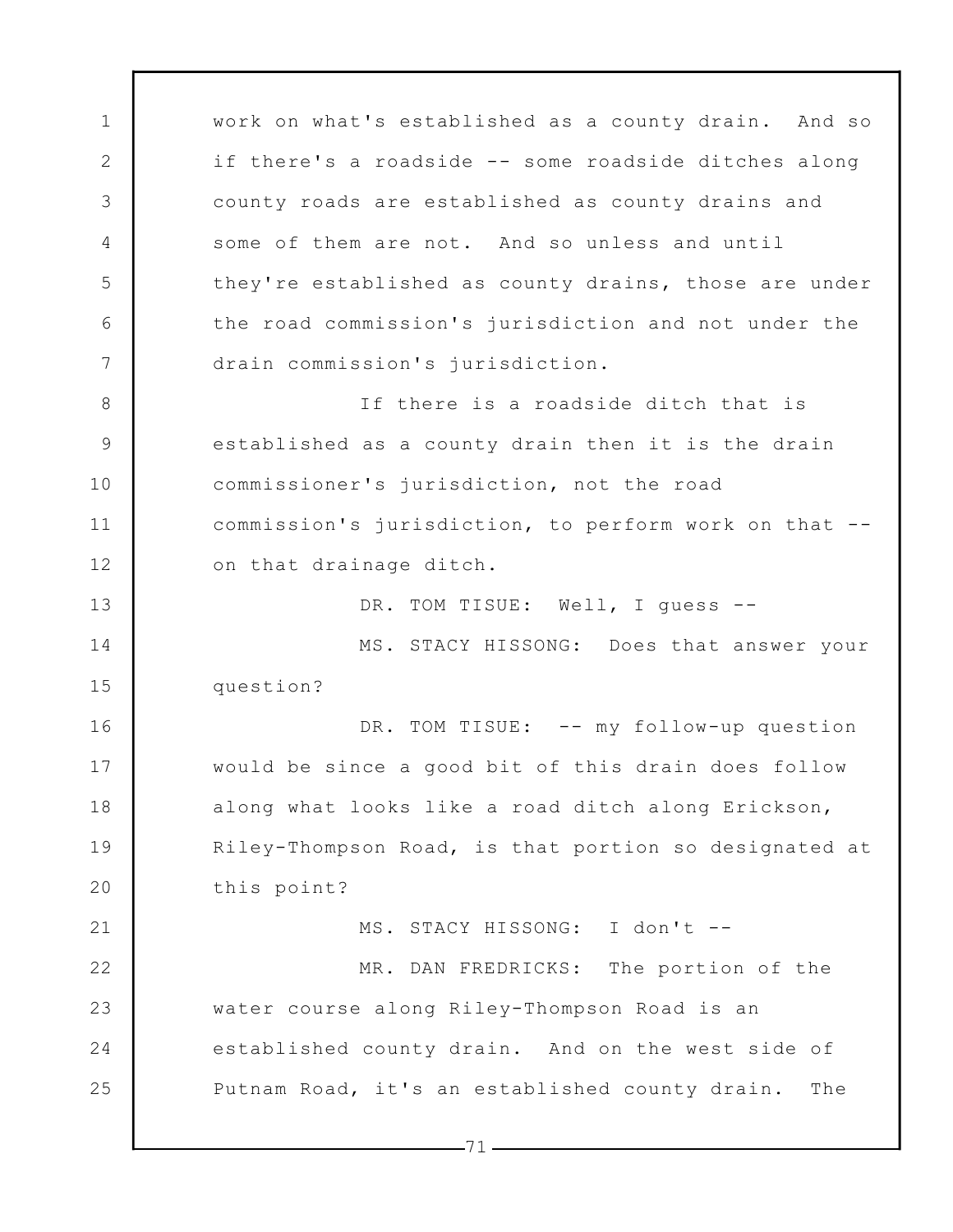1 2 3 4 5 6 7 8 9 10 11 12 13 14 15 16 17 18 19 20 21 22 23 24 25 east side of Putnam Road, that road ditch is a - it's not a -- it's under the jurisdiction of the road commission. DR. TOM TISUE: Thanks. If I could ask one more question, please. No. It's actually two questions. Is there currently any impact on the drain of -- water quality of the drain from under performing inground waste treatment system? MR. DAN FREDRICKS: I don't -- I don't know, Brenda. I don't have any information to speak to that, any data or anything like that. DR. TOM TISUE: Last question, I promise. Are there any officially designated wetlands within the drainage district? MR. DAN FREDRICKS: I'm pretty -- Yes, there are. DR. TOM TISUE: So some of those plans we heard about might actually be designated wetlands, you're saying? MR. DAN FREDRICKS: Probably. MS. BRENDA MOORE: May I make a comment? If we do any work, we have to get a permit from the Department of Environmental Quality. And I know given your background, the concern is probably environmental impact. I have no intention of

 $-72-$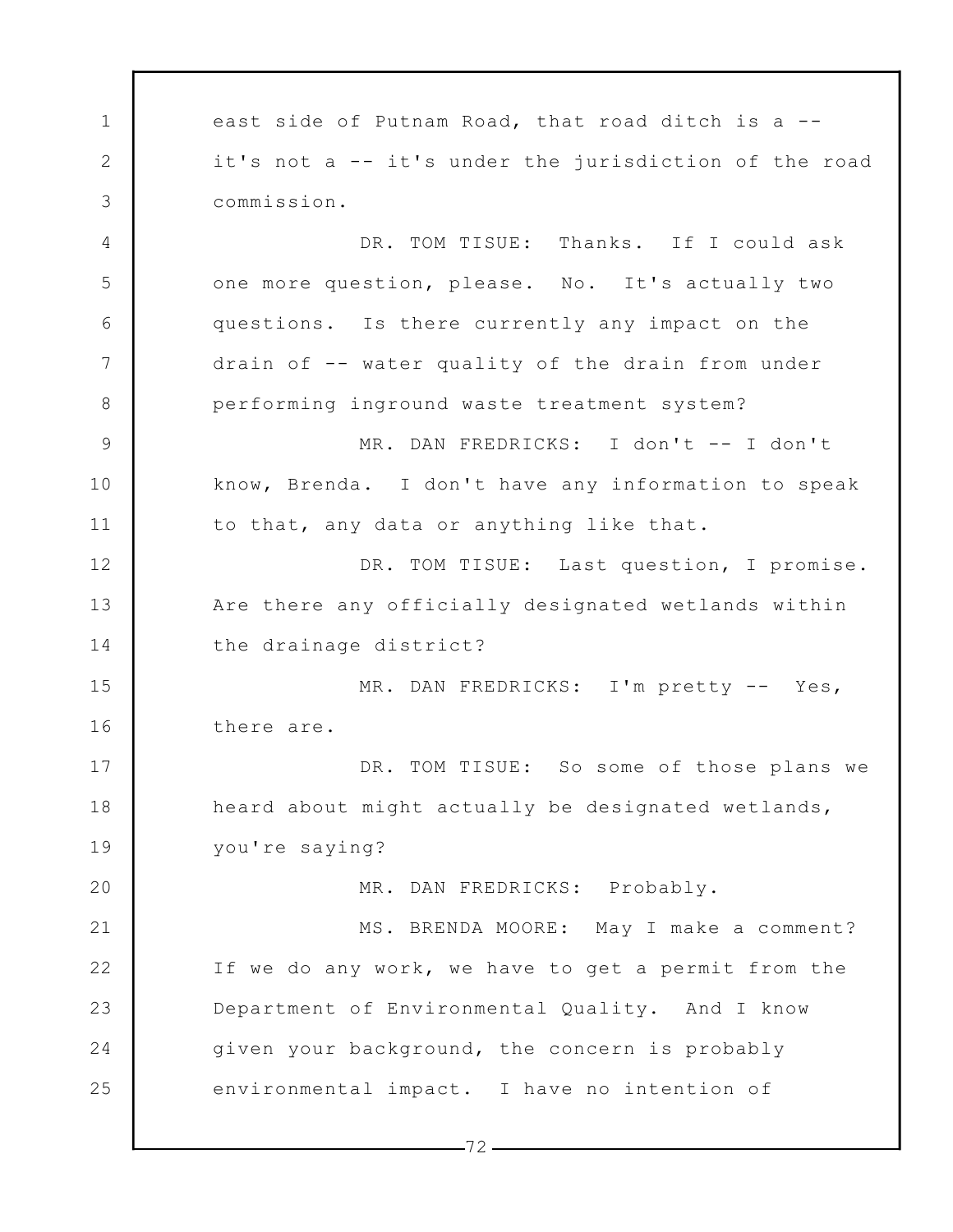1 2 3 4 5 6 7 8 9 10 11 12 13 14 15 16 17 18 19 20 21 22 23 24 25 draining wetlands and we wouldn't be allowed to, anyway. As far as the water quality impacts, until I know this is a go, I don't want to spend any more on engineering or water quality testing. I tend to make it part of the petition projects. I can make it part of maintenance, as well, I have the authority to do that. But again, when you're limited to \$5,000 per mile, you're involved in construction and all that doesn't do much for you, let alone getting water quality testing. DR. TOM TISUE: Thanks. I understand. MR. MEL BLACK: Can I speak on behalf of the road commission? MS. BRENDA MOORE: He's the chair of the road commission. MR. DAVID SPLIT: Yes. We'd like to hear your comments, please. MR. MEL BLACK: I don't have -- I don't have the mic, but I will -- I think I can speak loud enough, but I am here as a party to listen in. I'm chairman of the county road commission. I'm not an active employee of the road commission, other than as chair of the board. But I do know this much, we cannot use

 $-73-$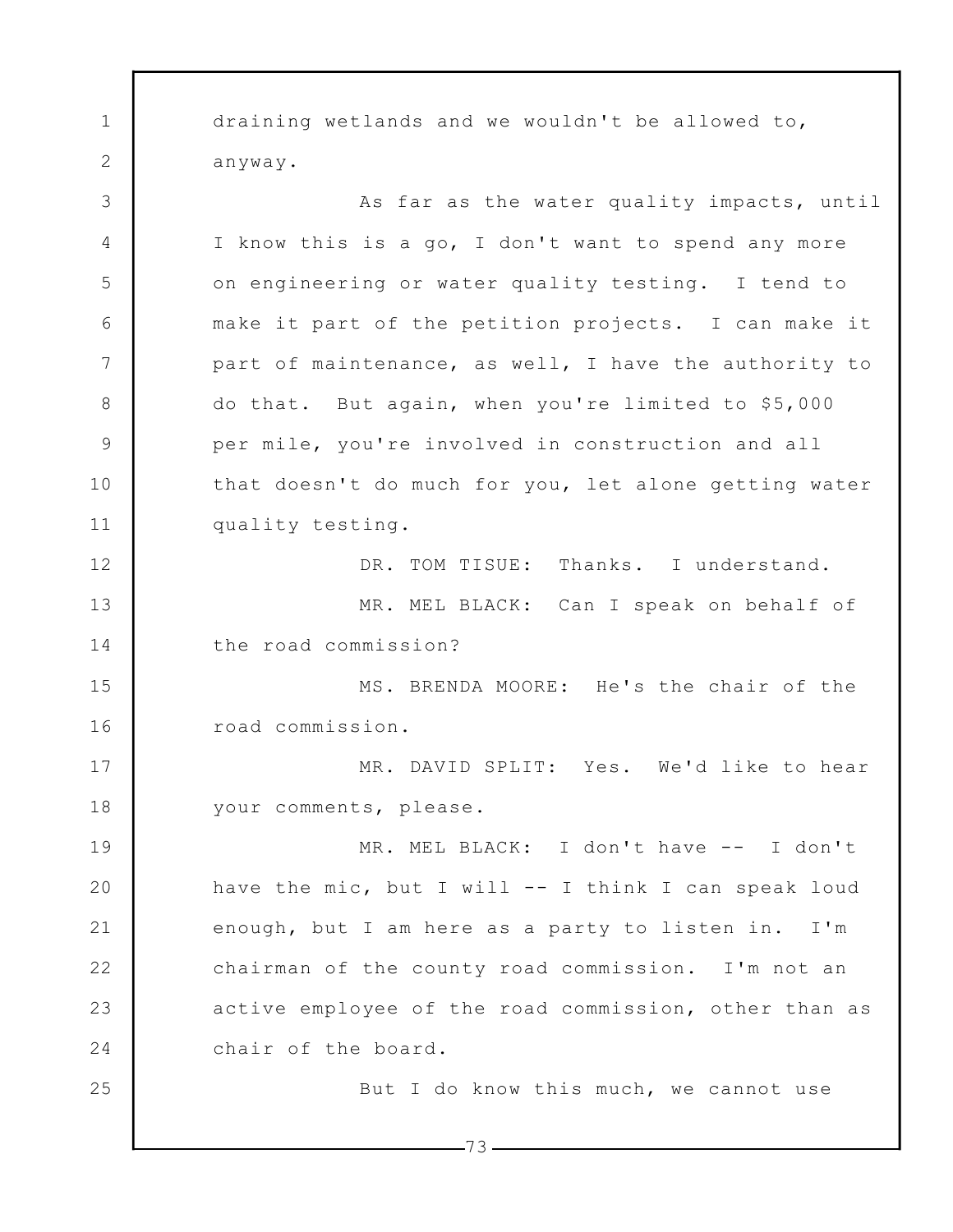1 2 3 4 5 6 7 8 9 10 11 12 13 14 15 16 17 18 19 20 21 22 23 24 25 taxpayer dollars to drain fields or anything like that. Our job is to protect our roads and to make sure that we drain the water away from our roads. And we will not, as road commissioners, undertake draining of the water away from a blueberry field. We will clean ditches as they need it, but as you all know, right now the condition of our roads, our primary focus is to take care of our roads and not to dig ditches that don't need it. Yes, we do clean the ditches along the roads as needed, but no, we do not drain blueberry fields. That is not our intent, nor will it be. MS. STEPHANIE BARRETT: Mel Black. He's chair of the county road commission. MR. DAVID SPLIT: I have a question for Brenda Moore. The extension of this drain seems to be in question. Is that part of the petition? MS. BRENDA MOORE: That is the essence of the petition is to extend the drain. We had surveyed the area some time ago and this property was actually in the district. But when we looked at topography, it came out. But if we put the ditch in and it goes to the Erickson, it will become part of the district. MR. DAN FREDRICKS: That's actually a good point.

 $-74-$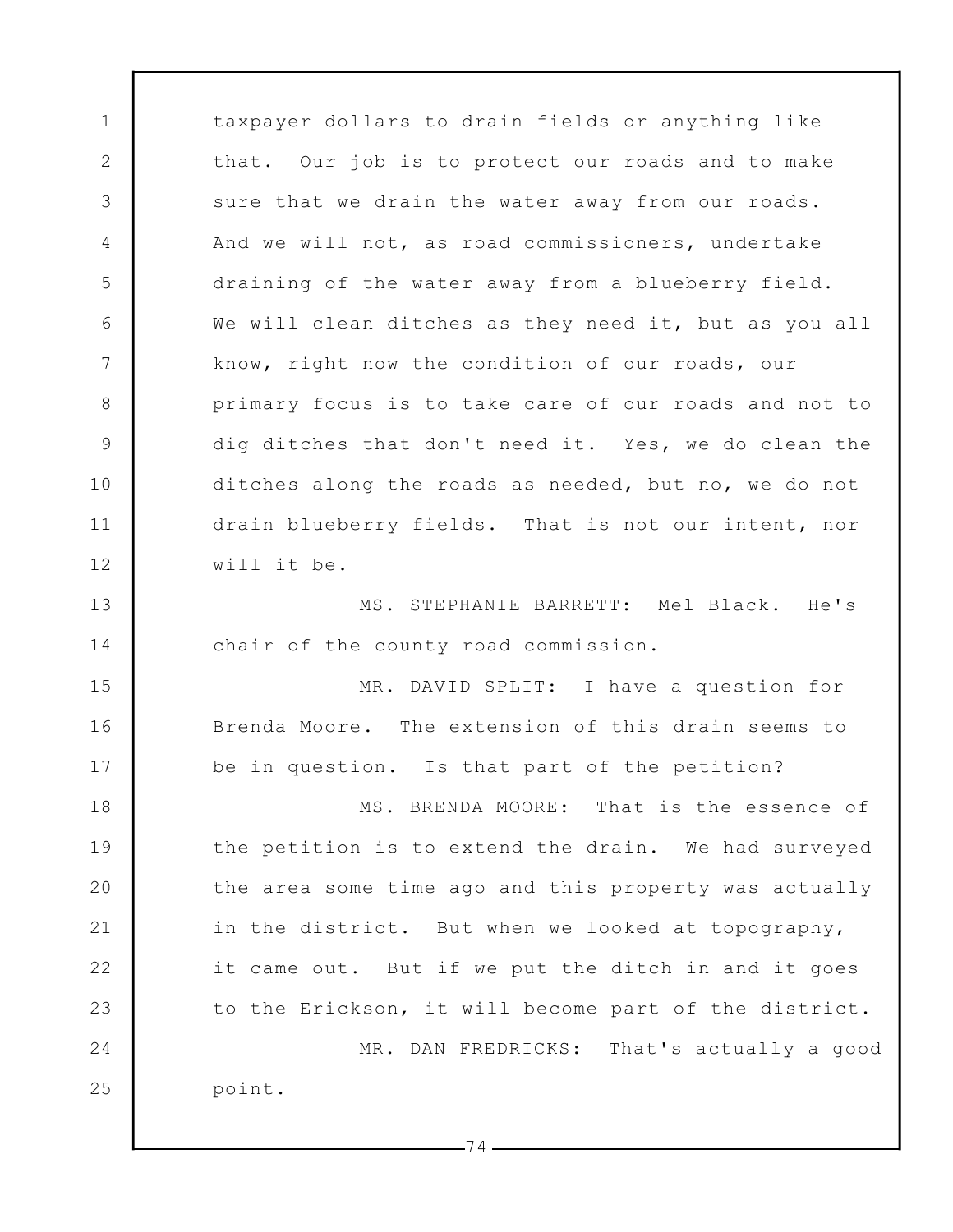1 2 3 4 5 6 7 8 9 10 11 12 13 14 15 16 17 18 19 20 21 22 23 24 25 MS. BRENDA MOORE: Yeah. Did that answer your question? MR. DAVID SPLIT: Yeah, that answers the question. MS. BRENDA MOORE: Okay. MR. DAVID SPLIT: Now the extent of the work done, what is the distance on that to be extended? What is the topography as far as the drop? How extensive is this? MR. DAN FREDRICKS: So Brenda did make a good point that the historic district, which I think was probably back from 1944 when the last petition project was done, that did have that area where the Grow Blue, where Mr. Mitchell's property is there, that all was in the district. We took it out of the district because that area is really flat and obviously like right now the water has not drained. There's no -- You know, if historically there was anything there draining that area, it's not now, so that was taken out of the district. It's relatively flat in that area. But like I said, it's about three to four feet above the drain and you could put some form of drainage ditch or pipe to provide an outlet. MR. DAVID SPLIT: How many acres would

 $-75-$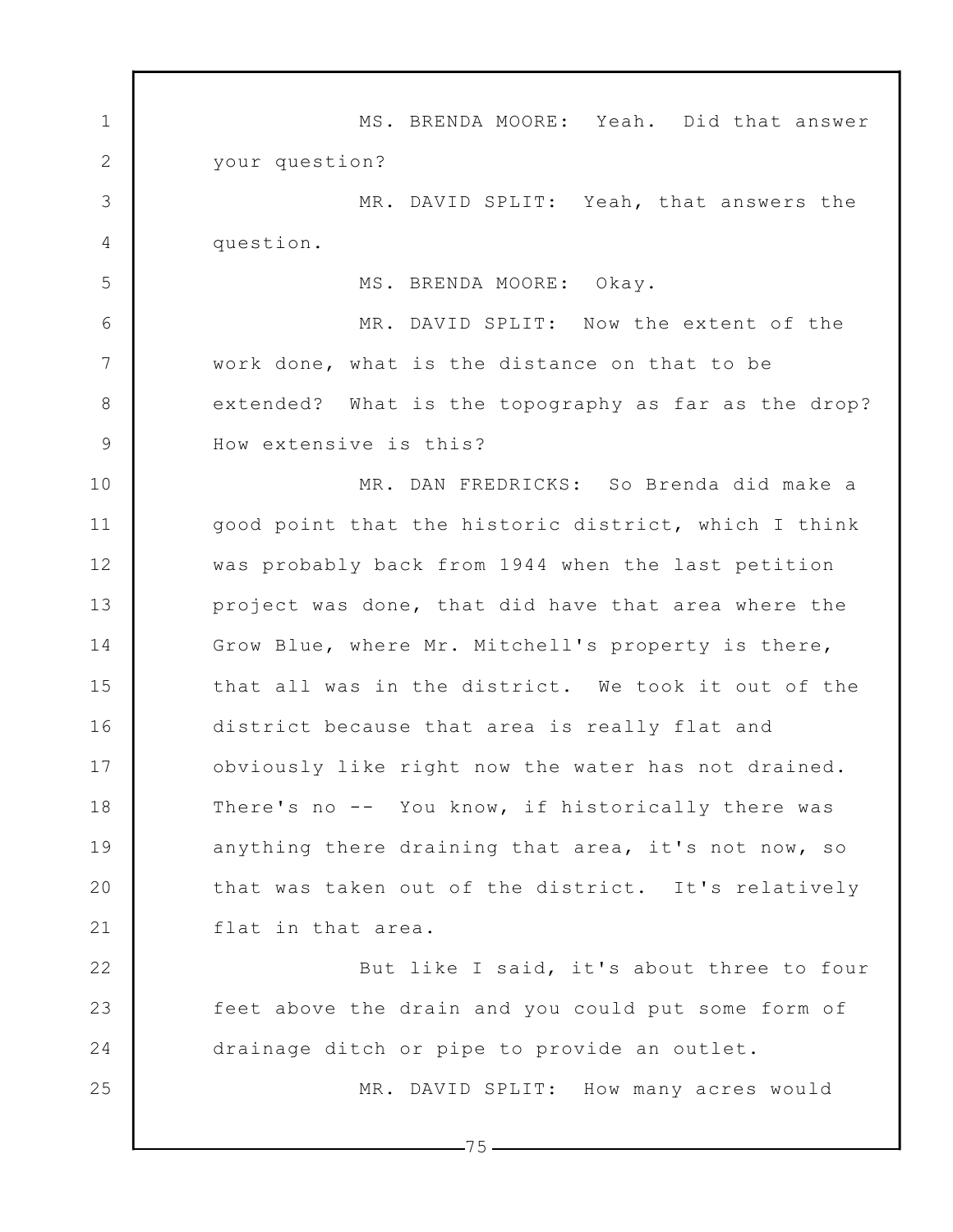1 2 3 4 5 6 7 8 9 10 11 12 13 14 15 16 17 18 19 20 21 22 23 24 25  $-76$   $$ that service, that farm? MR. DAN FREDRICKS: I don't know the exact -- the exact -- All of this is like speculative now because we don't know where the alignment would be, so it's all dependent on that. MR. DAVID SPLIT: Approximately, the extension? MR. DAN FREDRICKS: Approximate length of extension would be probably a quarter mile or less, depending on if we do -- maybe a little more if we make some additional extension along -- through their property. MR. DAVID SPLIT: Okay. Thank you. MR. MARK MANN: So we got to pay for --MR. DAVID SPLIT: Any other questions from any of the Board members? (Whereupon, no response.) MR. DAVID SPLIT: Close the comment period of this meeting. Any Board members like to make a motion? DR. TOM TISUE: I have a question about the wording in the decision, one is to necessity. MS. STACY HISSONG: Uh-huh. DR. TOM TISUE: I can't quite make this part out, says --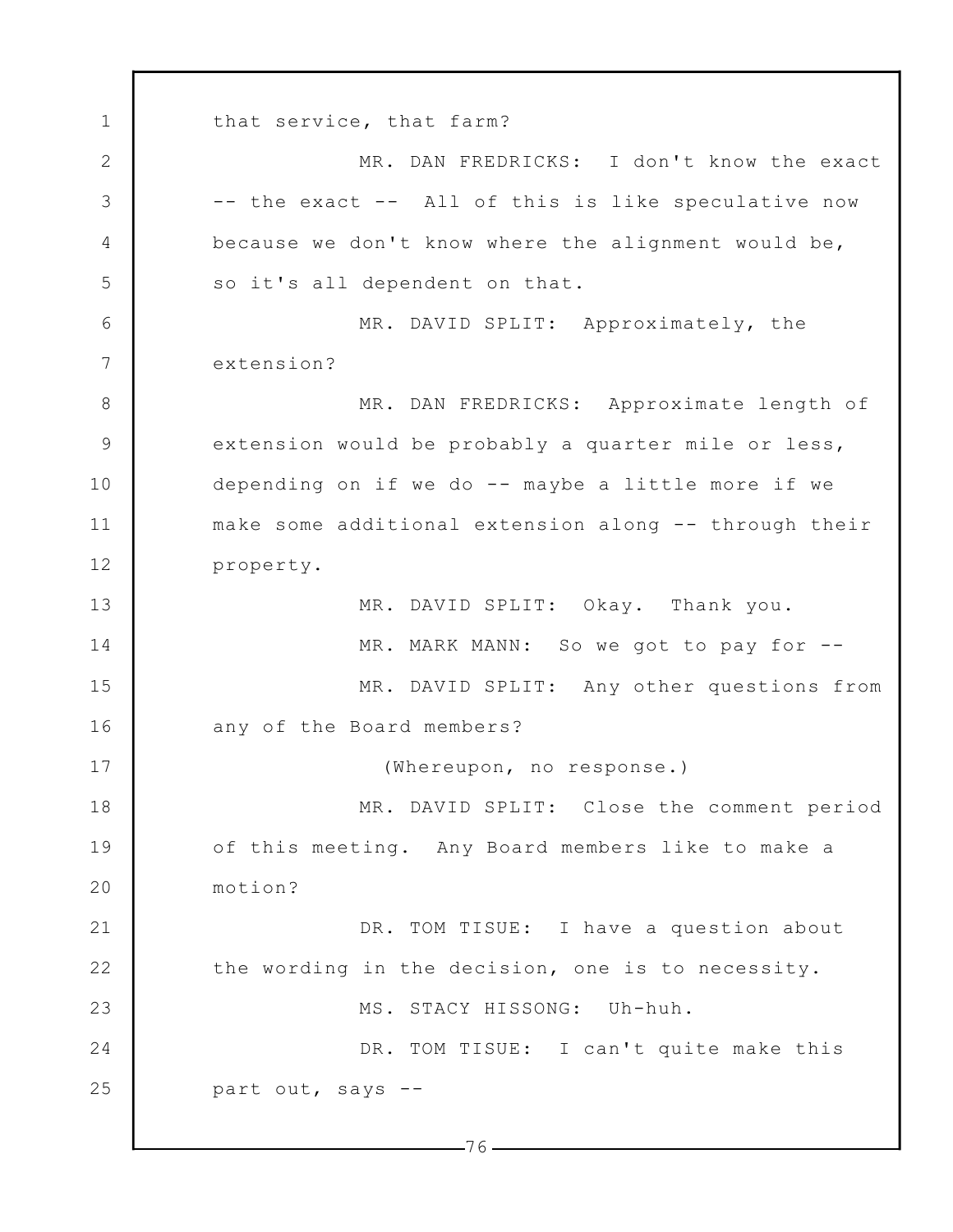1 2 3 4 5 6 7 8 9 10 11 12 13 14 15 16 17 18 19 20 21 22 23 24 25  $-77-$ UNIDENTIFIED SPEAKER: We can't hear him. DR. TOM TISUE: -- the improvement is or is not -- the improvement is or is not necessary and conducive to the public health, et cetera. How are you supposed to read that? MS. STACY HISSONG: That's the language. So the language is from the statute. So the statute says that the Board of Determination -- DR. TOM TISUE: I think that may be the problem. MS. STACY HISSONG: -- is to determine whether maintenance or improvement is or is not necessary and conducive to the -- DR. TOM TISUE: I'm not --MS. STACY HISSONG: -- public health --DR. TOM TISUE: -- questioning any of that. I'm questioning how, in your opinion, one should read somewhat ineloquently and perhaps not grammatically formulated sentence because it says if we say is not necessary, for example, then what does the and mean? MS. STACY HISSONG: So -- DR. TOM TISUE: What are all these --MS. STACY HISSONG: -- you are welcome to make the motion -- So it is -- the motions could be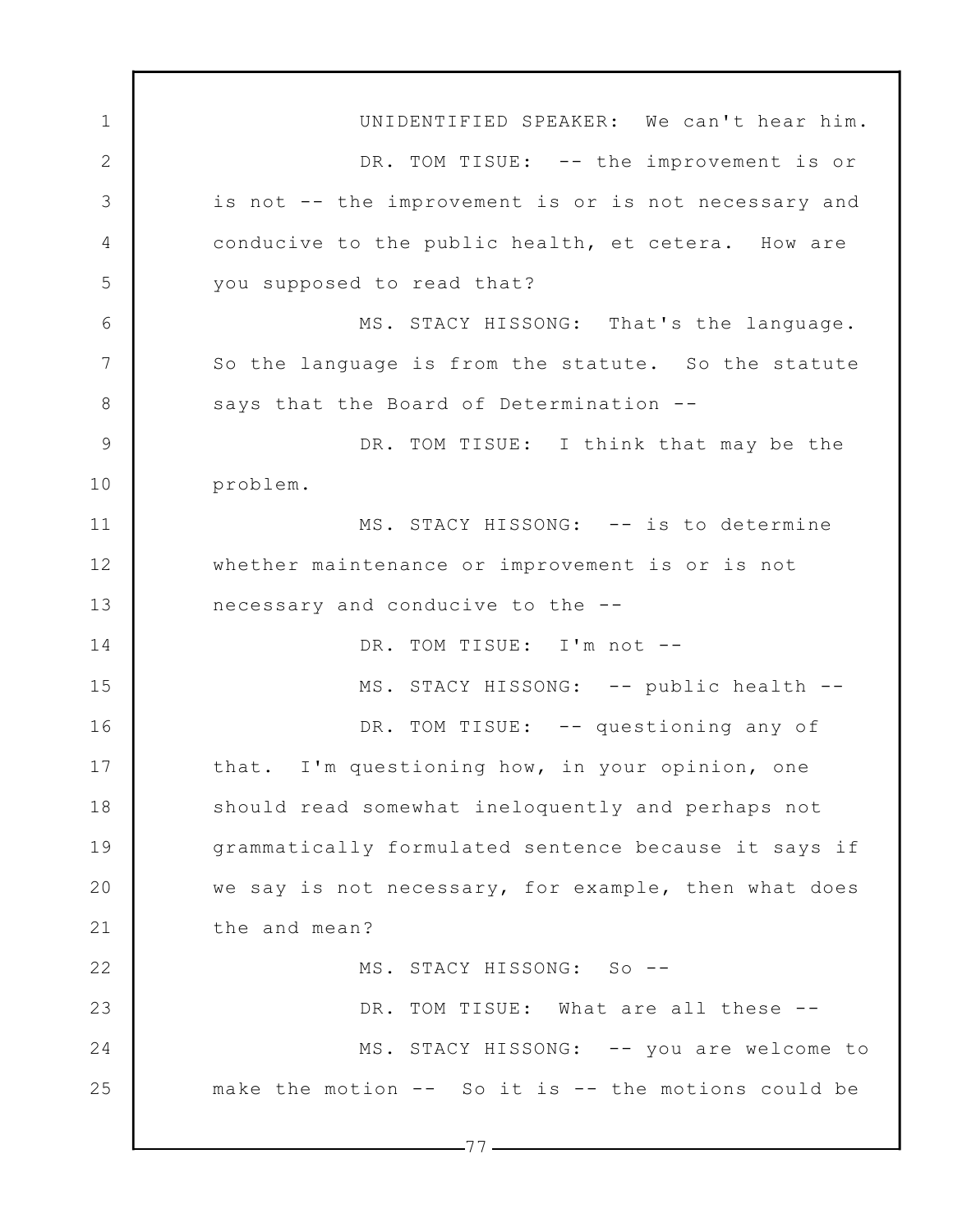1 2 3 4 5 6 7 8 9 10 11 12 13 14 15 16 17 18 19 20 21 22 23 24 25 is necessary and conducive to the public health, convenience or welfare or is not necessary and conducive to the public health, convenience or welfare. DR. TOM TISUE: I quess it said that, but I guess it would be the common interpretation. I would argue it doesn't actually say anything like that. MR. KEN ERDMAN: You can rephrase it. MS. STACY HISSONG: So you can make your motion how you wish, but you term -- the phrase that the drain code uses is whether basically necessary and conducive to the health -- public health, convenience or welfare or not necessary to the -- DR. TOM TISUE: That's how it's supposed to be read. MS. STACY HISSONG: Yes. DR. TOM TISUE: Is not necessary and conducive. Thank you. That's what my question was. MS. STACY HISSONG: So we don't get to leave until someone makes a motion one way or the other, folks. MR. DAVID SPLIT: I'd like to make a motion. I'd like to make a motion that the proposed maintenance and improvement of the drain -- the

 $-78-$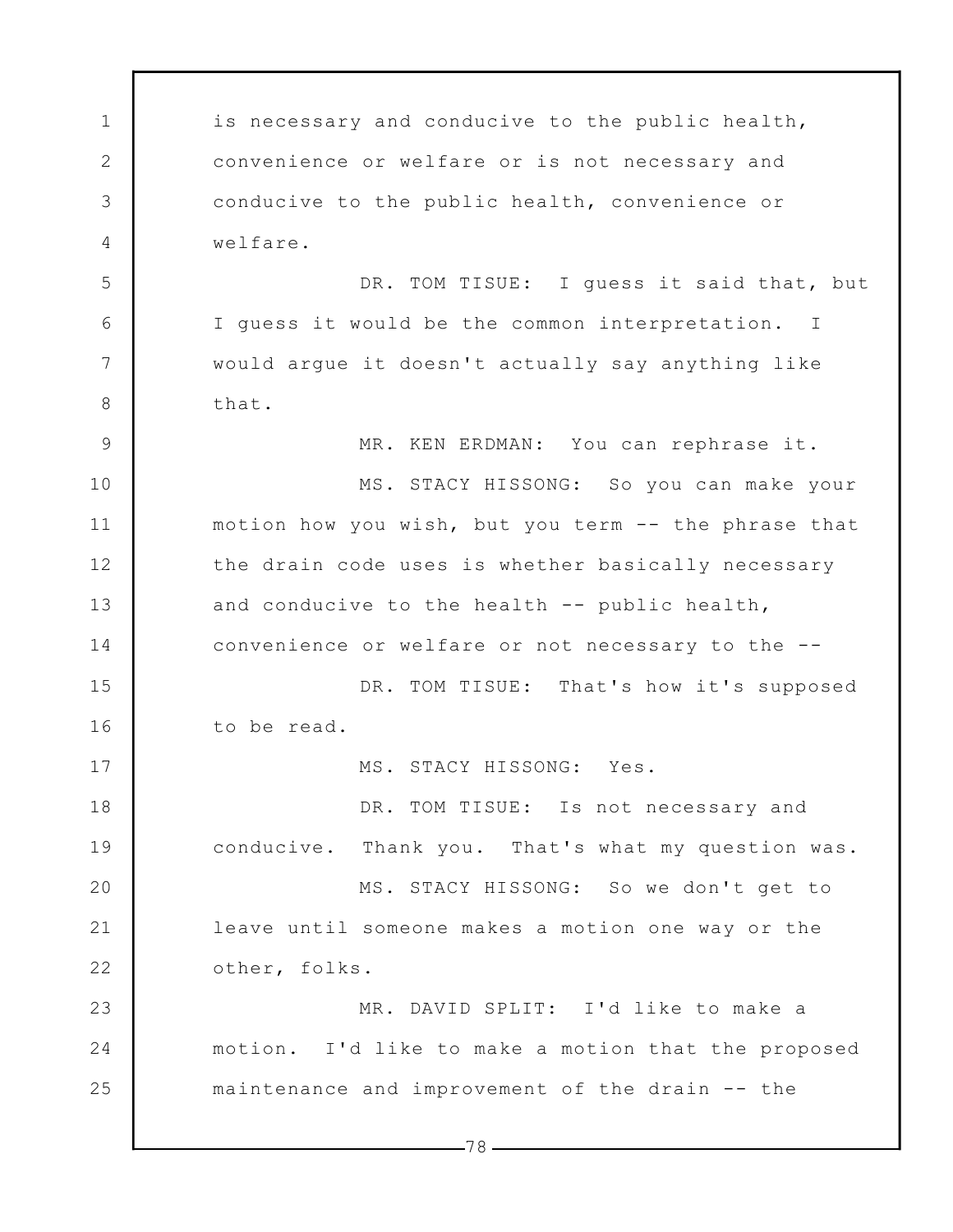1 2 3 4 5 6 7 8 9 10 11 12 13 14 15 16 17 18 19 20 21 22 23 24 25  $-79$   $-$ Erickson Drain is not necessary and conducive to public health, convenience or welfare. MR. KEN ERDMAN: Support. MR. DAVID SPLIT: The motion is supported. (Whereupon, applause.) MR. DAVID SPLIT: All members in favor of the motion? MR. KEN ERDMAN: Aye. DR. TOM TISUE: Aye. MR. DAVID SPLIT: Aye. MS. TAMMY BARNHARD: Thank you. Thank you. MR. DAVID SPLIT: Number two, there is decision as to at large assessments for the municipalities. MS. STACY HISSONG: So if the vote is not necessary, then that vote -- that decision number two  $is$   $--$ MR. DAVID SPLIT: It's not necessary? MS. STACY HISSONG: No. It's not applicable. MS. BRENDA MOORE: We don't want another Ribe. Please ask them to vote. MR. DAVID SPLIT: Meeting is adjourned. MS. SHARON ACKERMAN: Can I just make one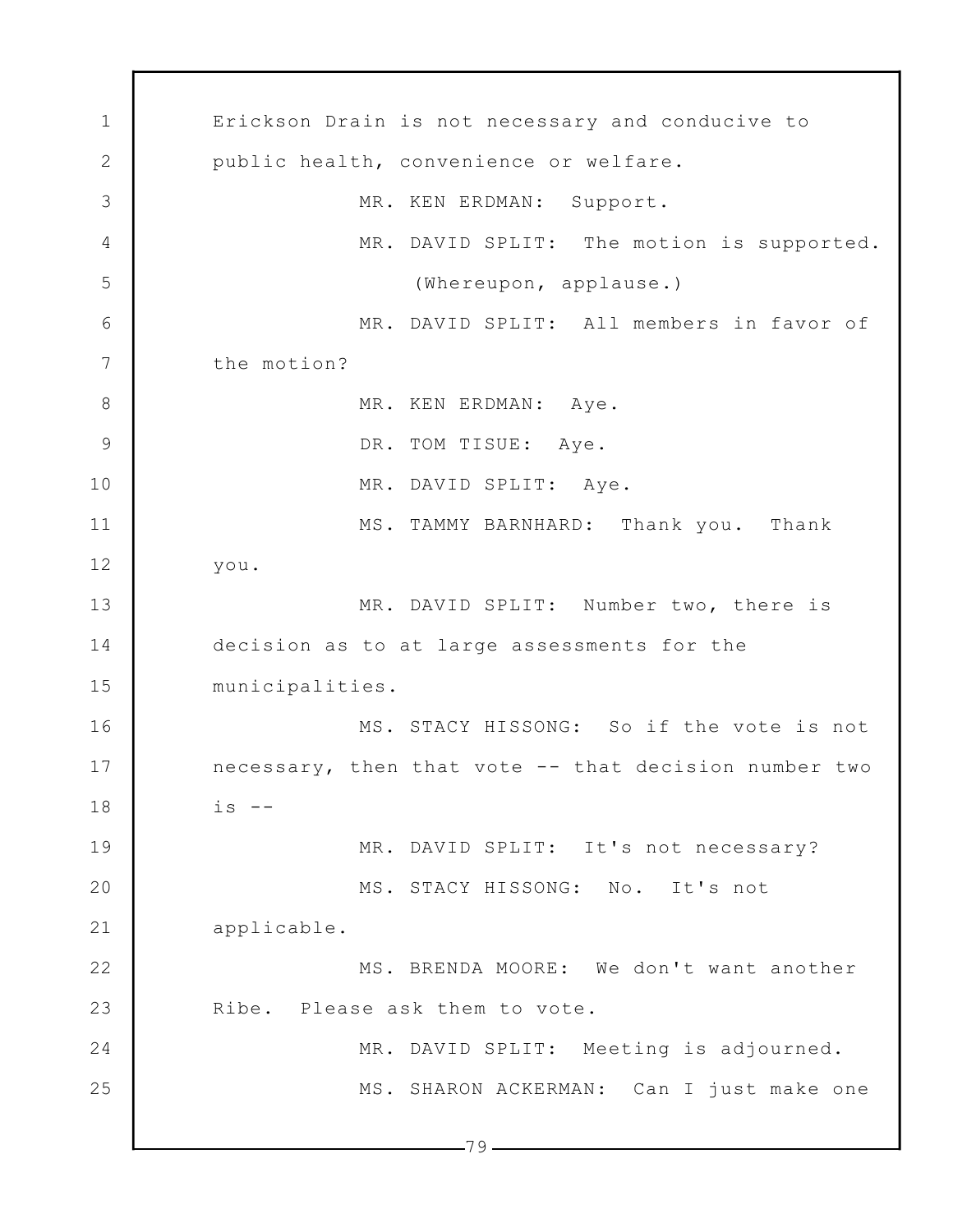comment, please?

1

2

3

22

25

MS. STACY HISSONG: So there is an opportunity --

4 5 6 7 8 9 10 11 12 13 14 15 16 17 18 19 MS. SHARON ACKERMAN: I just wanted to make one comment. I wasn't going to say anything because I'm an alternate here and I have no part in the decision making, but I kind of did not like the -- if I understood the statement that you made during your comments that the Board had pretty much made up their mind before they got here. If I understood you to say that, I really resent that because myself, and I'm sure I speak for the other members, too, this is not an easy job. It's not something that you go out and apply for or look for. You try to listen. You try to take everything into account. And I have never, ever had a decision made before I've ever set on one, and I think I speak for the rest of the members. So I really resent the fact that you said that.

20 21 MR. TONY BARNES: And I'll apologize if it was taken that way.

23 24 MS. SHARON ACKERMAN: Thank you. MR. TONY BARNES: But I don't think I'm the only one that heard it, so --

MS. SHARON ACKERMAN: Okay. Thank you.

 $-80-$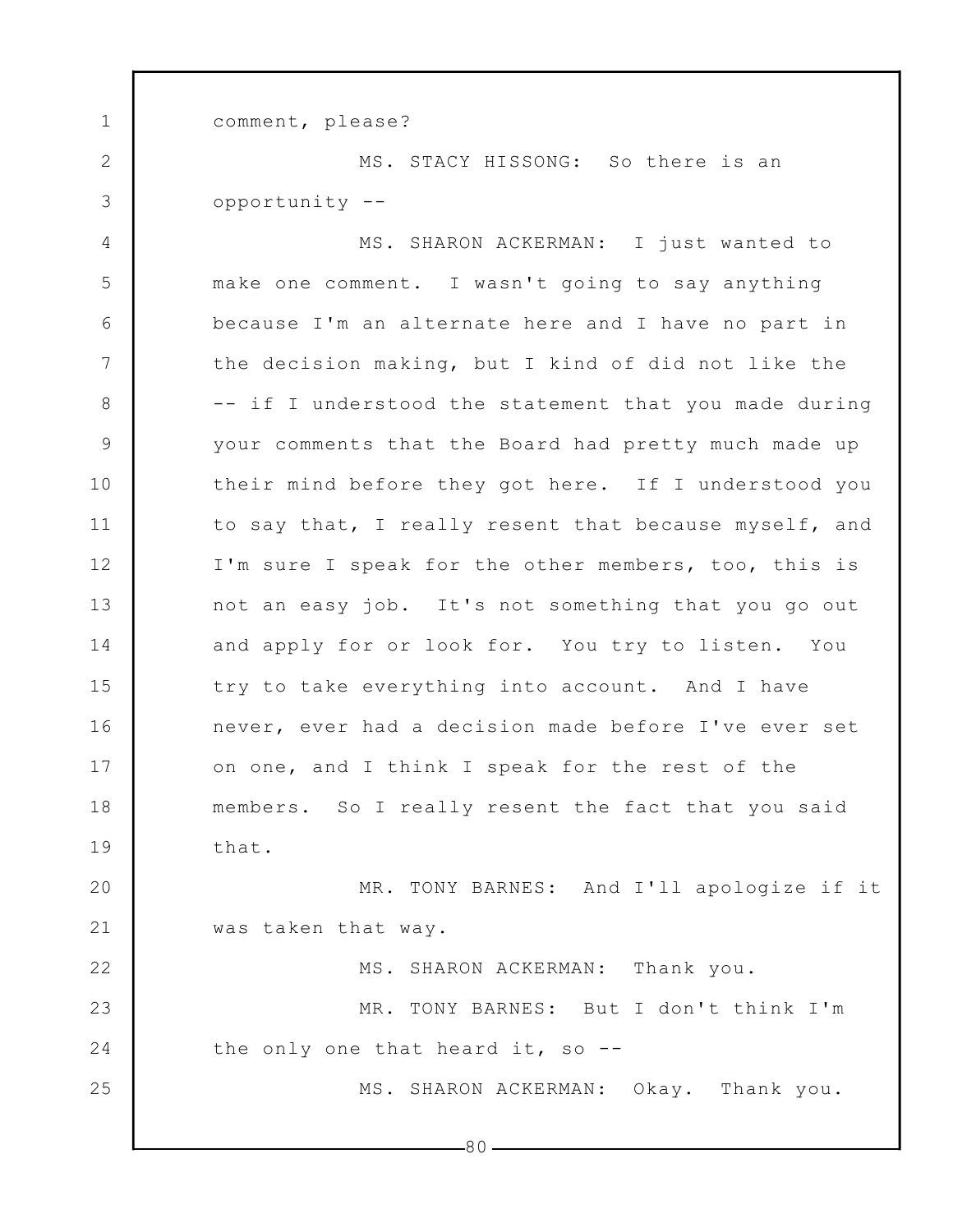1 2 3 4 5 6 7 8 9 10 11 12 13 14 15 16 17 18 19 20 21 22 23 24 25  $-81-$ MS. STACY HISSONG: Mr. Chair, before the meeting is adjourned, okay, I was going to go through the appeal process. MS. TAMMY BARNHARD: Can I see the packets that you were given -- MR. DAVID SPLIT: We'll leave this open for one more comment here. MS. STACY HISSONG: So I would recommend that I go through the appeal process and then you have a formal motion to adjourn and you vote on that motion. MR. DAVID SPLIT: Yeah. We'd like to hear that. MS. STACY HISSONG: Okay. So the appeal process for today's decision is with the Muskegon County Circuit Court within 10 days. And you have the opportunity to do that, if you so wish. Now you can entertain a motion to adjourn. MR. DAVID SPLIT: Okay. We have a motion to adjourn. All in favor? MR. KEN ERDMAN: Aye. DR. TOM TISUE: Aye. MR. DAVID SPLIT: Aye. Thank you, everybody. (Whereupon, meeting concluded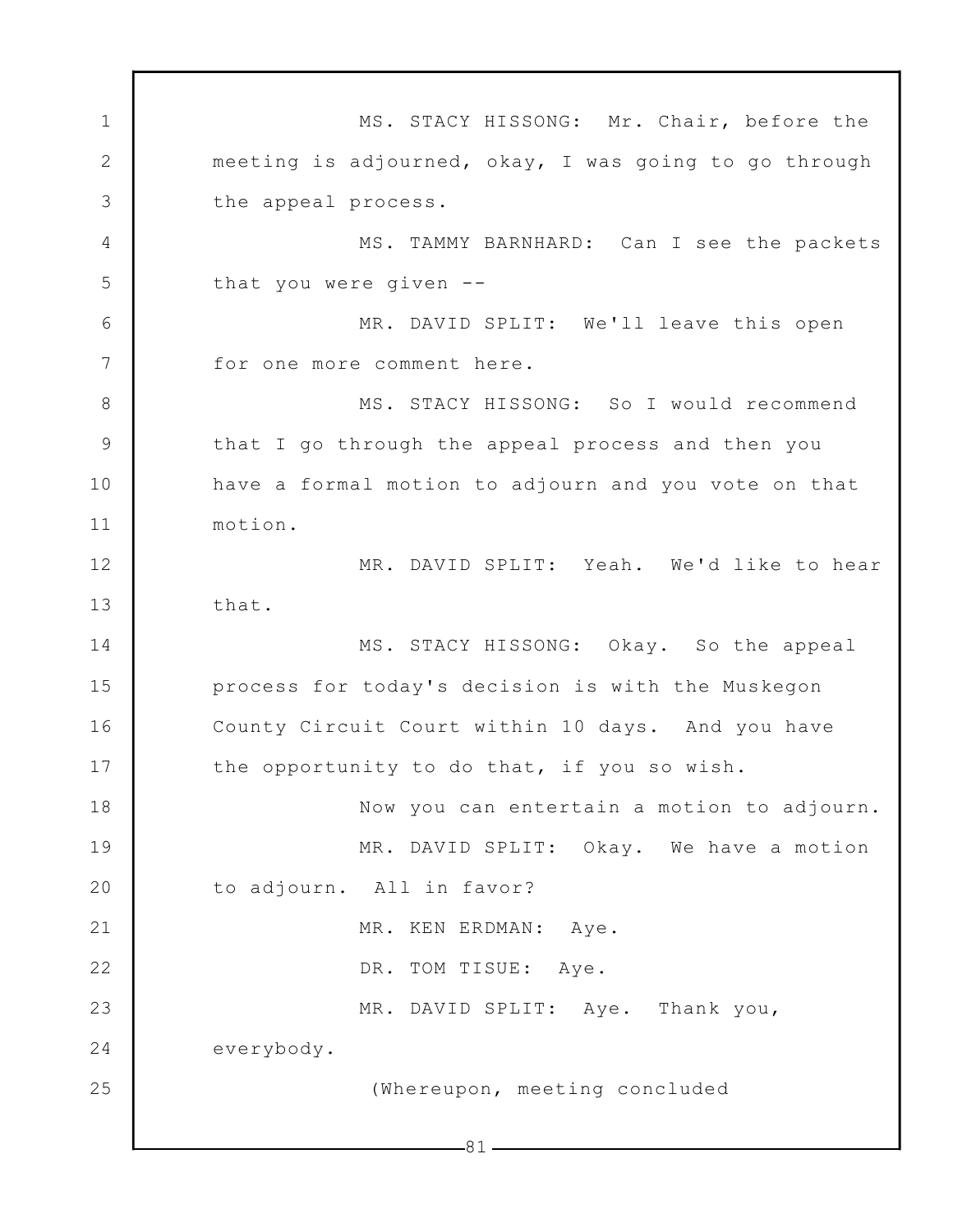| $\mathbf 1$  | at $8:10:37$ P.M)                                                                                                                                                   |
|--------------|---------------------------------------------------------------------------------------------------------------------------------------------------------------------|
| $\mathbf{2}$ | $--00000--$                                                                                                                                                         |
| 3            | STATE OF MICHIGAN                                                                                                                                                   |
| 4            | SS.<br>COUNTY OF MUSKEGON                                                                                                                                           |
| 5            |                                                                                                                                                                     |
| 6            | I, Michelle M. McKee, Certified Shorthand                                                                                                                           |
| 7            | Reporter (CSR-3841), and Notary Public in and for the<br>County of Muskegon and State of Michigan, do hereby<br>certify that the foregoing meeting was taken before |
| 8            | me at the time and place herein before set forth.                                                                                                                   |
| 9            | I further certify that said meeting was<br>recorded by me stenographically, and subsequently                                                                        |
| 10           | transcribed under my directions and supervision;<br>and<br>that the foregoing is a full, true, and correct                                                          |
| 11           | transcript of my original shorthand notes.                                                                                                                          |
| 12           | I further certify that I am not counsel for<br>or related to any of the parties to the foregoing                                                                    |
| 13           | cause, or employed by them or their attorneys, and am<br>not interested in the subject matter or outcome                                                            |
| 14           | thereof.                                                                                                                                                            |
| 15           | The foregoing certification of this<br>transcript does not apply to any reproduction of the                                                                         |
| 16           | same by any means unless under the direct control<br>and/or supervision of the certifying reporter.                                                                 |
| 17           | Dated at Muskegon, Michigan, this 4th day                                                                                                                           |
| 18           | of December, 2018.                                                                                                                                                  |
| 19           |                                                                                                                                                                     |
| 20           |                                                                                                                                                                     |
| 21           | Michelle M. McKee, CSR-3841                                                                                                                                         |
| 22           | Notary Public, Muskegon County, Michigan                                                                                                                            |
| 23           | My commission expires June 7, 2021                                                                                                                                  |
| 24           |                                                                                                                                                                     |
| 25           |                                                                                                                                                                     |
|              |                                                                                                                                                                     |
|              |                                                                                                                                                                     |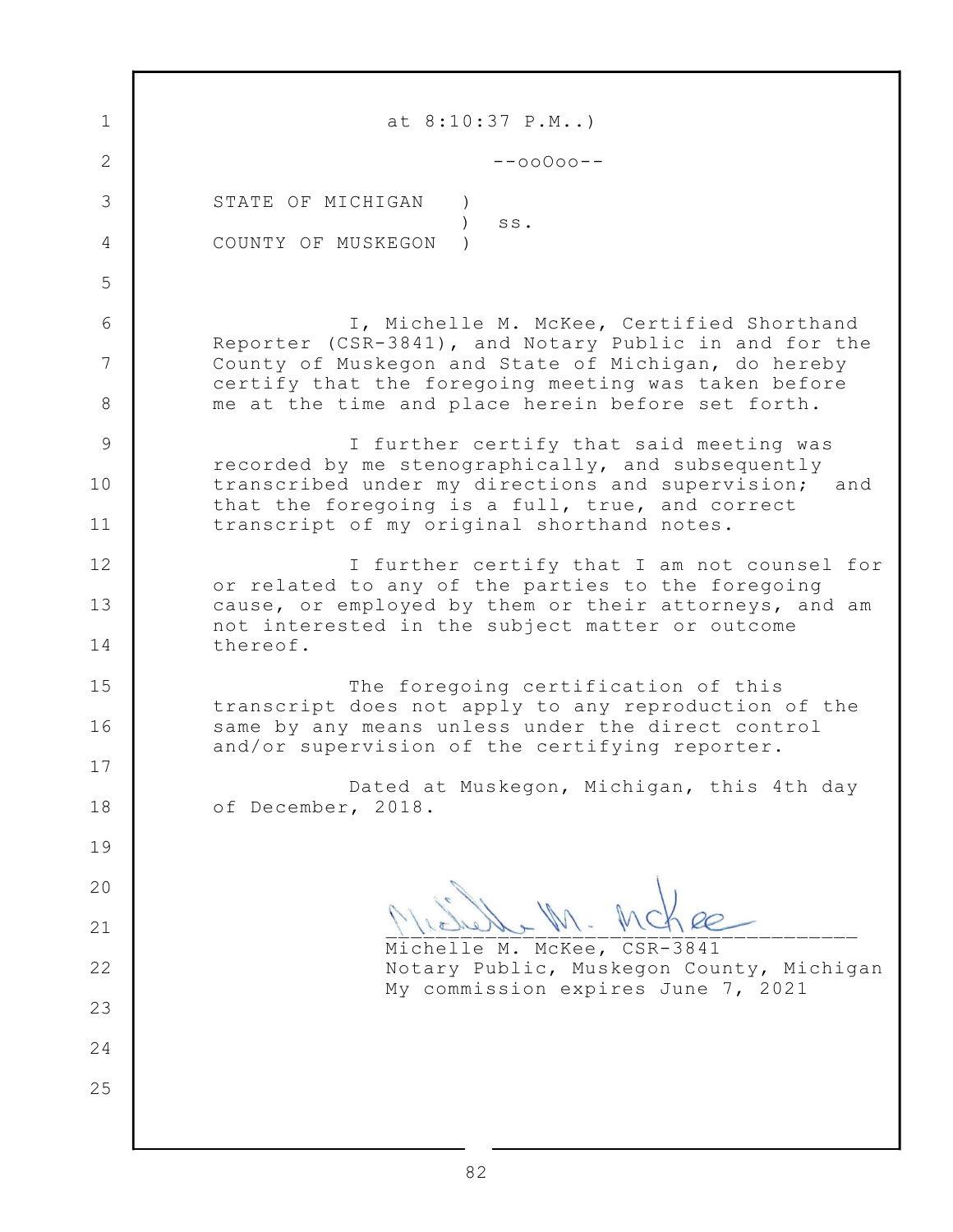| \$                                          | 62:19                           | 60:8                                       | all-day [1] - 57:21                                | appointed $[1] - 4:2$                       |
|---------------------------------------------|---------------------------------|--------------------------------------------|----------------------------------------------------|---------------------------------------------|
|                                             | 24 [2] - 59:21, 59:23           | account [1] - 80:15                        | alleviate [1] - 15:4                               | apportionment [4] -                         |
| $$1,000$ [1] - 69:9                         | $25$ [1] - 21:23                | accurately [2] - 13:10,                    | allocated $[1]$ - 58:12                            | 11:19, 57:11, 57:12,                        |
| \$11,000 $[2] - 69.9$                       | 264-acre [1] - 30:4             | 18:19                                      | allotted $[1] - 36:5$                              | 57:22                                       |
| 69:14                                       | $28$ [1] - 1:10                 | <b>ACKERMAN [5] -</b>                      | allowed [2] - 53:24,                               | apportionments [2] -                        |
| $$12,000$ [1] - 31:11                       | $29$ [1] - 34:2                 | 4:11, 79:25, 80:4,                         | 73:1                                               | 57:10, 57:21                                |
| $$5,000$ [6] - 42:21,                       | 2985 [1] - 34:2                 | 80:22, 80:25                               | allowing $[2] - 37:15$ ,                           | appreciate [2] - 13:1,                      |
| 50:13, 51:4, 55:1,                          |                                 | <b>Ackerman</b> [4] - 1:18,                | 69.3                                               | 56:23                                       |
| 68:9, 73:8                                  | 3                               | 3:13, 3:23, 5:9                            | alluded [2] - 24:20,                               | appropriate [1] -                           |
| \$5,047 $[1] - 68:13$                       |                                 | acknowledge [1] -                          | 29:5                                               | 12:11                                       |
|                                             | $3$ [1] - 28:25                 | 15:12                                      | almost [1] - 46:6                                  | <b>approve</b> [1] - 18:20                  |
| ٠                                           | $3.3$ [1] - 50:18               | acre [2] - 50:22, 63:11                    | alone $[1] - 73:10$                                | approved [1] - 56:24                        |
| $'13$ [1] - 22:6                            | 3110 $[1] - 30:20$              | $acres$ [2] - 21:10,                       | <b>alternate</b> $[5] - 1:18$ ,                    | approves [1] - 56:25                        |
| $33$ [1] - 31:21                            | 3561 [2] - 36:23, 37:13         | 75:25                                      | 3:14, 5:7, 5:9, 80:6                               | approximate [1] - 76:8                      |
| $90$ [1] - 31:22                            | 3841 $[1] - 1:24$               | Act $[1]$ - 15:4                           | <b>amended</b> $[1]$ - 15:4                        | <b>aquatic [2] - 25:19,</b>                 |
|                                             |                                 | action [3] - 29:10,                        | <b>amount</b> $[2] - 56:4$ ,                       | 26:1                                        |
| 1                                           | 4                               | 35:7, 40:4                                 | 56:15                                              | area [17] - 17:13,                          |
|                                             | $4$ [1] - 28:25                 | <b>active</b> [1] - 73:23                  | Anderson [12] - 25:3,                              | 26:24, 28:17, 30:15,                        |
| 1 $[1] - 59:22$                             | 40 [3] - 15:4, 45:18,           | actual [5] - 5:24, 19:3,                   | 25:13, 27:8, 35:3,                                 | 46:11, 47:5, 61:4,                          |
| <b>10</b> [5] $-32:10$ , $35:16$ ,          | 46:8                            | 19:7, 25:17, 54:12                         | 45:5, 45:10, 51:22,                                | 63:5, 63:12, 65:2,                          |
| 57:3, 66:20, 81:16                          | 400 $[1] - 47:5$                | add $[1] - 41:24$                          | 51:23, 52:1, 52:5,                                 | 70:1, 74:20, 75:13,                         |
| 11 [1] $-65:3$                              | 4103 [2] - 62:22, 62:23         | added $[1] - 22:3$                         | 53:15, 53:19                                       | 75:16, 75:19, 75:21                         |
| 12 [2] - 47:1, 67:17<br>12-plus [1] - 50:22 | 4763 [2] - 26:21, 36:18         | adding $[1] - 63:24$                       | answer [15] - 2:12,                                | areas [4] - 22:19.                          |
|                                             | 4912 [1] - 54:2                 | <b>addition</b> $[3] - 24:1$ ,             | 14:22, 15:16, 37:25,                               | 27:11, 27:23, 28:1                          |
| 1200 $[1] - 21:10$<br>$1240$ [3] - 14:11,   | 4th $[1] - 82:17$               | 46:22, 63:24                               | 38.9, 38.11, 39.19,                                | argue [1] - 78:7                            |
| 51:12, 63:3                                 |                                 | additional [7] - 25:21,                    | 39:20, 41:10, 43:13,                               | assess [3] - 50:13.                         |
| 1500 $[1] - 1:13$                           | 5                               | 49:4, 57:13, 62:1,                         | 43:15, 52:14, 54:10,                               | 55:18, 55:24                                |
| 16 $[1] - 67:17$                            | $5$ [1] - 50:13                 | 63:2, 64:2, 76:11                          | 71:14, 75:1                                        | <b>assessed</b> [2] - 51:18,                |
| $17$ [1] - 34:19                            | $5,000$ [1] - 55:18             | address [12] - 14:9,                       | <b>answered</b> [1] - 52:13                        | 56:7                                        |
| $18$ [1] - 53:2                             | $5,047$ [1] - 68:14             | 18:11, 29:14, 30:20,                       | answering [7] - 37:23,                             | assessment [17] -                           |
| 1844 [4] - 18:12,                           | $5.19$ [1] - 65:5               | 33:6, 33:8, 36:18,                         | 39:4, 40:19, 44:13,                                | 8:22, 8:25, 9:5, 9:6,                       |
| 18:13, 45:1, 45:3                           | 50-foot [1] - 21:23             | 36:22, 37:12, 38:13,<br>46:18, 49:12       | 44:20, 52:11, 56:22<br><b>answers</b> [2] - 53:10, | 10:14, 11:16, 11:20,<br>15:11, 31:4, 50:21, |
| $19$ [1] - 29:19                            | 5101 $[2] - 29:16, 29:17$       | addressed [1] - 48:7                       | 75:3                                               | 50:23, 51:4, 54:20,                         |
| 1944 [2] - 22:3, 75:12                      | <b>5920</b> [1] - 48:9          | addressing $[1]$ - 52:18                   | anticipating [1] -                                 | 54:24, 55:5, 57:1,                          |
| 1956 $[1] - 15.4$                           |                                 | adjourn [3] - 81:10,                       | 56:12                                              | 57:23                                       |
| 1990 [2] - 31:22, 32:16                     | 6                               | 81:18, 81:20                               | <b>Anton</b> [1] - 54:2                            | assessments [5] -                           |
| 1997 [1] - 29:19                            | 670 $[1] - 28:24$               | adjourned [2] - 79:24,                     | <b>ANTON</b> [13] - 54:4,                          | 10:14, 55:22, 57:23,                        |
|                                             | 671 $[1] - 28:22$               | 81:2                                       | 54:15, 55:6, 56:23,                                | 64:20, 79:14                                |
| $\mathbf 2$                                 | $674$ [1] - 28:19               | administer $[1]$ - 3:19                    | 57:13, 57:25, 58:14,                               | <b>assist</b> $[1]$ - 19:10                 |
| $2 - 1/2$ [3] - 27:23,                      | $6:35$ [1] - 1:11               | <b>aerial</b> $[1] - 61.9$                 | 58:19, 58:22, 58:25,                               | assisting $[1]$ - 12:2                      |
| 50:20, 63:11                                |                                 | affected [1] - 33:13                       | 59:4, 59:8, 59:11                                  | <b>at-large</b> [1] - 10:13                 |
| $2.4$ [1] - 21:12                           | $\overline{7}$                  | <b>affirm</b> $[1] - 4.5$                  | <b>anyplace</b> [2] - 60:17,                       | <b>attach</b> [1] - $36:12$                 |
| $2.41$ [1] - 69:13                          |                                 | age [2] - 53:1, 53:2                       | 60:19                                              | attended [1] - 66:18                        |
| 20 [2] - 32:20, 44:21                       | $7$ [1] - 82:22                 | agency [1] - 70:10                         | <b>anytime</b> [1] - 19:17                         | <b>attorney</b> $[5] - 2:21$ ,              |
| 20-inch [1] - 35:4                          |                                 | agenda [7] - 6:22,                         | anyway [2] - 7:7, 73:2                             | 3:11, 8:13, 59:6,                           |
| $2012$ [1] - 22:6                           | 8                               | 7:11, 12:6, 13:3,                          | anyways [1] - 31:13                                | 66:19                                       |
| 2012-2013 [1] - 39:16                       | $8$ [2] - 15:3, 35:16           | 18:20, 19:9, 52:16                         | apologize [6] - 20:9,                              | attorneys [2] - 64:23,                      |
| <b>2013</b> [1] - 43:8                      | $8:10:37$ [1] - 82:1            | agendas [1] - 21:4                         | 23:16, 41:20, 68:3,                                | 82:13                                       |
| 2014 [2] - 43:17, 43:24                     |                                 | $ago$ [7] - 8:17, 22:2,                    | 68:4, 80:20                                        | audience [2] - 14:21.                       |
| $2015$ [1] - 22:6                           | A                               | 32:11, 34:21, 36:4,                        | appeal [6] - 57:5,                                 | 20:5                                        |
| 2017 [3] - 22:9, 26:16,                     | ability [4] - 57:1, 58:1,       | 62:4, 74:20                                | 57:12, 58:7, 81:3,                                 | <b>August</b> [10] - 35:3,                  |
| 68.9                                        | 58:19, 58:23                    | agree [2] - 44:14,                         | 81:9, 81:14                                        | 45:5, 45:10, 51:22,                         |
| $2018$ [3] - 1:10, 68:10,                   | <b>able</b> $[3] - 32:3, 48:1,$ | 68:23                                      | applause [3] - 51:24,<br>70:13, 79:5               | 51:23, 52:1, 52:5,<br>53:15, 53:19, 60:15   |
| 82:18                                       | 64:8                            | agreed [2] - 6:12,                         | applicable [1] - 79:21                             | August-Anderson [9]                         |
| <b>2021</b> [1] - 82:22                     | accept [2] - 4:23, 7:14         | 68:18                                      | apply [2] - 80:14,                                 | $-35:3, 45:5, 45:10,$                       |
| $2114$ [1] - 33:8                           | <b>accepted</b> $[1] - 5:23$    | agreeing [1] - 33:1                        | 82:15                                              | 51:22, 51:23, 52:1,                         |
| $2155$ [1] - 59:13                          | <b>access</b> [1] - 23:7        | ahead [2] - 42:25, 60:5<br>Aid [1] - 67:22 | <b>appoint</b> $[2] - 2:15$ ,                      | 52:5, 53:15, 53:19                          |
| 231-828-4103 [1] -                          | according [2] - 13:3,           |                                            | 9:11                                               | <b>authority</b> [1] - 73:7                 |
|                                             |                                 | alignment [1] - 76:4                       |                                                    |                                             |
|                                             |                                 |                                            |                                                    |                                             |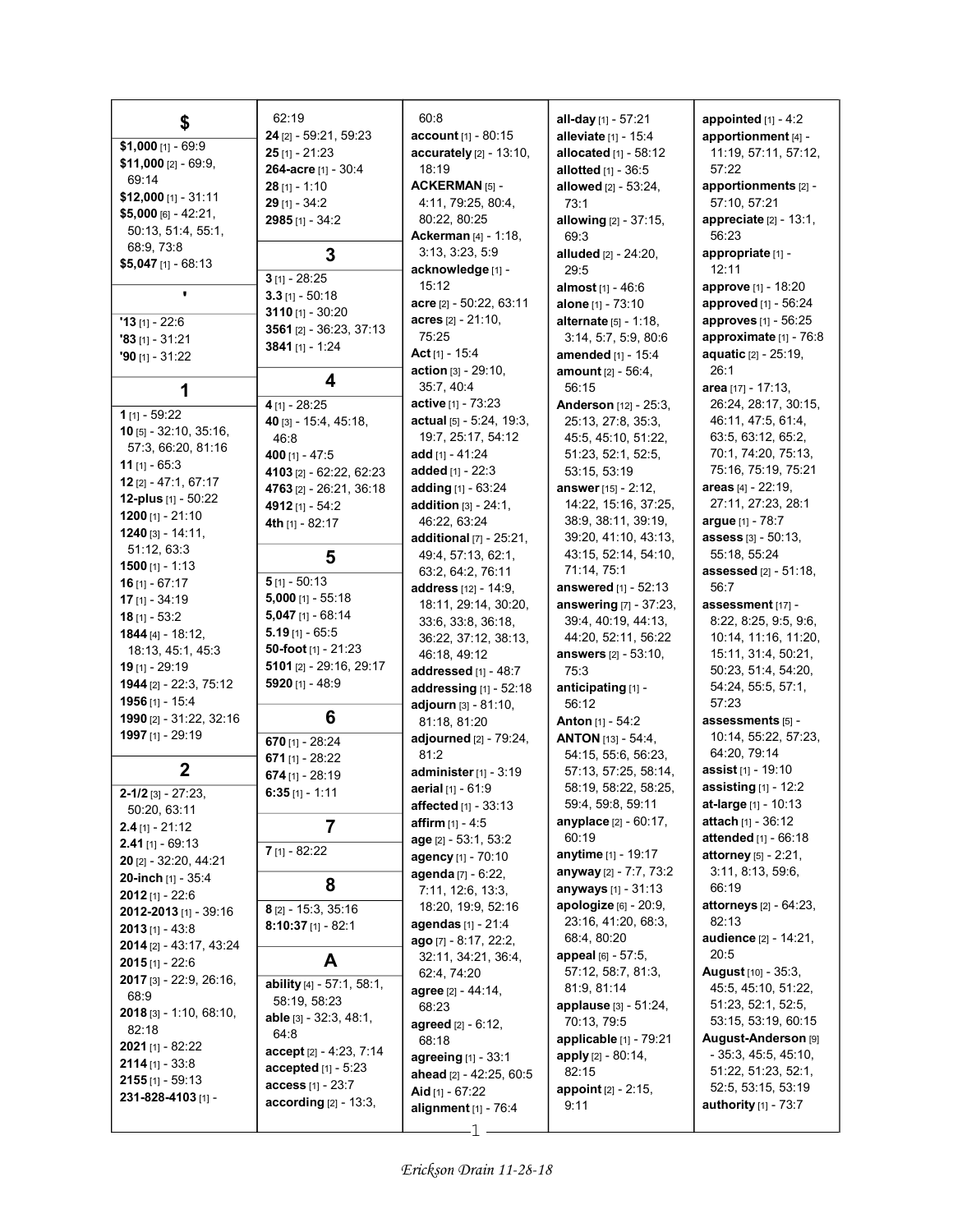| <b>available</b> [2] - 3:16,                        | 38:1, 38:5, 43:8,                                       | 29:19, 29:25, 30:9,                                           | 36:4, 36:25, 39:14,                                  | chair [9] - 5:14, 5:23,                         |
|-----------------------------------------------------|---------------------------------------------------------|---------------------------------------------------------------|------------------------------------------------------|-------------------------------------------------|
| 12:13                                               | 53:24, 61:7                                             | 35:10, 35:13, 35:15,                                          | 41:11, 41:14, 43:3,                                  | 5:24, 7:10, 7:21,                               |
| aware [2] - 43:7, 45:4                              | <b>basement</b> [7] - 18:8,                             | 47:3                                                          | 43:12, 43:16, 72:10,                                 | 16:12, 73:15, 73:24,                            |
| Aye [16] - 6:10, 6:11,                              | 30:24, 32:4, 32:5,                                      | blueberry [16] - 16:21,                                       | 74:16, 75:10                                         | 74:14                                           |
| 6:17, 6:18, 6:19, 8:5,                              | 32:6, 32:12, 59:17                                      | 16:24, 17:1, 17:5,                                            | <b>brewing</b> [1] - 56:16                           | Chair [3] - 40:23, 41:1,                        |
| 8:6, 8:7, 20:1, 20:2,                               | basement-type [1] -                                     | 17:11, 17:12, 17:13,                                          | brief [2] - 20:23, 70:20                             | 81:1                                            |
| 20:3, 79:8, 79:9,                                   | 32:5                                                    | 17:17, 22:23, 26:14,                                          | bring [3] - 28:14,                                   | chairman $[3] - 1:17$ ,                         |
| 81:21, 81:22, 81:23                                 | <b>basements</b> $[1]$ - $63:20$                        | 31:3, 45:4, 51:13,<br>69:15, 74:5, 74:11                      | 33:17, 41:17                                         | 64:5, 73:22                                     |
| aye [1] - 79:10                                     | <b>basic</b> $[1] - 63:18$<br>Beacon [1] - 34:5         | <b>blurry</b> $[1]$ - 23:17                                   | broad [2] - 41:25, 61:7<br><b>broke</b> $[1] - 18:3$ | chairperson [3] -<br>4:19, 4:20, 6:7            |
| В                                                   | <b>bear</b> $[1] - 68:4$                                | <b>board</b> $[3] - 9:11$ ,                                   | <b>brought</b> [2] - 20:20,                          | chance [2] - 12:18,                             |
|                                                     | Bear [2] - 21:21, 21:22                                 | 13:12, 73:24                                                  | 20:21                                                | 67:17                                           |
| <b>backfilled</b> [1] - 59:17                       | become [2] - 23:12,                                     | <b>Board</b> $[45] - 1:7, 1:16,$                              | bucks [1] - 68:14                                    | changer $[1] - 40:13$                           |
| background [1] -                                    | 74:23                                                   | 2:10, 2:13, 2:23,                                             | <b>buddy</b> [1] - $35:21$                           | changes [1] - 56:17                             |
| 72:24                                               | <b>becomes</b> [1] - 47:22                              | 3:19, 4:1, 4:18, 5:15,                                        | <b>build</b> $[1] - 32:3$                            | changing [1] - 30:5                             |
| <b>backing</b> [5] - 22:12,<br>26:19, 26:25, 47:19, | <b>bed</b> [1] - 46:25                                  | 8:9, 8:15, 9:11, 9:15,                                        | <b>builds</b> $[1] - 24:23$                          | Chapter [1] - 15:3                              |
| 70:7                                                | beds $[1] - 47:2$                                       | 9:23, 10:20, 11:7,                                            | <b>buildup</b> [1] - 24:22                           | charging [1] - 63:24                            |
| <b>bad</b> [1] - $38:23$                            | <b>begin</b> $[1] - 45.4$                               | 11:8, 11:10, 11:22,                                           | <b>built</b> [2] - 24:3, 59:15                       | Charles [1] - 33:25                             |
| <b>Band</b> $[1]$ - 67:22                           | beginning [2] - 19:12,                                  | 12:2, 12:9, 13:8,                                             | <b>burning</b> [1] - 44:1                            | <b>CHARLES</b> [2] - 34:1,                      |
| <b>Band-Aid</b> [1] - 67:22                         | 19:24                                                   | 13:16, 14:19, 14:20,                                          | buy $[2] - 30.8, 34.20$                              | 34:11                                           |
| <b>barely</b> [1] - $24:12$                         | <b>behalf</b> $[2] - 54.22$ ,                           | 14:21, 19:8, 29:6,<br>31:14, 34:16, 37:15,                    | <b>Buzzell</b> [3] - 33:25,                          | cheap [3] - 29:21,                              |
| <b>BARNARD</b> [2] - 7:18,                          | 73:13                                                   | 42:7, 42:11, 49:15,                                           | 34:1, 34:2                                           | 30:8, 34:20                                     |
| 19:13                                               | Behind [1] - 63:10                                      | 50:10, 52:12, 53:6,                                           | <b>BUZZELL</b> [2] - 34:1,                           | cheaper [2] - 69:20,<br>70:1                    |
| <b>Barnes [3] - 48:8.</b>                           | <b>behind</b> $[1] - 30:3$<br><b>BEN</b> $[1]$ - 46:19  | 55:14, 56:25, 70:15,                                          | 34:11<br>$BY$ [1] - 1:24                             | check [2] - 31:1, 33:7                          |
| 48:10, 48:13                                        | Ben [6] - 26:5, 36:10,                                  | 76:16, 76:19, 77:8,                                           |                                                      | checked [1] - 52:8                              |
| <b>BARNES</b> [24] - 5:17,                          | 46:17, 46:18, 46:19,                                    | 80.9                                                          | C                                                    | chokes $[1] - 25:20$                            |
| 5:21, 17:19, 18:16,                                 | 52:25                                                   | <b>Board's</b> [3] - 10:18,                                   |                                                      | choose [1] - 14:22                              |
| 19:5, 34:9, 38:19,                                  | <b>Ben's</b> $[1]$ - 53:13                              | 19:9, 19:18                                                   | Cady [5] - 46.6, 65:23,                              | chooses [1] - 42:11                             |
| 41:16, 48:11, 49:5,<br>52:11, 52:15, 60:3,          | <b>benefit</b> $[5] - 10:11$ ,                          | <b>born</b> [1] - 29:17                                       | 65:24, 66:10                                         | Chuck [2] - 34:1, 34:2                          |
| 64:5, 64:14, 65:13,                                 | 11:13, 49:18, 58:11                                     | <b>bottom</b> [2] - 23:24,                                    | cannot [4] - 2:15,<br>46:2, 73:25                    | circled [1] - 27:11                             |
| 65:16, 65:20, 66:2,                                 | <b>benefits</b> $[1] - 11.19$                           | 24:16                                                         | capacity [3] - 24:7,                                 | Circuit $[1] - 81:16$                           |
| 68:16, 68:20, 69:2,                                 | <b>berry</b> [1] - 69:24                                | <b>bottoms</b> $[1] - 27:16$<br><b>bought</b> $[3] - 29:18$ , | 24:24, 54:6                                          | circulate [1] - 53:2                            |
| 80:20, 80:23                                        | <b>best</b> $[1]$ - 53:17                               | 30:14, 31:21                                                  | card $[9] - 12:12$ ,                                 | circulated [3] - 15:13,                         |
| BARNHARD [31] -                                     | better $[4] - 24:14$ ,                                  | boundaries $[2] - 53:9$ ,                                     | 12:18, 30:18, 33:19,                                 | 53:1, 53:5                                      |
| 12:20, 20:4, 36:23,                                 | 27:14, 28:3, 45:11                                      | 53:11                                                         | 37:11, 46:17, 48:15,                                 | citizens [1] - 2:14                             |
| 37:13, 37:25, 38:4,                                 | <b>between</b> $[1] - 18.6$                             | <b>boundary</b> $[1] - 61:13$                                 | 54:2, 59:12                                          | clarification [1] -                             |
| 39:3, 39:6, 39:10,                                  | <b>beyond</b> $[1] - 55:1$<br><b>bids</b> $[1] - 57:24$ | <b>branch</b> $[11] - 17:8$ ,                                 | cards [11] - 12:6, 12:9,                             | 52:18                                           |
| 39:13, 39:21, 40:20,                                | $big$ [4] - 18:5, 35:12,                                | 21:19, 22:2, 26:7,                                            | 12:13, 14:5, 14:8,                                   | classes [1] - 66:18<br>clean [5] - 36:2, 36:5,  |
| 40:24, 41:2, 42:12,                                 | 49.24, 61.19                                            | 28:8, 28:14, 29:2,                                            | 29:14, 33:17, 33:22,                                 | 45:9, 74:6, 74:9                                |
| 42:23, 43:1, 43:6,<br>44: 8, 44: 11, 44: 17,        | <b>biggest</b> $[1]$ - 35:13                            | 40:14, 40:16, 41:24,                                          | 44:24, 48:20, 48:23                                  | cleaned $[8] - 34:23$ ,                         |
| 48:17, 49:11, 49:14,                                | <b>bill</b> $[1] - 69:12$                               | 46:22                                                         | care $[4] - 2:13, 36:8,$                             | 35.9, 35.25, 36.8,                              |
| 50:5, 51:16, 51:19,                                 | <b>bit</b> $[16] - 8:14$ , 20:24,                       | <b>break</b> $[1] - 67:7$                                     | 48.5, 74.8<br>case [5] - 26:21, 49:5,                | 48:4, 50:12, 50:19,                             |
| 53:23, 57:2, 79:11,                                 | 21:24, 23:16, 23:18,                                    | <b>breeding</b> $[1] - 23.12$                                 | 54:12, 56:11, 64:9                                   | 69:25                                           |
| 81:4                                                | 24:14, 25:23, 25:24,                                    | <b>BRENDA</b> [39] - $2:1$ ,                                  | causing $[2] - 22:13$ ,                              | cleaning [1] - 46:9                             |
| <b>Barnhard</b> [1] - 36:21                         | 28:11, 28:24, 32:7,                                     | 2:7, 3:1, 3:3, 3:6,<br>4:12, 6:23, 7:6, 7:9,                  | 70:8                                                 | clearly [1] - 46:24                             |
| <b>Barrett</b> [3] - 2:7, 3:3,                      | 45:11, 64:10, 66:5,                                     | 16:12, 16:14, 16:20,                                          | caved [1] - 67:5                                     | clears $[1] - 53.6$                             |
| 3.8                                                 | 67:10, 71:17                                            | 17:15, 19:20, 20:5,                                           | <b>centerline</b> [2] - 21:24,                       | clock [1] - 68:17                               |
| <b>BARRETT</b> [23] - 3:5,                          | <b>bitch</b> $[1]$ - 14:16                              | 33.6, 39.18, 39.22,                                           | 27:5                                                 | close $[3] - 33:22$ ,                           |
| 12:19, 16:7, 16:11,                                 | <b>black</b> [1] - 21:8                                 | 40:8, 40:10, 40:23,                                           | certainly $[1] - 7:25$                               | 70:15, 76:18                                    |
| 17:16, 18:10, 18:13,                                | <b>BLACK</b> $[2] - 73:13$<br>73:19                     | 41:1, 41:9, 41:12,                                            | certification [1] -                                  | closer $[1]$ - 25:23                            |
| 19:2, 33:16, 33:20,<br>41:17, 43:19, 43:22,         | <b>Black</b> [1] - $74:13$                              | 41:19, 43:14, 43:17,                                          | 82:15                                                | code $[5] - 9.10, 10.4,$<br>41:23, 58:18, 78:12 |
| 48:10, 48:14, 48:19,                                | <b>blank</b> $[2] - 31:1, 34:7$                         | 43:21, 43:23, 55:10,                                          | <b>Certified</b> [2] - 1:25,                         | cold $[1] - 68.4$                               |
| 48:23, 49:21, 51:25,                                | <b>blowup</b> $[1] - 28:12$                             | 55:13, 55:17, 56:5,                                           | 82:6                                                 | <b>COLE</b> [4] $- 2.5, 5.6,$                   |
| 52:6, 52:13, 52:20,                                 | <b>Blue</b> $[6]$ - 16:24,                              | 72:21, 73:15, 74:18,                                          | certify [3] - 82:7, 82:9,                            | 5:10, 12:14                                     |
| 74:13                                               | 22.23, 26.6, 28.7,                                      | 75:1, 75:5, 79:22                                             | 82:12                                                | Cole $[2] - 2:21, 3:11$                         |
| <b>based</b> [9] - $10:19$ ,                        | 46.20, 75:14                                            | <b>Brenda</b> [16] - 2:3, 3:7,<br>16:18, 21:1, 36:3,          | certifying [1] - 82:16<br>cetera [1] - 77:4          | collapsed [3] - 34:22,                          |
| 28:20, 37:19, 37:22,                                | blueberries [7] -                                       |                                                               |                                                      | 35:8, 67:3                                      |

 $-2 -$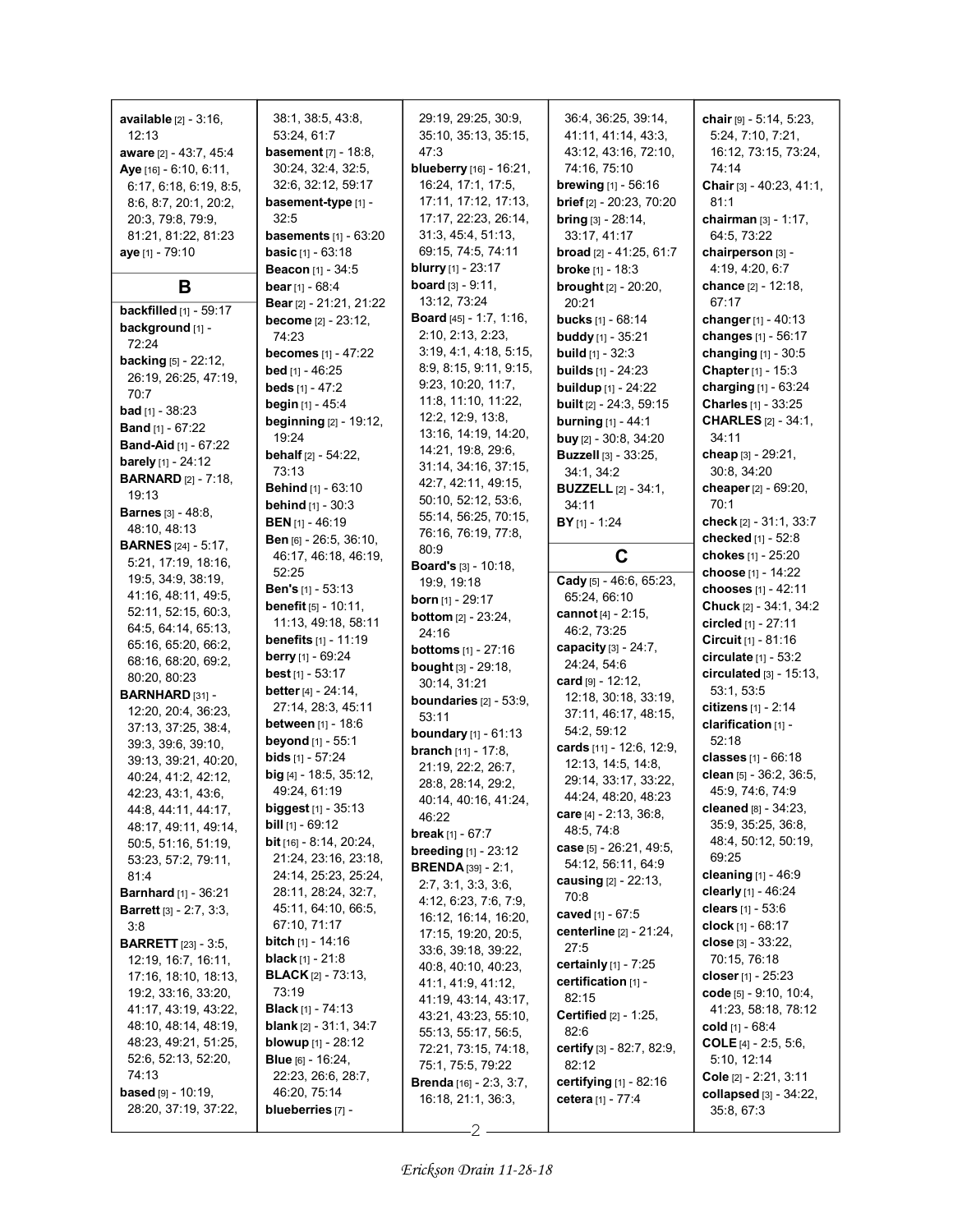| collected $[1]$ - 12:8          | concern [4] - 31:25,            | 59:19, 60:23, 69:16,          | <b>damming</b> [2] - 23:6,               | days [2] - 67:19, 81:16           |
|---------------------------------|---------------------------------|-------------------------------|------------------------------------------|-----------------------------------|
| collecting $[1] - 47:9$         | 35:14, 38:18, 72:24             | 71:1, 71:3, 71:5,             | 28:4                                     | deal [1] - 35:12                  |
| <b>COLON</b> $[13] - 54:4$      | concerned [2] - 34:8.           | 71:9, 71:24, 71:25,           | DAN [28] - 15:23, 16:2,                  | dealt $[1] - 50:4$                |
| 54:15, 55:6, 56:23,             | 50:3                            | 73:22, 74:14                  | 16:9, 20:8, 40:7,                        | decades [2] - 8:20,               |
| 57:13, 57:25, 58:14,            | concerns $[1] - 20:20$          | couple [5] - 16:21,           | 40.9, 53.13, 54:11,                      | 8:21                              |
|                                 |                                 | 17:5, 54:5, 64:6,             | 60:12, 60:22, 61:6,                      |                                   |
| 58:19, 58:22, 58:25,            | concluded [1] - 81:25           | 70:17                         |                                          | December [1] - 82:18              |
| 59:4, 59:8, 59:11               | <b>condition</b> $[2] - 9:20$ , |                               | 61:10, 61:20, 61:24,                     | decide [9] - 10:9,                |
| coming $[1] - 50:2$             | 74:7                            | course [1] - 71:23            | 62:6, 62:10, 62:14,                      | 10:21, 10:22, 10:25,              |
| <b>comment</b> [25] - 7:11,     | conducive [8] - 9:25,           | <b>Court</b> $[1] - 81:16$    | 62:18, 62:20, 62:23,                     | 11:2, 11:8, 19:9,                 |
| 7:16, 8:4, 12:6, 12:9,          | 77:4, 77:13, 78:1,              | court [4] - 3:14, 13:1,       | 71:22, 72:9, 72:15,                      | 19:18, 51:8                       |
| 12:12, 12:13, 12:18,            | 78:3, 78:13, 78:19,             | 13:3, 13:9                    | 72:20, 74:24, 75:10,                     | decided [1] - 11:18               |
| 13:14, 14:4, 18:17,             | 79:1                            | create $[4] - 23.10$ ,        | 76:2, 76:8                               | decides $[1] - 11:10$             |
| 18:21, 18:22, 19:15,            | conduit [1] - 67:10             | 24:8, 25:21, 28:14            | Dan [12] - 1:20, 2:18,                   | deciding [1] - 10:17              |
| 19:17, 48:22, 49:4,             | cone [1] - 67:6                 | creates $[1] - 24:18$         | 3:10, 20:10, 29:12,                      | decision [13] - 5:25,             |
| 49.8, 63.2, 70.15,              | confirmed [1] - 6:20            | creating $[2] - 28.5$ ,       | 33:15, 52:18, 52:21,                     | 9:24, 10:8, 10:18,                |
| 72:21, 76:18, 80:1,             | confluence [1] - 21:19          | 28:7                          | 53.9, 53.11, 54.9,                       | 12:3, 57:6, 59:10,                |
| 80:5, 81:7                      | confused [2] - 34:13,           | <b>Creek</b> [1] - $21:22$    | 55:12                                    | 76:22, 79:14, 79:17,              |
| <b>comments</b> [7] - 13:9,     |                                 |                               | <b>darn</b> [1] - 37:8                   |                                   |
|                                 | 53:23                           | crew [1] - 68:7               | dashed [1] - 23:21                       | 80:7, 80:16, 81:15                |
| 14:12, 14:14, 64:2,             | consistent $[1] - 24:22$        | crop $[3]$ - 17:6, 23:14,     |                                          | decisions [3] - 10:25,            |
| 69:1, 73:18, 80:9               | constitute [1] - 15:15          | 26:9                          | <b>data</b> [1] - 72:11                  | 11:14, 19:11                      |
| commission $[24]$ -             | construction $[1]$ -            | cross $[1] - 47:24$           | <b>Dated</b> [1] - 82:17                 | decline [1] - 57:1                |
| 18:4, 35:19, 36:1,              | 73:9                            | cross-contaminate             | DAVID [102] - 4:10,                      | <b>deed</b> [1] - 31:10           |
| 55:20, 56:1, 59:19,             | contaminate [1] -               | [1] - 47:24                   | 4:23, 5:2, 5:16, 6:3,                    | deem [1] - 12:10                  |
| 62.6, 62.7, 68.11,              | 47:24                           | crosses $[2] - 21:18$ ,       | 6.6, 6.9, 6.12, 6.15,                    | deep [1] - 46:4                   |
| 68:14, 69:17, 69:19,            | continue [1] - 17:20            | 27:7                          | 6:19, 7:14, 7:23, 8:3,                   | deepen [1] - 41:24                |
| 69:25, 70:11, 70:19,            | contours [1] - 61:11            | crossing $[1] - 45:12$        | 8:7, 8:11, 12:17,                        | definitely [1] - 62:10            |
| 70:24, 72:3, 73:14,             | contractor $[1]$ - 56:1         | crushed $[4] - 23:4$ ,        | 13:21, 13:24, 14:3,                      | deny [2] - 50:10, 51:2            |
| 73:16, 73:22, 73:23,            | contribute [1] - 49:23          | 23:5, 24:6, 26:22             | 14:7, 15:20, 15:25,                      |                                   |
| 74:14, 82:22                    |                                 |                               | 16:4, 16:13, 16:17,                      | department $[1] - 65:21$          |
| commission's [3] -              | contributes [1] - 9:2           | CSR $[1]$ - 1:24              | 17:20, 18:24, 19:6,                      | Department [1] -                  |
| 71:6, 71:7, 71:11               | control [1] - 82:16             | CSR-3841 [2] - 82:6,          | 19:23, 20:3, 29:12,                      | 72:23                             |
|                                 | convenience [9] -               | 82:21                         | 30:17, 31:19, 33:7,                      | dependent [1] - 76:5              |
| <b>COMMISSIONER [1] -</b>       | 9:25, 10:6, 23:2,               | culvert $[16] - 10.24$ ,      |                                          | <b>deposition</b> $[2] - 22:18$ , |
| 1:2                             | 37:22, 49:17, 78:2,             | 22:12, 24:3, 24:4,            | 33:10, 33:24, 34:14,                     | 24:20                             |
| Commissioner [24] -             | 78:3, 78:14, 79:2               | 24:13, 26:22, 34:21,          | 36:17, 36:20, 37:10,                     | deputy $[2] - 2.9$                |
| 2.4, 3.8, 3.9, 4.2,             | conversation [2] - 3:2,         | 35:8, 44:5, 66:25,            | 37:23, 38:10, 38:12,                     | <b>Deputy</b> [2] - 3:8, 52:12    |
| 8:17, 15:1, 16:19,              | 16:15                           | 67:3, 67:15, 67:16,           | 39:11, 39:20, 41:11,                     | <b>described</b> $[1] - 21:6$     |
| 17:18, 20:14, 20:21,            | copy [3] - 14:20,               | 67:21                         | 42:6, 42:18, 42:25,                      | design [1] - 54:12                |
| 30.25, 31.5, 41.3,              | 14:25, 34:15                    | culverts [17] - 22:17,        | 43:12, 43:16, 44:6,                      | designated [3] -                  |
| 50:12, 51:3, 52:12,             | corner [5] - 18:9,              | 23.4, 23.5, 23.15,            | 44:10, 44:15, 44:23,                     |                                   |
| 62:3, 64:24, 66:17,             |                                 | 24:1, 24:4, 24:17,            | 46:16, 48:8, 48:13,                      | 71:19, 72:13, 72:18               |
| 67:2, 67:13, 68:1,              | 45:25, 46:14, 60:7,             | 25:5, 26:2, 26:18,            | 48:16, 49:3, 49:9,                       | detail [4] - 21:3, 22:17,         |
| 68:6, 70:20                     | 61:18                           |                               | 49:12, 51:9, 52:17,                      | 22:24, 24:15                      |
| commissioner [7] -              | Correct [1] - 52:3              | 27:15, 27:16, 28:3,           | 53:10, 53:22, 54:1,                      | Determination [17] -              |
| 2:9, 9:10, 11:4,                | <b>correct</b> [6] - 36:20,     | 40:12, 63:19                  | 54:9, 55:16, 59:12,                      | 1:7, 1:16, 2:11, 2:14,            |
| 11:18, 22:4, 43:7,              | 44:14, 58:24, 60:12,            | <b>current</b> [1] - 21:1     | 60:1, 60:5, 63:1,                        | 2:23, 3:19, 4:1, 8:10,            |
|                                 | 67:22, 82:10                    | $cut$ [1] - 49:1              |                                          | 8:15, 9:11, 9:15,                 |
| 70:25                           | cost [7] - 11:15, 40:18,        | <b>cuts</b> $[1]$ - 66:9      | 63:7, 64:1, 64:4,<br>64:12, 65:9, 65:15, | 9:23, 10:20, 11:7,                |
| Commissioner's [1] -            | 57:2, 64:21, 68:13,             | cycle [2] - 32:21             |                                          | 12:3, 50:11, 77:8                 |
| 22:9                            | 68:14, 69:10                    | cycles [1] - 23:11            | 65:19, 68:25, 70:14,                     | determination [1] -               |
| commissioner's [1] -            | costing $[1] - 37:2$            |                               | 73:17, 74:15, 75:3,                      | 9:12                              |
| 71:10                           | costly $[1] - 65:1$             | D                             | 75:6, 75:25, 76:6,                       | determine [5] - 4:3,              |
| commissioners [2] -             | counsel [1] - 82:12             |                               | 76:13, 76:15, 76:18,                     | 29.6, 29.8, 49.16,                |
| 40.1, 74.4                      |                                 | Dale [2] - 31:19, 33:7        | 78:23, 79:4, 79:6,                       |                                   |
| <b>common</b> [1] - 78:6        | counterparts [2] -              | <b>DALE</b> [4] - $31:20$ ,   | 79:10, 79:13, 79:19,                     | 77:11                             |
| communities [1] -               | 15:14                           | 33:9, 33:11, 33:15            | 79:24, 81:6, 81:12,                      | determined $[4] - 11:6$ ,         |
| 2:16                            | <b>COUNTY</b> [2] - 1:2,        | <b>Dalton</b> [6] - 4:4, 4:7, | 81:19, 81:23                             | 29:9, 57:8                        |
| <b>complaints</b> $[1] - 20:13$ | 82:4                            | 15:7, 29:17, 49:6,            | <b>David</b> [3] - 1:17, 3:13,           | develop [1] - 69:21               |
| completely $[1]$ - 34:7         | <b>County</b> [11] - 2:3, 4:2,  | 65:3                          | 6:7                                      | <b>diagonal</b> [1] - 65:24       |
|                                 | 4:6, 8:17, 15:1, 15:7,          | <b>damage</b> [2] - 23:11,    | dawn $[1]$ - 17:21                       | <b>die</b> [1] - 35:13            |
| composes $[1] - 16.6$           | 16:18, 33:2, 81:16,             | 23:14                         | <b>DAWN</b> $[2] - 17:23$ ,              | different [12] - 22:19,           |
| compromises [1] -               | 82:7, 82:22                     | <b>dammed</b> [1] - 67:8      | 18:12                                    | 24:17, 25:8, 27:14,               |
| 47:21                           | county [14] - 4:5, 8:20,        |                               |                                          | 27:17, 44:4, 45:14,               |
|                                 |                                 |                               |                                          |                                   |

I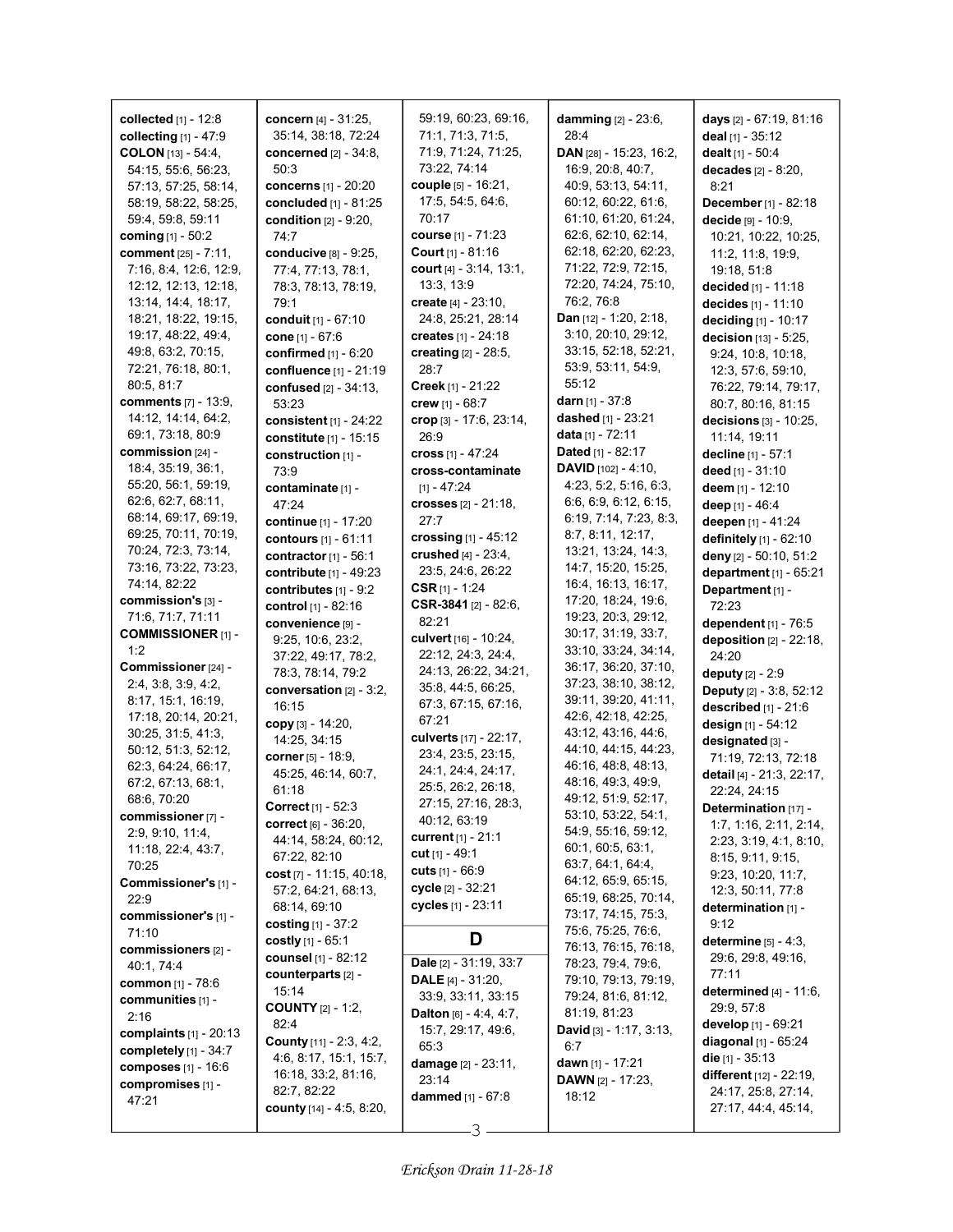| 64:22, 66:12, 66:16,             | 37:4, 50:20, 54:21,                         | 39:25, 41:23, 43:6,               | 71:3, 71:5                        | ends $[1] - 11:25$             |
|----------------------------------|---------------------------------------------|-----------------------------------|-----------------------------------|--------------------------------|
| 66:20, 70:23                     | 56:4, 66:22                                 | 43:11, 47:10, 47:14,              | draught [1] - 32:23               | <b>Engineer</b> [1] - 1:19     |
| <b>difficult</b> $[4] - 13.5$ ,  | dollars [2] - 50:22,                        | 47:16, 47:18, 48:4,               | drawing [1] - 15:21               | engineer $[8] - 2:19$ ,        |
| 23:8, 53:20, 66:5                | 74:1                                        | 50:6, 50:11, 50:18,               | <b>Drive</b> $[2] - 36:24$ ,      | 3:10, 9:19, 11:4,              |
| difficulties $[1]$ - 20:9        | done [31] - 11:1, 11:2,                     | 51:15, 51:18, 51:21,              | 37:14                             | 18:14, 54:5, 60:8,             |
| dig [3] - 59:22, 63:21,          | 12:4, 17:9, 18:2,                           | 52:7, 52:9, 54:6,                 | driveway $[3] - 22:12$ ,          | 69:20                          |
| 74.9                             | 18:8, 20:15, 20:18,                         | 54:17, 56:14, 58:18,              | 26:24, 27:15                      | Engineering [1] -              |
| <b>direct</b> $[1] - 82:16$      | 22:10, 26:8, 29:9,                          | 59:19, 60:10, 60:19,              | driveways $[1] - 23:7$            | 20:11                          |
| directed [1] - 43:2              | 31:5, 31:9, 35:7,                           | 60:21, 62:7, 63:15,               | driving [1] - 67:7                | engineering [10] -             |
| direction [2] - 24:16,           | 37:3, 39:16, 39:22,                         | 63:22, 63:24, 67:11,              | drop [4] - 21:7, 60:9,            | 15:22, 18:21, 18:22,           |
| 44.4                             | 41:5, 42:13, 42:17,                         | 69:13, 69:18, 70:12,              | 63:17, 75:8                       | 18:25, 40:1, 44:5,             |
| directions $[1]$ - 82:10         | 43:10, 43:11, 46:8,                         | 70:24, 70:25, 71:1,               | <b>Drop</b> $[1] - 42:6$          | 48:6, 55:14, 57:14,            |
| <b>dirt</b> $[1]$ - 30:8         | 46:23, 51:6, 54:11,                         | 71:7, 71:9, 71:17,                | drops $[1] - 60:14$               | 73:5                           |
| disapprove [3] -                 | 60:4, 62:2, 69:19,                          | 71:24, 71:25, 72:7,               | dry $[2] - 67:20, 69:24$          | engineers $[1] - 64:23$        |
| 58:15, 58:16                     | 75:7, 75:13                                 | 74:1, 74:3, 74:11,                | due $[3]$ - 23:3, 48:2,           | <b>entertain</b> $[1] - 81:18$ |
| <b>discharge</b> $[1] - 3:25$    | door [1] - 67:14                            | 74:16, 74:19, 75:23,              | 64:10                             | <b>entire</b> [1] - 29:18      |
| discouraging [1] -               | dotted $[1] - 21:8$                         | 78:12, 78:25                      | dug [1] - $35:20$                 | Environmental [1] -            |
| 30:11                            | doublewide [2] -                            | <b>DRAIN</b> $[1] - 1:2$          |                                   | 72:23                          |
| <b>discuss</b> [2] - 18:20,      | 31:22, 32:16                                | <b>Drain</b> [65] - 1:5, 1:8,     | dumping [1] - 45:12               | environmental [1] -            |
| 64:25                            | down [22] - 3:15, 4:13,                     | 2:3, 2:11, 2:16, 3:7,             | during [3] - 23:11,               | 72:25                          |
|                                  | 23:25, 24:17, 25:10,                        | 3.8, 4.2, 4.4, 8.17,              | 47:9, 80:8                        | equally $[1] - 10:16$          |
| discussed $[1] - 34:6$           | 25:20, 27:4, 27:5,                          | 8:19, 8:23, 9:3, 12:4,            | duties [1] - 3:25                 | <b>Erdman</b> [4] - 1:18,      |
| dispute $[2] - 58:6$ ,           | 27:19, 27:23, 34:15,                        | 15:1, 15:3, 15:6,                 |                                   |                                |
| 58:7                             | 45:24, 46:1, 46:2,                          | 15:11, 16:18, 17:17,              | Е                                 | 2:24, 3:4, 3:13                |
| distance [1] - 75:7              | 46.3, 46.6, 46.13,                          | 20:14, 20:21, 21:9,               | <b>easement</b> $[3] - 19:1$ ,    | <b>ERDMAN</b> [21] - 4:8,      |
| district $[49] - 2:15$ ,         | 60:11, 65:23, 66:8,                         | 21:11, 22:8, 30:25,               | 19:3, 21:23                       | 4:22, 5:1, 5:12, 6:8,          |
| 2:21, 3:11, 8:14,                | 67:18, 67:20                                | 31:4, 34:7, 35:3,                 | easements [1] - 28:16             | 6:10, 6:17, 8:5, 20:1,         |
| 8.21, 8.22, 8.24,                | downstream [4] -                            | 41:3, 45:6, 45:10,                | East $[6] - 14.11$ , 33.8,        | 38:9, 38:11, 38:14,            |
| 8.25, 9.4, 9.5, 9.6,             | 25:7, 26:19, 27:6,                          | 45:13, 46:7, 46:9,                | 45:3, 45:24, 51:12,               | 38:17, 38:20, 39:5,            |
| 10:11, 14:1, 15:5,               | 28:24                                       | 46:22, 46:23, 50:12,              | 63.3                              | 49:19, 49:22, 78:9,            |
| 15:24, 16:3, 21:5,               |                                             | 51:3, 51:14, 51:22,               | east [8] - 21:15, 25:11,          | 79:3, 79:8, 81:21              |
| 21:6, 22:7, 22:14,               | DR [37] - 4:9, 4:21,                        | 51:23, 52:5, 52:12,               | 32.9, 35.20, 46.3,                | Erickson [31] - 1:5,           |
| 22:19, 26:4, 30:8,               | 6:11, 6:18, 7:4, 7:7,                       | 53:18, 53:19, 53:21,              | 46:5, 68:11, 72:1                 | 1.8, 2.11, 2.16, 4.4,          |
| 34:3, 41:25, 52:2,               | 7:25, 8:6, 14:24,                           | 60:11, 60:20, 60:24,              | easy [1] - 80:13                  | 8:18, 8:19, 8:23, 9:2,         |
| 52:8, 52:10, 52:19,              | 19:22, 20:2, 38:2,                          | 62:3, 64:16, 64:18,               | eat [1] - 69:9                    | 12:4, 15:3, 15:6,              |
| 53.4, 53.9, 53.14,               | 39:8, 41:14, 43:4,                          | 64:19, 64:21, 64:23,              | economy [1] - 40:17               | 15:11, 21:9, 21:11,            |
| 54:17, 54:19, 54:22,             | 68:15, 68:17, 68:22,                        | 65.6, 66.17, 67.2,                | educated [2] - 12:21,             | 45:13, 46:7, 46:9,             |
| 54:24, 56:8, 60:10,              | 70:17, 71:13, 71:16,<br>72:4, 72:12, 72:17, | 67:13, 68:1, 68:6,                | 14:14                             | 46:22, 46:23, 51:14,           |
| 61:3, 61:14, 61:16,              | 73:12, 76:21, 76:24,                        | 70:19, 79:1                       | effective [1] - 40:18             | 53:15, 53:18, 53:21,           |
| 61:21, 72:14, 74:21,             | 77:2, 77:9, 77:14,                          | Drainage [3] - 15:11,             | efficient [1] - 25:17             | 60:11, 60:20, 60:23,           |
| 74:23, 75:11, 75:15,             | 77:16, 77:23, 78:5,                         | 21:11, 52:1                       | either [3] - 12:9,                | 64:17, 71:18, 74:23,           |
| 75:16, 75:20                     | 78:15, 78:18, 79:9,                         | drainage [41] - 8:13,             |                                   | 79:1                           |
| District [4] - 15:11,            |                                             | 8.21, 8.24, 9.4,                  | 21:23, 66:17                      | especially [3] - 17:7,         |
| 21:11, 34:7, 52:1                | 81:22                                       | 10:11, 15:5, 15:23,               | <b>EKG</b> $[2] - 27:18$ , $28:2$ | 27:10, 63:23                   |
| <b>districts</b> $[5] - 33:12$ , | Dr $[4] - 1:17, 2:24,$                      |                                   | election $[1] - 4.18$             | essence [1] - 74:18            |
| 56:8, 66:12, 66:16,              |                                             |                                   |                                   |                                |
|                                  | 3:13, 6:24                                  | 16:3, 20:25, 21:5,                | elevate [1] - 23:9                | established $[8] - 8:20$ ,     |
| 66:20                            | drain $[99] - 2.9, 2.21,$                   | 21:6, 22:6, 22:14,                | <b>elevation</b> $[4] - 28:18$ ,  | 22:2, 71:1, 71:3,              |
| <b>ditch</b> [20] - 34:22,       | 8:20, 9:9, 9:10, 9:18,                      | 22:15, 22:20, 23:8,               | 28:21, 54:7, 67:22                | 71:5, 71:9, 71:24,             |
| 34:25, 35:1, 35:22,              | 9:20, 9:22, 10:4,                           | 23:9, 25:17, 27:25,               | elevations $[2] - 24:18$ ,        | 71:25                          |
| 35.23, 35.25, 36.7,              | 10:5, 10:14, 11:3,                          | 29:1, 45:11, 46:15,               | 25:8                              | establishment [1] -            |
| 36:13, 60:23, 60:25,             | 11:18, 15:21, 16:25,                        | 47:7, 52:2, 52:19,                | <b>eliminate</b> $[1] - 47:2$     | 26:7                           |
| 69:18, 69:24, 70:12,             | 17:8, 18:3, 20:13,                          | 53:4, 53:9, 53:21,                | emergency [6] -                   | estimate [1] - 69:9            |
| 71:8, 71:12, 71:18,              | 20:24, 21:11, 21:21,                        | 54:19, 54:22, 59:24,              | 22:10, 23:7, 27:1,                | et $[1] - 77:4$                |
| 72:1, 74:22, 75:24               | 21:23, 22:1, 22:4,                          | 61:3, 61:14, 61:16,               | 35:7, 44:1, 44:5                  | <b>evening</b> $[3] - 2:1$ ,   |
| ditches [13] - 35:20,            | 22:5, 22:18, 23:19,                         | 61:25, 66:16, 70:25,              | employed [1] - 82:13              | 34:18, 54:4                    |
| 36:5, 45:17, 45:20,              | 23:21, 23:23, 24:14,                        | 71:12, 72:14, 75:24               | employee [1] - 73:23              | eventually $[1] - 60:10$       |
| 46:4, 46:6, 59:21,               | 24:21, 24:24, 25:14,                        | drained $[2] - 67:19$ ,           | end [8] - 19:12, 22:24,           | evidence [5] - 38:3,           |
| 59:22, 60:15, 71:2,              | 26:17, 27:4, 27:5,                          | 75:17                             | 23:19, 24:6, 25:6,                | 64:7, 64:13, 69:1,             |
| 74:6, 74:9, 74:10                | 28:15, 28:20, 28:21,                        | draining $[4] - 60:21$ ,          | 25:7, 27:6, 37:24                 | 69:4                           |
| doggone $[1]$ - 36:25            | 31:23, 33:4, 34:3,                          | 73:1, 74:5, 75:19                 | ended $[3] - 37:2, 67:1,$         | exact [2] - 76:2, 76:3         |
| dollar $[6]$ - 36:14,            | 34:6, 34:12, 36:13,                         | <b>drains</b> $[4]$ - 35:5, 65:3, | 68.3                              | example [2] - 11:12,           |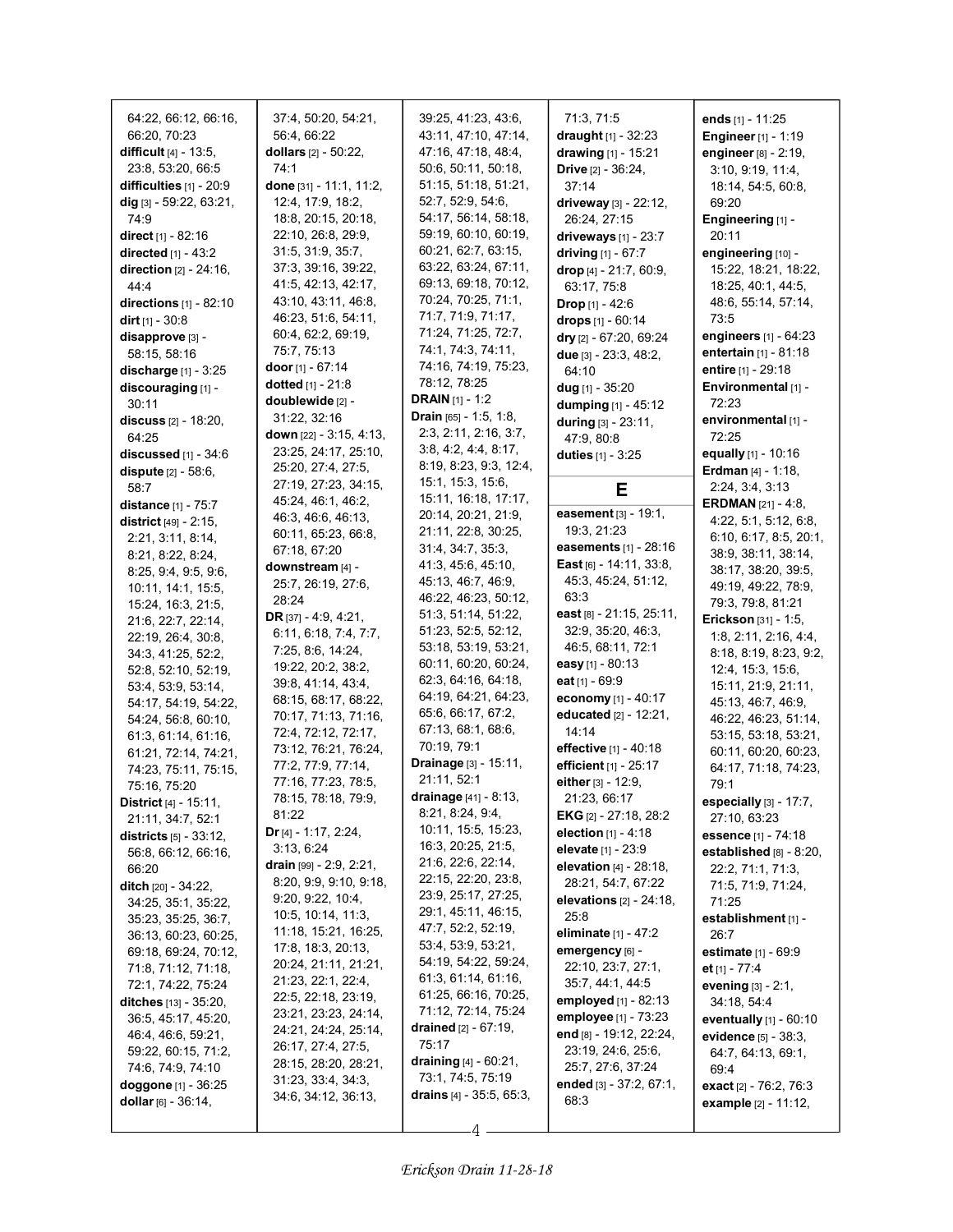| 77:20                                            | feature [1] - 32:5                              | 21:17                                                               |                                         | <b>half</b> $[1] - 68.8$                 |
|--------------------------------------------------|-------------------------------------------------|---------------------------------------------------------------------|-----------------------------------------|------------------------------------------|
| <b>examples</b> $[1] - 24:10$                    | feet [8] - 21:23, 27:24,                        | focus $[1] - 74.8$                                                  | G                                       | hall $[1] - 65:17$                       |
| Excavating $[1]$ - $68:8$                        | 28:19, 28:22, 28:25,                            | folks [1] - 78:22                                                   | game [1] - 40:13                        | hand $[5] - 3.22$ , 12:10,               |
| <b>excuse</b> $[2] - 20:22$                      | 47:5, 54:6, 75:23                               | <b>follow</b> $[3] - 62:11$ ,                                       | general [3] - 10:12,                    | 12:15, 53:8                              |
| 54:15                                            | fellow's [1] - 33:3                             | 71:16, 71:17                                                        | 54:13, 58:8                             | hands [4] - 13:25,                       |
| existed $[1] - 31:24$                            | fence [2] - 47:15.                              | follow-up [1] - 71:16                                               | generic [3] - 16:22,                    | 14:2, 42:1, 66:2                         |
| existing $[4] - 17:12$ ,                         | 47:17                                           | foot [4] - 25:6, 53:19,                                             | 41:23, 55:17                            | hard $[3] - 29:23$ ,                     |
| 17:15, 17:18, 21:22                              | few $[1] - 7:7$                                 | 61:11                                                               | gentleman [7] - 33:1,                   | 38:23, 65:9                              |
| expanded [1] - 50:25                             | field [14] - 16:25,                             | foregoing [4] - 82:7,                                               | 39:6, 45:5, 47:11,                      | <b>hardship</b> $[1]$ - 34:23            |
| expenditures [1] -                               | 17:13, 18:7, 20:19,                             | 82:10, 82:12, 82:15                                                 | 51:10, 51:12, 63:2                      | head $[1]$ - 49:25                       |
| 54:25                                            | 28:10, 31:3, 31:23,                             | forever [1] - 29:23                                                 | gentleman's [1] -                       | heads [1] - 21:15                        |
| experience [1] - 4:19                            | 33.4, 45.4, 47:22,                              | forget $[1]$ - 33:3                                                 | 26:24                                   | headwaters [1] -                         |
| expired [2] - 44:16,                             | 48:2, 51:13, 69:16,                             | form $[1]$ - 75:23                                                  | <b>Getty</b> [1] - 1:13                 | 21:13                                    |
| 54:2                                             | 74.5                                            | <b>formal</b> $[4] - 5:24$ ,                                        | gist [1] - 40:5                         | health [17] - 9:25,                      |
| expires [1] - 82:22                              | fields $[8] - 17:12$ ,                          | 42:14, 58:7, 81:10                                                  | given [5] - 12:7, 31:4,                 | 10:6, 10:12, 11:13,                      |
| explain [5] - 17:25,                             | 17:17, 26:20, 63:22,                            | formulated $[1]$ - 77:19                                            | 64:22, 72:24, 81:5                      | 23:2, 37:21, 38:8,                       |
| 18:25, 32:24, 52:22,                             | 69.24, 74.1, 74.11                              | forth $[1] - 82.8$                                                  | goodness [1] - 51:19                    | 38:24, 47:19, 49:17,                     |
| 53:11                                            | <b>Fifth</b> $[1]$ - 34:2                       | forward $[4] - 6:1$ ,                                               | goofy [1] - 55:23<br>grade [4] - 23:23, | 77:4, 77:15, 78:1,                       |
| expound [1] - 17:4                               | <b>figure</b> $[1] - 56.6$                      | 13:16, 29:7, 42:8                                                   | 27:7, 29:1, 65:11                       | 78:3, 78:13, 79:2                        |
| extend [1] - 74:19                               | filed [2] - 8:16, 11:25                         | four [3] - 54:6, 67:9,                                              | grades [1] - 27:18                      | hear [17] - 2:20, 2:25,                  |
| extended [1] - 75:8                              | fill $[1]$ - 12:12                              | 75:22                                                               | gradient [5] - 24:22,                   | 9:12, 9:15, 10:2,                        |
| extending [2] - 16:25,                           | filled [4] - 18:4, 24:5,                        | four-inch [1] - 67:9                                                | 26:3, 27:22, 28:2,                      | 13:23, 14:22, 19:11,                     |
| 17:7                                             | 26:17, 67:5                                     | frankly [2] - 43:25,                                                | 54:13                                   | 33:24, 38:19, 42:8,                      |
| <b>extension</b> $[8] - 51:18$ ,                 | <b>final</b> $[1]$ - 39:12                      | 47:24                                                               | gradually $[1]$ - 46:4                  | 43:19, 49:7, 66:1,<br>73:17, 77:1, 81:12 |
| 56:20, 69:15, 70:12,                             | fingers [1] - 66:6                              | FREDRICKS [28] -                                                    | grammatically [1] -                     | heard $[8] - 16:20$ ,                    |
| 74:16, 76:7, 76:9,                               | fire $[1] - 65:21$                              | 15:23, 16:2, 16:9,                                                  | 77:19                                   | 38:2, 38:6, 38:7,                        |
| 76:11                                            | fires $[1] - 43:25$<br>firm $[2] - 3:12, 57:15$ | 20:8, 40:7, 40:9,<br>53:13, 54:11, 60:12,                           | <b>grand</b> $[1] - 57:3$               | 40:11, 70:4, 72:18,                      |
| extensions $[1]$ - 56:18<br>extensive [1] - 75:9 | first $[11] - 5.4$ , 12:21,                     | 60:22, 61:6, 61:10,                                                 | Granted [1] - 46:10                     | 80:24                                    |
| extent [2] - 29:3, 75:6                          | 14:22, 23:15, 32:17,                            | 61:20, 61:24, 62:6,                                                 | <b>granted</b> $[2] - 42:2$ ,           | hearing [10] - 2:2, 9:8,                 |
|                                                  | 37:14, 37:16, 48:20,                            | 62:10, 62:14, 62:18,                                                | 68:21                                   | 9:14, 57:14, 57:16,                      |
| F                                                | 60:15, 64:15, 67:3                              | 62:20, 62:23, 71:22,                                                | gravel [1] - 67:6                       | 57:18, 57:19, 57:21,                     |
|                                                  | fiscal $[1] - 69:12$                            | 72:9, 72:15, 72:20,                                                 | gray [1] - 24:2                         | 59:7, 70:2                               |
| fact $[5] - 55:20, 64:18$                        | fisher's [1] - 39:23                            | 74:24, 75:10, 76:2,                                                 | great [3] - 4:14, 57:5,                 | heavy [1] - 60:16                        |
| 68:6, 70:11, 80:18                               | five $[6] - 7:18, 15:10,$                       | 76:8                                                                | 58:4                                    | <b>HEDRICK</b> [4] - 2:5,                |
| facts [2] - 21:25, 64:10                         | 20:16, 30:10, 43:10,                            | <b>Fredricks</b> $[4] - 1:20$ ,                                     | ground $[9] - 23:12$ ,                  | 5:6, 5:10, 12:14                         |
| failed [3] - 22:12,                              | 58:15                                           | 2:18, 3:10, 20:10                                                   | 31:24, 32:7, 32:13,                     | Hedrick [2] - 2:21,                      |
| 26:18, 66:25                                     | fix $[2] - 51:22, 67:23$                        | <b>free</b> [1] - 19:19                                             | 33:5, 47:1, 59:16,                      | 3:11                                     |
| fair [3] - 18:24, 44:19,<br>44:22                | fixed [3] - 30:9, 51:21,                        | freeholders [1] - 15:10                                             | 59:17, 63:10                            | held [2] - 22.8, 57:20                   |
| <b>fairly</b> $[1] - 31.6$                       | 69:14                                           | freely [1] - 35:24                                                  | groundwater [5] -                       | hello [2] - 13:23                        |
| faithfully [1] - 3:24                            | flat $[2] - 75:16$ , 75:21                      | freeze [1] - 23:11                                                  | 23:9, 30:2, 30:4,                       | help [8] - 17:1, 17:7,                   |
| <b>fall</b> $[1]$ - 68:8                         | flies $[1] - 47:23$                             | freeze-thaw [1] -                                                   | 63:12, 63:13<br>grow [3] - 25:16, 47:3, | 17:8, 27:1, 46:12,                       |
| <b>falls</b> $[1] - 21.8$                        | flooded $[6] - 17:6$ ,                          | 23:11                                                               | 47:4                                    | 46:13, 46:15, 55:23                      |
| <b>family</b> $[1] - 32:10$                      | 18:7, 18:8, 29:22,                              | friends [1] - 67:7                                                  | Grow [5] - 22:23, 26:6,                 | helpful [1] - 16:18                      |
| <b>far</b> $[11]$ - 23:2, 37:22,                 | 47.5, 47.6                                      | front $[7] - 2:5, 31:12,$                                           | 28:7, 46:20, 75:14                      | helping $[2] - 3:11$ ,<br>11:12          |
| 38:1, 38:5, 38:6,                                | flooding [16] - 17:2,                           | 32:9, 51:10, 63:2,                                                  | growers [1] - 47:24                     | hereby [1] - 82:7                        |
| 45:17, 46:14, 61:24,                             | 17:14, 22:13, 22:18,                            | 64:11, 65:6                                                         | <b>growing</b> $[3] - 35.4$ ,           | herein [1] - 82:8                        |
| 73.3, 75.8                                       | 23:3, 23:6, 24:8,<br>24:25, 25:21, 26:4,        | <b>frontage</b> $[1] - 30:13$<br><b>fruit</b> [3] $- 47:22, 47:23,$ | 45:6, 47:16                             | $Hi [1] - 34:1$                          |
| <b>farm</b> [3] - $22:23$ ,                      | 27:2, 30:24, 48:2,                              | 47:25                                                               | <b>guess</b> $[9] - 27:13$ ,            | hi [3] - 14:10, 45:2,                    |
| 46:20, 76:1                                      | 67:8, 70:7                                      | <b>Fruitport</b> $[3] - 30:20$ ,                                    | 28:2, 54:16, 61:21,                     | 51:11                                    |
| farmer [4] - 17:1, 17:2,                         | floods $[1] - 47:20$                            | 31:7, 36:24                                                         | 64.6, 69.4, 71.13,                      | high [14] - 25:8, 28:4,                  |
| 26:15, 46:20                                     | floor $[2] - 32:6, 32:13$                       | <b>full</b> $[4] - 45:7, 66:3,$                                     | 78.5, 78.6                              | 31:9, 31:25, 32:11,                      |
| farmers [3] - 16:21,                             | flow $[10] - 18.1$ , 24:18,                     | 68:12, 82:10                                                        | $guys_{[6]} - 30.21, 31.1,$             | 32:15, 32:18, 32:19,                     |
| 17:5, 45:15                                      | 24:23, 25:4, 25:15,                             | function [3] - 4:17,                                                | 31:13, 31:16, 40:8,                     | 32:21, 32:23, 32:25,                     |
| <b>Farms</b> $[1] - 46:20$                       | 25:20, 28:5, 30:6,                              | 5:15, 8:9                                                           | 63:4                                    | 66:22, 67:19                             |
| <b>father</b> [1] - 46:5                         | 53:17, 53:20                                    | <b>funding</b> $[2] - 54:17$ ,                                      | guys' [1] - 70:2                        | higher $[3] - 24.5$ ,                    |
| favor $[5] - 6.8, 6.9,$                          | flowing $[3] - 23:20$ ,                         | 54:18                                                               |                                         | 31:10, 53:19                             |
| 19:25, 79:6, 81:20                               | 24:15, 26:11                                    |                                                                     | H                                       | <b>HISSONG</b> [58] - 4:16,              |
| <b>favorable</b> $[1]$ - 15:21                   | flows $[2] - 21:13$ ,                           |                                                                     | <b>hair</b> $[1] - 2.8$                 | 4:24, 5:3, 5:8, 5:11,                    |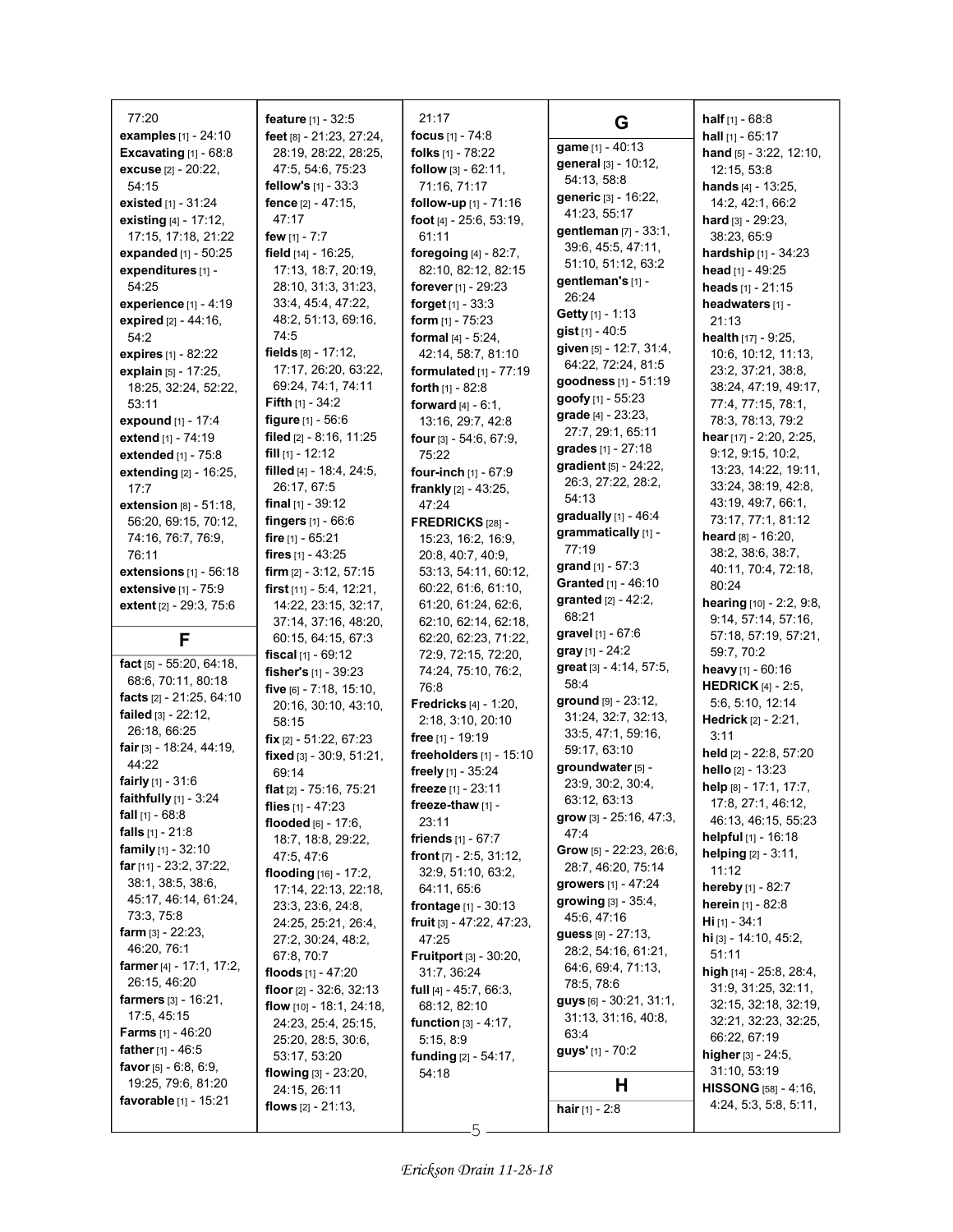| 5:13, 5:19, 5:22, 6:4,                | 23:15                          | 53:16, 63:15, 63:16               | 60:6, 60:13, 61:2,                                  | <b>listen</b> $[2] - 73.21$ ,               |
|---------------------------------------|--------------------------------|-----------------------------------|-----------------------------------------------------|---------------------------------------------|
| 6:13, 6:21, 7:10,                     | <b>imploring</b> [1] - 70:9    | <b>issues</b> [8] - 15:5,         | 61:9, 61:17, 61:23,                                 | 80:14                                       |
| 7:17, 7:20, 8:1, 8:8,                 | <b>important</b> [2] - 10:15,  | 20:25, 22:15, 23:1,               | 62:3, 62:7, 62:12,                                  | <b>literally</b> $[2] - 65:3$ ,             |
| 8:12, 12:25, 13:15,                   | 10:17                          | 24:8, 25:21, 42:1,                | 62:16, 62:19, 62:22,                                | 68:14                                       |
| 13:22, 14:5, 14:19,                   | <b>imposed</b> $[1] - 3:25$    | 50:4                              | 62:25                                               | <b>live</b> $[12] - 2:15, 2:16,$            |
| 19:8, 19:15, 38:15,                   | impression [1] - 56:9          | item [4] - 4:16, 5:13,            | <b>Kragers</b> [1] - 31:21                          | 13:25, 14:11, 31:20,                        |
| 42:7, 42:20, 52:21,                   | improperly $[2]$ - 23:4,       | 6.21, 7.11                        |                                                     | 34:3, 36:23, 45:3,                          |
| 54:21, 55:12, 57:4,                   | 26:2                           | itself [3] - 20:24,               | L                                                   | 45:17, 60:6, 66:15,                         |
| 57:17, 58:3, 58:18,                   | improvement $[9] - 4.4$ ,      | 21:11, 21:21                      |                                                     | 66:20                                       |
| 58:20, 58:23, 59:2,                   | 8:18, 9:17, 10:5,              |                                   | lack [6] - 22:20, 27:14,                            | lived [3] - 30:23,                          |
| 59:5, 59:9, 65:25,                    | 15:2, 77:2, 77:3,              | J                                 | 27:24, 28:3, 47:7                                   | 34:19, 59:21                                |
| 70:22, 71:14, 71:21,                  | 77:12, 78:25                   |                                   | Lake [3] - 21:22, 34:5,                             | LLC [2] - 22:23, 28:7                       |
| 76:23, 77:6, 77:11,                   | improvements [3] -             | Jeff [1] - 29:14                  | 68:7                                                | located $[2] - 4.4, 15.7$                   |
| 77:15, 77:22, 77:24,                  | 15:19, 54:25, 55:4             | <b>JEFF</b> $[1]$ - 29:16         | lake [2] - 30:4, 30:5                               | $location_{[1]} - 29:2$                     |
| 78:10, 78:17, 78:20,                  | $IN[1] - 1:4$                  | <b>Jeremy</b> [2] - 30:18,        | $land [3] - 4.6, 36.12,$<br>61:5                    | logical [1] - 19:14                         |
| 79:16, 79:20, 80:2,                   | inch $[2] - 67:9, 67:17$       | 30:21                             |                                                     | long-term [2] - 55:6,                       |
| 81:1, 81:8, 81:14                     | inches [5] - 25:6, 35:9,       | <b>JEREMY</b> [1] - 30:19         | <b>Land</b> $[2] - 20:10, 40:5$                     | 55:7                                        |
| <b>Hissong</b> $[8] - 2:20$ ,         | 35:16, 35:22, 47:1             | job [3] - 68:8, 74:2,             | landed [1] - 60:9                                   | look [4] - 11:16, 64:7,                     |
| 3:10, 3:20, 8:13,                     | including $[2] - 21:1$ ,       | 80:13<br>join [2] - 51:15, 51:23  | lands [2] - 4:7, 15:10<br><b>Lane</b> $[1]$ - 30:20 | 65:7, 80:14                                 |
| 19:20, 19:21, 41:21,                  | 22:5                           | joining [1] - 51:18               |                                                     | looked [5] - 11:20,                         |
| 66:19                                 | indeed [1] - 11:21             | Jones' [1] - 10:22                | language [5] - 41:13,<br>41:22, 42:3, 77:6,         | 27:21, 53:16, 61:6,                         |
| <b>historic</b> [1] - 75:11           | indicate [2] - 37:21,          | June [1] - 82:22                  | 77:7                                                | 74:21                                       |
| <b>historical</b> $[1] - 20:15$       | 38:7                           | jurisdiction [5] - 71:6,          | lapel [2] - 13:19, 13:20                            | looking [11] - 23:1,                        |
| historically [1] - 75:18              | indicated [1] - 39:15          | 71:7, 71:10, 71:11,               | large [2] - 10:13,                                  | 25:10, 25:11, 25:12,                        |
| history [2] - 20:24,<br>22:1          | indicates $[1] - 41.6$         | 72:2                              | 79:14                                               | 25:22, 27:4, 28:18,                         |
| hit $[2] - 22.23, 38.23$              | indicating $[6]$ - 22:3,       |                                   | last [11] - 5:18, 17:24,                            | 36:13, 36:15, 42:1,                         |
| hold [4] - 9:10, 12:25,               | 22:22, 24:2, 26:14,            | Κ                                 | 20:15, 35:19, 48:11,                                | 61:12                                       |
| 13:15, 19:18                          | 27:21, 66:7                    |                                   | 48:14, 48:24, 56:23,                                | looks [11] - 9:22,                          |
| hole $[1]$ - 18:5                     | indicating) [10] -             | <b>Kathy</b> [1] - 59:13          | 62:20, 72:12, 75:12                                 | 25:16, 27:18, 28:2,<br>32:11, 32:15, 52:23, |
| home [2] - 32:3, 58:16                | 12:13, 23:18, 25:12,           | <b>KATHY</b> [1] - 59:15          | <b>lasted</b> $[1] - 32.20$                         | 61:14, 61:20, 71:18                         |
| homeowner [2] - 67:4,                 | 25:23, 27:4, 28:11,            | keep [3] - 47:20, 48:1,<br>65.4   | <b>law</b> $[1] - 4:1$                              | $lose [1] - 17:6$                           |
| 67.9                                  | 34:10, 34:16, 65:17,<br>65.21  | keeping [1] - 38:22               | $lay_{[1]} - 61:4$                                  | $\log$ ing [1] - 26:9                       |
| <b>hooked</b> $[2] - 60:20$ ,         | indicative [1] - 26:2          | Ken [4] - 1:18, 2:24,             | least [5] - 12:1, 15:10,                            | loud $[4] - 3.9, 38.17,$                    |
| 60:22                                 | individually $[2]$ - 58:1,     | 3:4, 3:12                         | 28:25, 32:7, 69:3                                   | 43:1, 73:20                                 |
| <b>Hooker</b> $[2] - 30:18$ ,         | 58:10                          | <b>KEN</b> $[21] - 4.8, 4.22,$    | leave [2] - 78:21, 81:6                             | low [8] - 24:4, 25:9,                       |
| 30:21                                 | individuals $[1]$ - 37:15      | 5:1, 5:12, 6:8, 6:10,             | $left$ [3] - 23:20, 25:5,                           | 32:19, 35:14, 45:23,                        |
| <b>HOOKER</b> [1] - 30:19             | inefficient [3] - 24:18,       | 6:17, 8:5, 20:1, 38:9,            | 44:24                                               | 46:11, 63:9, 63:10                          |
| <b>hopes</b> $[1] - 7:8$              | 25:15, 28:5                    | 38:11, 38:14, 38:17,              | legally [1] - 59:4                                  | lower $[1]$ - 35:22                         |
| hoping [1] - 70:4                     | ineloquently [1] -             | 38:20, 39:5, 49:19,               | length [4] - 2:8, 45:7,                             | lowered [2] - 25:5,                         |
| host $[1] - 47:22$                    | 77:18                          | 49:22, 78:9, 79:3,                | 68:12, 76:8                                         | 28:22                                       |
| <b>house</b> $[5]$ - 30:23,           | infestation $[1]$ - 49:24      | 79:8, 81:21                       | less [2] - 50:21, 76:9                              | <b>lowers</b> $[1] - 63:13$                 |
| 31:12, 50:22, 59:16,                  | information $[2]$ -            | Kersting [2] - 36:24,             | level [6] - 31:24, 32:7,<br>32:12, 32:13, 35:21,    |                                             |
| 63:10                                 | 53:25, 72:10                   | 37:13                             | 47:6                                                | Μ                                           |
| huge $[1] - 65:5$                     | inground [1] - 72:8            | <b>kind</b> $[19] - 3.21, 16.23,$ | levels [2] - 18:5, 23:9                             | mail $[1] - 9:7$                            |
| <b>hundred</b> $[1]$ - 22:2           | <b>initiated</b> $[1] - 51:14$ | 22:16, 23:18, 23:22,              | levying $[1]$ - 55:5                                | maintaining [1] -                           |
| hydraulic $[2] - 23:3$ ,              | intended [1] - 47:18           | 24:20, 27:3, 27:9,                | <b>liable</b> $[1]$ - 15:10                         | 59:21                                       |
| 24:7                                  | intent [1] - 74:11             | 27:10, 28:12, 29:4,               | <b>life</b> $[1]$ - 29:18                           | maintenance [44] -                          |
|                                       | intention [1] - 72:25          | 32:23, 36:11, 40:2,               | likely $[1] - 32.3$                                 | 4:3, 8:18, 9:17, 10:5,                      |
|                                       | <b>interested</b> [1] - 82:13  | 40:13, 44:3, 47:2,<br>55:17, 80:7 | $\lim$ it [4] - 7:15, 44:10,                        | 15:2, 22:10, 27:1,                          |
| idea [1] - 64:22                      | interesting $[1] - 67:14$      | <b>kinds</b> $[1]$ - 69:22        | 54:1, 68:19                                         | 37:3, 40:15, 40:25,                         |
| identification [1] -                  | interpretation [1] -           | knocked [1] - 67:14               | <b>limited</b> $[2] - 56:15$ ,                      | 41:4, 41:8, 42:13,                          |
| 34:5                                  | 78:6<br>involve [1] - 50:6     | knowing [2] - 14:14,              | 73:8                                                | 42:17, 42:21, 43:9,                         |
| <b>ignorance</b> [1] - 54:16          | involved [1] - 73:9            | 14:17                             | <b>Linda</b> $[1]$ - 36:21                          | 43:18, 43:24, 44:1,                         |
| <b>illness</b> [1] - 70:8             | $irritating$ [1] - 30:7        | <b>Krager</b> [5] - 17:21,        | <b>LINDA</b> $[1]$ - 36:23                          | 44.2, 46.23, 47:14,                         |
| <b>impact</b> $[2] - 72:6$ ,<br>72:25 | <b>issue</b> [13] - 23:13,     | 45:1, 45:3, 46:16,                | line $[7] - 21.8$ , 22:7,                           | 50:9, 50:12, 50:15,<br>51:1, 51:6, 54:17,   |
| <b>impacts</b> $[1] - 73.3$           | 26:13, 30:1, 36:11,            | 60:6                              | 23:21, 27:19, 27:21,                                | 54:18, 54:23, 54:25,                        |
| impaired [2] - 22:16,                 | 38:24, 47:2, 47:20,            | <b>KRAGER</b> [17] - 17:23,       | 52:7, 66:7                                          | 55:2, 55:4, 55:7,                           |
|                                       | 48:5, 48:7, 53:6,              | 18:12, 45:2, 45:16,               | <b>list</b> [1] - 13:6                              |                                             |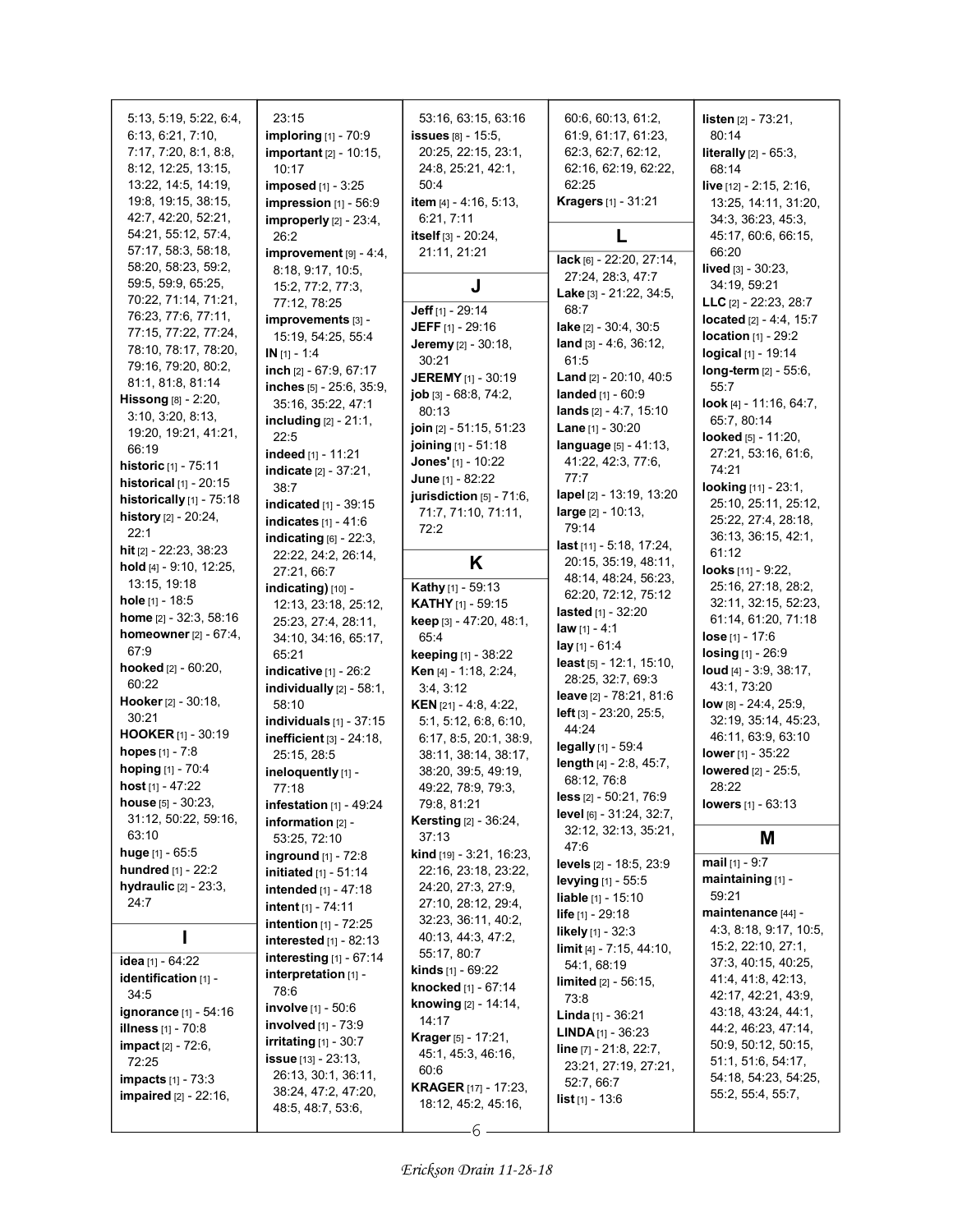| 55:18, 56:19, 59:20,                           | <b>Michelle</b> [4] - 1:24,        | 41:9, 41:12, 41:19,                        | 38:14, 38:17, 38:19,                      | 16:7, 16:11, 16:12,                          |
|------------------------------------------------|------------------------------------|--------------------------------------------|-------------------------------------------|----------------------------------------------|
| 59:23, 63:18, 68:7,                            | 3:14, 82:6, 82:21                  | 43:14, 43:17, 43:21,                       | 38:20, 39:5, 39:11,                       | 16:14, 16:20, 17:15,                         |
| 69:5, 73:7, 77:12,                             | <b>MICHIGAN [2] - 1:1.</b>         | 43:23, 55:10, 55:13,                       | 39:20, 40:7, 40:9,                        | 17:16, 17:23, 18:10,                         |
| 78:25                                          | 82:3                               | 55:17, 56:5, 72:21,                        | 41:11, 41:16, 42:6,                       | 18:12, 18:13, 19:2,                          |
| majority [4] - 11:23,                          | <b>Michigan</b> $[6] - 1:14$ ,     | 73:15, 74:18, 75:1,                        | 42:18, 42:25, 43:12,                      | 19:8, 19:13, 19:15,                          |
| 58:2, 58:9, 58:16                              | 15:8, 53:3, 82:7,                  | 75:5, 79:22                                | 43:16, 44:6, 44:10,                       | 19:20, 20:4, 20:5,                           |
| <b>MANN</b> [11] - 14:10,                      | 82:17, 82:22                       | Moore [7] - 2:3, 3:7,                      | 44:15, 44:23, 45:2,                       | 33:6, 33:16, 33:20,                          |
| 17:11, 48:25, 51:11,                           | Michillinda $[11]$ -               | 16:18, 36:25, 39:14,                       | 45:16, 46:16, 46:19,                      | 36:23, 37:13, 37:25,                         |
| 51:17, 51:20, 52:4,                            | 18:12, 18:13, 33:8,                | 43:3, 74:16                                | 48:8, 48:11, 48:13,                       | 38:4, 38:15, 39:3,                           |
| 52:9, 63:3, 63:9,                              | 45:1, 45:3, 45:24,                 | <b>mosquito</b> $[1] - 49:23$              | 48:16, 48:25, 49:3,                       | 39.6, 39.10, 39.13,                          |
| 76:14                                          | 45:25, 46:3, 59:13,                | mosquitoes [2] -                           | 49:5, 49:9, 49:12,                        | 39:18, 39:21, 39:22,                         |
| <b>Mann</b> [3] - 14:9, 14:10,                 | 60:7, 61:18                        | 23:13, 45:19                               | 49:19, 49:22, 51:9,                       | 40:8, 40:10, 40:20,                          |
| 51:11                                          | Microphone $[1]$ - 3:5             | $most$ [1] - 61:21                         | 51:11, 51:17, 51:20,                      | 40:23, 40:24, 41:1,                          |
| $map_{[9]} - 16:7, 16:9,$                      | microphone [5] -                   | Most [1] - 56:8                            | 52:4, 52:9, 52:11,                        | 41:2, 41:9, 41:12,                           |
| 21.5, 52.4, 61.14,                             | 13:18, 13:20, 38:16,               | motion [20] - 4:20,                        | 52:15, 52:17, 53:10,                      | 41:17, 41:19, 42:7,                          |
| 64:15, 64:17, 65:8,                            | 41:16, 66:1                        | 5:7, 5:21, 7:17, 7:20,                     | 53:13, 53:22, 54:1,                       | 42:12, 42:20, 42:23,                         |
| 65.14                                          | microphones [2] -                  | 7:22, 7:24, 10:2,                          | 54:4, 54:9, 54:11,                        | 43:1, 43:6, 43:14,                           |
| <b>Mark</b> [2] - 14:9, 14:10                  | 13:17, 41:20                       | 76:20, 77:25, 78:11,                       | 54:15, 55:6, 55:16,                       | 43:17, 43:19, 43:21,                         |
| <b>mark</b> [1] - 51:11                        | middle [2] - 35:3, 35:5            | 78:21, 78:24, 79:4,                        | 56:23, 57:13, 57:25,                      | 43:22, 43:23, 44:8,                          |
| <b>MARK</b> [11] - 14:10,                      | Middle [1] - 1:13                  | 79:7, 81:10, 81:11,                        | 58:14, 58:19, 58:22,                      | 44:11, 44:17, 48:10,                         |
| 17:11, 48:25, 51:11,                           | might $[7] - 13:19$ ,              | 81:18, 81:19                               | 58:25, 59:4, 59:8,                        | 48:14, 48:17, 48:19,<br>48:23, 49:11, 49:14, |
| 51:17, 51:20, 52:4,                            | 38:24, 45:10, 55:23,               | <b>motions</b> $[4] - 5.4$ ,               | 59:11, 59:12, 60:1,<br>60:3, 60:5, 60:6,  | 49:21, 50:5, 51:16,                          |
| 52:9, 63:3, 63:9,                              | 56:16, 63:16, 72:18                | 5:18, 7:12, 77:25                          | 60:12, 60:13, 60:22,                      | 51:19, 51:25, 52:6,                          |
| 76:14                                          | mile [6] - 30.12, 42:21,           | mounded [1] - 47:1                         | 61:2, 61:6, 61:9,                         | 52:13, 52:20, 52:21,                         |
| <b>Marquette</b> [4] - 21:15,                  | 50:13, 55:19, 73:9,                | move $[10] - 6.1, 8.9$ ,                   | 61:10, 61:17, 61:20,                      | 53:23, 54:21, 55:10,                         |
| 21:17, 21:20, 27:7                             | 76:9                               | 10.9, 27:11, 29:7,                         | 61:23, 61:24, 62:3,                       | 55:12, 55:13, 55:17,                         |
| massive [1] - 31:6                             | miles $[5] - 21:12$ ,              | 35:1, 35:17, 42:8,                         | 62:6, 62:7, 62:10,                        | 56:5, 57:2, 57:4,                            |
| <b>master</b> [1] - $31:10$                    | 50:19, 63:10, 65:5,                | 45:18, 45:21                               | 62:12, 62:14, 62:16,                      | 57:17, 58:3, 58:18,                          |
| <b>matter</b> [4] - 19:12,                     | 69:13                              | moved [2] - 13:16,<br>32:17                | 62:18, 62:19, 62:20,                      | 58:20, 58:23, 59:2,                          |
| 31:4, 58:17, 82:13                             | million $[3] - 36:14$ ,            |                                            | 62:22, 62:23, 62:25,                      | 59:5, 59:9, 59:15,                           |
| <b>MATTER</b> $[1] - 1.4$                      | 37:4, 50:20                        | movement [1] - 47:7                        | 63:1, 63:3, 63:7,                         | 65:25, 70:22, 71:14,                         |
| Matters [1] - 19:13<br>McKee [5] - 1:24, 3:14, | mind [3] - 47:12,                  | moves $[2] - 35:10$ ,<br>35:11             | 63:9, 64:1, 64:4,                         | 71:21, 72:21, 73:15,                         |
| 7:2, 82:6, 82:21                               | 52:18, 80:10<br>minds $[1] - 70:3$ | moving $[2] - 35:23$ ,                     | 64:5, 64:12, 64:14,                       | 74:13, 74:18, 75:1,                          |
| <b>mean</b> թթ - 38:25,                        | mine [2] - 49:18, 68:18            | 36:15                                      | 65:9, 65:13, 65:15,                       | 75:5, 76:23, 77:6,                           |
| 40:11, 50:18, 54:19,                           | minus $[1] - 28:19$                | MR [231] - 2:5, 4:8,                       | 65:16, 65:19, 65:20,                      | 77:11, 77:15, 77:22,                         |
| 59:2, 61:1, 61:11,                             | minute [4] - 7:15, 8:3,            | 4:10, 4:22, 4:23, 5:1,                     | 66:2, 68:16, 68:20,                       | 77:24, 78:10, 78:17,                         |
| 77:21                                          | 68:19, 68:23                       | 5:2, 5:6, 5:10, 5:12,                      | 68:25, 69:2, 70:14,                       | 78:20, 79:11, 79:16,                         |
| <b>means</b> $[1]$ - 82:16                     | $minutes [8] - 6:25,$              | 5:16, 5:17, 5:21, 6:3,                     | 71:22, 72:9, 72:15,                       | 79:20, 79:22, 79:25,                         |
| meantime [1] - 44:2                            | 7:19, 43:5, 44:12,                 | 6.6, 6.8, 6.9, 6.10,                       | 72:20, 73:13, 73:17,                      | 80:2, 80:4, 80:22,                           |
| measure [1] - 67:18                            | 44:13, 44:18, 44:21,               | 6:12, 6:15, 6:17,                          | 73:19, 74:15, 74:24,                      | 80:25, 81:1, 81:4,                           |
| meeting [16] - 2:2,                            | 64:9                               | 6:19, 7:14, 7:23, 8:3,                     | 75:3, 75:6, 75:10,                        | 81:8, 81:14                                  |
| 10:16, 14:4, 19:17,                            | <b>MITCHELL</b> $[1]$ - 46:19      | 8:5, 8:7, 8:11, 12:14,                     | 75:25, 76:2, 76:6,                        | <b>multi</b> $[1] - 36.14$                   |
| 19:19, 19:24, 30:25,                           | <b>Mitchell</b> [4] - 26:5,        | 12:17, 13:21, 13:24,                       | 76.8, 76.13, 76.14,                       | multi-million [1] -                          |
| 31:18, 37:24, 62:15,                           | 46:17, 46:19, 52:25                | 14:3, 14:7, 14:10,                         | 76:15, 76:18, 78:9,<br>78:23, 79:3, 79:4, | 36:14                                        |
| 76:19, 79:24, 81:2,                            | <b>Mitchell's</b> $[1]$ - 75:14    | 15:20, 15:23, 15:25,                       | 79:6, 79:8, 79:10,                        | municipalities [3] -                         |
| 81:25, 82:7, 82:9                              | <b>Mitchells</b> [1] - 28:7        | 16:2, 16:4, 16:9,                          | 79:13, 79:19, 79:24,                      | 10:10, 11:11, 79:15                          |
| <b>MEL</b> [2] - 73:13, 73:19                  | moister [1] - 47:4                 | 16:13, 16:17, 17:11,                       | 80:20, 80:23, 81:6,                       | municipality $[1]$ -<br>10:13                |
| Mel [1] - 74:13                                | money [6] - 36:5, 37:3,            | 17:19, 17:20, 18:16,                       | 81:12, 81:19, 81:21,                      | <b>MUSKEGON</b> $[2] - 1:2$ ,                |
| <b>members</b> [13] - 2:24,                    | 50:14, 56:7, 56:10,                | 18:24, 19:5, 19:6,                         | 81:23                                     | 82:4                                         |
| 4:1, 9:12, 34:16,                              | 56:15                              | 19:23, 20:1, 20:3,                         | MS [161] - 2:1, 2:7, 3:1,                 | Muskegon [13] - 1:14,                        |
| 37:15, 47:10, 49:16,                           | month $[2] - 35:12$ ,              | 20:8, 29:12, 29:16,                        | 3.3, 3.5, 3.6, 4.11,                      | 4:2, 4:6, 8:17, 15:1,                        |
| 70:16, 76:16, 76:19,                           | 63.8                               | 30:17, 30:19, 31:19,                       | 4:12, 4:16, 4:24, 5:3,                    | 15:7, 16:18, 33:2,                           |
| 79:6, 80:12, 80:18                             | <b>MOORE</b> [39] $- 2:1, 2:7,$    | 31:20, 33:7, 33:9,                         | 5:8, 5:11, 5:13, 5:19,                    | 37:14, 81:15, 82:7,                          |
| <b>mess</b> [1] - 14:18                        | 3.1, 3.3, 3.6, 4.12,               | 33:10, 33:11, 33:15,                       | 5:22, 6:4, 6:13, 6:21,                    | 82:17, 82:22                                 |
| <b>met</b> [1] - 67:4                          | 6:23, 7:6, 7:9, 16:12,             | 33:24, 34:1, 34:9,<br>34:11, 34:14, 34:18, | 6:23, 7:6, 7:9, 7:10,                     | <b>must</b> $[1] - 68.17$                    |
| <b>method</b> $[1] - 58:7$                     | 16:14, 16:20, 17:15,               | 36:17, 36:19, 36:20,                       | 7:17, 7:18, 7:20, 8:1,                    |                                              |
| mic $[4] - 41:15, 42:6,$                       | 19:20, 20:5, 33:6,                 | 37:10, 37:23, 38:9,                        | 8.8, 8.12, 12:19,                         | N                                            |
| 49:21, 73:20                                   | 39:18, 39:22, 40:8,                | 38:10, 38:11, 38:12,                       | 12:20, 12:25, 13:15,                      |                                              |
| Mich [1] - 45:24                               | 40:10, 40:23, 41:1,                |                                            | 13:22, 14:5, 14:19,                       | name [10] - 8:12, 14:8,                      |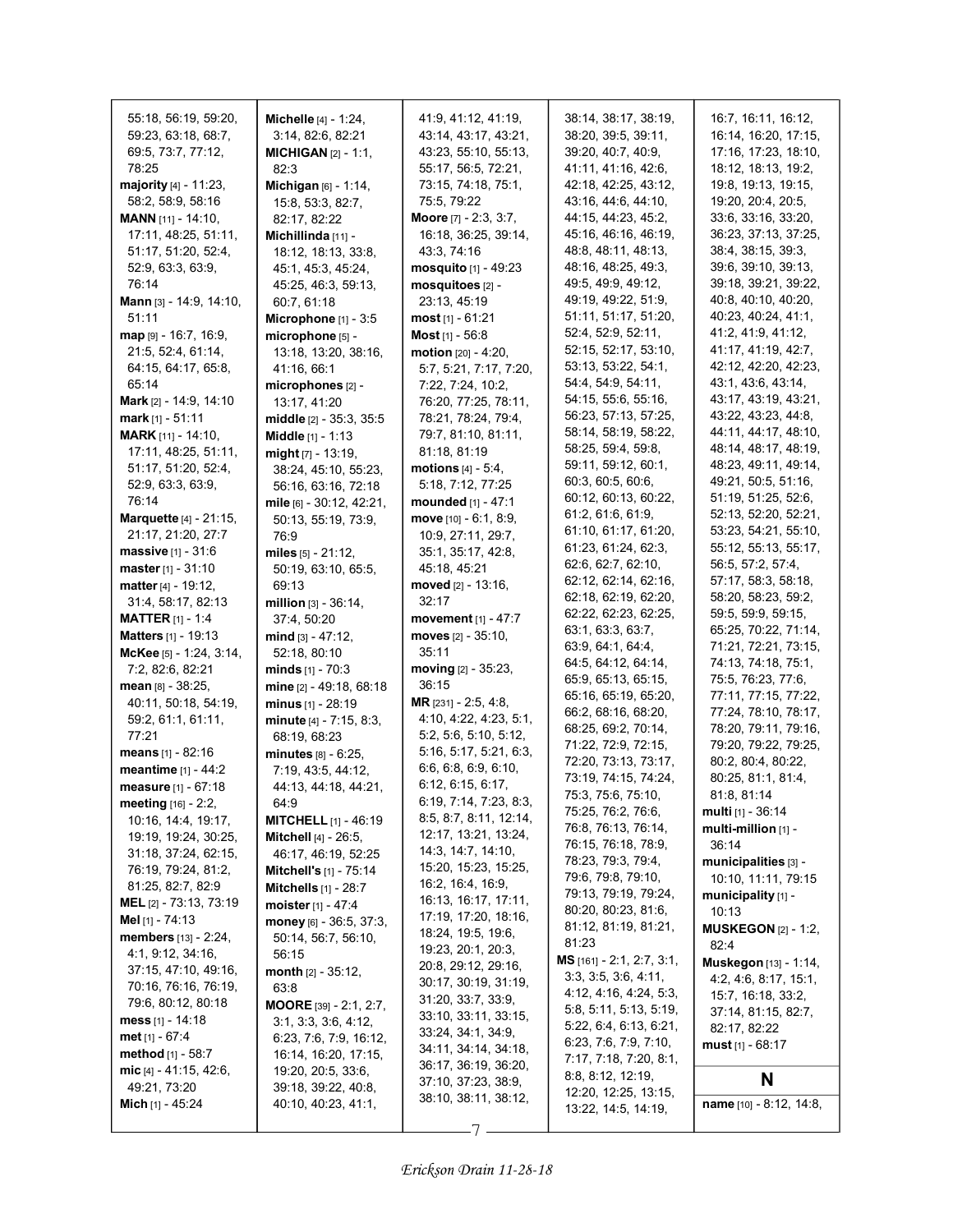14:10, 20:9, 30:21, 33:3, 33:21, 34:11, 36:10, 45:2 natural [1] - 53:20 naturally [1] - 53:17 near [3] - 22:22, 25:11, 25:12 necessarily [1] - 9:21 necessary [26] - 9:13, 9:24, 10:2, 10:3, 10:5, 10:6, 10:9, 11:3, 11:10, 11:11, 11:24, 29:7, 29:9, 57:8, 58:8, 77:3, 77:13, 77:20, 78:1, 78:2, 78:12, 78:14, 78:18, 79:1, 79:17, 79:19 necessity [4] - 4:3, 57:7, 76:22 need [14] - 7:2, 11:1, 17:6, 33:20, 41:19, 49:21, 50:4, 50:24, 51:4, 69:23, 69:24, 70:11, 74:6, 74:9 needed [1] - 74:10 needs [9] - 4:19, 10:25, 48:5, 48:7, 51:5, 51:21, 59:25, 67:24, 69:16 negative [1] - 56:9 neighbor's [1] - 34:21 neighbors [2] - 34:19, 59:16 nervous [1] - 42:2 never [6] - 36:9, 50:24, 62:5, 62:9, 80:16 new [5] - 17:11, 17:17, 29:10, 30:16, 53:25 next [10] - 4:16, 5:13, 6:21, 7:10, 12:5, 20:7, 21:2, 31:20, 34:17, 39:6 nice [1] - 27:19 Nile [1] - 70:5 nine [1] - 35:22 Nobody [1] - 70:5 nobody [3] - 29:22, 63:20, 70:6 nobody's [2] - 70:7 Nominate [1] - 4:21 nominate [1] - 5:1 nominated [1] - 6:7 nomination [1] - 4:25 North [2] - 1:13, 1:14 north [4] - 21:14, 21:19, 22:11, 26:15 northeast [2] - 21:16, 61:18 northern [1] - 23:19

Notary [2] - 82:6, 82:22 notes [3] - 6:25, 18:14, 82:11 nothing [4] - 18:8, 29:20, 30:15, 46:6 notice [6] - 9:7, 27:10, 34:4, 34:12, 34:15, 57:9 notices [1] - 34:4 November [1] - 1:10 nowhere [1] - 28:10 number [5] - 62:8, 62:13, 64:24, 79:13, 79:17 numbers [1] - 64:25 O oath  $[1] - 3:19$ observations [1] - 20:12 observed [2] - 38:25, 39:1 obstructions [1] - 61:1 obviously [4] - 23:8, 67:2, 67:8, 75:17 OF [5] - 1:1, 1:2, 1:4, 82:3, 82:4 offered [1] - 41:6 office [7] - 22:9, 43:7, 43:9, 43:17, 43:24, 56:8, 70:24 OFFICE [1] - 1:2 **official**  $[2] - 42:16$ , 57:15 officially [1] - 72:13 once [1] - 11:9 one [32] - 12:1, 12:15, 13:6, 13:19, 18:6, 24:2, 37:9, 44:21, 47:11, 52:14, 53:16, 54:2, 57:6, 59:12, 61:11, 64:15, 65:5, 65:23, 69:8, 69:11, 72:5, 76:22, 77:17, 78:21, 79:25, 80:5, 80:17, 80:24, 81:7 one-foot [1] - 61:11 ones [1] - 59:15 ooOoo [1] - 82:2 open [5] - 14:4, 14:16, 29:13, 50:15, 81:6 opens [1] - 42:15 opinion [3] - 39:8, 39:11, 77:17 opportunity [8] - 13:2, 33:23, 57:5, 57:11, 58:6, 69:3, 80:3,

81:17 optimum [1] - 27:22 options [1] - 29:5 orange [1] - 67:6 order [4] - 2:2, 12:21, 17:19, 18:16 original [1] - 82:11 ourselves [1] - 70:16 outcome [1] - 82:13 outlet [6] - 22:20, 26:10, 28:10, 29:1, 53:18, 75:24 outlets [1] - 28:20 outside [1] - 45:22 overlap [2] - 64:18, 65:8 overlapping [1] - 65:2 overlaps [2] - 65:10, 66:4 overlaying [1] - 65:22 overview [2] - 20:22, 20:23 own [5] - 4:7, 7:8, 18:15, 30:12, 61:18 owner [2] - 17:9, 53:3 owners [5] - 4:6, 11:17, 13:18, 30:22, 58:16 P P.M [1] - 1:11 P.M. [1] - 82:1 packets [1] - 81:4 paid [3] - 17:23, 29:18, 54:23 **paragraph**  $[2] - 15:6$ , 15:9 parallels [1] - 40:11 part [17] - 9:3, 9:4, 9:6, 10:14, 25:1, 26:8, 26:25, 54:19, 60:15, 62:20, 73:6, 73:7, 74:17, 74:23, 76:25, 80:6 participate [1] - 11:12 particular [3] - 29:2, 40:2, 70:1 particulars [1] - 54:12 parties [1] - 82:12 party [1] - 73:21 pass [2] - 4:13, 34:15 past [1] - 43:10 pay [9] - 11:9, 11:13, 18:9, 31:8, 40:3, 50:22, 51:15, 55:25, 76:14 Pay [1] - 30:12 paying [5] - 11:17, 31:11, 58:12, 64:20,

66:11 people [24] - 7:15, 12:11, 13:22, 13:25, 29:20, 30:7, 34:12, 37:2, 37:6, 41:4, 42:2, 44:12, 47:15, 47:25, 48:4, 49:25, 50:9, 50:11, 50:19, 50:25, 52:23, 58:15, 66:15, 66:20 per [8] - 42:21, 50:13, 55:19, 55:25, 73:9 percentage [1] - 58:11 Pere [3] - 21:15, 21:16, 21:20 perfectly [1] - 7:4 perform [3] - 3:24, 70:25, 71:11 performed [2] - 55:2, 57:9 performing [1] - 72:8 perhaps [2] - 60:19, 77:18 period [3] - 32:18, 70:15, 76:18 permission [1] - 40:2 permit [1] - 72:22 person [5] - 5:4, 13:6, 13:7, 44:17, 53:1 personally  $[3]$  -  $31:7$ , 60:24, 63:5 perspective [2] -27:20, 61:7 Peterman [1] - 29:15 PETERMAN<sub>[1]</sub> -29:16 petition [46] - 8:16, 9:9, 9:12, 9:24, 10:4, 10:20, 11:25, 14:12, 14:15, 14:17, 14:20, 14:25, 15:2, 15:9, 15:13, 15:15, 17:9, 21:2, 26:8, 29:6, 29:10, 36:10, 40:14, 41:5, 41:8, 41:13, 41:22, 42:4, 42:15, 42:22, 44:3, 47:10, 51:14, 52:25, 53:1, 53:2, 54:23, 55:1, 55:9, 56:16, 56:20, 56:21, 73:6, 74:17, 74:19, 75:12 petitioner [1] - 22:21 petitioners [2] - 14:22, 16:15 petitions [2] - 37:7, 42:10 phone [2] - 62:8, 62:12 photograph [1] - 28:8

photographs [1] - 26:5 phrase [1] - 78:11 physical [1] - 52:7 pick [1] - 43:25 pictures [2] - 46:24, 67:5 piggy [1] - 47:19 Pinewood [1] - 30:20 pipe [2] - 31:11, 75:24 pitch [1] - 20:16 pitched [1] - 25:7 place [9] - 9:18, 10:19, 19:17, 33:14, 46:1, 46:5, 55:1, 67:3, 82:8 plan [3] - 55:7, 55:9 plans [1] - 72:17 planted [1] - 46:25 planting [1] - 47:2 plastic [1] - 31:11 pleased [1] - 42:9 plus [1] - 28:19 point [11] - 17:19, 18:16, 29:8, 39:9, 45:23, 56:7, 56:19, 66:23, 71:20, 74:25, 75:11 Point [1] - 9:20 pointing [1] - 66:6 pond [2] - 25:16, 63:12 ponding [1] - 24:19 ponds [3] - 63:12, 63:13, 63:21 poor [3] - 23:8, 23:9, 26:2 portion [4] - 54:18, 56:14, 71:19, 71:22 possibly [1] - 13:25 post [1] - 34:9 posted [1] - 20:6 pot [1] - 56:10 **potential**  $[5] - 24:25$ , 27:25, 28:25, 31:25, 60:25 potentially [3] - 23:10, 23:13, 28:16 Power [1] - 9:19 pray [1] - 37:8 precise [1] - 61:12 preliminary [2] - 22:4, 39:16 present [4] - 9:16, 15:22, 29:4, 64:8 presentation [23] -2:19, 9:20, 12:21, 12:24, 18:18, 18:19, 18:23, 19:4, 19:5, 19:7, 19:10, 19:22,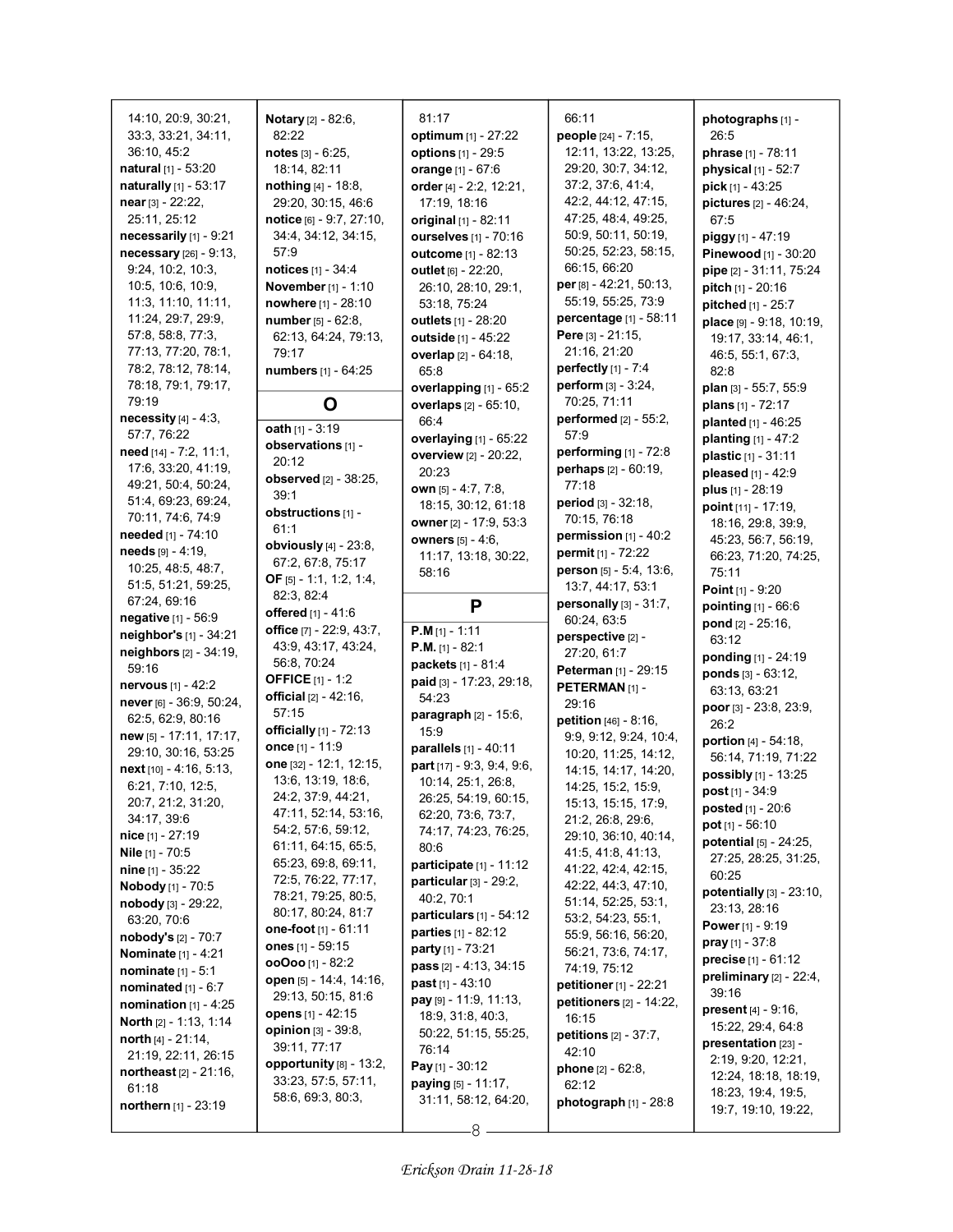| 19:24, 20:23, 22:25,<br>37:16, 37:17, 37:20,         | 74:20, 75:14, 76:12<br>proposed [1] - 78:24      | 73:11<br>quarter [2] - 30:12,                | 81.8<br>recommendation [1] -                   | 49.7, 64.19, 66.10<br>residents' $[1] - 60.4$ |
|------------------------------------------------------|--------------------------------------------------|----------------------------------------------|------------------------------------------------|-----------------------------------------------|
| 37:22, 38:6, 46:21,                                  | protect [1] - 74:2                               | 76:9                                         | 57:15                                          | Resource [1] - 20:10                          |
| 49:2, 54:7                                           | protest $[1] - 57:10$                            | quarter-mile [1] -                           | <b>RECORDED</b> $[1]$ - 1:24                   | <b>Resources</b> [1] - 40:6                   |
| pressure [1] - 67:10                                 | proven [1] - 48:6                                | 30:12                                        | recorded [1] - 82:9                            | response [2] - 64:3.                          |
| pretty [7] - 42:3, 45:7,                             | provide [2] - 9:19,                              | questioning [3] -                            | rectangles $[1]$ - 27:13                       | 76:17                                         |
| 60:9, 61:12, 72:15,                                  | 75:24                                            | 17:21, 77:16, 77:17                          | red [1] - 27:21                                | responsibilities [2] -                        |
| 80:9                                                 | provided $[2] - 15.3$ ,                          | questions [22] - 2:12,                       | reduce [1] - 27:1                              | 70:19, 70:23                                  |
| <b>previous</b> $[1] - 22:3$                         | 29:1                                             | 12:22, 14:23, 19:14,                         | reduces $[2] - 24:6$ ,                         | rest [2] - 44:24, 80:17                       |
| price [2] - 29:21, 36:3                              | providing [1] - 19:16                            | 20:20, 41:12, 42:9,                          | 24:24                                          | restrictions [1] - 23:3                       |
| prices [1] - 64:22                                   | <b>public</b> [37] - 2:20,                       | 42:24, 44:7, 44:9,                           | Reeths [1] - 1:13                              | review [8] - 7:1, 7:3,                        |
| primarily [1] - 17:4                                 | 7:11, 8:4, 9:25, 10:6,                           | 44:11, 48:18, 52:23,                         | Reeths-Puffer [1] -                            | 22:8, 39:17, 57:10,                           |
| primary $[1] - 74.8$                                 | 10:12, 11:13, 12:6,                              | 53:7, 53:8, 54:5,                            | 1:13                                           | 57:21, 57:25, 58:9                            |
| privacy [3] - 47:13,                                 | 14:4, 17:21, 18:17,                              | 58:4, 59:6, 60:4,                            | reference [1] - 65:12                          | Ribe [7] - 33:12, 34:7,                       |
| 47:15, 47:17                                         | 18:21, 18:22, 19:15,                             | 70:16, 72:6, 76:15                           | refrain [1] - 13:9                             | 64:15, 64:19, 64:21,                          |
| private [2] - 27:15,                                 | 19:16, 23:2, 27:16,                              | quick $[1] - 33:17$                          | regard $[4] - 7:12$ ,                          | 65:6, 79:23                                   |
| 28:16                                                | 29:13, 37:21, 38:7,<br>38:24, 42:13, 47:19,      | quiet $[1] - 38:22$<br>quite $[2] - 32:15$ , | 42:19, 57:20, 57:22                            | Riley [24] - 14:11,                           |
| problem [18] - 29:24,<br>30:13, 31:8, 31:16,         | 49:16, 56:24, 57:14,                             | 76:24                                        | regiment $[1] - 48.2$                          | 21:14, 21:18, 22:11,                          |
| 31:17, 37:22, 38:8,                                  | 57:16, 57:18, 57:19,                             | quote [2] - 55:20,                           | regular $[1] - 42:20$<br>related [1] - 82:12   | 22:21, 25:2, 25:11,<br>25:13, 25:24, 26:15,   |
| 39:25, 43:7, 45:11,                                  | 57:20, 70:15, 77:4,                              | 56:13                                        |                                                | 27:6, 27:12, 28:13,                           |
| 45:18, 45:23, 46:11,                                 | 77:15, 78:1, 78:3,                               |                                              | relative [1] - 70:18<br>relatively [1] - 75:20 | 28:23, 45:12, 46:10,                          |
| 49:25, 50:24, 59:18,                                 | 78:13, 79:2                                      | R                                            | relieve [1] - 67:10                            | 51:12, 63:4, 63:7,                            |
| 61:25, 77:10                                         | Public [3] - 15:4, 82:6,                         |                                              | remember [2] - 40:6,                           | 65:10, 65:18, 65:19,                          |
| problems [3] - 16:24,                                | 82:22                                            | railroad [3] - 65:11,                        | 56:6                                           | 71:19, 71:23                                  |
| 17:2, 31:15                                          | <b>Puffer</b> $[1] - 1:13$                       | 65:16, 66:9<br>Railroad [4] - 21:16,         | remobilize [1] - 69:10                         | Riley-Thompson [24]                           |
| process $[7] - 2:13$ ,                               | pump [2] - 46:13,                                | 21:17, 21:20, 27:7                           | removed [1] - 35:19                            | $-14.11, 21.14,$                              |
| 3:21, 11:24, 17:10,                                  | 46:14                                            | rain [2] - 35:9, 35:15                       | repair $[1] - 22:10$                           | 21:18, 22:11, 22:21,                          |
| 81:3, 81:9, 81:15                                    | <b>purpose</b> [3] - 7:8,                        | rains [1] - 60:16                            | rephrase [1] - 78:9                            | 25:2, 25:11, 25:13,                           |
| <b>profile</b> $[3] - 23:22$ ,                       | 9:13, 19:16                                      | raise [3] - 3:22, 12:15,                     | replace [2] - 10:23,                           | 25:24, 26:15, 27:6,                           |
| 24:13, 27:3                                          | purposefully [1] -                               | 63:21                                        | 22:12                                          | 27:12, 28:13, 28:23,                          |
| $project [30] - 2:19,$                               | 41:25                                            | raised $[3] - 14:2$ ,                        | replaced $[2] - 26:22$ ,                       | 45:12, 46:10, 51:12,                          |
| 3:10, 9:21, 10:21,                                   | <b>purposes</b> [2] - 58:12,                     | 29:17, 46:25                                 | 26:25                                          | 63:4, 63:7, 65:10,                            |
| 11.5, 11.6, 11.9,<br>11:15, 11:21, 20:17,            | 59:7                                             | raising [1] - 12:10                          | <b>report</b> $[2] - 39:15$ ,                  | 65:18, 65:19, 71:19,<br>71:23                 |
| 29:7, 31:5, 31:6,                                    | put [18] - 12:18, 14:13,<br>15:24, 17:13, 27:20, | ran $[2] - 2:5, 37:5$                        | 57:15                                          | ripple [1] - 69:21                            |
| 33:12, 36:14, 50:3,                                  | 29:24, 31:22, 31:23,                             | reaching $[1] - 7:1$                         | reported [1] - 20:25                           | rise [1] - 63:13                              |
| 50:18, 50:20, 57:8,                                  | 32:4, 32:16, 35:21,                              | read [5] - 14:20,                            | Reporter [2] - 1:25,                           | Road [45] - 21:13,                            |
| 57:19, 57:23, 58:6,                                  | 46:13, 59:16, 67:6,                              | 14:24, 77:5, 77:18,                          | 82:6                                           | 21:15, 21:18, 22:11,                          |
| 58:8, 58:13, 58:22,                                  | 67:9, 67:16, 74:22,                              | 78:16                                        | <b>reporter</b> $[5] - 3:15$ ,                 | 22:22, 23:17, 24:11,                          |
| 59:1, 66:25, 75:13                                   | 75:23                                            | reads [1] - 14:25                            | 13:1, 13:4, 13:10,<br>82:16                    | 25:2, 25:3, 25:11,                            |
| <b>projects</b> [2] - 37:4,                          | <b>Putnam</b> $[27] - 21:12$                     | ready [1] - 20:6                             | reproduction [1] -                             | 25:12, 25:13, 25:22,                          |
| 73:6                                                 | 21:14, 22:11, 22:22,                             | real [2] - 16:21, 33:17                      | 82:15                                          | 25:24, 26:16, 27:6,                           |
| <b>promise</b> $[1] - 72:12$                         | 23:17, 24:11, 25:12,                             | realize [1] - 31:1                           | request $[6] - 7:18$ ,                         | 27:8, 27:12, 27:13,                           |
| prone [1] - 17:14                                    | 25:22, 26:15, 27:8,                              | Really [1] - 43:21                           | 15:2, 22:20, 28:6,                             | 28:1, 28:13, 28:15,                           |
| <b>proper</b> [3] $- 47:21,$                         | 27:13, 28:1, 28:12,                              | really [17] - 25:17,<br>28:2, 29:23, 30:7,   | 42:14, 64:9                                    | 28:23, 33:8, 45:1,                            |
| 48:1, 70:10                                          | 28:23, 29:16, 29:17,                             | 30:11, 31:3, 31:6,                           | requested $[1] - 47:11$                        | 46:10, 54:3, 59:13,                           |
| properties $[3]$ - 28:5,                             | 36:18, 46:10, 51:13,                             | 37:18, 37:19, 49:24,                         | requesting $[1]$ - 46:21                       | 65:23, 66:25, 68:12,<br>69:11, 69:14, 71:19,  |
| 50:6, 66:8                                           | 55:21, 66:24, 67:25,<br>68:12, 69:11, 69:14,     | 59:25, 66:22, 67:24,                         | require [2] - 42:22,                           | 71:23, 71:25, 72:1                            |
| <b>property</b> $[34] - 9.2$ ,<br>9:5, 10:22, 11:17, | 71:25, 72:1                                      | 68:4, 75:16, 80:11,                          | 55.5                                           | road $[37] - 18.3, 18.4,$                     |
| 13:18, 17:9, 22:13,                                  | Putnum [1] - 28:15                               | 80:18                                        | required $[3] - 3.25$ ,                        | 18:6, 23:11, 27:16,                           |
| 26.6, 26.12, 26.14,                                  | <b>putting</b> $[1] - 17.8$                      | reason [2] - 45:8, 47:6                      | 5:20, 7:13                                     | 30:12, 32:10, 35:19,                          |
| 27:2, 28:8, 28:12,                                   |                                                  | receive [2] - 10:11,                         | requirement [1] -                              | 35:20, 36:1, 55:20,                           |
| 28:19, 29:19, 29:21,                                 | Q                                                | 10:13                                        | 57:18                                          | 56:1, 59:19, 60:23,                           |
| 30:14, 30:22, 31:21,                                 | qualifications [2] -                             | received [4] - 9:7, 9:9,                     | <b>requires</b> $[2] - 9:10$ ,                 | 62:6, 67:18, 67:25,                           |
| 34.20, 35:2, 45:7,                                   | 49:15, 49:18                                     | 20:14, 29:10                                 | 55:1<br>resent $[2] - 80.11$ ,                 | 68:11, 68:12, 68:13,                          |
| 50:21, 52:7, 53:3,                                   | <b>Quality</b> [1] - 72:23                       | recognized $[3]$ - 13:8,                     | 80:18                                          | 69:17, 69:19, 69:25,                          |
| 53:14, 58:10, 61:15,                                 | quality $[5] - 47:22$ ,                          | 39:23, 39:25                                 | reside $[1] - 4:7$                             | 70:11, 70:19, 70:24,                          |
| 61:21, 67:9, 67:11,                                  | 72:7, 73:3, 73:5,                                | recommend $[2] - 6:1$ ,                      | residents $[4] - 4.6$ ,                        | 71:6, 71:10, 71:18,                           |
|                                                      |                                                  | 9                                            |                                                |                                               |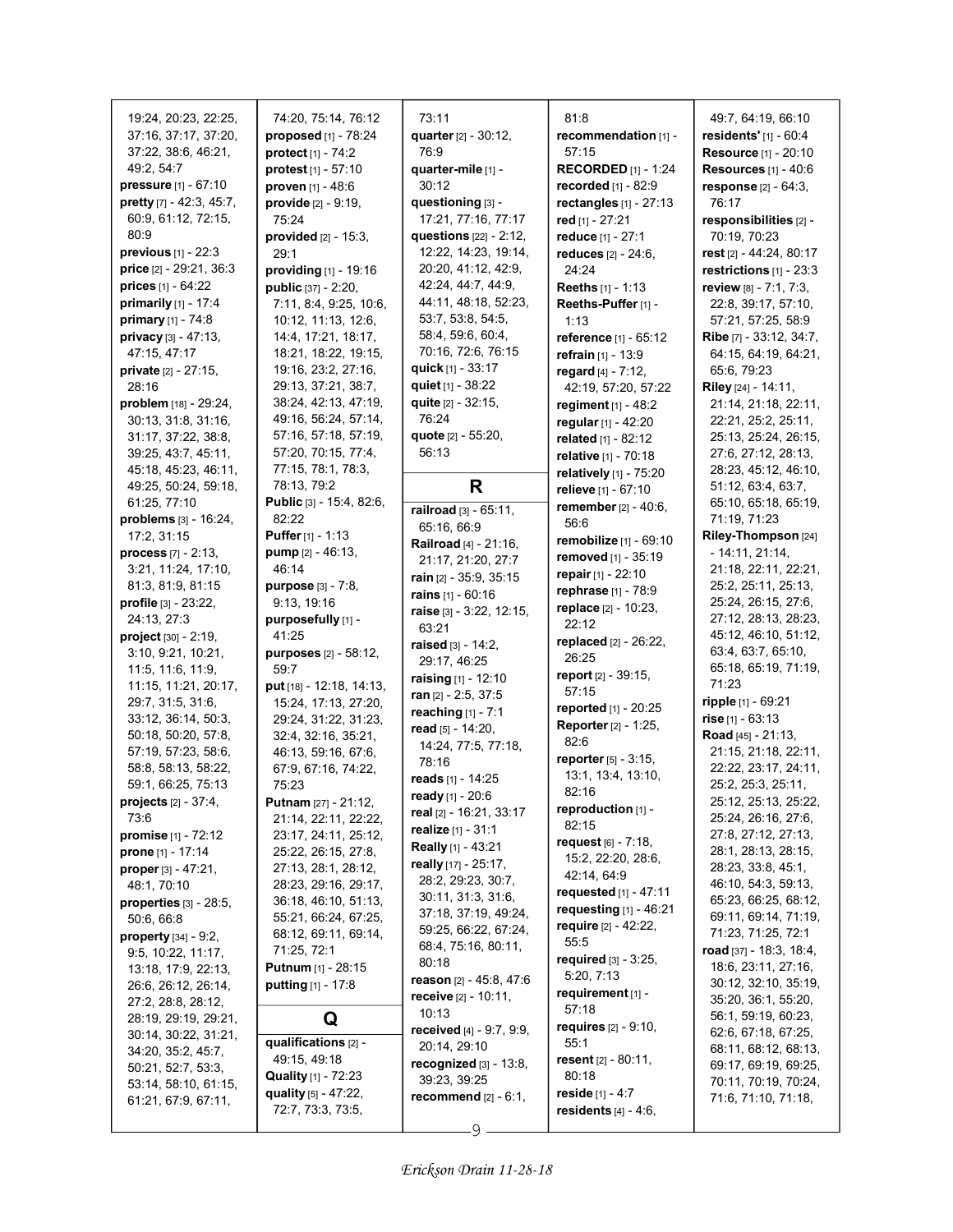| 72:1, 72:2, 73:14,            | 18:20, 19:5, 19:6,               | 21:23, 22:14, 32:9,                            | 55:5                       | 42:7, 42:20, 52:21,                         |
|-------------------------------|----------------------------------|------------------------------------------------|----------------------------|---------------------------------------------|
| 73:16, 73:22, 73:23,          | 23:24, 24:9, 24:11,              | 35:20, 35:22, 35:23,                           | specific [2] - 34:11,      | 54:21, 55:12, 57:4,                         |
| 74:4, 74:14                   | 24:12, 24:19, 25:3,              | 35:24, 36:2, 45:8,                             | 61:25                      | 57:17, 58:3, 58:18,                         |
| roadbed [1] - 23:10           | 25:13, 25:25, 26:23,             | 66:11, 66:21, 68:12,                           | specifically [1] - 57:22   | 58:20, 58:23, 59:2,                         |
|                               |                                  |                                                |                            |                                             |
| roads [6] - 71:3, 74:2,       | 27:16, 28:1, 30:7,               | 71:24, 72:1                                    | speculative [1] - 76:3     | 59:5, 59:9, 65:25,                          |
| 74:3, 74:7, 74:8,             | 37:16, 37:20, 46:7,              | $sign [8] - 4:13, 7:3,$                        | spend [2] - 69:13.         | 70:22, 71:14, 71:21,                        |
| 74:10                         | 46.9, 46.11, 46.24,              | 37:7, 41:5, 47:12,                             | 73:4                       | 76:23, 77:6, 77:11,                         |
| roadside $[3] - 71:2,$        | 49:19, 49:22, 59:5,              | 52:25, 53:4, 53:5                              | spent $[1] - 54:21$        | 77:15, 77:22, 77:24,                        |
| 71:8                          | 60:25, 62:1, 63:23,              | signature [1] - 52:22                          | <b>SPLINT</b> [1] - 16:4   | 78:10, 78:17, 78:20,                        |
| role [3] - 4:17, 5:14,        | 64:12, 64:18, 65:8,              | signatures $[2] - 47:9$ ,                      | Split [3] - 1:17, 3:13,    | 79:16, 79:20, 80:2,                         |
| 8:9                           | 65:10, 65:11, 65:17,             | 47:11                                          | 6:7                        | 81:1, 81:8, 81:14                           |
| roles [2] - 70:18,            | 66:6, 69:25, 81:4                | <b>signed</b> [2] - 15:9,                      | <b>SPLIT</b> [102] - 4:10, | Stacy [11] - 2:20, 2:22,                    |
| 70:23                         | See [1] - $26.6$                 | 15:13                                          | 4:23, 5:2, 5:16, 6:3,      | 3:10, 3:20, 4:14, 5:6,                      |
| roll $[2] - 5:18, 5:19$       | seeing [1] - 37:16               | <b>signers</b> $[3] - 15.1$ ,                  | 6.6, 6.9, 6.12, 6.15,      | 8:13, 21:6, 29:4,                           |
| <b>rooms</b> $[1] - 32:14$    | seeking [1] - 26:7               | 15:12, 16:22                                   | 6:19, 7:14, 7:23, 8:3,     | 55:24, 66:19                                |
|                               | seem $[2] - 44:19$ ,             |                                                |                            | <b>stagnant</b> [5] - 23:12,                |
| rotation [1] - 47:21          | 44:22                            | significant $[1]$ - 48:6                       | 8:7, 8:11, 12:17,          | 24:8, 24:11, 26:1,                          |
| row [2] - 47:17, 51:10        |                                  | simple [1] - 36:15                             | 13:21, 13:24, 14:3,        | 28:9                                        |
| rule [3] - 11:16, 11:20,      | sent [2] - 26:5, 28:9            | simply [2] - 34:22,                            | 14:7, 15:20, 15:25,        |                                             |
| 68:24                         | sentence [1] - 77:19             | 36:12                                          | 16:13, 16:17, 17:20,       | stake [1] - 35:21                           |
| rules [3] - 6.22, 7:11,       | separate [1] - 11:19             | single [2] - 15:15,                            | 18:24, 19:6, 19:23,        | <b>stand</b> $[4] - 14.8$ ,                 |
| 32:15                         | separately [1] - 6:5             | 67:18                                          | 20:3, 29:12, 30:17,        | 29:14, 36:21, 37:11                         |
| ruling $[1] - 7:15$           | September [1] - 36:7             | <b>sit</b> [1] - 34:24                         | 31:19, 33:7, 33:10,        | <b>standard</b> $[2] - 41:7$ ,              |
| running [1] - 68:18           | serve [1] - 47:17                | sits [1] - 60:17                               | 33:15, 33:24, 34:14,       | 42:3                                        |
| runs [3] - 31:11, 45:7,       | serves [1] - 47:15               | sitting [2] - 25:18,                           | 36:17, 36:20, 37:10,       | standing [8] - 38:22,                       |
| 45:24                         | service [1] - 76:1               | 35:6                                           | 37:23, 38:10, 38:12,       | 38:25, 39:1, 46:24,                         |
| <b>Russ</b> [1] - 31:19       | session [2] - 14:16,             | <b>six</b> $[2]$ - 25:5, 63:10                 | 39:11, 39:20, 41:11,       | 49:20, 49:23, 50:7,                         |
| <b>RUSS</b> $[3] - 31:20$ ,   | 33:22                            | size [2] - 30:5, 67:23                         | 42:6, 42:18, 42:25,        | 68:2                                        |
|                               | set [13] - 8:22, 23:5,           | slide [1] - 16:2                               | 43:12, 43:16, 44:6,        | standpoint $[1]$ - 22:1                     |
| 33.9, 33.11                   | 24:4, 24:5, 24:17,               |                                                | 44:10, 44:15, 44:23,       | <b>stands</b> $[2] - 45:8$ ,                |
| <b>Russell</b> [1] - 54:3     |                                  | slower [1] - 68:18                             | 46:16, 48:8, 48:13,        | 45:20                                       |
|                               | 25.8, 26.2, 27.17,               | slows [1] - 25:20                              |                            |                                             |
|                               |                                  |                                                |                            |                                             |
| S                             | 28:4, 40:12, 59:20,              | small $[1] - 56:13$                            | 48:16, 49:3, 49:9,         | Staple [6] - 27:8,                          |
|                               | 80:16, 82:8                      | <b>Smith's [1] - 10:23</b>                     | 49:12, 51:9, 52:17,        | 45:25, 46:2, 60:7,                          |
| sale [2] - 29:21, 29:23       | sets [1] - 45:21                 | smooth [1] - 27:19                             | 53:10, 53:22, 54:1,        | 61:18, 65:20                                |
| sand $[1] - 49.25$            | setting [1] - 60:14              | soil [1] - 47:4                                | 54:9, 55:16, 59:12,        | start [4] - 3:7, 13:24,                     |
| saplings [1] - 47:16          | seven [1] - 64:22                | sole [1] - 10:18                               | 60:1, 60:5, 63:1,          | 25:14, 55:12                                |
| <b>sat</b> [1] - 29:23        | several [2] - 18:18,             |                                                | 63.7, 64.1, 64.4,          | started [6] - 16:23,                        |
| save [1] - 39:11              | 63:8                             | solemnly [1] - 3:24                            | 64:12, 65:9, 65:15,        | 17:4, 34:20, 40:3,                          |
| saw [2] - 7:1, 46:21          | shaded [1] - 24:2                | solution [1] - 45:11                           | 65:19, 68:25, 70:14,       | 60:16, 64:6                                 |
| scale $[4] - 40:17$ ,         | Shall [1] - 3:6                  | someone [5] - 4:19,                            | 73:17, 74:15, 75:3,        | starting [1] - 14:9                         |
| 64:16, 65:7, 66:5             |                                  | 4:20, 17:13, 38:12,                            | 75:6, 75:25, 76:6,         | starts [2] - 17:10,                         |
| <b>schematic</b> $[1] - 27:3$ | shallower $[1]$ - 46:5           | 78:21                                          | 76:13, 76:15, 76:18,       | 21:12                                       |
| School [1] - 1:13             | <b>SHARON</b> [5] - 4:11,        | sometimes [1] - 25:4                           | 78:23, 79:4, 79:6,         |                                             |
| <b>scope</b> $[6] - 10:21$ ,  | 79:25, 80:4, 80:22,              | somewhat [2] - 32:22,                          | 79:10, 79:13, 79:19,       | <b>STATE</b> [2] - 1:1, 82:3                |
| 11:5, 11:14, 29:8,            | 80:25                            | 77:18                                          | 79:24, 81:6, 81:12,        | state [2] - 64:9, 66:21                     |
| 57:18                         | Sharon [2] - 1:18, 3:13          | soon $[1] - 60:3$                              | 81:19, 81:23               | State [2] - 53:3, 82:7                      |
|                               | short $[1]$ - 9:19               | sorry [5] - 3:1, 6:24,                         | split $[1] - 4:21$         | <b>statement</b> [2] - 4:13,                |
| sea [1] - 47:5                | <b>shorthand</b> $[1] - 82:11$   | 41:2, 41:14, 43:23                             |                            | 80:8                                        |
| second [5] - 5:2, 7:25,       | <b>Shorthand</b> [2] - 1:25,     | <b>sort</b> [1] - 70:20                        | spray [2] - 47:21, 48:1    | <b>statute</b> [2] - 77:7                   |
| 10:9, 12:25, 13:15            | 82:6                             | <b>sorts</b> $[1] - 27:17$                     | <b>Spring</b> [1] - 68:10  | statutory [2] - 57:17,                      |
| <b>secretary</b> [7] - 1:17,  | <b>shoulder</b> $[1] - 2.8$      | sound [1] - 55:8                               | spurred [1] - 21:1         | 58:20                                       |
| 4:18, 4:25, 5:25,             | shoulder-length [1] -            | south $[4] - 21:14$ ,                          | squadrons [1] - 47:23      | staying [2] - 7:8, 28:9                     |
| 6:13, 6:15, 6:19              | 2:8                              | 21:17, 22:21, 28:13                            | <b>square</b> [1] - 61:19  | stenographically [1] -                      |
| sections [1] - 24:6           | show $[3] - 13:25$ ,             |                                                | $ss$ [1] - 82:3            | 82:9                                        |
| sediment [14] - 22:18,        | 24:14, 52:4                      | <b>SPEAKER</b> [10] - 2:25,                    | <b>STACY</b> [58] - 4:16,  | step [1] - 12:5                             |
| 23:4, 23:25, 24:3,            | showed [1] - 62:5                | 12:23, 13:13, 15:16,                           | 4:24, 5:3, 5:8, 5:11,      | <b>Stephanie</b> [7] - 2:4,                 |
| 24:5, 24:20, 24:22,           |                                  | 15:18, 33:19, 45:14,                           | 5:13, 5:19, 5:22, 6:4,     | 2:7, 2:12, 3:3, 3:8,                        |
| 24:23, 25:14, 25:18,          | <b>showing</b> $[2] - 16:3$ ,    | 52:3, 56:3, 77:1                               | 6:13, 6:21, 7:10,          | 6:25, 55:23                                 |
| 26:17, 27:24, 35:18,          | 30:3                             | <b>speaking</b> [2] - 13:6,                    | 7:17, 7:20, 8:1, 8:8,      | <b>STEPHANIE</b> [23] - 3:5,                |
| 40:13                         | shown [1] - 54:7                 | 13:7                                           | 8:12, 12:25, 13:15,        | 12:19, 16:7, 16:11,                         |
| see [41] - 5:3, 12:20,        | sick [3] - 68:4, 70:5,           | special [9] - 8:22,                            | 13:22, 14:5, 14:19,        |                                             |
| 15:21, 18:17, 18:19,          | 70:6<br>side [17] - 18:6, 21:14, | 8:25, 9:4, 9:6, 11:16,<br>11:20, 54:20, 54:24, | 19:8, 19:15, 38:15,        | 17:16, 18:10, 18:13,<br>19:2, 33:16, 33:20, |

 $-10-$ 

I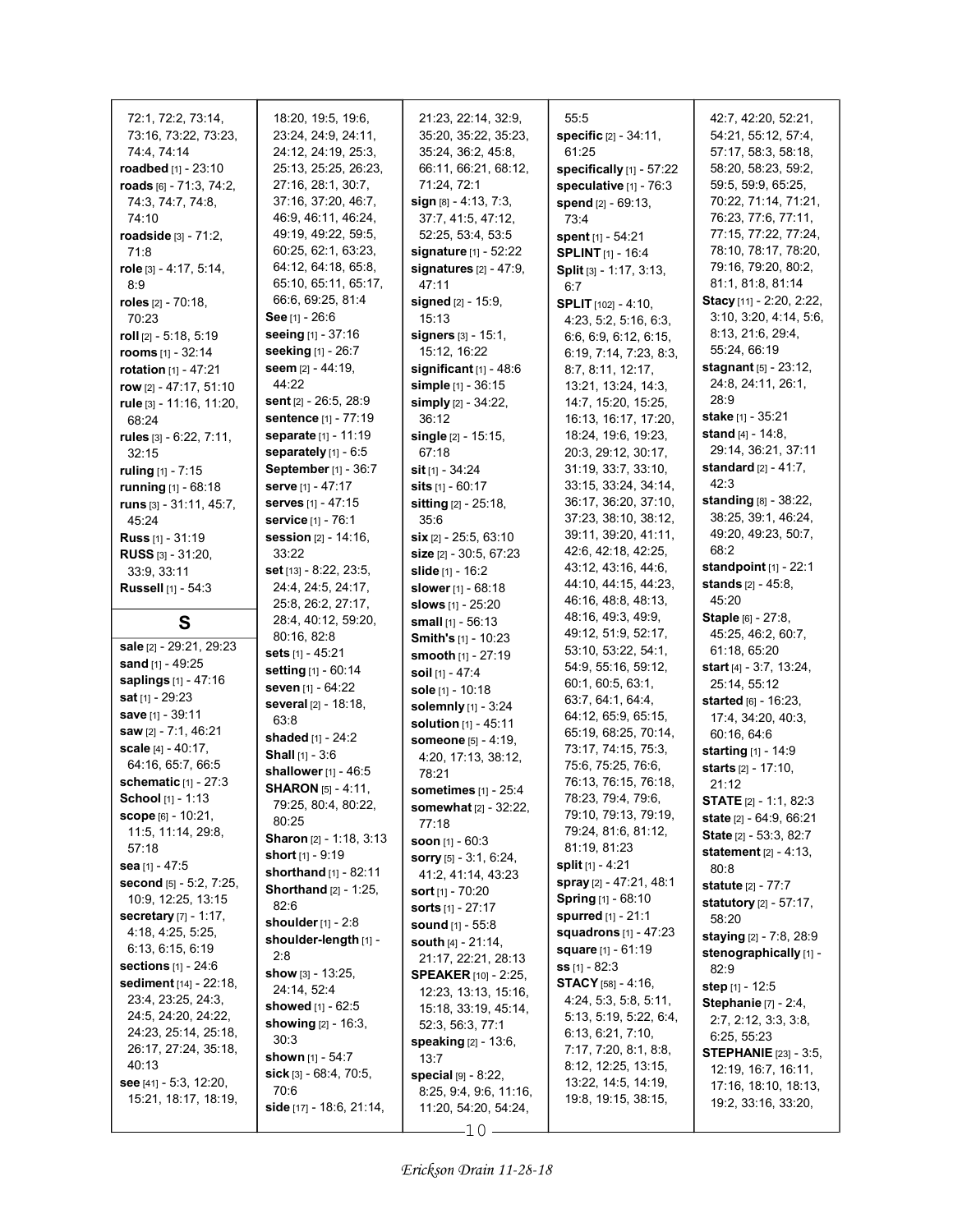| 41:17, 43:19, 43:22,                        | т                                           | 68:19, 68:23, 75:22                       | Tony [2] - 48:8, 49:4                            | U                                           |
|---------------------------------------------|---------------------------------------------|-------------------------------------------|--------------------------------------------------|---------------------------------------------|
| 48:10, 48:14, 48:19,                        | table [4] - 32:18,                          | three-minute [4] -                        | TONY $[24]$ - 5:17, 5:21,                        | ultimately [1] - 21:8                       |
| 48:23, 49:21, 51:25,                        | 32:19, 63:14                                | 7:15, 8:3, 68:19,                         | 17:19, 18:16, 19:5,                              | <b>unable</b> $[1] - 47:20$                 |
| 52:6, 52:13, 52:20,                         | <b>Tammy</b> [4] - $37:11$ ,                | 68:23                                     | 34:9, 38:19, 41:16,                              | unanimous [1] - 11:23                       |
| 74:13                                       | 44.6, 48.20, 49.9                           | three-year's [1] -                        | 48:11, 49:5, 52:11,                              | <b>uncaps</b> $[1] - 56:18$                 |
| steps [1] - 21:2                            | <b>TAMMY</b> [32] - 7:18,                   | 56:14                                     | 52:15, 60:3, 64:5,                               | uncommon [3] -                              |
| <b>stick</b> [1] - 49:25                    | 12:20, 19:13, 20:4,                         | throughout $[1]$ - 26:3                   | 64:14, 65:13, 65:16,                             | 66:13, 66:16                                |
| still [3] - 17:19, 31:10,                   | 37:13, 37:25, 38:4,                         | tie [1] - 42:1                            | 65:20, 66:2, 68:16,                              | under [11] - 21:16,                         |
| 55:4<br>stop [2] - 58:22, 59:1              | 39.3, 39.6, 39.10,                          | Tim $[3] - 45:1, 45:2,$                   | 68:20, 69:2, 80:20,<br>80:23                     | 55:18, 56:19, 66:10,                        |
|                                             | 39:13, 39:21, 40:20,                        | 60:6                                      | took [7] - 43:9, 43:17,                          | 67:1, 71:5, 71:6,                           |
| stopped [1] - 40:15                         | 40:24, 41:2, 42:12,                         | TIM $[15] - 45.2, 45.16$ ,                | 43:24, 44:13, 44:18,                             | 72:2, 72:7, 82:10,                          |
| stops [1] - 65:24                           | 42:23, 43:1, 43:6,                          | 60:6, 60:13, 61:2,<br>61:9, 61:17, 61:23, | 56:8, 75:15                                      | 82:16                                       |
| Strait [3] - 34:17, 67:1,<br>68.2           | 44:8, 44:11, 44:17,                         | 62:3, 62:7, 62:12,                        | top $[1] - 24:12$                                | understood [2] - 80:8,                      |
| <b>STRAIT</b> [2] - 34:18,                  | 48:17, 49:11, 49:14,                        | 62:16, 62:19, 62:22,                      | topographic [1] - 22:5                           | 80:10                                       |
| 36:19                                       | 50:5, 51:16, 51:19,                         | 62:25                                     | topography $[4]$ - $61:8$ ,                      | undertake [1] - 74:4                        |
| <b>Strait's</b> $[5]$ - 22:13,              | 53:23, 57:2, 79:11,                         | tire [1] - 67:7                           | 63:16, 74:21, 75:8                               | unfortunately [1] -                         |
| 26:14, 27:2, 67:9,                          | 81.4                                        | TISUE $[37] - 4:9, 4:21,$                 | toss $[1] - 42.5$                                | 40:3                                        |
| 67:11                                       | tax $[2] - 50:20, 50:23$                    | 6:11, 6:18, 7:4, 7:7,                     | total [1] - 11:15                                | <b>UNIDENTIFIED [10] -</b>                  |
| strategic [1] - 55:7                        | taxed [1] - 61:23                           | 7:25, 8:6, 14:24,                         | towards [4] - 21:15.                             | 2:25, 12:23, 13:13,                         |
| Street [2] - 1:13, 34:2                     | taxes [2] - 29:18,                          | 19:22, 20:2, 38:2,                        | 27:11, 45:25, 46:3                               | 15:16, 15:18, 33:19,                        |
| study [6] - 22:4, 39:16,                    | 30:12                                       | 39:8, 41:14, 43:4,                        | township [4] - 11:12,                            | 45:14, 52:3, 56:3,                          |
| 40:1, 40:5, 43:8,                           | $taxpayer_{[1]} - 74:1$                     | 68:15, 68:17, 68:22,                      | 60:1, 65:17, 65:22                               | 77:1                                        |
| 43:24                                       | technical [1] - 20:9                        | 70:17, 71:13, 71:16,                      | <b>Township</b> $[6] - 4.5$ ,                    | unintelligible [3] - 3:2,                   |
| stuff [5] - 7:1, 30:8,                      | tend [1] - 73:5                             | 72:4, 72:12, 72:17,                       | 4:7, 15:7, 29:17,                                | 12:23, 48:22                                |
| 55:14, 68:23, 69:22                         | tenure [1] - 39:23                          | 73:12, 76:21, 76:24,                      | 49:6, 65:3                                       | unless [2] - 71:4,                          |
| subject [1] - 82:13                         | term [4] - 28:3, 55:6,                      | 77:2, 77:9, 77:14,                        | tracks [1] - 66:9                                | 82:16                                       |
| submitted [1] - 12:9                        | 55:7, 78:11                                 | 77:16, 77:23, 78:5,                       | transcribed [1] - 82:10                          | $up$ [53] - 8:22, 11:4,                     |
| subsequently [1] -                          | terms [4] - 12:5,                           | 78:15, 78:18, 79:9,                       | transcript $[5] - 3.16$ ,                        | 14:4, 14:16, 15:24,                         |
| 82:9                                        | 40.12, 42.3, 57.6<br>terrible [1] - 45:19   | 81:22                                     | 13:4, 13:10, 82:11,                              | 22:2, 22:12, 23:6,                          |
| suffer [1] - 35:10                          | Terry [2] - 34:17,                          | Tisue [6] - 1:17, 2:24,                   | 82:15                                            | 23:25, 24:3, 24:16,<br>24:23, 25:16, 25:22, |
| sum $[2] - 69:1, 69:4$                      | 36:17                                       | 3:13, 6:16, 6:20,                         | transcriptionist <sub>[1]</sub> -                | 26:19, 26:23, 26:25,                        |
| summertime [1] -                            | <b>TERRY</b> $[2] - 34:18$                  | 6:24<br>today [6] - 9:22, 10:18,          | 7:2                                              | 28:4, 28:20, 29:13,                         |
| 45:19                                       | 36:19                                       | 20:11, 34:6, 48:3,                        | travel [1] - 63:7                                | 31:14, 31:16, 33:17,                        |
| sump $[1] - 46:13$                          | testimony [9] - 9:16,                       | 58:5                                      | treatment $[1]$ - 72:8                           | 37:2, 37:17, 42:15,                         |
| supervision [2] -                           | 9:19, 12:1, 12:6,                           | today's [4] - 9:7, 9:13,                  | trees $[5] - 35.4, 45.6,$                        | 42:21, 43:25, 44:10,                        |
| 82:10, 82:16                                | 19:16, 20:19, 29:13,                        | 59:7, 81:15                               | 45:9, 47:16, 47:25                               | 44:18, 47:21, 48:1,                         |
| supervisor $[2] - 49:7$ ,                   | 70:4                                        | together [2] - 15:14,                     | tributary [1] - 21:21<br>true [5] - 31:8, 51:16, | 50:16, 53:6, 53:16,                         |
| 60:2                                        | <b>testing</b> $[2] - 73.5$ ,               | 40:17                                     | 51:17, 60:11, 82:10                              | 55:9, 55:18, 59:20,                         |
| <b>support</b> [2] - 4:22,<br>79:3          | 73:11                                       | TOM $[37] - 4.9, 4.21,$                   | True [1] - 16:24                                 | 60:20, 60:22, 62:5,                         |
| supported [1] - 79:4                        | thaw [1] - 23:11                            | 6:11, 6:18, 7:4, 7:7,                     | <b>truth</b> $[1] - 37:2$                        | 62:11, 63:21, 65:24,                        |
| supposed [5] - 17:25,                       | THE $[2] - 1.2, 1.4$                        | 7:25, 8:6, 14:24,                         | try [2] - 80:14, 80:15                           | 67:1, 67:8, 68:3,                           |
| 59:20, 62:4, 77:5,                          | thereof [1] - 82:14                         | 19:22, 20:2, 38:2,                        | trying [3] - 34:22,                              | 69:1, 69:4, 70:3,                           |
| 78:15                                       | Thompson $[24]$ -                           | 39.8, 41.14, 43.4,                        | 34:23, 55:25                                     | 70:7, 71:16, 80:9                           |
| <b>survey</b> [4] - 20:15,                  | 14:11, 21:14, 21:18,                        | 68:15, 68:17, 68:22,                      | <b>turn</b> $[1] - 3:20$                         | updated [1] - 22:7                          |
| 22:5, 25:2, 62:1                            | 22:11, 22:21, 25:2,                         | 70:17, 71:13, 71:16,                      | turned [1] - 50:19                               | uphill [3] - 18:1, 46:2,<br>46:4            |
| surveyed [3] - 60:25,                       | 25:11, 25:13, 25:24,                        | 72:4, 72:12, 72:17,                       | two [20] - 5:18, 12:8,                           | upstairs [1] - 32:14                        |
| 61:4, 74:19                                 | 26:15, 27:6, 27:12,<br>28:13, 28:23, 45:12, | 73:12, 76:21, 76:24,                      | 13:17, 15:6, 17:24,                              | upstream [5] - 21:13,                       |
| surveys [1] - 31:9                          | 46:10, 51:12, 63:4,                         | 77:2, 77:9, 77:14,<br>77:16, 77:23, 78:5, | 29:5, 34:20, 35:5,                               | 25:6, 25:25, 27:12,                         |
| <b>survive</b> [1] - 35:16                  | 63:7, 65:10, 65:18,                         | 78:15, 78:18, 79:9,                       | 35.8, 36.4, 36.6,                                | 28:5                                        |
| swamp [2] - 63:11,                          | 65:19, 71:19, 71:23                         | 81:22                                     | 37:4, 45:14, 53:19,                              | uses $[1] - 78.12$                          |
| 63:19                                       | thousand $[1] - 50:22$                      | Tom $[7] - 1.17, 2.24,$                   | 64:20, 66:22, 69:12,                             |                                             |
| <b>swear</b> $[1]$ - 3:24                   | three [20] - 7:15, 8:3,                     | 3:13, 5:1, 6:16, 6:20,                    | 72:5, 79:13, 79:17                               | V                                           |
| synonymous $[1] - 9:1$                      | 15:9, 34:21, 35:9,                          | 36:11                                     | two-year $[1] - 36.6$<br>type [1] - 32:5         | <b>various</b> [1] - 47:10                  |
| <b>system</b> $[3] - 26:3$ ,<br>59:24, 72:8 | 36:4, 43:5, 44:12,                          | <b>tonight</b> $[7] - 2.10$ ,             | <b>typo</b> $[1] - 5:12$                         | <b>vegetation</b> $[4] - 25:15$ ,           |
|                                             | 44:13, 44:18, 54:6,                         | 40:12, 54:23, 56:25,                      |                                                  | 25:19, 25:20, 26:1                          |
|                                             | 55:21, 56:14, 62:4,                         | 57:6, 70:8                                |                                                  | <b>verbatim</b> $[1] - 3:15$                |
|                                             | 64.9, 66.15, 67.19,                         | <b>tonight's</b> $[1] - 8.15$             |                                                  | verify [1] - 41:21                          |
|                                             |                                             |                                           |                                                  |                                             |

 $-11-$ 

I